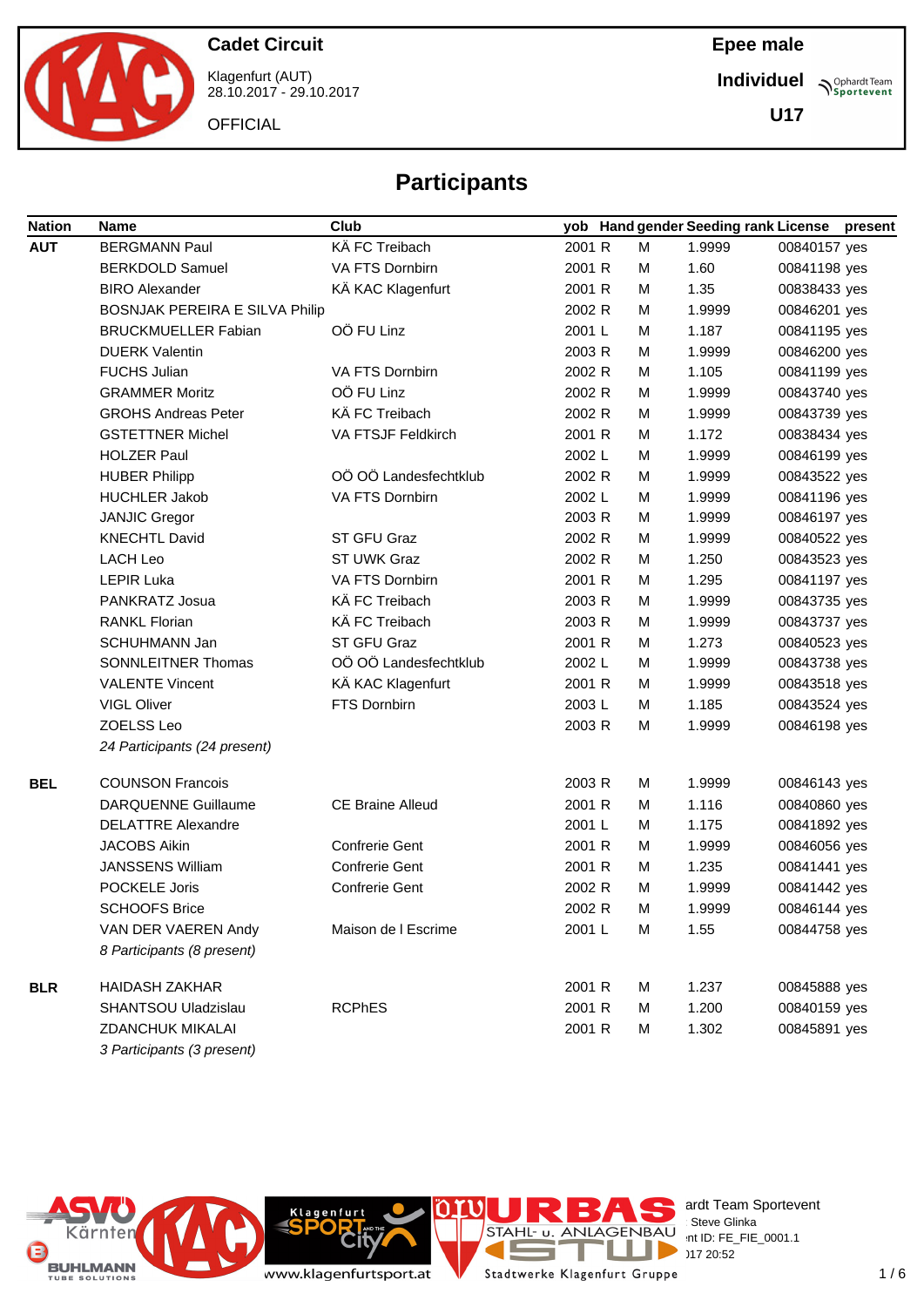

Klagenfurt (AUT) 28.10.2017 - 29.10.2017

**OFFICIAL** 

**Individuel Sportevent** 

**U17**

| <b>Nation</b> | <b>Name</b>                  | Club                       |        |   |        | yob Hand gender Seeding rank License present |
|---------------|------------------------------|----------------------------|--------|---|--------|----------------------------------------------|
| <b>BUL</b>    | ANGELOV Yann                 | Levski                     | 2001 R | M | 1.134  | 00839669 yes                                 |
|               | <b>KOLEV Gencho</b>          | Cherno more 69             | 2001 R | M | 1.73   | 00844549 yes                                 |
|               | <b>MANCHEV Manoil</b>        | Sofia                      | 2002 R | м | 1.9999 | 00839680 yes                                 |
|               | MINCHEV Evgeni               | Cherno more 69             | 2000 L | м | 1.77   | 00840211 yes                                 |
|               | ROEV Deyan                   | Levski                     | 2002 L | м | 1.131  | 00839667 yes                                 |
|               | 5 Participants (5 present)   |                            |        |   |        |                                              |
| <b>CRO</b>    | <b>MARKOTA Vedran</b>        | <b>CAFC Mladost</b>        | 2001 R | м | 1.98   | 00840183 yes                                 |
|               | PLESE Jakov                  | <b>CAFC Mladost</b>        | 2003L  | м | 1.9999 | 00845924 yes                                 |
|               | VUCKOVIC SOKOVIC Adrijan     | Inter                      | 2001 R | м | 1.9999 | 00845644 yes                                 |
|               | 3 Participants (3 present)   |                            |        |   |        |                                              |
| <b>CZE</b>    | <b>BRYKNER Matyas</b>        | <b>SC Praha</b>            | 2001 R | м | 1.254  | 00840257 yes                                 |
|               | <b>FORMANEK Matej</b>        | TJ Lokomotiva Teplice      | 2001 L | M | 1.119  | 00842698 yes                                 |
|               | JINDRA Jakub                 | Lokomotiva Pilsen          | 2002 R | M | 1.9999 | 00844585 yes                                 |
|               | <b>KADIDLO Daniel</b>        | Sokol Dejvice              | 2002 R | м | 1.9999 | 00845877 yes                                 |
|               | <b>KALUS Jonas</b>           | <b>SC Praha</b>            | 2002 R | M | 1.9999 | 00842717 yes                                 |
|               | <b>KLAUS Robert</b>          | <b>SC Praha</b>            | 2003 R | м | 1.9999 | 00842718 yes                                 |
|               | <b>KROUZECKY Tomas</b>       | Lokomotiva Pilsen          | 2001 R | м | 1.9999 | 00842697 yes                                 |
|               | LUCOVIC Matej                | TJ Lokomotiva Karlovy Vary | 2001 R | м | 1.289  | 00841417 yes                                 |
|               | <b>MACHEK Krystof</b>        | Sokol Dejvice              | 2003 R | M | 1.9999 | 00846025 yes                                 |
|               | PHAM Daniel                  | TJ Lokomotiva Teplic       | 2002 R | M | 1.9999 | 00845832 yes                                 |
|               | SALZER Jiri                  | SC Praha                   | 2001 R | M | 1.9999 | 00840260 yes                                 |
|               | <b>SALZER Matej</b>          | <b>SC Praha</b>            | 2001 R | м | 1.51   | 00840261 yes                                 |
|               | <b>SMREK Simon</b>           | Lokomotiva Pilsen          | 2001 R | м | 1.9999 | 00842696 yes                                 |
|               | STEMPEL Jan                  | Sokol Dejvice              | 2003 R | м | 1.9999 | 00845876 yes                                 |
|               | <b>ZHANAL Petr</b>           | Dukla Praha                | 2002 R | м | 1.9999 | 00845886 yes                                 |
|               | 15 Participants (15 present) |                            |        |   |        |                                              |
| <b>ESP</b>    | FERNANDEZ JIMENO Emilio      | <b>CESAL-M</b>             | 2001 R | м | 1.173  | 00842013 yes                                 |
|               | <b>GORMAZ Javier Ivan</b>    | CESAL-M                    | 2001 R | м | 1.96   | 00841045 yes                                 |
|               | <b>SANTIUSTE Alvaro</b>      | COE-M                      | 2001 R | M | 1.9999 | 00845907 yes                                 |
|               | 3 Participants (3 present)   |                            |        |   |        |                                              |
| <b>EST</b>    | KIIROJA Jaron                | <b>Tallinna Mook</b>       | 2002 R | м | 1.72   | 00839653 yes                                 |
|               | <b>PRIIMAEGI Henrik</b>      | En Garde Haapsalu          | 2003 R | M | 1.87   | 00842182 yes                                 |
|               | <b>SALM Markus</b>           | <b>Tallinna Mook</b>       | 2004 R | м | 1.9999 | 00844189 yes                                 |
|               | <b>SHAPOVALOV Kiril</b>      | <b>SBSK Draakon</b>        | 2003 R | м | 1.9999 | 00845818 yes                                 |
|               | 4 Participants (4 present)   |                            |        |   |        |                                              |







ardt Team Sportevent<br>Steve Glinka **License:** Steve Glinka  $P^{\text{LO}}$  int ID: FE\_FIE\_0001.1  $20:52$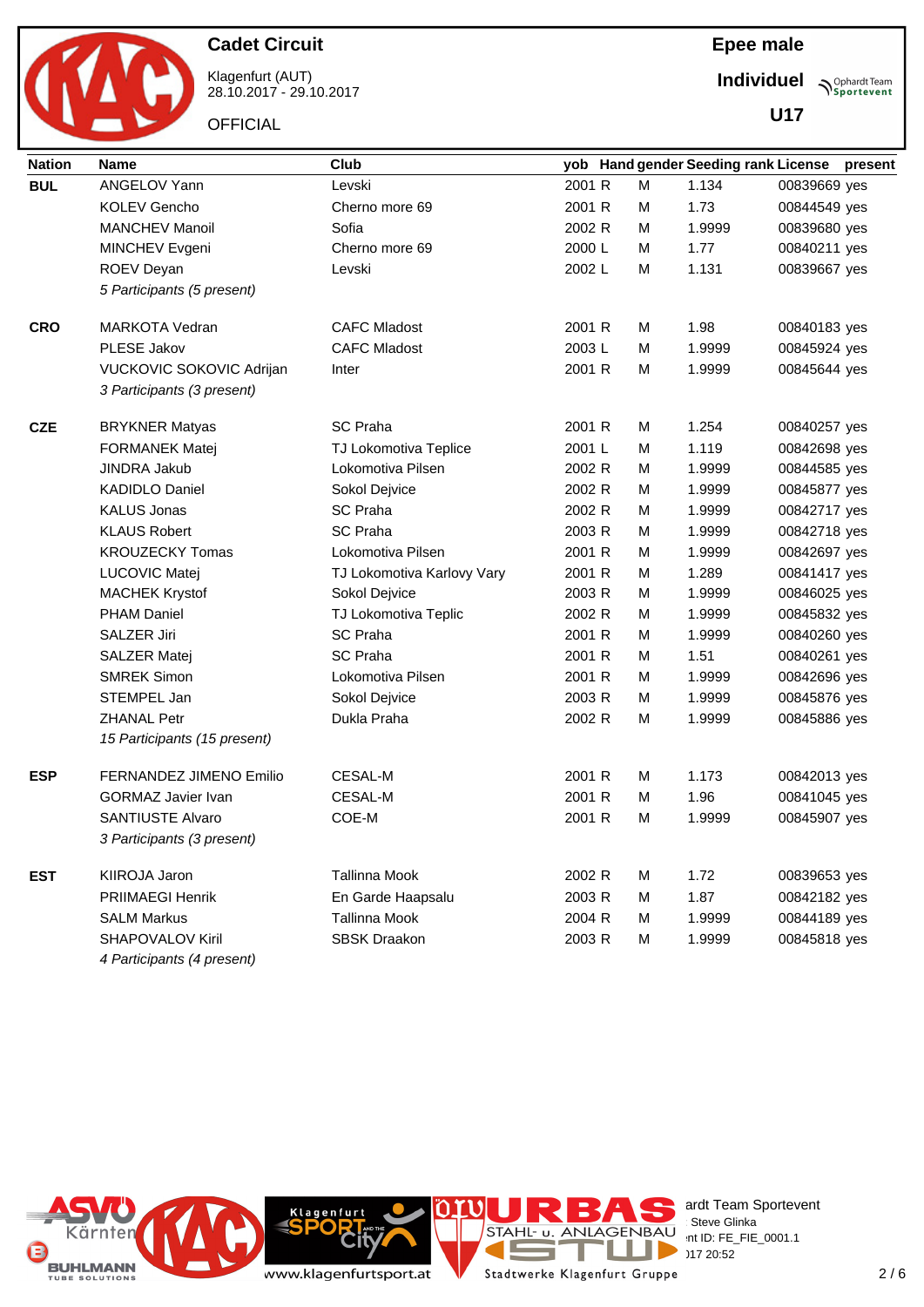

Klagenfurt (AUT) 28.10.2017 - 29.10.2017

**OFFICIAL** 

**Individuel**

**U17**

**Sportevent** 

| <b>Nation</b> | <b>Name</b>                  | Club                       |        |   | yob Hand gender Seeding rank License |              | present |
|---------------|------------------------------|----------------------------|--------|---|--------------------------------------|--------------|---------|
| <b>GBR</b>    | <b>ANDREWS Benjamin</b>      | Plymouth FC                | 2001 R | М | 1.9                                  | 00837721 yes |         |
|               | <b>ASHFORTH Myles</b>        |                            | 2002 R | M | 1.190                                | 00843791 yes |         |
|               | <b>BALLARD Dylan</b>         | Leon Paul Epee             | 2001 R | м | 1.9999                               | 00845596 yes |         |
|               | FOULSHAM Jacob               |                            | 2002 R | м | 1.127                                | 00842479 yes |         |
|               | <b>GRIMSHAW Nicholas</b>     |                            | 2003 R | м | 1.9999                               | 00845607 yes |         |
|               | HINWOOD James                |                            | 2001 R | M | 1.9999                               | 00845331 yes |         |
|               | <b>KEW Ethan</b>             | Redhill and Reigate EC     | 2002 R | M | 1.69                                 | 00842473 yes |         |
|               | <b>MACPHERSON Steven</b>     |                            | 2001 R | M | 1.9999                               | 00843172 yes |         |
|               | <b>MASON Luke</b>            | Churchill                  | 2001 R | м | 1.9999                               | 00845462 yes |         |
|               | <b>MAY Toby</b>              |                            | 2002 L | м | 1.182                                | 00843297 yes |         |
|               | MITCHELL Jacob               | <b>Millfield School</b>    | 2002 R | м | 1.9999                               | 00845597 yes |         |
|               | <b>SCOTT PAYNE Edward</b>    |                            | 2004 L | м | 1.9999                               | 00845463 yes |         |
|               | TOOGOOD Luke                 | Club Activ 8               | 2001 R | м | 1.9999                               | 00845598 yes |         |
|               | WILLCOX Joshua               |                            | 2001 R | M | 1.88                                 | 00840184 yes |         |
|               | 14 Participants (14 present) |                            |        |   |                                      |              |         |
| <b>GRE</b>    | <b>AVRAMIDIS Theodoros</b>   | M. ALEXANDROS KORDEL       | 2002 L | м | 1.53                                 | 00842708 yes |         |
|               | <b>BOUGATSOS Dionysios</b>   | O.S.AMAROUSIOU             | 2001 R | м | 1.9999                               | 00838517 yes |         |
|               | <b>DIMITROPOULOS Lampros</b> | <b>IRIDA</b>               | 2002 R | м | 1.9999                               | 00843659 yes |         |
|               | <b>GKOGKOS Filippos</b>      | O.X.I.FLORINAS             | 2001 R | м | 1.45                                 | 00840216 yes |         |
|               | <b>MARKOPOULOS Ioannis</b>   | O.S.AMAROUSIOU             | 2001 L | м | 1.198                                | 00842726 yes |         |
|               | 5 Participants (5 present)   |                            |        |   |                                      |              |         |
| <b>HUN</b>    | <b>BALIND Bence</b>          | <b>BVSC</b>                | 2002 R | M | 1.159                                | 00843053 yes |         |
|               | <b>BARTKO Levente</b>        | <b>MTK</b>                 | 2002 R | м | 1.118                                | 00843045 yes |         |
|               | <b>DANCS Balazs</b>          | <b>MTK</b>                 | 2001 R | м | 1.274                                | 00843057 yes |         |
|               | <b>GALANTAI Simon</b>        | Angels Vivo Sportegyesulet | 2001 R | M | 1.82                                 | 00843091 yes |         |
|               | <b>JOSZKIN Peter</b>         |                            | 2002 R | M | 1.9999                               | 00843071 yes |         |
|               | <b>KAPUI Balint</b>          | <b>TSC</b>                 | 2001 R | M | 1.9999                               | 00843046 yes |         |
|               | <b>KAUKER Dominik</b>        | <b>Balaton</b>             | 2002 R | м | 1.262                                | 00843063 yes |         |
|               | <b>KESZTHELYI Zsombor</b>    | <b>AVA</b>                 | 2002 R | м | 1.100                                | 00843050 yes |         |
|               | <b>KOLCZONAY Balazs</b>      | <b>FLESS</b>               | 2001 R | м | 1.174                                | 00840293 yes |         |
|               | <b>KOVACS Daniel</b>         | Balaton                    | 2002 R | М | 1.226                                | 00843060 yes |         |
|               | <b>NAGY Balazs</b>           | Veresegyhaz                | 2002 R | M | 1.9999                               | 00843073 yes |         |
|               | <b>NAGY Marcell</b>          | Vasas                      | 2001 R | М | 1.13                                 | 00840290 yes |         |
|               | <b>OSMAN-TOUSON Maruan</b>   | <b>MTK</b>                 | 2002 R | м | 1.22                                 | 00843048 yes |         |
|               | <b>PEREI Botond</b>          | Vasas                      | 2001 R | M | 1.9999                               | 00840310 yes |         |
|               | <b>RAFFAI Kristof</b>        | <b>Balaton</b>             | 2002 R | M | 1.9999                               | 00840307 yes |         |
|               | <b>REGELY Andras</b>         | Vasas                      | 2001 R | M | 1.99                                 | 00840302 yes |         |
|               | <b>RONA Milan</b>            | Vasas                      | 2002 R | M | 1.297                                | 00843068 yes |         |
|               | <b>SALLAI Vince Peter</b>    | <b>BVSC</b>                | 2001 R | M | 1.150                                | 00846146 yes |         |
|               | SAROSDI Soma                 | Vasas                      | 2001 R | M | 1.49                                 | 00840295 yes |         |
|               | UJVARI Andras                | <b>MTK</b>                 | 2001 R | M | 1.267                                | 00843066 yes |         |
|               | 20 Participants (20 present) |                            |        |   |                                      |              |         |



ardt Team Sportevent<br>∶Steve Glinka **License:** Steve Glinka  $P^{\text{LO}}$  int ID: FE\_FIE\_0001.1  $20:52$ 

www.klagenfurtsport.at

**Rit** 

**Klagenfurt** 

T Stadtwerke Klagenfurt Gruppe

a.

**CONTRACT** 

Е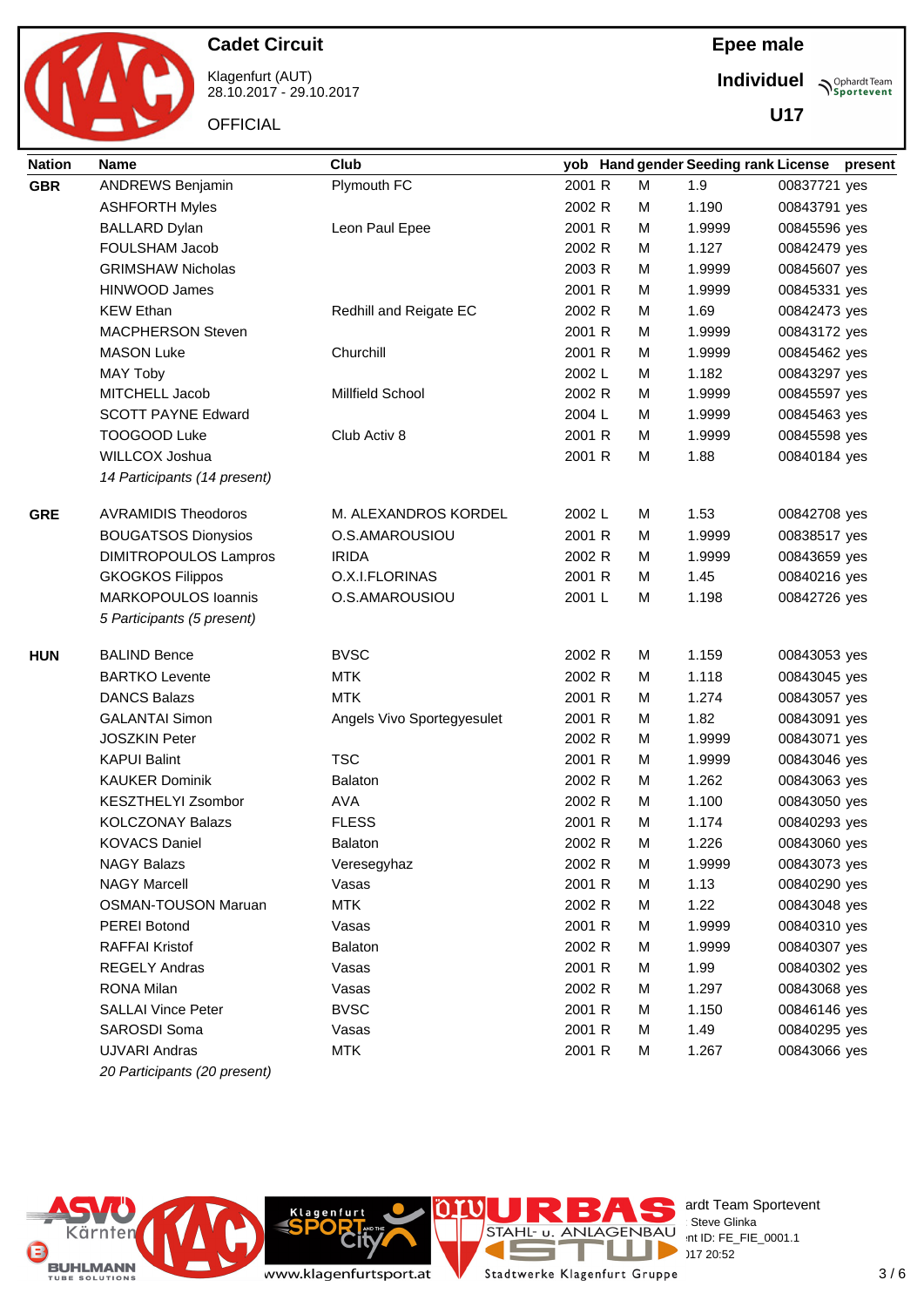

Klagenfurt (AUT) 28.10.2017 - 29.10.2017 **Individuel Sportevent** 

**U17**

| <b>Nation</b> | <b>Name</b>                  | <b>Club</b>                   |        |   | yob Hand gender Seeding rank License |              | present |
|---------------|------------------------------|-------------------------------|--------|---|--------------------------------------|--------------|---------|
| <b>ISR</b>    | <b>ARMOZA Ariel</b>          | club Tel Aviv                 | 2002 R | M | 1.32                                 | 00843533 yes |         |
|               | <b>ARYEH Gideon Reuven</b>   | Maccabi Jerusalem             | 2001 R | M | 1.9999                               | 00844503 yes |         |
|               | <b>LACHMAN Nathan</b>        | club club Tel Aviv            | 2003 R | M | 1.9999                               | 00846090 yes |         |
|               | <b>LEMBERG Ilya</b>          | Maccabi Jerusalem             | 2001 R | M | 1.9999                               | 00844502 yes |         |
|               | <b>LISIN Refael</b>          | Maccabi Jerusalem             | 2002 R | м | 1.9999                               | 00844514 yes |         |
|               | MIHHAILOVSKI yoni            | Hapoel Ashkelon               | 2002 L | м | 1.9999                               | 00846001 yes |         |
|               | PAZ Guy                      | Maccabi Hod Hasharon          | 2002 R | м | 1.9999                               | 00846087 yes |         |
|               | YARINOVSKY Tomer             | Hapoel Kfar-Saba              | 2001 R | м | 1.39                                 | 00841112 yes |         |
|               | YOSEF YUVAL                  | Maccabi Hod Hasharon          | 2002 R | м | 1.9999                               | 00843195 yes |         |
|               | 9 Participants (9 present)   |                               |        |   |                                      |              |         |
| <b>JPN</b>    | <b>ANZAI Kazuhide</b>        |                               | 2001 L | м | 1.9999                               | 00846051 yes |         |
|               | <b>ASAMI Seiya</b>           |                               | 2002 R | м | 1.9999                               | 00840943 yes |         |
|               | <b>INOUE Takatomi</b>        |                               | 2001 L | м | 1.189                                | 00842933 yes |         |
|               | <b>ITO Uminosuke</b>         |                               | 2002 R | M | 1.178                                | 00842938 yes |         |
|               | <b>MATSUMOTO Ryu</b>         |                               | 2002 R | м | 1.9999                               | 00845799 yes |         |
|               | <b>OYA Kensuke</b>           |                               | 2002 L | м | 1.9999                               | 00846053 yes |         |
|               | <b>SEKIHARA Rei</b>          |                               | 2001 R | M | 1.9999                               | 00843723 yes |         |
|               | <b>SUGIMOTO Maya</b>         |                               | 2001 R | м | 1.9999                               | 00845797 yes |         |
|               | <b>TAKEI Ryusei</b>          |                               | 2001 R | м | 1.9999                               | 00842541 yes |         |
|               | 9 Participants (9 present)   |                               |        |   |                                      |              |         |
| <b>LUX</b>    | RAMAZZOTTI Francesco         | CE Sud                        | 2002 R | м | 1.130                                | 00843503 yes |         |
|               | <b>ZENS Philipp</b>          | CE Sud                        | 2001 L | M | 1.26                                 | 00845357 yes |         |
|               | 2 Participants (2 present)   |                               |        |   |                                      |              |         |
| <b>POL</b>    | <b>ADAMCZYK Patryk</b>       | <b>MDK Bytom</b>              | 2001 R | M | 1.9999                               | 00839584 yes |         |
|               | <b>BULANDRA Jan</b>          | <b>AZS AWF Katowice</b>       | 2002 R | м | 1.9999                               | 00841890 yes |         |
|               | <b>BUSKO Robert</b>          | <b>DOSiR Sokolnia Chorzow</b> | 2002 L | м | 1.9999                               | 00841899 yes |         |
|               | CIESLIK Jakub                | <b>PKSzerm Warszawa</b>       | 2002 R | м | 1.9999                               | 00846026 yes |         |
|               | <b>CNOTALSKI Przemyslaw</b>  | <b>ZERWIKAPTUR</b>            | 2002 L | м | 1.9999                               | 00846099 yes |         |
|               | <b>DEBICKI Dawid</b>         | SKS GRASS-HOPPER KALWARIA     | 2001 R | м | 1.263                                | 00841893 yes |         |
|               | <b>HUWER Kamil</b>           | T.S. GÓRNIK RADLIN            | 2001 R | М | 1.9999                               | 00839481 yes |         |
|               | <b>KALUZINSKI Tomasz</b>     | <b>UKS MDK Olimp</b>          | 2001 R | м | 1.167                                | 00839528 yes |         |
|               | KAZMIERSKI Maciej            | <b>MKS Gryf Mielec</b>        | 2003L  | м | 1.9999                               | 00846100 yes |         |
|               | <b>MARCOL Maciej</b>         | <b>MDK Bytom</b>              | 2001 R | м | 1.9999                               | 00846212 yes |         |
|               | MARCZAK Jan                  | <b>SKS FLESZ Swidnica</b>     | 2001 L | м | 1.9999                               | 00839498 yes |         |
|               | <b>MUSIOLIK Bartlomiej</b>   | T.S. GÓRNIK RADLIN            | 2001 L | м | 1.158                                | 00839482 yes |         |
|               | NOGANOWICZ Karol             | WKS Kolejarz Wroclaw          | 2001 R | M | 1.261                                | 00837529 yes |         |
|               | NOSSARZEWSKI Antoni          | PKSzerm Warszawa              | 2002 R | M | 1.9999                               | 00846027 yes |         |
|               | OGONOWSKI Szymon             | <b>IKS AWF Warszawa</b>       | 2002 L | M | 1.9999                               | 00846211 yes |         |
|               | RADOSZ Mikolaj               | SKS GRASS-HOPPER KALWARIA     | 2002   | M | 1.285                                | 00841896 yes |         |
|               | <b>RUTZ Stanislaw</b>        | KS Szpada Wroclaw             | 2001 R | м | 1.161                                | 00841875 yes |         |
|               | SOCHA Jan                    | PKSzerm Warszawa              | 2002 R | м | 1.267                                | 00844596 yes |         |
|               | <b>TUMAS Marcin</b>          | <b>RMKS Rybnik</b>            | 2001 R | м | 1.9999                               | 00841901 yes |         |
|               | <b>URBAN Pawel</b>           | <b>MKS Gryf Mielec</b>        | 2003 R | м | 1.9999                               | 00842863 yes |         |
|               | 20 Participants (20 present) |                               |        |   |                                      |              |         |



www.klagenfurtsport.at

**City** 

Klagenfurt

 $18.720:52$ T E. Stadtwerke Klagenfurt Gruppe

Е

**COL** 

ardt Team Sportevent<br>∶Steve Glinka

**License:** Steve Glinka  $P^{\text{LO}}$  int ID: FE\_FIE\_0001.1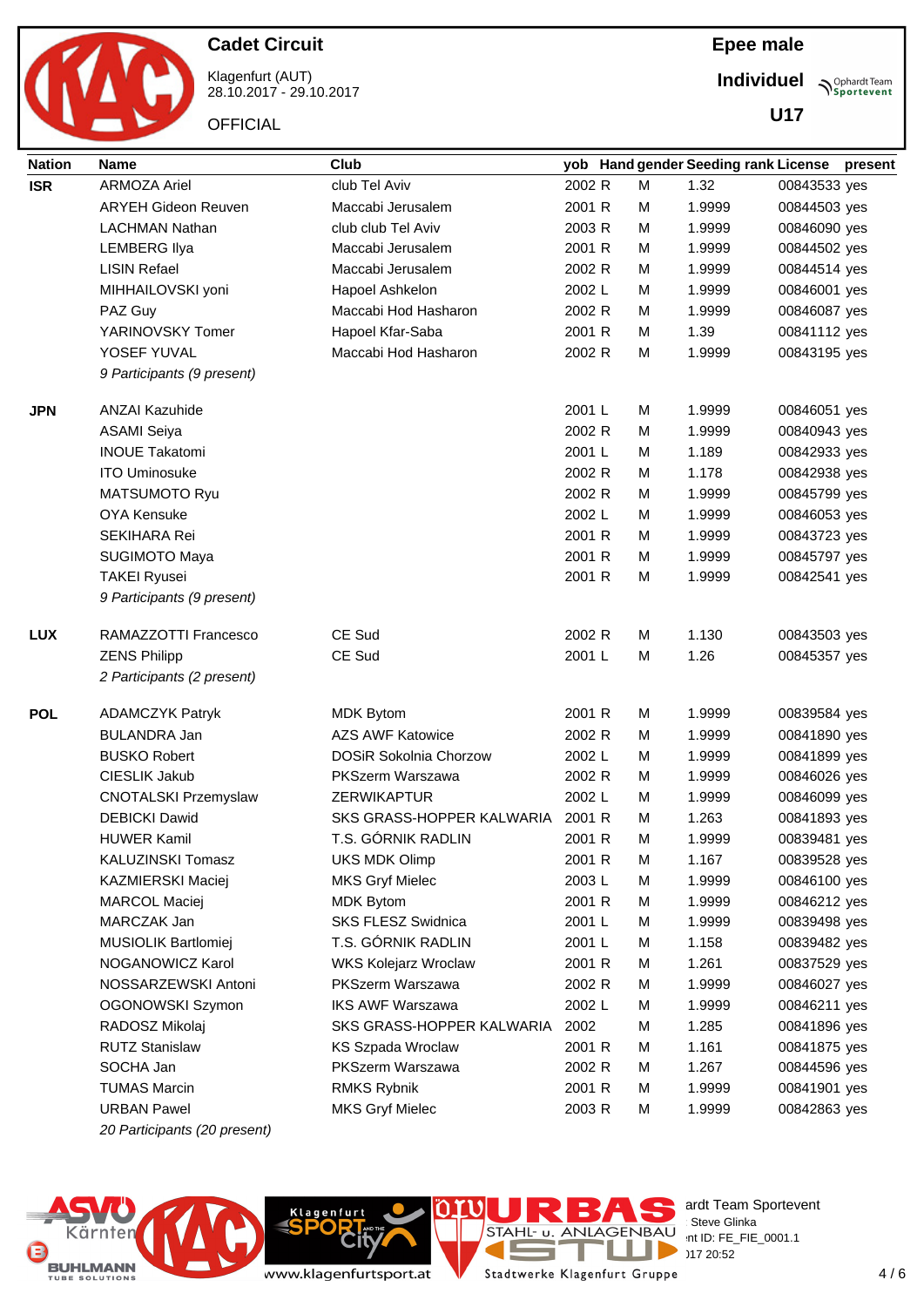

Klagenfurt (AUT) 28.10.2017 - 29.10.2017

**OFFICIAL** 

**Individuel Sportevent** 

**U17**

| <b>Nation</b> | <b>Name</b>                                 | Club                       |        |   | yob Hand gender Seeding rank License present |              |  |
|---------------|---------------------------------------------|----------------------------|--------|---|----------------------------------------------|--------------|--|
| <b>SLO</b>    | <b>BALER Bernard</b>                        | SK Ljubljana               | 2003 R | M | 1.9999                                       | 00846004 yes |  |
|               | GOLOB Lan                                   | SK Izola                   | 2002 R | м | 1.9999                                       | 00844640 yes |  |
|               | <b>MLAKAR Luka</b>                          | SK Izola                   | 2002 R | м | 1.9999                                       | 00844641 yes |  |
|               | <b>PERKO Filip</b>                          | SS Nova Gorica             | 2003 R | м | 1.9999                                       | 00846002 yes |  |
|               | RUSJAN Jan                                  |                            | 2002 L | м | 1.9999                                       | 00843806 yes |  |
|               | <b>STUMBELJ Viktor</b>                      | SK Ljubljana               | 2003 R | м | 1.9999                                       | 00846003 yes |  |
|               | 6 Participants (6 present)                  |                            |        |   |                                              |              |  |
| <b>SRB</b>    | <b>GRBIC Daniil</b>                         | MK Silni                   | 2001 R | м | 1.9999                                       | 00840242 yes |  |
|               | MAKEVIC Ivan                                | MK Silni                   | 2003 R | м | 1.9999                                       | 00842959 yes |  |
|               | RISTIC Ognjen                               | MK Silni                   | 2002 R | м | 1.201                                        | 00842957 yes |  |
|               | SAMARDZIC Dragoljub                         | MK Silni                   | 2001 R | м | 1.9999                                       | 00845712 yes |  |
|               | <b>SEHIC Boris</b>                          | MK Silni                   | 2002 R | M | 1.309                                        | 00842958 yes |  |
|               | 5 Participants (5 present)                  |                            |        |   |                                              |              |  |
| <b>SUI</b>    | <b>BROCHARD Theo</b>                        | SECH La Chaux-de-Fonds     | 2003L  | м | 1.186                                        | 00844530 yes |  |
|               | <b>CASTEJON Davide</b>                      | SAL Lugano                 | 2002 R | м | 1.164                                        | 00844500 yes |  |
|               | <b>CAVADINI Lazare</b>                      | <b>SEN Neuchatel</b>       | 2002 R | м | 1.9999                                       | 00842804 yes |  |
|               | <b>FAVRE Hadrien</b>                        | <b>CES Sierre</b>          | 2001 R | м | 1.11                                         | 00840546 yes |  |
|               | <b>FUHRIMANN Jonathan</b>                   | FCB Bern                   | 2002 R | м | 1.265                                        | 00845485 yes |  |
|               | <b>GERBER Jacob</b>                         |                            | 2003 R | м | 1.9999                                       | 00845477 yes |  |
|               | <b>GERNER Julien</b>                        |                            | 2001 R | м | 1.283                                        | 00845476 yes |  |
|               | <b>GRUNDER Pascal</b>                       | <b>AFCB Bern</b>           | 2002 R | м | 1.230                                        | 00844797 yes |  |
|               | HAURI lan                                   | <b>SEG Geneve</b>          | 2002 R | м | 1.20                                         | 00841679 yes |  |
|               | RAMUZ Jeremy                                | FCB Bern                   | 2003 R | м | 1.122                                        | 00844329 yes |  |
|               | <b>SCHEUNER Joel</b>                        | <b>SEB Basel</b>           | 2002 R | м | 1.191                                        | 00842660 yes |  |
|               | <b>SCHOUKER Noe</b>                         | <b>CEFL Florimont</b>      | 2001 R | м | 1.9999                                       | 00846119 yes |  |
|               | SOUTULLO Jordi                              | <b>CEB Bienne Biel</b>     | 2002 R | м | 1.24                                         | 00842781 yes |  |
|               | <b>WICHT Matteo</b>                         | <b>SEG Geneve</b>          | 2002 R | м | 1.68                                         | 00842606 yes |  |
|               | <b>ZYBACH Lenny</b>                         | <b>SECH Chaux-de-Fonds</b> | 2001 R | м | 1.244                                        | 00845486 yes |  |
|               | 15 Participants (15 present)                |                            |        |   |                                              |              |  |
| <b>SVK</b>    | ADAMKA Matej                                | <b>BSK Bratislava</b>      | 2001 L | м | 1.9999                                       | 00839676 yes |  |
|               | <b>CSIZMADIA Oliver</b>                     | Akademia sermu             | 2001 R | М | 1.188                                        | 00842611 yes |  |
|               | NOVOROLNIK Adam                             | Akademia sermu             | 2001 R | М | 1.9999                                       | 00842612 yes |  |
|               | <b>RECLO Michal</b>                         | Akademia sermu             | 2001 R | м | 1.71                                         | 00840410 yes |  |
|               | <b>SOPOLIGA Michal</b>                      | KSK 1903 Kosice            | 2002 L | м | 1.249                                        | 00840408 yes |  |
|               | SVABY Jakub                                 | <b>BSK Bratislava</b>      | 2003L  | М | 1.9999                                       | 00846234 yes |  |
|               | 6 Participants (6 present)                  |                            |        |   |                                              |              |  |
| <b>SWE</b>    | POUSETTE Hugo<br>1 Participants (1 present) | ST DIF Stockholm           | 2001 R | м | 1.111                                        | 00703325 yes |  |



**Cit** 

**Klagenfurt** 

Е

 $\overline{a}$ 

a.

ardt Team Sportevent<br>∶Steve Glinka

**License:** Steve Glinka  $P^{\text{LO}}$  int ID: FE\_FIE\_0001.1

 $18.720:52$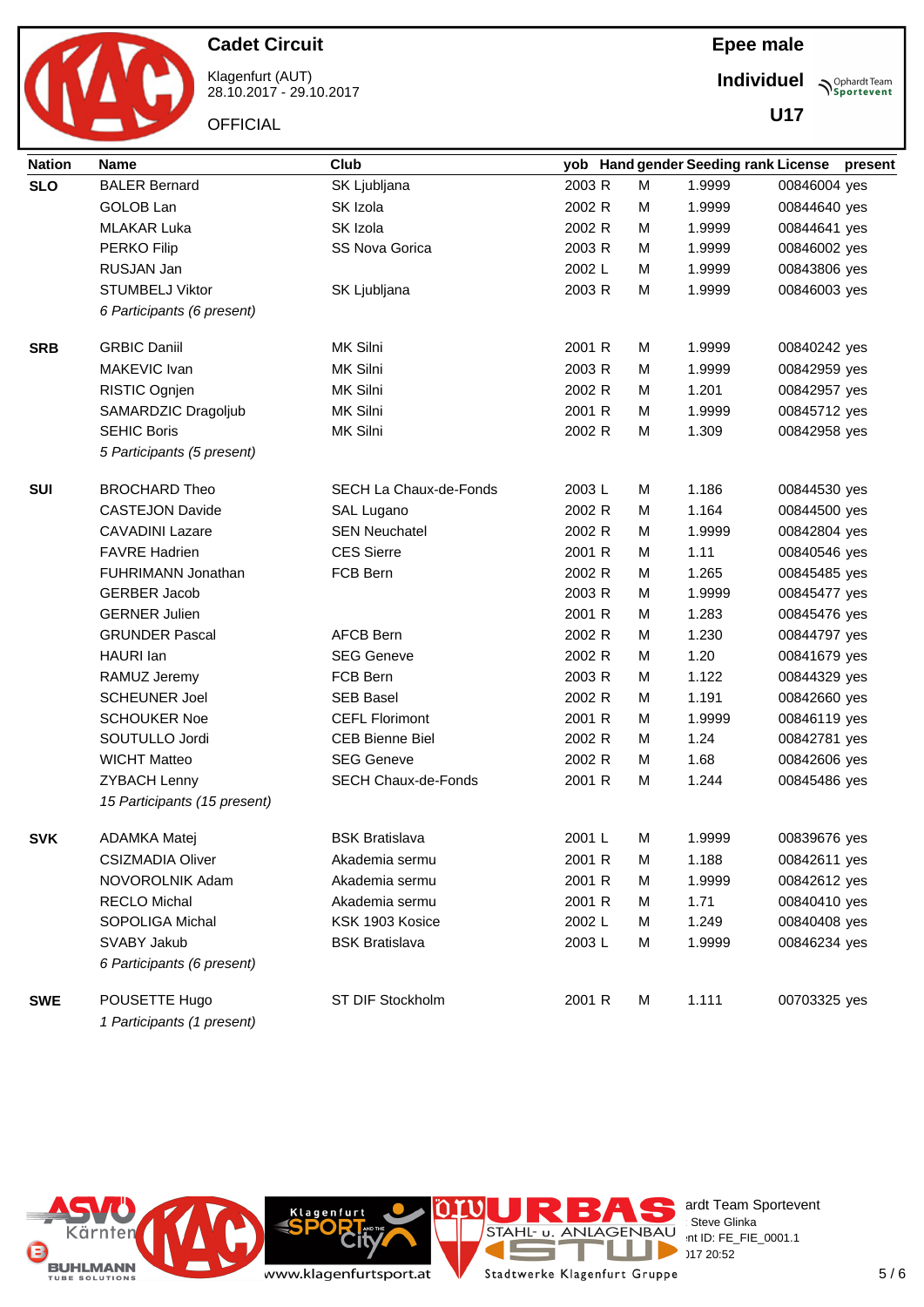

Klagenfurt (AUT) 28.10.2017 - 29.10.2017

**OFFICIAL** 

**Individuel**

**U17**

**Sportevent** 

| <b>Nation</b> | <b>Name</b>                  | <b>Club</b>  |        |   | yob Hand gender Seeding rank License |              | present |
|---------------|------------------------------|--------------|--------|---|--------------------------------------|--------------|---------|
| <b>UKR</b>    | <b>BILEZKYI Rostyslaw</b>    | Lviv         | 2001 R | М | 1.170                                | 00843124 yes |         |
|               | <b>HASANOV Ruslan</b>        |              | 2001 L | м | 1.70                                 | 00843128 yes |         |
|               | <b>HOIDA Daniil</b>          | KIEW         | 2001 L | м | 1.92                                 | 00841170 yes |         |
|               | KARIYCHENKO Maksym           | Kharkiv      | 2001 R | М | 1.8                                  | 00841167 yes |         |
|               | <b>KOSHMAN Nikita</b>        | KIEW         | 2002 R | М | 1.9999                               | 00844746 yes |         |
|               | KUBLITSKYI Mykhailo          | KIEW         | 2003 R | м | 1.126                                | 00843918 yes |         |
|               | <b>KYRDA Bogdan</b>          |              | 2001 L | м | 1.256                                | 00843131 yes |         |
|               | MASLOV Heorgii               | Khmelnitskiy | 2002 R | М | 1.9999                               | 00846169 yes |         |
|               | MYKYTENKO Dmytro             |              | 2002 R | М | 1.9999                               | 00846165 yes |         |
|               | OPANASENKO Andriy            | Kharkiv      | 2003 R | м | 1.44                                 | 00843129 yes |         |
|               | SYROTA Mykhailo              | <b>KIEW</b>  | 2002   | м | 1.9999                               | 00846093 yes |         |
|               | <b>TROFYMENKO Pavlo</b>      | KIEW         | 2001 R | м | 1.102                                | 00843125 yes |         |
|               | YAKOVLIEV Anton              | <b>KIEW</b>  | 2001 R | м | 1.109                                | 00843130 yes |         |
|               | 13 Participants (13 present) |              |        |   |                                      |              |         |
| <b>USA</b>    | <b>BISSINGER Michael</b>     |              | 2001 R | М | 1.79                                 | 00842899 yes |         |
|               | <b>CANDREVA Hunter</b>       |              | 2001 R | м | 1.152                                | 00836585 yes |         |
|               | <b>DINKINS Ramadan</b>       |              | 2001 L | м | 1.148                                | 00844575 yes |         |
|               | <b>FELKER Jared</b>          |              | 2001 R | м | 1.9999                               | 00845353 yes |         |
|               | <b>HAN Matthew</b>           |              | 2001 R | м | 1.9999                               | 00845346 yes |         |
|               | <b>HANSEN Jonas</b>          |              | 2001 R | м | 1.228                                | 00844520 yes |         |
|               | <b>HERBST Isaac</b>          |              | 2002 R | м | 1.48                                 | 00841843 yes |         |
|               | <b>KUMASHI Mihir</b>         |              | 2002 L | м | 1.9999                               | 00845375 yes |         |
|               | <b>KUSHNERIK Ethan</b>       |              | 2003L  | м | 1.9999                               | 00843797 yes |         |
|               | <b>MOOSEKIAN Stafford</b>    |              | 2003L  | м | 1.9999                               | 00845348 yes |         |
|               | <b>PAOLINI Nathan</b>        |              | 2001 L | м | 1.9999                               | 00845347 yes |         |
|               | <b>RAYLE Evan</b>            |              | 2001 L | м | 1.9999                               | 00845283 yes |         |
|               | <b>SANTOS Cameron</b>        |              | 2001 R | м | 1.9999                               | 00845352 yes |         |
|               | SHINHOLSTER Michael          |              | 2001 R | М | 1.9999                               | 00845293 yes |         |
|               | SJOSTEDT Jacob               |              | 2002 R | М | 1.9999                               | 00845345 yes |         |
|               | SPITERI Gareth               |              | 2001 R | м | 1.93                                 | 00844517 yes |         |
|               | <b>SZAPARY Tristan</b>       |              | 2001 L | М | 1.9999                               | 00845254 yes |         |
|               | <b>TEMIRYAEV Alan</b>        |              | 2001 L | М | 1.4                                  | 00840133 yes |         |
|               | ZHANG Joshua                 |              | 2001 R | М | 1.271                                | 00842563 yes |         |
|               | ZHENG Hagen                  |              | 2003 R | м | 1.9999                               | 00845344 yes |         |
|               | 20 Participants (20 present) |              |        |   |                                      |              |         |

22 Nations, 210 Participants (210 present)



ardt Team Sportevent  $BAU$  int ID: FE\_FIE\_0001.1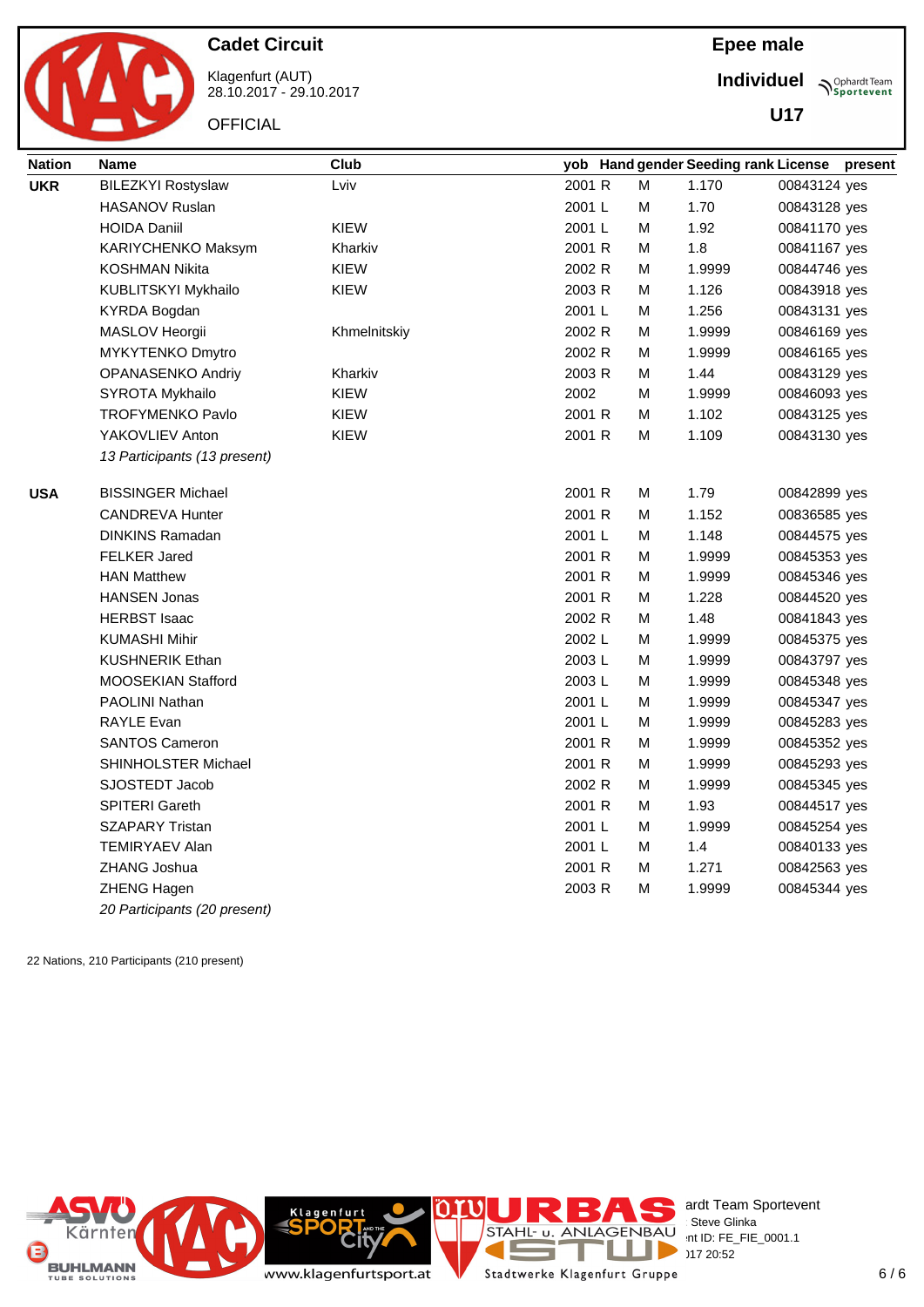

Klagenfurt (AUT) 28.10.2017 - 29.10.2017

**OFFICIAL** 

### **Epee male**

**Individuel Sportevent** 

**U17**

# **Initial seeding**

|     | <b>Place Seeding</b> | points Nation Name |            |                            | <b>Club</b>                |                                      | gender present |
|-----|----------------------|--------------------|------------|----------------------------|----------------------------|--------------------------------------|----------------|
| 1.  | 1 0 0 4              | 132.0              | <b>USA</b> | <b>TEMIRYAEV Alan</b>      |                            | M                                    | yes            |
| 2.  | 1 0 0 8              | 106.0              | <b>UKR</b> | KARIYCHENKO Maksym         | Kharkiv                    | M                                    | yes            |
| 3.  | 1 0 0 9              | 104.0              | <b>GBR</b> | <b>ANDREWS Benjamin</b>    | Plymouth FC                | M                                    | yes            |
| 4.  | 1 0 1 1              | 101.0              | SUI        | <b>FAVRE Hadrien</b>       | <b>CES Sierre</b>          | M                                    | yes            |
| 5.  | 1 0 1 3              | 87.0               | <b>HUN</b> | <b>NAGY Marcell</b>        | Vasas                      | M                                    | yes            |
| 6.  | 1 0 2 0              | 69.0               | SUI        | HAURI Ian                  | <b>SEG Geneve</b>          | M                                    | yes            |
| 7.  | 1 0 2 2              | 60.0               | <b>HUN</b> | <b>OSMAN-TOUSON Maruan</b> | <b>MTK</b>                 | M                                    | yes            |
| 8.  | 1 0 2 4              | 57.0               | SUI        | SOUTULLO Jordi             | <b>CEB Bienne Biel</b>     | M                                    | yes            |
| 9.  | 1 0 2 6              | 52.0               | <b>LUX</b> | <b>ZENS Philipp</b>        | CE Sud                     | M                                    | yes            |
| 10. | 1 0 3 2              | 46.0               | <b>ISR</b> | <b>ARMOZA Ariel</b>        | club Tel Aviv              | M                                    | yes            |
| 11. | 1 0 3 5              | 38.0               | <b>AUT</b> | <b>BIRO Alexander</b>      | KÄ KAC Klagenfurt          | M                                    | yes            |
| 12. | 1 0 3 9              | 29.0               | <b>ISR</b> | YARINOVSKY Tomer           | Hapoel Kfar-Saba           | M                                    | yes            |
| 13. | 1 0 4 4              | 27.0               | <b>UKR</b> | OPANASENKO Andriy          | Kharkiv                    | M                                    | yes            |
| 14. | 1 0 4 5              | 26.0               | GRE        | <b>GKOGKOS Filippos</b>    | O.X.I.FLORINAS             | M                                    | yes            |
| 15. | 1 0 4 8              | 24.0               | <b>USA</b> | <b>HERBST Isaac</b>        |                            | M                                    | yes            |
| 16. | 1 0 4 9              | 24.0               | <b>HUN</b> | SAROSDI Soma               | Vasas                      | M                                    | yes            |
| 17. | 1 0 5 1              | 24.0               | <b>CZE</b> | <b>SALZER Matej</b>        | <b>SC Praha</b>            | M                                    | yes            |
| 18. | 1 0 5 3              | 23.0               | <b>GRE</b> | <b>AVRAMIDIS Theodoros</b> | M. ALEXANDROS KORDEL       | M                                    | yes            |
| 19. | 1 0 5 5              | 22.0               | <b>BEL</b> | VAN DER VAEREN Andy        | Maison de I Escrime        | M                                    | yes            |
| 20. | 1 0 6 0              | 21.0               | <b>AUT</b> | <b>BERKDOLD Samuel</b>     | VA FTS Dornbirn            | M                                    | yes            |
| 21. | 1 0 6 8              | 18.0               | SUI        | <b>WICHT Matteo</b>        | <b>SEG Geneve</b>          | M                                    | yes            |
| 22. | 1 0 6 9              | 18.0               | <b>GBR</b> | <b>KEW Ethan</b>           | Redhill and Reigate EC     | M                                    | yes            |
| 23. | 1 0 7 0              | 18.0               | <b>UKR</b> | <b>HASANOV Ruslan</b>      |                            | M                                    | yes            |
| 24. | 1 0 7 1              | 18.0               | <b>SVK</b> | <b>RECLO Michal</b>        | Akademia sermu             | M                                    | yes            |
| 25. | 1 0 7 2              | 17.0               | <b>EST</b> | KIIROJA Jaron              | <b>Tallinna Mook</b>       | M                                    | yes            |
| 26. | 1 0 7 3              | 17.0               | <b>BUL</b> | <b>KOLEV Gencho</b>        | Cherno more 69             | M                                    | yes            |
| 27. | 1 0 7 7              | 16.0               | <b>BUL</b> | MINCHEV Evgeni             | Cherno more 69             | M                                    | yes            |
| 28. | 1 0 7 9              | 15.0               | <b>USA</b> | <b>BISSINGER Michael</b>   |                            | M                                    | yes            |
| 29. | 1 0 8 2              | 15.0               | <b>HUN</b> | <b>GALANTAI Simon</b>      | Angels Vivo Sportegyesulet | M                                    | yes            |
| 30. | 1 0 8 7              | 14.0               | <b>EST</b> | PRIIMAEGI Henrik           | En Garde Haapsalu          | M                                    | yes            |
| 31. | 1 0 8 8              | 14.0               | <b>GBR</b> | <b>WILLCOX Joshua</b>      |                            | M                                    | yes            |
| 32. | 1 0 9 2              | 12.0               | <b>UKR</b> | <b>HOIDA Daniil</b>        | <b>KIEW</b>                | M                                    | yes            |
| 33. | 1 0 9 3              | 12.0               | USA        | <b>SPITERI Gareth</b>      |                            | M                                    | yes            |
| 34. | 1 0 9 6              | 12.0               | <b>ESP</b> | <b>GORMAZ Javier Ivan</b>  | CESAL-M                    | M                                    | yes            |
| 35. | 1 0 9 8              | 12.0               | CRO        | <b>MARKOTA Vedran</b>      | <b>CAFC Mladost</b>        | M                                    | yes            |
| 36. | 1 0 9 9              | 12.0               | <b>HUN</b> | <b>REGELY Andras</b>       | Vasas                      | M                                    | yes            |
| 37. | 1 100                | 12.0               | <b>HUN</b> | KESZTHELYI Zsombor         | <b>AVA</b>                 | M                                    | yes            |
| 38. | 1 1 0 2              | 12.0               | <b>UKR</b> | <b>TROFYMENKO Pavlo</b>    | <b>KIEW</b>                | M                                    | yes            |
| 39. | 1 1 0 5              | 12.0               | AUT        | <b>FUCHS Julian</b>        | VA FTS Dornbirn            | M                                    | yes            |
| 40. | 1 1 0 9              | 11.0               | <b>UKR</b> | YAKOVLIEV Anton            | <b>KIEW</b>                | M                                    | yes            |
| 41. | 1 1 1 1              | 11.0               | <b>SWE</b> | POUSETTE Hugo              | ST DIF Stockholm           | M                                    | yes            |
| 42. | 1 1 1 6              | 9.0                | <b>BEL</b> | <b>DARQUENNE Guillaume</b> | <b>CE Braine Alleud</b>    | M                                    | yes            |
| 43. | 1 1 1 8              | 9.0                | <b>HUN</b> | <b>BARTKO Levente</b>      | <b>MTK</b>                 | M                                    | yes            |
| 44. | 1 1 1 9              | 9.0                | <b>CZE</b> | <b>FORMANEK Matej</b>      | TJ Lokomotiva Teplice      | M                                    | yes            |
| 45. | 1 1 2 2              | 9.0                | SUI        | RAMUZ Jeremy               | FCB Bern                   | M                                    | yes            |
| 46. | 1 1 2 6              | 9.0                | <b>UKR</b> | KUBLITSKYI Mykhailo        | <b>KIEW</b>                | M                                    | yes            |
|     |                      |                    |            | <b>Klagenfurt</b>          |                            | ardt Team Sportevent<br>Steve Glinka |                |



Kärnten

**Rit** 

T Stadtwerke Klagenfurt Gruppe

J.

 $\overline{a}$ 

**License:** Steve Glinka  $P^{\text{LO}}$  int ID: FE\_FIE\_0001.1

 $28.1012$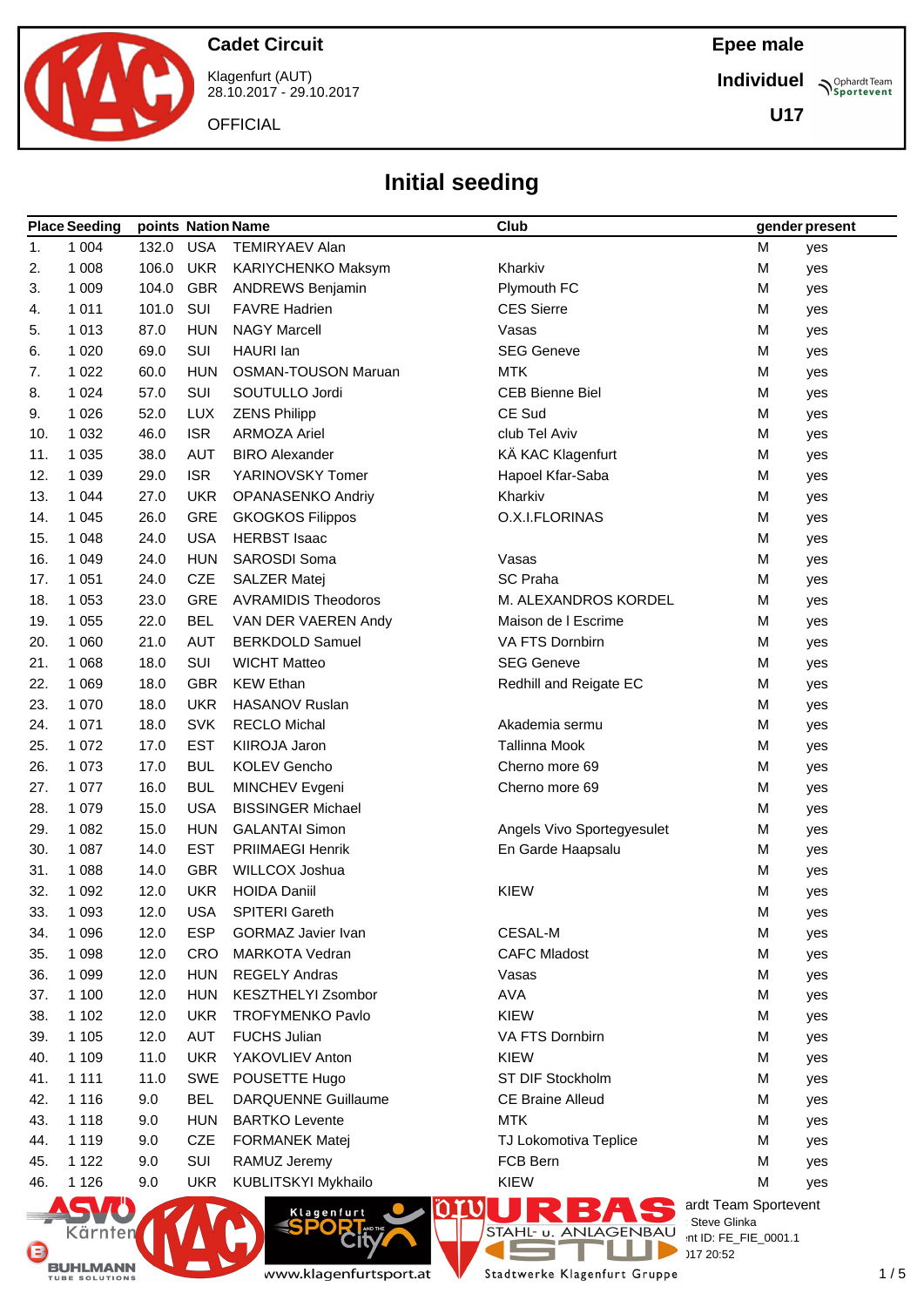

Klagenfurt (AUT) 28.10.2017 - 29.10.2017

**OFFICIAL** 

**Epee male**

**Individuel**

**U17**

**Sportevent** 

|     | <b>Place Seeding</b> | points Nation Name |            |                            | Club                             |   | gender present |
|-----|----------------------|--------------------|------------|----------------------------|----------------------------------|---|----------------|
| 47. | 1 1 2 7              | 9.0                | <b>GBR</b> | FOULSHAM Jacob             |                                  | M | yes            |
| 48. | 1 1 3 0              | 9.0                | <b>LUX</b> | RAMAZZOTTI Francesco       | CE Sud                           | M | yes            |
| 49. | 1 1 3 1              | 8.0                | <b>BUL</b> | ROEV Deyan                 | Levski                           | M | yes            |
| 50. | 1 1 3 4              | 8.0                | <b>BUL</b> | ANGELOV Yann               | Levski                           | М | yes            |
| 51. | 1 1 4 8              | 6.0                | <b>USA</b> | <b>DINKINS Ramadan</b>     |                                  | M | yes            |
| 52. | 1 1 5 0              | 6.0                | <b>HUN</b> | <b>SALLAI Vince Peter</b>  | <b>BVSC</b>                      | M | yes            |
| 53. | 1 1 5 2              | 6.0                | <b>USA</b> | <b>CANDREVA Hunter</b>     |                                  | M | yes            |
| 54. | 1 1 5 8              | 6.0                | <b>POL</b> | MUSIOLIK Bartlomiej        | T.S. GÓRNIK RADLIN               | M | yes            |
| 55. | 1 1 5 9              | 6.0                | <b>HUN</b> | <b>BALIND Bence</b>        | <b>BVSC</b>                      | M | yes            |
| 56. | 1 1 6 1              | 6.0                | <b>POL</b> | <b>RUTZ Stanislaw</b>      | <b>KS Szpada Wroclaw</b>         | M | yes            |
| 57. | 1 1 6 4              | 6.0                | SUI        | <b>CASTEJON Davide</b>     | SAL Lugano                       | M | yes            |
| 58. | 1 1 6 7              | 6.0                | POL        | KALUZINSKI Tomasz          | <b>UKS MDK Olimp</b>             | M | yes            |
| 59. | 1 1 7 0              | 6.0                | <b>UKR</b> | <b>BILEZKYI Rostyslaw</b>  | Lviv                             | M | yes            |
| 60. | 1 1 7 2              | 6.0                | AUT        | <b>GSTETTNER Michel</b>    | VA FTSJF Feldkirch               | M | yes            |
| 61. | 1 1 7 3              | 6.0                | <b>ESP</b> | FERNANDEZ JIMENO Emilio    | <b>CESAL-M</b>                   | M | yes            |
| 62. | 1 1 7 4              | 6.0                | <b>HUN</b> | <b>KOLCZONAY Balazs</b>    | <b>FLESS</b>                     | M | yes            |
| 63. | 1 1 7 5              | 6.0                | <b>BEL</b> | <b>DELATTRE Alexandre</b>  |                                  | M | yes            |
| 64. | 1 1 7 8              | 6.0                | <b>JPN</b> | <b>ITO Uminosuke</b>       |                                  | M | yes            |
| 65. | 1 1 8 2              | 6.0                | <b>GBR</b> | <b>MAY Toby</b>            |                                  | M | yes            |
| 66. | 1 1 8 5              | 6.0                | <b>AUT</b> | VIGL Oliver                | FTS Dornbirn                     | M | yes            |
| 67. | 1 1 8 6              | 6.0                | SUI        | <b>BROCHARD Theo</b>       | SECH La Chaux-de-Fonds           | M | yes            |
| 68. | 1 1 8 7              | 6.0                | AUT        | <b>BRUCKMUELLER Fabian</b> | OÖ FU Linz                       | M | yes            |
| 69. | 1 1 8 8              | 6.0                | <b>SVK</b> | <b>CSIZMADIA Oliver</b>    | Akademia sermu                   | M | yes            |
| 70. | 1 1 8 9              | 6.0                | <b>JPN</b> | <b>INOUE Takatomi</b>      |                                  | M | yes            |
| 71. | 1 1 9 0              | 6.0                | <b>GBR</b> | <b>ASHFORTH Myles</b>      |                                  | M | yes            |
| 72. | 1 1 9 1              | 6.0                | SUI        | <b>SCHEUNER Joel</b>       | <b>SEB Basel</b>                 | M | yes            |
| 73. | 1 1 9 8              | 5.0                | <b>GRE</b> | MARKOPOULOS Ioannis        | O.S.AMAROUSIOU                   | M | yes            |
| 74. | 1 200                | 5.0                | <b>BLR</b> | SHANTSOU Uladzislau        | <b>RCPhES</b>                    | M | yes            |
| 75. | 1 2 0 1              | 5.0                | <b>SRB</b> | RISTIC Ognjen              | MK Silni                         | M | yes            |
| 76. | 1 2 2 6              | 3.0                | <b>HUN</b> | <b>KOVACS Daniel</b>       | <b>Balaton</b>                   | M | yes            |
| 77. | 1 2 2 8              | 3.0                | <b>USA</b> | <b>HANSEN Jonas</b>        |                                  | M | yes            |
| 78. | 1 2 3 0              | 3.0                | SUI        | <b>GRUNDER Pascal</b>      | <b>AFCB Bern</b>                 | M | yes            |
| 79. | 1 2 3 5              | 3.0                | BEL        | <b>JANSSENS William</b>    | <b>Confrerie Gent</b>            | M | yes            |
| 80. | 1 2 3 7              | 3.0                | <b>BLR</b> | <b>HAIDASH ZAKHAR</b>      |                                  | M | yes            |
| 81. | 1 2 4 4              | 3.0                | SUI        | <b>ZYBACH Lenny</b>        | <b>SECH Chaux-de-Fonds</b>       | M | yes            |
| 82. | 1 2 4 9              | 3.0                | <b>SVK</b> | SOPOLIGA Michal            | KSK 1903 Kosice                  | M | yes            |
| 83. | 1 2 5 0              | 3.0                | <b>AUT</b> | <b>LACH Leo</b>            | ST UWK Graz                      | M | yes            |
| 84. | 1 2 5 4              | 3.0                | CZE        | <b>BRYKNER Matyas</b>      | <b>SC Praha</b>                  | M | yes            |
| 85. | 1 2 5 6              | 3.0                | <b>UKR</b> | <b>KYRDA Bogdan</b>        |                                  | M | yes            |
| 86. | 1 2 6 1              | 3.0                | POL        | NOGANOWICZ Karol           | <b>WKS Kolejarz Wroclaw</b>      | M | yes            |
| 87. | 1 2 6 2              | 3.0                | <b>HUN</b> | <b>KAUKER Dominik</b>      | <b>Balaton</b>                   | M | yes            |
| 88. | 1 2 6 3              | 3.0                | POL        | <b>DEBICKI Dawid</b>       | SKS GRASS-HOPPER KALWARIA        | M | yes            |
| 89. | 1 2 6 5              | 3.0                | SUI        | FUHRIMANN Jonathan         | FCB Bern                         | M | yes            |
| 90. | 1 2 6 7              | 3.0                | <b>HUN</b> | <b>UJVARI Andras</b>       | <b>MTK</b>                       | M | yes            |
| 91. | 1 2 6 7              | 3.0                | POL        | SOCHA Jan                  | PKSzerm Warszawa                 | М | yes            |
| 92. | 1 2 7 1              | 3.0                | <b>USA</b> | ZHANG Joshua               |                                  | М | yes            |
| 93. | 1 2 7 3              | 3.0                | AUT        | SCHUHMANN Jan              | ST GFU Graz                      | М | yes            |
| 94. | 1 2 7 4              | 3.0                | <b>HUN</b> | <b>DANCS Balazs</b>        | <b>MTK</b>                       | M | yes            |
| 95. | 1 2 8 3              | 3.0                | SUI        | <b>GERNER Julien</b>       |                                  | M | yes            |
|     |                      |                    |            |                            | ardt Team Sportevent             |   |                |
|     |                      | <b>DATE</b>        |            | Klagenfurt<br>CDODT        | <b>OWURBAS</b><br>: Steve Glinka |   |                |

BUHLMANN

Kärnten

www.klagenfurtsport.at

**City** 

T Stadtwerke Klagenfurt Gruppe

J.

**CONTRACT** 

**License:** Steve Glinka  $P^{\text{LO}}$  int ID: FE\_FIE\_0001.1

 $20:52$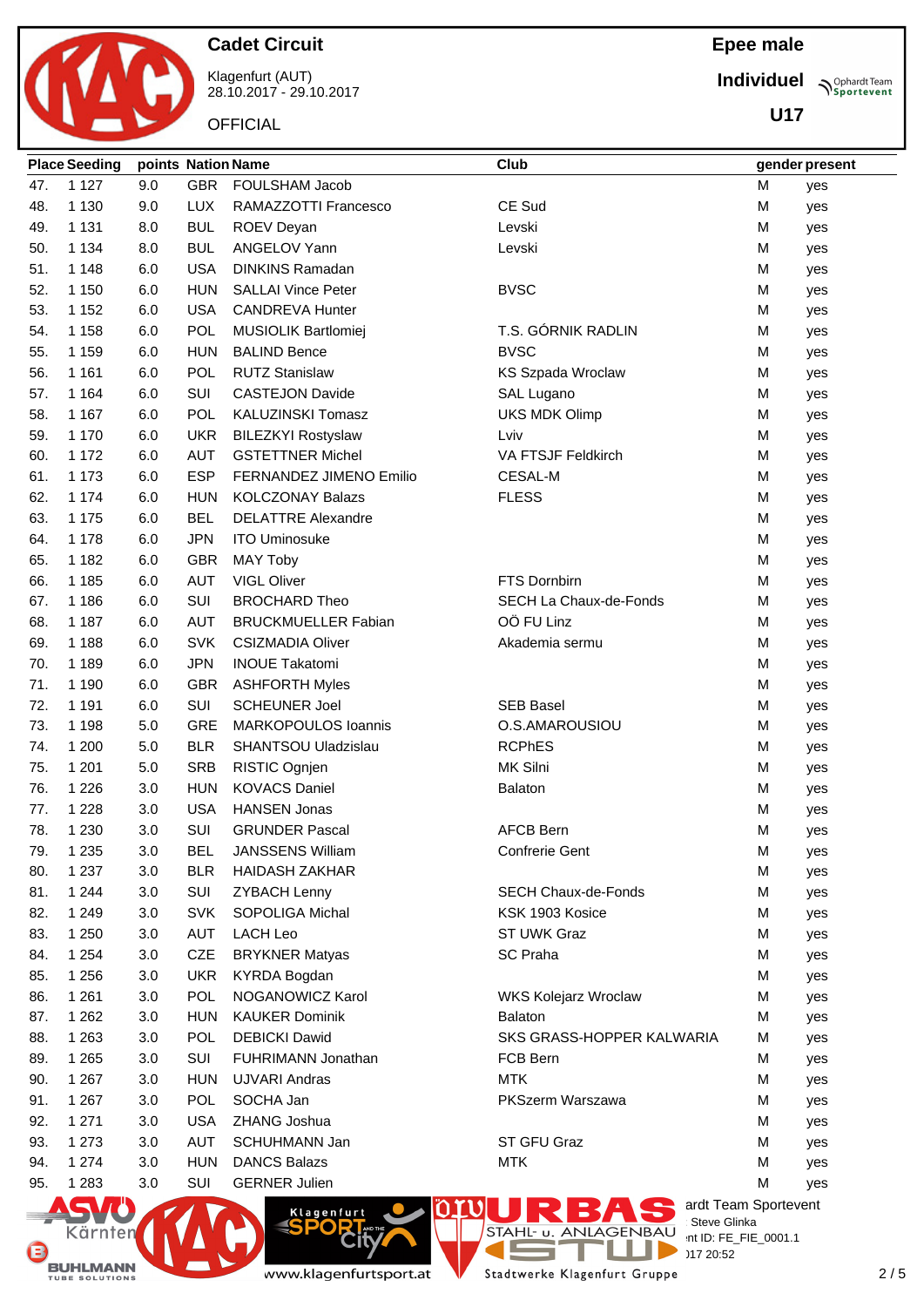

G

BUHLMANN

### **Cadet Circuit**

Klagenfurt (AUT) 28.10.2017 - 29.10.2017

**OFFICIAL** 

### **Epee male**

**Individuel**

**U17**

**Sportevent** 

|        | <b>Place Seeding</b> | points Nation Name |            |                                                | Club                       | gender present                        |     |  |
|--------|----------------------|--------------------|------------|------------------------------------------------|----------------------------|---------------------------------------|-----|--|
| 96.    | 1 2 8 5              | 3.0                | <b>POL</b> | RADOSZ Mikolaj                                 | SKS GRASS-HOPPER KALWARIA  | M                                     | yes |  |
| 97.    | 1 2 8 9              | 3.0                | <b>CZE</b> | <b>LUCOVIC Matei</b>                           | TJ Lokomotiva Karlovy Vary | M                                     | yes |  |
| 98.    | 1 2 9 5              | 3.0                | <b>AUT</b> | <b>LEPIR Luka</b>                              | VA FTS Dornbirn            | M                                     | yes |  |
| 99.    | 1 2 9 7              | 3.0                | <b>HUN</b> | <b>RONA Milan</b>                              | Vasas                      | M                                     | yes |  |
| 100.   | 1 3 0 2              | 3.0                | <b>BLR</b> | <b>ZDANCHUK MIKALAI</b>                        |                            | M                                     | yes |  |
|        | 101. 1 309           | 3.0                | <b>SRB</b> | <b>SEHIC Boris</b>                             | MK Silni                   | M                                     | yes |  |
| Т      | 9 0 0 0              | 0.0                | <b>EST</b> | SHAPOVALOV Kiril                               | <b>SBSK Draakon</b>        | M                                     | yes |  |
| т      | 9 0 0 0              | 0.0                | <b>GBR</b> | <b>MASON Luke</b>                              | Churchill                  | M                                     | yes |  |
| т      | 9 0 0 0              | 0.0                | <b>JPN</b> | <b>ANZAI Kazuhide</b>                          |                            | M                                     | yes |  |
| Τ      | 9 0 0 0              | 0.0                | <b>CZE</b> | STEMPEL Jan                                    | Sokol Dejvice              | M                                     | yes |  |
| т      | 9 0 0 0              | 0.0                | CZE        | JINDRA Jakub                                   | Lokomotiva Pilsen          | M                                     | yes |  |
| т      | 9 0 0 0              | 0.0                | <b>JPN</b> | SEKIHARA Rei                                   |                            | M                                     | yes |  |
| т      | 9 0 0 0              | 0.0                | <b>SVK</b> | ADAMKA Matej                                   | <b>BSK Bratislava</b>      | M                                     | yes |  |
| т      | 9 0 0 0              | 0.0                | CZE        | <b>SMREK Simon</b>                             | Lokomotiva Pilsen          | M                                     | yes |  |
| т      | 9 0 0 0              | 0.0                | <b>SLO</b> | GOLOB Lan                                      | SK Izola                   | M                                     | yes |  |
| т      | 9 0 0 0              | 0.0                | <b>GBR</b> | MACPHERSON Steven                              |                            | M                                     | yes |  |
| т      | 9 0 0 0              | 0.0                | <b>SVK</b> | SVABY Jakub                                    | <b>BSK Bratislava</b>      | M                                     | yes |  |
| т      | 9 0 0 0              | 0.0                | <b>USA</b> | ZHENG Hagen                                    |                            | M                                     | yes |  |
| т      | 9 0 0 0              | 0.0                | POL        | <b>KAZMIERSKI Maciej</b>                       | <b>MKS Gryf Mielec</b>     | M                                     | yes |  |
| т      | 9 0 0 0              | 0.0                | <b>ISR</b> | PAZ Guy                                        | Maccabi Hod Hasharon       | M                                     | yes |  |
| Τ      | 9 0 0 0              | 0.0                | <b>USA</b> | MOOSEKIAN Stafford                             |                            | M                                     | yes |  |
| т      | 9 0 0 0              | 0.0                | CZE        | <b>KADIDLO Daniel</b>                          | Sokol Dejvice              | M                                     | yes |  |
| Τ      | 9 0 0 0              | 0.0                | <b>AUT</b> | <b>JANJIC Gregor</b>                           |                            | M                                     | yes |  |
| т      | 9 0 0 0              | 0.0                | <b>POL</b> | <b>TUMAS Marcin</b>                            | <b>RMKS Rybnik</b>         | M                                     | yes |  |
| Τ      | 9 0 0 0              | 0.0                | <b>SLO</b> | <b>MLAKAR Luka</b>                             | SK Izola                   | м                                     | yes |  |
| т      | 9 0 0 0              | 0.0                | <b>GBR</b> | HINWOOD James                                  |                            | M                                     | yes |  |
| т      | 9 0 0 0              | 0.0                | <b>POL</b> | MARCZAK Jan                                    | SKS FLESZ Swidnica         | M                                     | yes |  |
| т      | 9 0 0 0              | 0.0                | <b>AUT</b> | <b>DUERK Valentin</b>                          |                            | M                                     |     |  |
| т      | 9 0 0 0              | 0.0                | <b>AUT</b> | <b>HOLZER Paul</b>                             |                            | M                                     | yes |  |
| т      | 9 0 0 0              | 0.0                | <b>UKR</b> | MYKYTENKO Dmytro                               |                            | M                                     | yes |  |
| Τ      | 9 0 0 0              | 0.0                | <b>AUT</b> | <b>GROHS Andreas Peter</b>                     | KÄ FC Treibach             | M                                     | yes |  |
| т      | 9 0 0 0              |                    | <b>USA</b> | SJOSTEDT Jacob                                 |                            | M                                     | yes |  |
|        |                      | 0.0                | <b>USA</b> | <b>KUSHNERIK Ethan</b>                         |                            |                                       | yes |  |
| Τ<br>т | 9 0 0 0<br>9 0 0 0   | 0.0<br>0.0         | GRE        |                                                | <b>IRIDA</b>               | M<br>M                                | yes |  |
| Т      |                      |                    | POL        | <b>DIMITROPOULOS Lampros</b>                   |                            |                                       | yes |  |
|        | 9 0 0 0              | 0.0                |            | CIESLIK Jakub                                  | PKSzerm Warszawa           | M                                     | yes |  |
| т      | 9 0 0 0              | 0.0                | <b>UKR</b> | <b>KOSHMAN Nikita</b><br><b>MANCHEV Manoil</b> | <b>KIEW</b><br>Sofia       | M                                     | yes |  |
| Т      | 9 0 0 0              | 0.0                | <b>BUL</b> |                                                |                            | M                                     | yes |  |
| Т      | 9 0 0 0              | 0.0                | <b>JPN</b> | <b>MATSUMOTO Ryu</b>                           |                            | м                                     | yes |  |
| Т      | 9 0 0 0              | 0.0                | <b>ESP</b> | <b>SANTIUSTE Alvaro</b>                        | COE-M                      | M                                     | yes |  |
| т      | 9 0 0 0              | 0.0                | <b>SLO</b> | RUSJAN Jan                                     |                            | M                                     | yes |  |
| т      | 9 0 0 0              | 0.0                | <b>SLO</b> | <b>BALER Bernard</b>                           | SK Ljubljana               | M                                     | yes |  |
| Т      | 9 0 0 0              | 0.0                | <b>CZE</b> | <b>KLAUS Robert</b>                            | <b>SC Praha</b>            | M                                     | yes |  |
| Т      | 9 0 0 0              | 0.0                | <b>HUN</b> | <b>RAFFAI Kristof</b>                          | <b>Balaton</b>             | M                                     | yes |  |
| т      | 9 0 0 0              | 0.0                | <b>ISR</b> | <b>LEMBERG Ilya</b>                            | Maccabi Jerusalem          | M                                     | yes |  |
| Т      | 9 0 0 0              | 0.0                | <b>AUT</b> | <b>BOSNJAK PEREIRA E SILVA Philip</b>          |                            | M                                     | yes |  |
| Т      | 9 0 0 0              | 0.0                | GRE        | <b>BOUGATSOS Dionysios</b>                     | O.S.AMAROUSIOU             | M                                     | yes |  |
| Т      | 9 0 0 0              | 0.0                | AUT        | <b>HUBER Philipp</b>                           | OÖ OÖ Landesfechtklub      | M                                     | yes |  |
| Т      | 9 0 0 0              | 0.0                | <b>HUN</b> | <b>PEREI Botond</b>                            | Vasas                      | M                                     | yes |  |
| T      | 9 0 0 0              | 0.0                | <b>ISR</b> | <b>ARYEH Gideon Reuven</b>                     | Maccabi Jerusalem          | M                                     | yes |  |
|        |                      |                    |            | Klagenfurt                                     |                            | ardt Team Sportevent                  |     |  |
|        | Kärnten              |                    |            |                                                | STAHL- u. ANLAGENBAU       | Steve Glinka<br>int ID: FE_FIE_0001.1 |     |  |
| Œ      |                      |                    |            |                                                |                            | $117.20 - 52$                         |     |  |



T Stadtwerke Klagenfurt Gruppe

a.

 $\sum_{117\ 20:52}$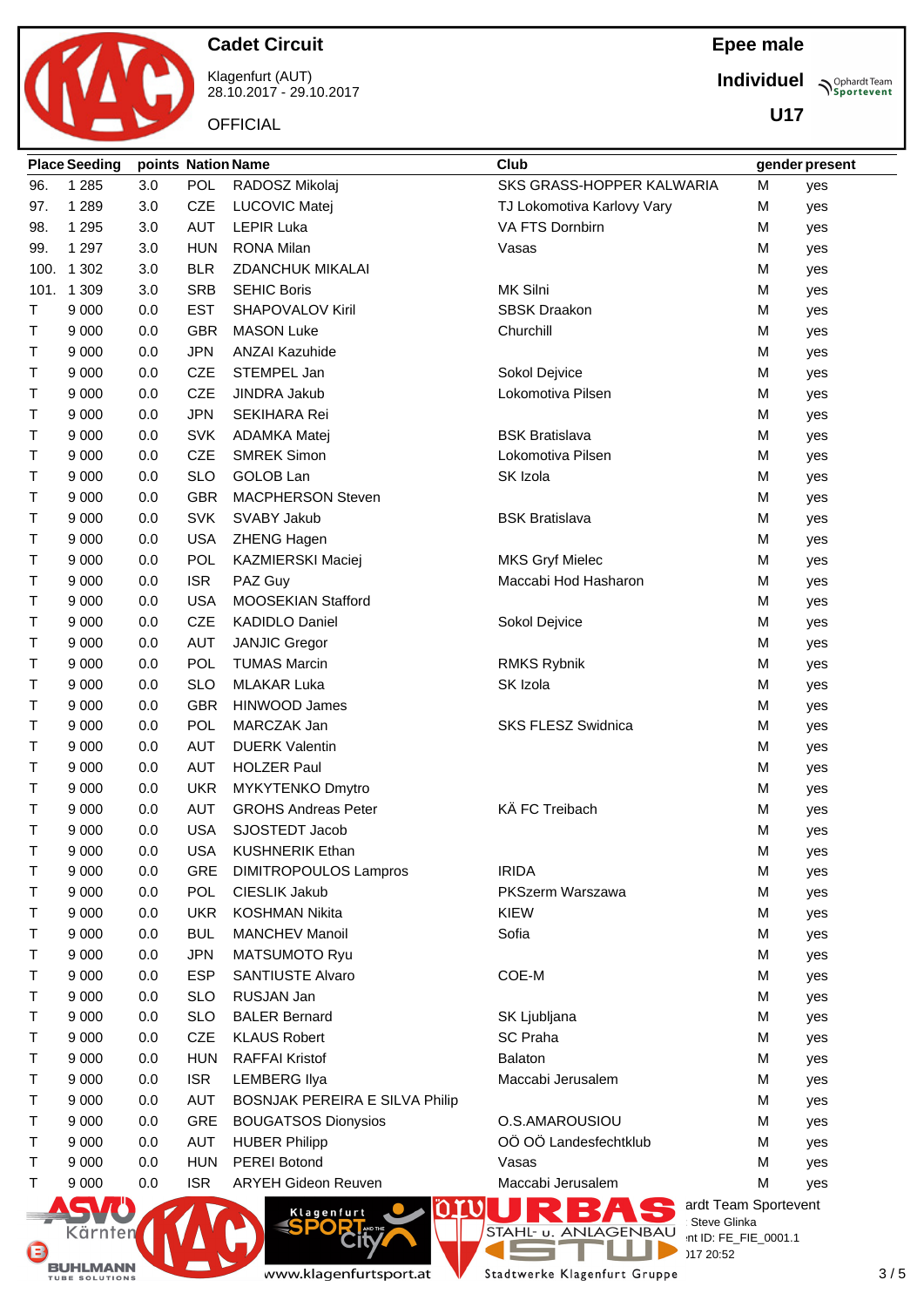

Klagenfurt (AUT) 28.10.2017 - 29.10.2017

**OFFICIAL** 

### **Epee male**

**Individuel**

**U17**

**Sportevent** 

|             | <b>Place Seeding</b> | points Nation Name |                             |                           | Club                                                   |   | gender present |
|-------------|----------------------|--------------------|-----------------------------|---------------------------|--------------------------------------------------------|---|----------------|
| T           | 9 0 0 0              | 0.0                | <b>SVK</b>                  | NOVOROLNIK Adam           | Akademia sermu                                         | M | yes            |
| т           | 9 0 0 0              | 0.0                | <b>AUT</b>                  | <b>BERGMANN Paul</b>      | KÄ FC Treibach                                         | M | yes            |
| т           | 9 0 0 0              | 0.0                | <b>GBR</b>                  | <b>BALLARD Dylan</b>      | Leon Paul Epee                                         | M | yes            |
| т           | 9 0 0 0              | 0.0                | SUI                         | <b>SCHOUKER Noe</b>       | <b>CEFL Florimont</b>                                  | M | yes            |
| т           | 9 0 0 0              | 0.0                | <b>POL</b>                  | <b>ADAMCZYK Patryk</b>    | <b>MDK Bytom</b>                                       | M | yes            |
| т           | 9 0 0 0              | 0.0                | <b>HUN</b>                  | <b>KAPUI Balint</b>       | <b>TSC</b>                                             | M | yes            |
| т           | 9 0 0 0              | 0.0                | <b>BEL</b>                  | POCKELE Joris             | <b>Confrerie Gent</b>                                  | M | yes            |
| Т           | 9 0 0 0              | 0.0                | <b>SRB</b>                  | <b>GRBIC Daniil</b>       | MK Silni                                               | M | yes            |
| Τ           | 9 0 0 0              | 0.0                | <b>SRB</b>                  | SAMARDZIC Dragoljub       | MK Silni                                               | M | yes            |
| T           | 9 0 0 0              | 0.0                | <b>GBR</b>                  | <b>SCOTT PAYNE Edward</b> |                                                        | M | yes            |
| т           | 9 0 0 0              | 0.0                | <b>SLO</b>                  | PERKO Filip               | <b>SS Nova Gorica</b>                                  | M | yes            |
| Т           | 9 0 0 0              | 0.0                | <b>SRB</b>                  | MAKEVIC Ivan              | MK Silni                                               | M | yes            |
| $\mathsf T$ | 9 0 0 0              | 0.0                | <b>USA</b>                  | <b>FELKER Jared</b>       |                                                        | M | yes            |
| $\top$      | 9 0 0 0              | 0.0                | <b>AUT</b>                  | <b>HUCHLER Jakob</b>      | VA FTS Dornbirn                                        | M | yes            |
| т           | 9 0 0 0              | 0.0                | <b>AUT</b>                  | <b>KNECHTL David</b>      | ST GFU Graz                                            | M | yes            |
| т           | 9 0 0 0              | 0.0                | CRO                         | PLESE Jakov               | <b>CAFC Mladost</b>                                    | M | yes            |
| т           | 9 0 0 0              | 0.0                | POL                         | <b>BULANDRA Jan</b>       | <b>AZS AWF Katowice</b>                                | M | yes            |
| T           | 9 0 0 0              | 0.0                | <b>CRO</b>                  | VUCKOVIC SOKOVIC Adrijan  | Inter                                                  | M | yes            |
| т           | 9 0 0 0              | 0.0                | <b>BEL</b>                  | <b>SCHOOFS Brice</b>      |                                                        | M | yes            |
| т           | 9 0 0 0              | 0.0                | CZE                         | <b>PHAM Daniel</b>        | TJ Lokomotiva Teplic                                   | M | yes            |
| Τ           | 9 0 0 0              | 0.0                | <b>BEL</b>                  | <b>COUNSON Francois</b>   |                                                        | M | yes            |
| т           | 9 0 0 0              | 0.0                | <b>JPN</b>                  | <b>ASAMI Seiya</b>        |                                                        | M | yes            |
| Т           | 9 0 0 0              | 0.0                | <b>AUT</b>                  | ZOELSS Leo                |                                                        | M | yes            |
| т           | 9 0 0 0              | 0.0                | <b>UKR</b>                  | MASLOV Heorgii            | Khmelnitskiy                                           | M | yes            |
| Т           | 9 0 0 0              | 0.0                | POL                         | NOSSARZEWSKI Antoni       | <b>PKSzerm Warszawa</b>                                | M | yes            |
| T           | 9 0 0 0              | 0.0                | <b>GBR</b>                  | MITCHELL Jacob            | <b>Millfield School</b>                                | M | yes            |
| T           | 9 0 0 0              | 0.0                | <b>AUT</b>                  | <b>RANKL Florian</b>      | KÄ FC Treibach                                         | M | yes            |
| т           | 9 0 0 0              | 0.0                | <b>CZE</b>                  | <b>ZHANAL Petr</b>        | Dukla Praha                                            | M | yes            |
| т           | 9 0 0 0              | 0.0                | <b>USA</b>                  | SHINHOLSTER Michael       |                                                        | M | yes            |
| т           | 9 0 0 0              | 0.0                | POL                         | <b>URBAN Pawel</b>        | <b>MKS Gryf Mielec</b>                                 | M | yes            |
| т           | 9 0 0 0              | 0.0                | <b>AUT</b>                  | SONNLEITNER Thomas        | OÖ OÖ Landesfechtklub                                  | M | yes            |
| т           | 9 0 0 0              | 0.0                | <b>CZE</b>                  | SALZER Jiri               | SC Praha                                               | M | yes            |
| Τ           | 9 0 0 0              | 0.0                | <b>ISR</b>                  | MIHHAILOVSKI yoni         | Hapoel Ashkelon                                        | М | yes            |
| т           | 9 0 0 0              | 0.0                | <b>USA</b>                  | <b>SANTOS Cameron</b>     |                                                        | M | yes            |
| т           | 9 0 0 0              | 0.0                | <b>ISR</b>                  | <b>LACHMAN Nathan</b>     | club club Tel Aviv                                     | M | yes            |
| т           | 9 0 0 0              | 0.0                | <b>SLO</b>                  | <b>STUMBELJ Viktor</b>    | SK Ljubljana                                           | M | yes            |
| т           | 9 0 0 0              | 0.0                | <b>USA</b>                  | <b>HAN Matthew</b>        |                                                        | M | yes            |
| т           | 9 0 0 0              | 0.0                | <b>USA</b>                  | <b>SZAPARY Tristan</b>    |                                                        | M | yes            |
| т           | 9 0 0 0              | 0.0                | CZE                         | <b>MACHEK Krystof</b>     | Sokol Dejvice                                          | М | yes            |
| т           | 9 0 0 0              | 0.0                | <b>HUN</b>                  | <b>JOSZKIN Peter</b>      |                                                        | M | yes            |
| т           | 9 0 0 0              | 0.0                | <b>JPN</b>                  | <b>TAKEI Ryusei</b>       |                                                        | M | yes            |
| т           | 9 0 0 0              | 0.0                | <b>AUT</b>                  | <b>VALENTE Vincent</b>    | KÄ KAC Klagenfurt                                      | M | yes            |
| т           | 9 0 0 0              | 0.0                | <b>CZE</b>                  | <b>KROUZECKY Tomas</b>    | Lokomotiva Pilsen                                      | M | yes            |
| т           | 9 0 0 0              | 0.0                | <b>BEL</b>                  | <b>JACOBS Aikin</b>       | Confrerie Gent                                         | M | yes            |
| т           | 9 0 0 0              | 0.0                | <b>USA</b>                  | PAOLINI Nathan            |                                                        | M | yes            |
| т           | 9 0 0 0              | 0.0                | <b>EST</b>                  | <b>SALM Markus</b>        | <b>Tallinna Mook</b>                                   | M | yes            |
| т           | 9 0 0 0              | 0.0                | SUI                         | <b>GERBER Jacob</b>       |                                                        | M | yes            |
| т           | 9 0 0 0              | 0.0                | <b>GBR</b>                  | <b>GRIMSHAW Nicholas</b>  |                                                        | М | yes            |
| T.          | 9 0 0 0              | 0.0                | <b>HUN</b>                  | <b>NAGY Balazs</b>        | Veresegyhaz                                            | M | yes            |
|             | NGVA'N .             |                    | $\sim$ $\sim$ $\sim$ $\sim$ |                           | Klagenfurt C <b>O DIVI DIRECT</b> andt Team Sportevent |   |                |

www.klagenfurtsport.at

Ò **Zify** 

Kärnten

**BUHLMANN** 

**COL** 

a.

**License:** Steve Glinka  $P^{\text{LO}}$  int ID: FE\_FIE\_0001.1

28.10.2017 20:52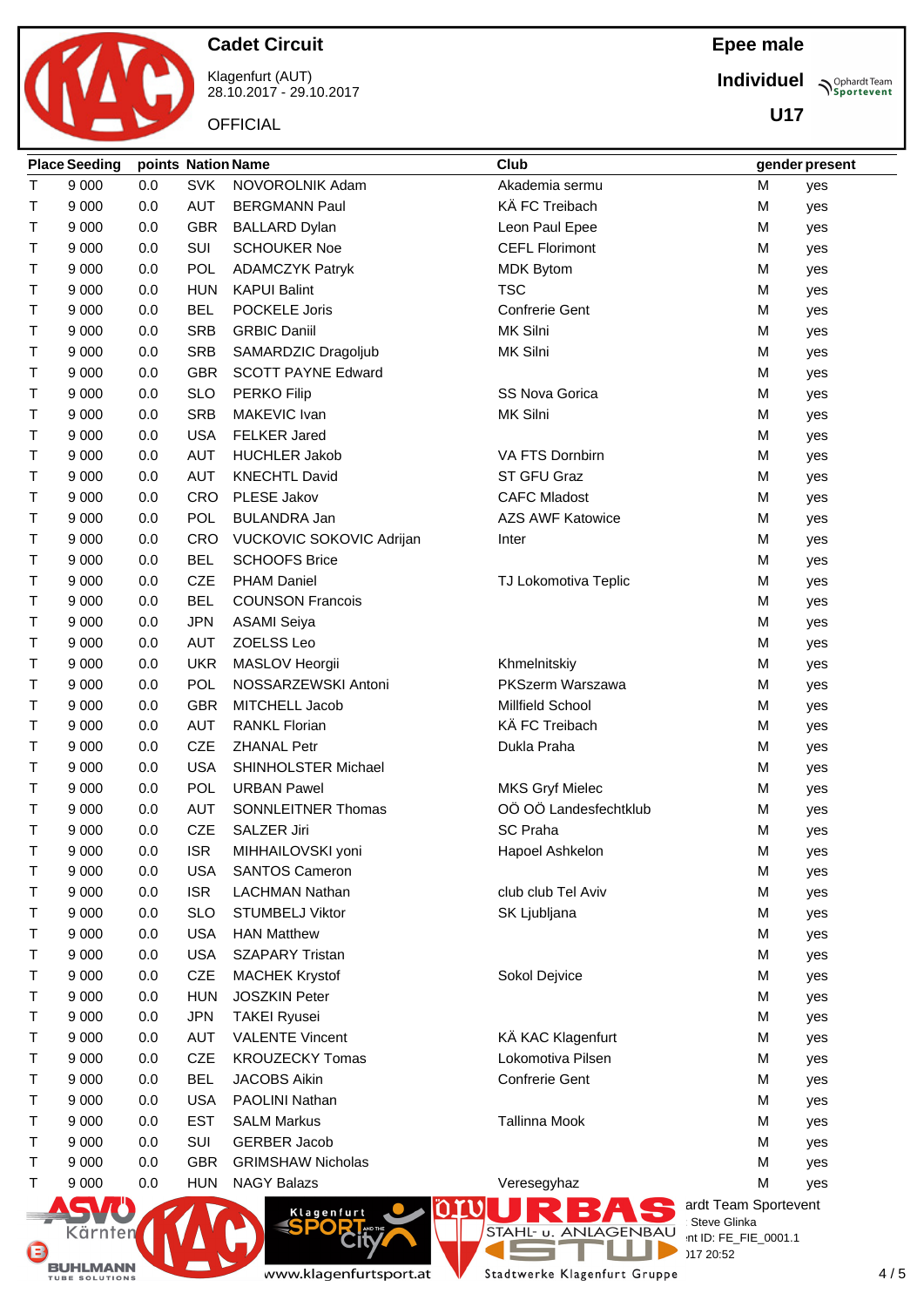

Klagenfurt (AUT) 28.10.2017 - 29.10.2017

**OFFICIAL** 

### **Epee male**

**Individuel**

**U17**

**Sportevent** 

|   | <b>Place Seeding</b> | points Nation Name |            |                             | Club                          |   | gender present |
|---|----------------------|--------------------|------------|-----------------------------|-------------------------------|---|----------------|
|   | 9 0 0 0              | 0.0                | <b>POL</b> | OGONOWSKI Szymon            | <b>IKS AWF Warszawa</b>       | M | yes            |
| т | 9 0 0 0              | 0.0                | <b>UKR</b> | SYROTA Mykhailo             | <b>KIEW</b>                   | M | yes            |
| T | 9 0 0 0              | 0.0                | <b>POL</b> | <b>HUWER Kamil</b>          | T.S. GÓRNIK RADLIN            | M | yes            |
| т | 9 0 0 0              | 0.0                | SUI        | <b>CAVADINI Lazare</b>      | <b>SEN Neuchatel</b>          | M | yes            |
| Τ | 9 0 0 0              | 0.0                | <b>ISR</b> | <b>LISIN Refael</b>         | Maccabi Jerusalem             | M | yes            |
| т | 9 0 0 0              | 0.0                | <b>USA</b> | <b>KUMASHI Mihir</b>        |                               | м | yes            |
| т | 9 0 0 0              | 0.0                | <b>POL</b> | <b>CNOTALSKI Przemyslaw</b> | <b>ZERWIKAPTUR</b>            | M | yes            |
| т | 9 0 0 0              | 0.0                | <b>AUT</b> | <b>GRAMMER Moritz</b>       | OÖ FU Linz                    | M | yes            |
| т | 9 0 0 0              | 0.0                | <b>POL</b> | <b>BUSKO Robert</b>         | <b>DOSiR Sokolnia Chorzow</b> | M | yes            |
| т | 9 0 0 0              | 0.0                | <b>USA</b> | <b>RAYLE Evan</b>           |                               | M | yes            |
| Τ | 9 0 0 0              | 0.0                | <b>JPN</b> | <b>SUGIMOTO Maya</b>        |                               | M | yes            |
| т | 9 0 0 0              | 0.0                | AUT        | PANKRATZ Josua              | KÄ FC Treibach                | M | yes            |
| т | 9 0 0 0              | 0.0                | <b>JPN</b> | <b>OYA Kensuke</b>          |                               | M | yes            |
| т | 9 0 0 0              | 0.0                | <b>ISR</b> | YOSEF YUVAL                 | Maccabi Hod Hasharon          | M | yes            |
| т | 9 0 0 0              | 0.0                | <b>CZE</b> | <b>KALUS Jonas</b>          | <b>SC</b> Praha               | M | yes            |
| т | 9 0 0 0              | 0.0                | <b>POL</b> | MARCOL Maciej               | <b>MDK Bytom</b>              | M | yes            |
| т | 9 0 0 0              | 0.0                | <b>GBR</b> | TOOGOOD Luke                | Club Activ 8                  | М | yes            |

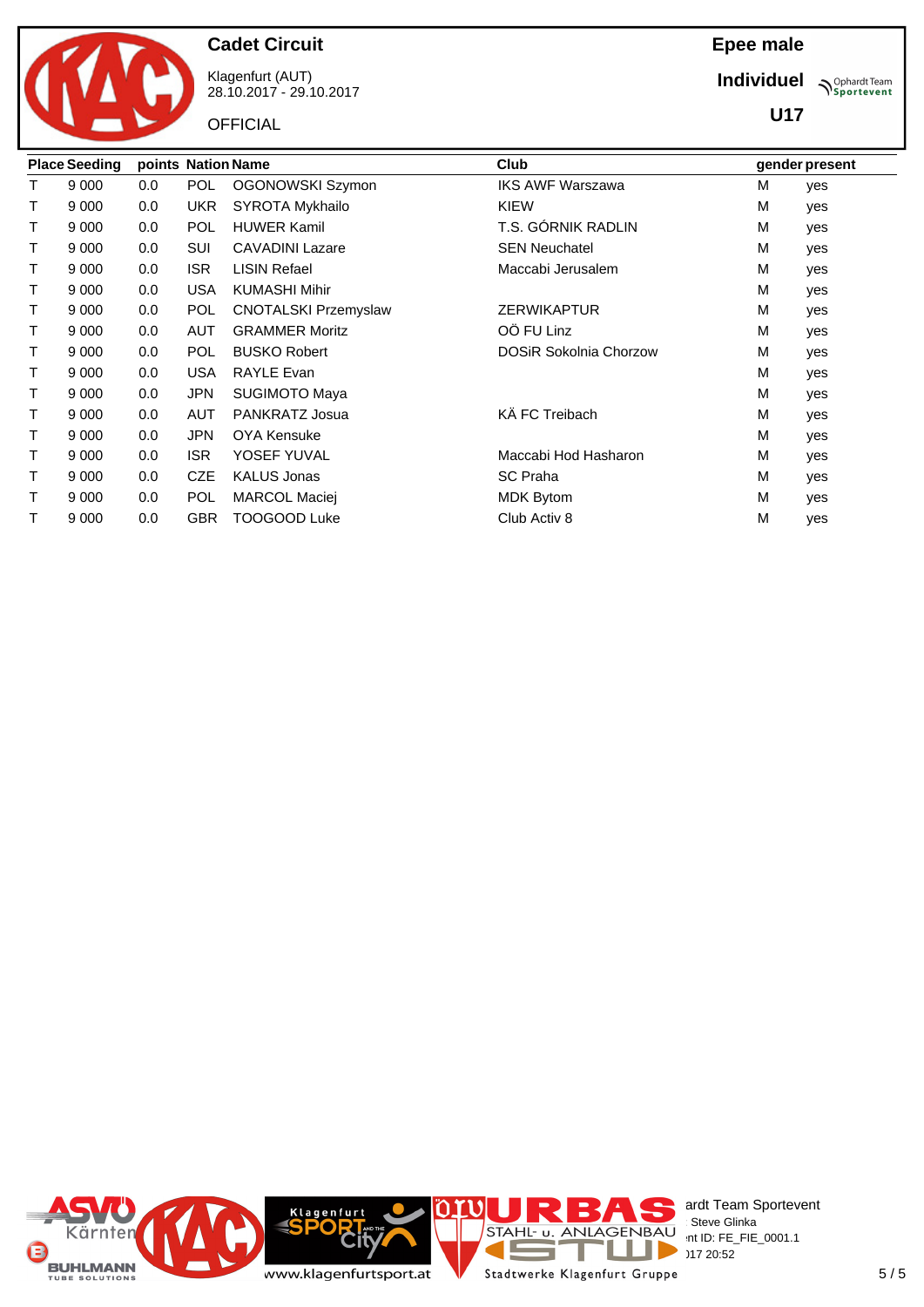

**Cadet Circuit** Klagenfurt (AUT) 28.10.2017 - 29.10.2017

**OFFICIAL** 

**Epee male**

**Individuel Supplemant** Team

**U17**

# **Technical directory and other commissions**

Emilian Aumitreci Andrash Bersodi Mag. Hans-Jürgen Burghardt

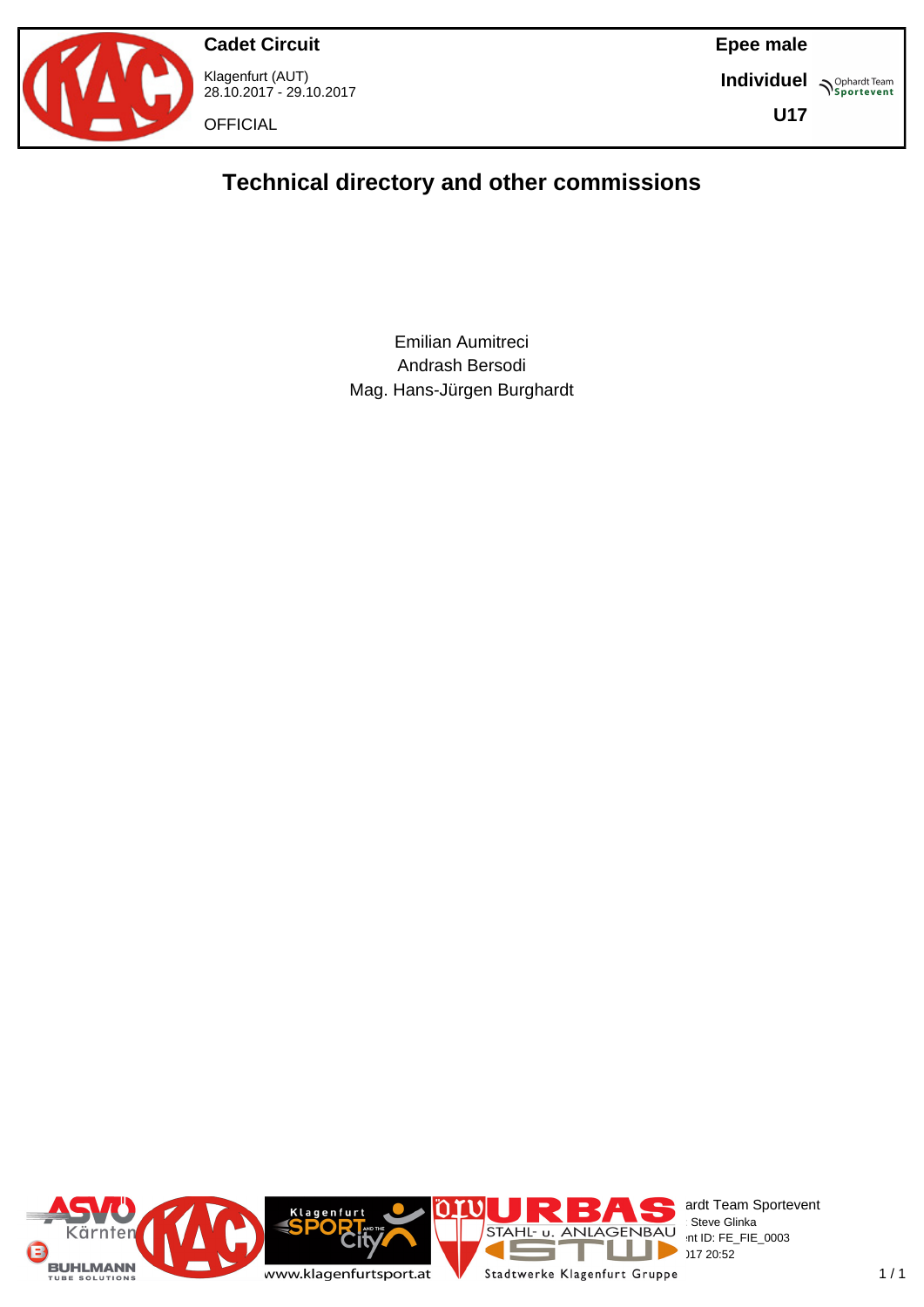

Klagenfurt (AUT) 28.10.2017 - 29.10.2017

**OFFICIAL** 

**Epee male**

**Individuel N**Sportevent

**U17**

# **Format**

#### **Participants** 210 Participants

**1 First Round** 28.10. 09:00

210 Participants 30 Pools 7 Pool size

164 Qualified By index (all equals are qualified) 21.9% Eliminated Parameter Fencing (FIE) rules move to Nation

This round is taken into account for seeding of direct elimination.

Hits: 5 Time: 3 min

#### **2 Direktausscheidung** 28.10. 11:30

**Table of 256** 164 Qualifiers

Table of 256 Final of 4

Hits: 15 Time: 3 x 3 min

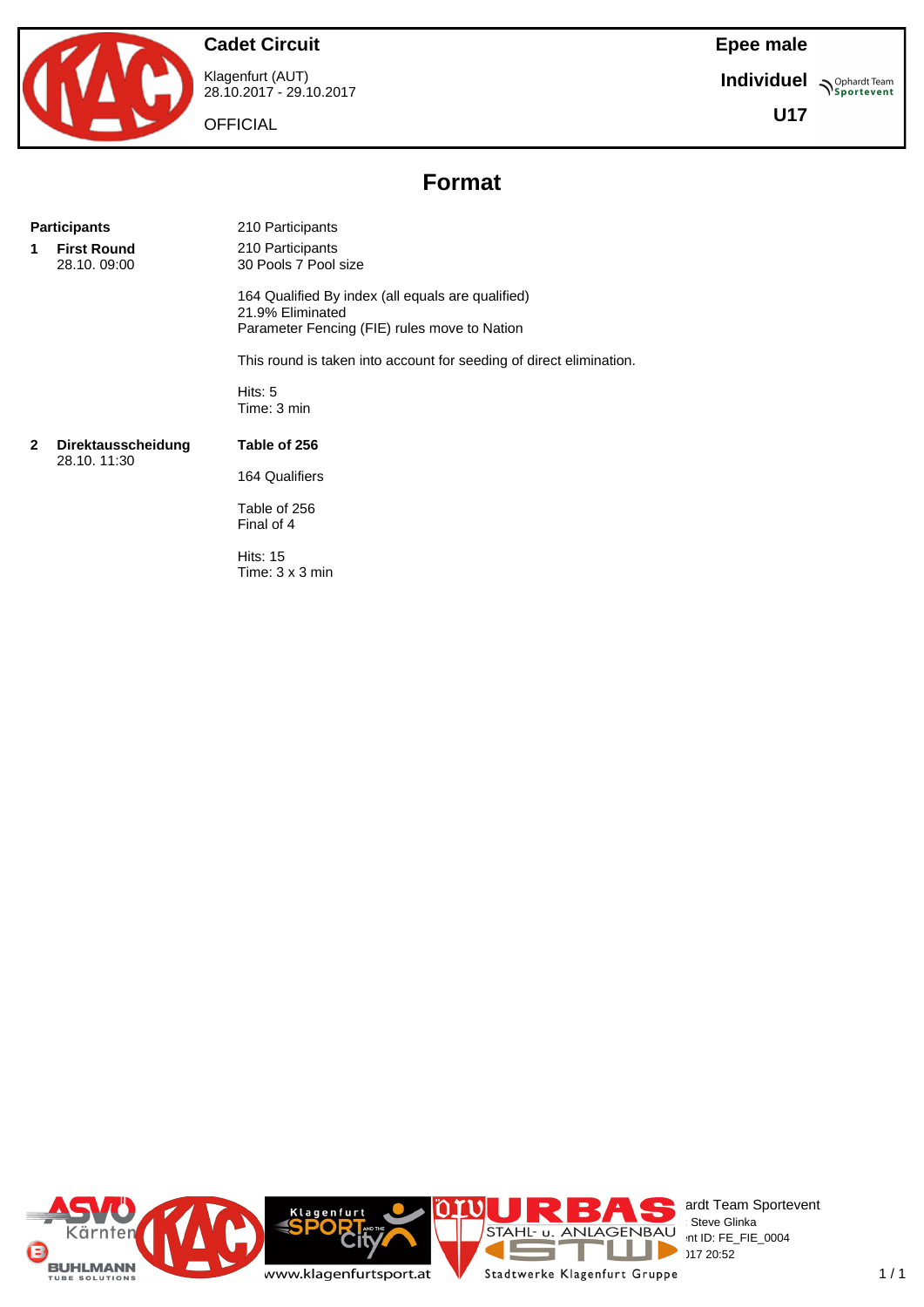

Klagenfurt (AUT) 28.10.2017 - 29.10.2017

**OFFICIAL** 

**Individuel N**Sportevent

**U17**

# **First Round**

#### **Pool 1 09:00 | Piste 1**

FAJKIS Krystian, POL RMKS Rybnik , TAMAS Henriette, HUN Torekves

| <b>Nation</b>                                       |
|-----------------------------------------------------|
| <b>CZE Sokol Dejvice</b>                            |
| UKR Lviv                                            |
| SLO SK Izola                                        |
| AUT OÖ Landesfechtklub<br><b>SONNLEITNER Thomas</b> |
| ESP CESAL-M<br>FERNANDEZ JIMENO Emilio              |
| <b>GBR</b>                                          |
| <b>USA</b>                                          |
|                                                     |

#### **Pool 2 09:00 | Piste 2**

BLACKMORE Noah, GBR , GÄCHTER Christophe, SUI CEB Bienne Biel

| <b>Name</b>             | <b>Nation</b>              | No. 1         |      |          | 3 |                   | 4 5 6 |      |   | 7 V TD TR | - 11                            | $12 \,$        | <b>Place</b>     |
|-------------------------|----------------------------|---------------|------|----------|---|-------------------|-------|------|---|-----------|---------------------------------|----------------|------------------|
| <b>TAKEI Ryusei</b>     | <b>JPN</b>                 |               |      |          |   |                   |       |      |   |           | V5 V5 D1 V5 D2 D4 3 22 22 0.500 | 0              | 5.               |
| <b>GSTETTNER Michel</b> | <b>AUT FTSJF Feldkirch</b> | $\mathcal{P}$ | D4 I |          |   |                   |       |      |   |           | V5 V5 D3 D4 V5 3 26 22 0.500    | $\overline{4}$ | $-4.$            |
| STUMBELJ Viktor         | SLO SK Ljubljana           | 3             |      | D1 D2 I  |   |                   |       |      |   |           | D2 D2 D0 D2 0 9 29 0.000        | $-20$          | 7.               |
| SJOSTEDT Jacob          | <b>USA</b>                 | 4             |      | V5 D4 V5 |   |                   |       |      |   |           | D4 D0 D0 2 18 22 0.333          | $-4$           | 6.               |
| KARIYCHENKO Maksym      | <b>UKR Kharkiv</b>         | 5             |      |          |   | D2 V5 V5 V5       |       |      |   |           | V5 D3 4 25 22 0.667             |                | 3.               |
| TUMAS Marcin            | POL RMKS Rybnik            | 6             |      |          |   | V5 V5 V5 V4 D3    |       | D3 4 |   |           | 25 16 0.667                     | 9              | $\overline{2}$ . |
| <b>KOLCZONAY Balazs</b> | <b>HUN FLESS</b>           |               |      |          |   | V5 D1 V4 V5 V5 V5 |       |      | 5 |           | 25 17 0.833                     |                | $\overline{1}$ . |

#### **Pool 3 09:00 | Piste 3**

NAGY Lehel, ROU , HORVATH Attila, HUN

| <b>Name</b>               | <b>Nation</b>                 | No. 1 |        |                   | 4 | 5 | 6 |      |   | V TD TR |                                 |      | <b>Place</b>     |
|---------------------------|-------------------------------|-------|--------|-------------------|---|---|---|------|---|---------|---------------------------------|------|------------------|
| <b>ANDREWS Benjamin</b>   | <b>GBR Plymouth FC</b>        |       |        |                   |   |   |   |      |   |         | V5 V5 V5 V5 V5 V5 6 30 17 1.000 | 13   | $\overline{1}$ . |
| <b>DELATTRE Alexandre</b> | <b>BEL</b>                    |       | - D2 I |                   |   |   |   |      |   |         | D3 V5 V5 V5 D1 3 21 22 0.500    | -1   | 3.               |
| MARCZAK Jan               | POL SKS FLESZ Swidnica        |       | D1 V5  |                   |   |   |   |      |   |         | V5 V5 D4 D4 3 24 21 0.500       |      | - 2.             |
| <b>JANJIC Gregor</b>      | <b>AUT</b>                    | 4     |        | D4 D4 D1          |   |   |   |      |   |         | D4 V5 V5 2 23 25 0.333          | -2   | 5.               |
| <b>CASTEJON Davide</b>    | SUI SAL Lugano                | 5     |        | D4 D2 D2 V5       |   |   |   |      |   |         | D3 V5 2 21 25 0.333             | -4   | 6.               |
| <b>HAN Matthew</b>        | USA                           |       |        | D3 D1 V5 D3 V5    |   |   |   | V5 3 |   |         | 22 24 0.500                     | $-2$ | $-4.$            |
| <b>LACHMAN Nathan</b>     | <b>ISR club club Tel Aviv</b> |       |        | D3 V5 V5 D2 D1 D2 |   |   |   |      | 2 |         | 18 25 0.333                     | -7   | $\overline{7}$ . |

#### **Pool 4 09:00 | Piste 4**

HUNCAROVA Katarina, SVK KS Snina , BEKEFI Daniel, HUN

| <b>Name</b>              | <b>Nation</b>            | No. 1 |    |          | 4                                                                          | 5. | - 6               |                  |    | V TD TR | - 11                            |     | <b>Place</b>     |
|--------------------------|--------------------------|-------|----|----------|----------------------------------------------------------------------------|----|-------------------|------------------|----|---------|---------------------------------|-----|------------------|
| <b>FAVRE Hadrien</b>     | SUI CES Sierre           |       |    |          |                                                                            |    |                   |                  |    |         | V5 V5 D1 V5 V5 V5 5 26 14 0.833 | 12  | $\overline{2}$ . |
| <b>SANTOS Cameron</b>    | USA                      | 2     | D4 |          |                                                                            |    |                   |                  |    |         | V5 D1 D3 V5 D4 2 22 23 0.333    | -1  | 5.               |
| <b>DUERK Valentin</b>    | <b>AUT</b>               |       |    | D1 D2    |                                                                            |    |                   |                  |    |         | D0 D4 D2 D2 0 11 30 0.000       | -19 | 7.               |
| <b>KALUZINSKI Tomasz</b> | POL UKS MDK Olimp        | 4     |    | V5 V5 V5 |                                                                            |    | V5 V5 V5 6        |                  |    | 30 7    | 1.000                           | 23  | $\mathbf{1}$ .   |
| <b>ITO Uminosuke</b>     | JPN                      | 5.    |    |          | DO V5 V5 D3                                                                |    | V5 V5 4           |                  |    |         | 23 23 0.667                     |     | - 3.             |
| <b>KADIDLO Daniel</b>    | <b>CZE Sokol Dejvice</b> | 6     |    |          | D <sub>2</sub> D <sub>1</sub> V <sub>5</sub> D <sub>0</sub> D <sub>4</sub> |    |                   | D <sub>2</sub> 1 |    |         | 14 27 0.167                     | -13 | 6.               |
| <b>JOSZKIN Peter</b>     | <b>HUN</b>               |       |    |          |                                                                            |    | D2 V5 V5 D2 D2 V5 |                  | IЗ | 21      | 23 0.500                        | -2  | $-4.$            |





Klagenfu

Π Stadtwerke Klagenfurt Gruppe

ī.

STAHL U. ANLAGENBAU

 $20:52$ 

ardt Team Sportevent

int ID: FE\_FIE\_0007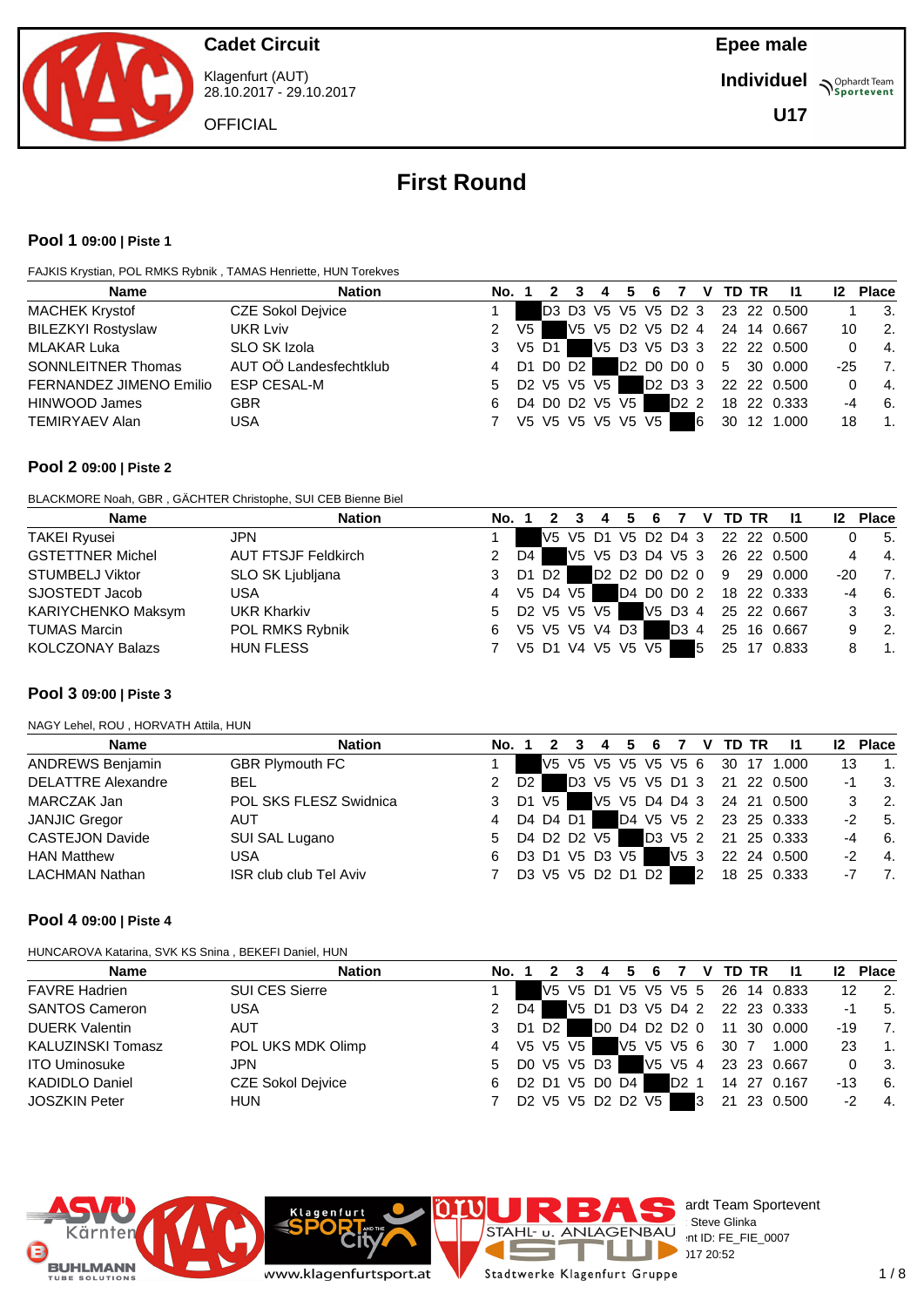

Klagenfurt (AUT) 28.10.2017 - 29.10.2017

**OFFICIAL** 

**Individuel Supplemant** Team

**U17**

#### **Pool 5 09:00 | Piste 5**

PIRVAN Marin dorian, ROU CSU Craiova

| <b>Name</b>               | <b>Nation</b>         | No. 1 |      | $2^{\circ}$ | 3 |                |                                                                                           |      |           | 4 5 6 7 V TD TR | $\mathbf{I}$                    | 12 <sup>2</sup> | <b>Place</b>                |
|---------------------------|-----------------------|-------|------|-------------|---|----------------|-------------------------------------------------------------------------------------------|------|-----------|-----------------|---------------------------------|-----------------|-----------------------------|
| MAY Toby                  | <b>GBR</b>            |       |      |             |   |                |                                                                                           |      |           |                 | D0 V5 D1 V5 D1 V5 3 17 24 0.500 | -7              | 5.                          |
| <b>NAGY Marcell</b>       | <b>HUN Vasas</b>      | 2     | V5 I |             |   |                |                                                                                           |      |           |                 | V5 D2 V5 D3 V5 4 25 14 0.667    |                 | $\overline{\phantom{a}}$ 1. |
| <b>MOOSEKIAN Stafford</b> | <b>USA</b>            | 3     |      | D3 D0       |   |                |                                                                                           |      |           |                 | V5 V5 V5 V5 4 23 14 0.667       | 9               | $\overline{\phantom{a}}$ 2. |
| <b>RUTZ Stanislaw</b>     | POL KS Szpada Wroclaw | 4     |      | V5 V5 D0 1  |   |                |                                                                                           |      |           |                 | V5 D2 V5 4 22 16 0.667          | 6.              | $\overline{\phantom{a}}$ 3. |
| <b>KROUZECKY Tomas</b>    | CZE Lokomotiva Pilsen | 5     |      |             |   | D4 D2 D2 D1    |                                                                                           |      |           |                 | V5 V5 2 19 27 0.333             | -8              | 6.                          |
| MIHHAILOVSKI yoni         | ISR Hapoel Ashkelon   | 6     |      |             |   | V5 V5 D2 V5 D4 |                                                                                           | D4 3 |           |                 | 25 21 0.500                     |                 | $-4.$                       |
| <b>HOLZER Paul</b>        | <b>AUT</b>            |       |      |             |   |                | D <sub>2</sub> D <sub>2</sub> D <sub>0</sub> D <sub>2</sub> D <sub>3</sub> V <sub>5</sub> |      | <b>11</b> |                 | 14 29 0.167                     | -15             | 7.                          |
|                           |                       |       |      |             |   |                |                                                                                           |      |           |                 |                                 |                 |                             |

#### **Pool 6 09:00 | Piste 6**

CELLEROVA Michala, SVK Slavia STU Bratislava , AYANWALE Kola, GBR

| <b>Name</b>              | <b>Nation</b>         | No. 1         |      | $\mathbf{z}$ | 3 | 4 5 6 7           |      |   | V TD TR | $\mathbf{I}$                    | 12 <sup>2</sup> | <b>Place</b>     |
|--------------------------|-----------------------|---------------|------|--------------|---|-------------------|------|---|---------|---------------------------------|-----------------|------------------|
| SALZER Jiri              | CZE SC Praha          |               |      |              |   |                   |      |   |         | D3 D1 V5 D0 D2 D3 1 14 28 0.167 | $-14$           | 7.               |
| <b>SZAPARY Tristan</b>   | USA                   | 2             | V5 I |              |   |                   |      |   |         | V5 V5 V5 V5 V5 6 30 14 1.000    | 16              | $\overline{1}$ . |
| <b>BALIND Bence</b>      | <b>HUN BVSC</b>       | 3 V5 D4       |      |              |   |                   |      |   |         | V5 V5 D3 V5 4 27 16 0.667       |                 | - 2.             |
| <b>KAZMIERSKI Maciej</b> | POL MKS Gryf Mielec   | 4             |      | D3 D1 D4     |   |                   |      |   |         | D4 V5 D3 1 20 28 0.167          | -8              | - 6.             |
| HAURI Ian                | <b>SUI SEG Geneve</b> | 5 V5 D4 D1 V5 |      |              |   |                   |      |   |         | V5 V5 4 25 17 0.667             |                 | - 3.             |
| <b>MYKYTENKO Dmytro</b>  | UKR                   | 6             |      |              |   | V5 D0 V4 D3 D1    | D3 2 |   |         | 16 25 0.333                     | -9              | 5.               |
| <b>VIGL Oliver</b>       | AUT FTS Dornbirn      |               |      |              |   | V5 D2 D1 V5 D2 V5 |      | 3 |         | 20 24 0.500                     |                 | - 4.             |

#### **Pool 7 09:00 | Piste 7**

SAMARDZIC Petar, SRB , SCHMEDLER Katharina, AUT KAC Klagenfurt

| <b>Name</b>                | <b>Nation</b>                   | No. 1         |            |  |                   |     |   | 3 4 5 6 7 V TD TR | - 11                            | 12 <sup>2</sup> | <b>Place</b>     |
|----------------------------|---------------------------------|---------------|------------|--|-------------------|-----|---|-------------------|---------------------------------|-----------------|------------------|
| <b>OSMAN-TOUSON Maruan</b> | <b>HUN MTK</b>                  |               |            |  |                   |     |   |                   | V5 V5 D2 D2 D4 V5 3 23 22 0.500 |                 | -5.              |
| <b>MUSIOLIK Bartlomiej</b> | POL T.S. GÓRNIK RADLIN          | 2 D1 I        |            |  |                   |     |   |                   | V5 V5 V4 V5 D2 4 22 21 0.667    |                 | - 3.             |
| <b>GROHS Andreas Peter</b> | AUT FC Treibach                 |               | D2 D2 I    |  |                   |     |   |                   | D2 D0 D1 D1 0 8 30 0.000        | $-22$           | 7.               |
| <b>JACOBS Aikin</b>        | <b>BEL Confrerie Gent</b>       | 4             | V5 D4 V5 I |  |                   |     |   |                   | D2 D0 D2 2 18 24 0.333          | -6              | 6.               |
| <b>BROCHARD Theo</b>       | SUI SECH La Chaux-de-Fonds      | 5 V5 D1 V5 V5 |            |  |                   |     |   |                   | V5 V5 5 26 12 0.833             | 14              | $\overline{1}$ . |
| PAZ Guy                    | <b>ISR Maccabi Hod Hasharon</b> | 6             |            |  | V5 D4 V5 V5 D2    | V54 |   |                   | 26 19 0.667                     |                 | $\overline{2}$ . |
| <b>SHINHOLSTER Michael</b> | USA                             |               |            |  | D4 V5 V5 V5 D2 D4 |     | 3 |                   | 25 20 0.500                     |                 | 4.               |

#### **Pool 8 09:00 | Piste 8**

LINES Andrew, GBR , HONTI-KISS Dominika, HUN BVSC

| <b>Name</b>                | <b>Nation</b>            | No. 1        |      |                   |  |  |      |   |                | 2 3 4 5 6 7 V TD TR 11          | 12   | <b>Place</b>                     |
|----------------------------|--------------------------|--------------|------|-------------------|--|--|------|---|----------------|---------------------------------|------|----------------------------------|
| <b>SALM Markus</b>         | <b>EST Tallinna Mook</b> |              |      |                   |  |  |      |   |                | D4 D1 V5 V5 V5 D4 3 24 20 0.500 |      | $\overline{\phantom{a}}$ 3.<br>4 |
| SOUTULLO Jordi             | SUI CEB Bienne Biel      | $\mathbf{2}$ | V5 I |                   |  |  |      |   |                | D4 V5 V4 V5 V5 5 28 15 0.833    | 13   | $\overline{2}$                   |
| <b>CANDREVA Hunter</b>     | USA                      | 3            |      | V5 V5 I           |  |  |      |   |                | V5 V5 V5 V5 6 30 14 1.000       | 16   | $\blacksquare$ 1.                |
| <b>URBAN Pawel</b>         | POL MKS Gryf Mielec      | 4            |      | D4 D2 D2 I        |  |  |      |   |                | D4 V5 V5 2 22 24 0.333          |      | $-2$ 5.                          |
| <b>BRUCKMUELLER Fabian</b> | AUT FU Linz              | 5            |      | DO D2 D4 V5       |  |  |      |   |                | V5 D4 2 20 27 0.333             |      | $-7$ 6.                          |
| SVABY Jakub                | SVK BSK Bratislava       | 6            |      | D1 D1 D0 D1 D4    |  |  | DO 0 |   | $\overline{7}$ | 30 0.000                        | -23  | $\overline{7}$                   |
| DIMITROPOULOS Lampros      | <b>GRE IRIDA</b>         |              |      | V5 D1 D3 D3 V5 V5 |  |  |      | 3 |                | 22 23 0.500                     | $-1$ | $\overline{4}$                   |



ardt Team Sportevent<br>: Steve Glinka **License:** Steve Glinka  $P^{\sim}$  nt ID: FE\_FIE\_0007  $28.1720:52$ Stadtwerke Klagenfurt Gruppe

ı J.

Klagenfurt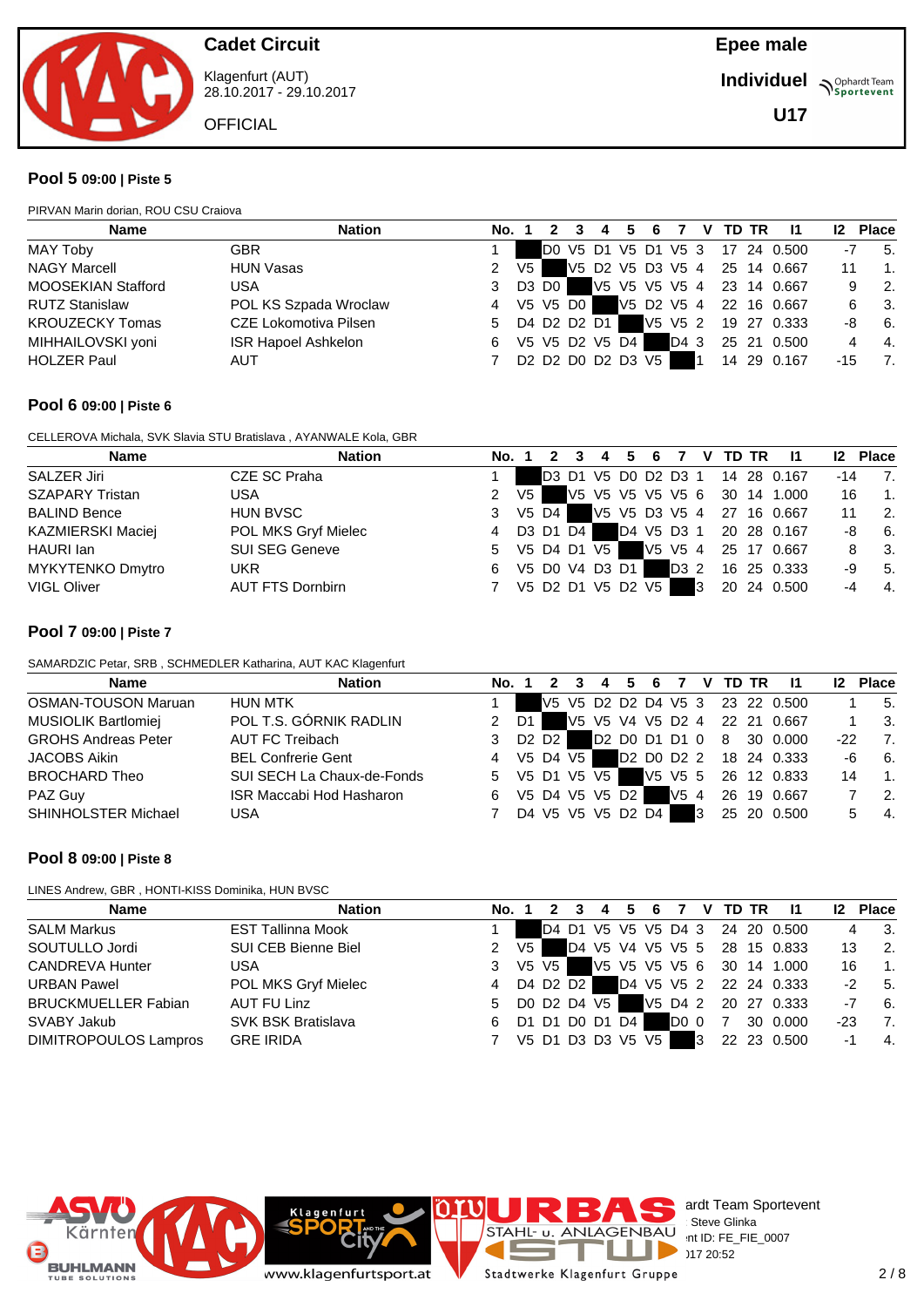

Klagenfurt (AUT) 28.10.2017 - 29.10.2017

**OFFICIAL** 

**Epee male**

**Individuel Supplemant** Team

**U17**

#### **Pool 9 09:00 | Piste 9**

JEZA Eva, SLO

| <b>Name</b>               | <b>Nation</b>               | No. 1         |      |       | 3        |                | 4 5 | 6                 | 7   |   | V TD TR | $\mathbf{I}$                    | 12  | <b>Place</b>     |
|---------------------------|-----------------------------|---------------|------|-------|----------|----------------|-----|-------------------|-----|---|---------|---------------------------------|-----|------------------|
| CIESLIK Jakub             | POL PKSzerm Warszawa        |               |      |       |          |                |     |                   |     |   |         | V5 V5 D4 V5 V5 V5 5 29 18 0.833 |     | $\overline{1}$ . |
| <b>ZENS Philipp</b>       | LUX CE Sud                  | $\mathcal{P}$ | D4 I |       |          |                |     |                   |     |   |         | V5 V5 V5 V2 D2 4 23 18 0.667    |     | $-4.$<br>5.      |
| <b>CSIZMADIA Oliver</b>   | SVK Akademia sermu          | 3             |      | D1 D3 |          |                |     |                   |     |   |         | D4 V5 D2 D4 1 19 25 0.167       | -6  | 6.               |
| <b>SALLAI Vince Peter</b> | <b>HUN BVSC</b>             | 4             |      |       | V5 D4 V5 |                |     | V5 D4 V5 4        |     |   |         | 28 22 0.667                     | 6   | - 3.             |
| <b>VALENTE Vincent</b>    | <b>AUT KAC Klagenfurt</b>   | 5             |      |       |          | D3 D0 D0 D1    |     | D1 V5 1           |     |   |         | 10 28 0.167                     | -18 | 7.               |
| <b>ZHENG Hagen</b>        | USA                         | 6             |      |       |          | D4 D1 V5 V5 V5 |     |                   | V54 |   |         | 25 17 0.667                     |     | - 2.             |
| MITCHELL Jacob            | <b>GBR Millfield School</b> |               |      |       |          |                |     | D1 V5 V5 D3 D3 D3 |     | 2 |         | 20 26 0.333                     | -6  | 5.               |

#### **Pool 10 09:00 | Piste 14**

KLJUCAR Anton, SLO , MARKOVICS Gyorgy, HUN

| <b>Name</b>              | <b>Nation</b>            | No. 1 |      |            |                   | 6 |                  | <b>V</b> |    | TD TR | $\mathbf{I}$                    | 12 <sup>2</sup> | <b>Place</b>     |
|--------------------------|--------------------------|-------|------|------------|-------------------|---|------------------|----------|----|-------|---------------------------------|-----------------|------------------|
| ARMOZA Ariel             | <b>ISR club Tel Aviv</b> |       |      |            |                   |   |                  |          |    |       | D4 V5 V5 D2 V5 D1 3 22 24 0.500 | $-2$            | 5.               |
| <b>MACPHERSON Steven</b> | <b>GBR</b>               |       | V5 I |            |                   |   |                  |          |    |       | V5 D4 V5 V5 V5 5 29 18 0.833    |                 | $\mathbf 1$      |
| <b>RANKL Florian</b>     | AUT FC Treibach          | 3     |      | D3 D3 I    |                   |   |                  |          |    |       | D3 D0 D2 D2 0 13 28 0.000       | -15             | -7.              |
| <b>KOSHMAN Nikita</b>    | UKR KIEW                 | 4     |      | D2 V5 V5 I |                   |   |                  |          |    |       | V5 V5 D3 4 25 23 0.667          |                 | -4.              |
| <b>DINKINS Ramadan</b>   | USA                      | 5     |      |            | V5 D1 V5 D4       |   |                  |          |    |       | V5 V5 4 25 17 0.667             |                 | $\overline{2}$ . |
| <b>GERBER Jacob</b>      | <b>SUI</b>               | 6     |      |            | D4 D2 V3 D2 D4    |   | D <sub>2</sub> 1 |          |    |       | 17 27 0.167                     | -10             | 6.               |
| <b>INOUE Takatomi</b>    | JPN                      |       |      |            | V5 D3 V5 V5 D1 V5 |   |                  | 14       | 24 |       | 18 0.667                        | 6               | - 3.             |

#### **Pool 11 09:00 | Piste 15**

KAPRAL Martin, SVK KS Snina , PRYIEMKA Valery, BLR

| <b>Name</b>            | <b>Nation</b>             | No. 1 |    |             | 4 | 5  | 6                 |         | V. |                    | TD TR | -11                             | 12 <sup>2</sup> | <b>Place</b>   |
|------------------------|---------------------------|-------|----|-------------|---|----|-------------------|---------|----|--------------------|-------|---------------------------------|-----------------|----------------|
| NAGY Balazs            | HUN Veresegyhaz           |       |    |             |   |    |                   |         |    |                    |       | D4 D0 V5 V5 D4 V5 3 23 25 0.500 | $-2$            | $-4.$          |
| <b>ZHANAL Petr</b>     | CZE Dukla Praha           | 2     | V5 |             |   |    |                   |         |    |                    |       | D1 V5 V5 V5 D2 4 23 23 0.667    |                 | - 3.           |
| <b>BIRO Alexander</b>  | <b>AUT KAC Klagenfurt</b> | 3     |    | V5 V5       |   |    |                   |         |    | V5 V5 V5 V5 6 30 6 |       | 1.000                           | 24              | $\mathbf{1}$ . |
| <b>ASHFORTH Myles</b>  | <b>GBR</b>                | 4     |    | D3 D3 D1    |   |    | D3 V5 D1 1        |         |    |                    |       | 16 25 0.167                     | -9              | - 7.           |
| GOLOB Lan              | SLO SK Izola              | 5.    |    | D3 D4 D2 V4 |   |    |                   | D4 D2 1 |    |                    |       | 19 28 0.167                     | -9              | - 6.           |
| ANGELOV Yann           | <b>BUL Levski</b>         | 6     |    | V5 D2 D1 D1 |   | V5 |                   | D1 2    |    |                    |       | 15 28 0.333                     | -13             | 5.             |
| <b>KUSHNERIK Ethan</b> | <b>USA</b>                |       |    |             |   |    | D4 V5 D1 V5 V5 V5 |         | 4  | 25                 |       | 16 0.667                        |                 | -2.            |

#### **Pool 12 09:00 | Piste 16**

KLEMEN Marco, AUT KAC Klagenfurt , GRYT Maciej, POL RMKS Rybnik

**Klagenfurt** 

www.klagenfurtsport.at

| <b>Name</b>          | <b>Nation</b>           |                  | No. 1 |               |  |                   |                 |   |  | 3 4 5 6 7 V TD TR 11            | 12       | <b>Place</b>   |
|----------------------|-------------------------|------------------|-------|---------------|--|-------------------|-----------------|---|--|---------------------------------|----------|----------------|
| ROEV Deyan           | <b>BUL Levski</b>       |                  |       |               |  |                   |                 |   |  | D2 V5 D2 D4 V5 D4 2 22 26 0.333 |          | $-4$ 5.        |
| YARINOVSKY Tomer     | ISR Hapoel Kfar-Saba    | 2 V <sub>5</sub> |       |               |  |                   |                 |   |  | V5 D3 V5 D1 V5 4 24 24 0.667    | $\Omega$ | 3 <sub>1</sub> |
| <b>SCHEUNER Joel</b> | SUI SEB Basel           | 3                |       | D3 D4         |  |                   |                 |   |  | D3 D3 D2 D4 0 19 29 0.000       | -10      | $\overline{7}$ |
| MATSUMOTO Ryu        | <b>JPN</b>              | 4                |       | V5 V5 V4 F    |  |                   |                 |   |  | D4 V5 V5 5 28 16 0.833          | 12       | $\blacksquare$ |
| PAOLINI Nathan       | USA                     |                  |       | 5 V5 D4 V5 V5 |  |                   |                 |   |  | V5 V5 5 29 22 0.833             |          | $\overline{2}$ |
| MASLOV Heorgii       | <b>UKR Khmelnitskiy</b> | 6                |       |               |  | D3 V5 V5 D2 D3    | V5 <sub>3</sub> |   |  | 23 21 0.500                     |          | $\overline{4}$ |
| <b>SMREK Simon</b>   | CZE Lokomotiva Pilsen   |                  |       |               |  | V5 D4 V5 D1 D3 D3 |                 | 2 |  | 21 28 0.333                     |          | 6.             |



 $28.1720:52$ ı J. Stadtwerke Klagenfurt Gruppe

ardt Team Sportevent<br>: Steve Glinka **License:** Steve Glinka  $P^{\sim}$  nt ID: FE\_FIE\_0007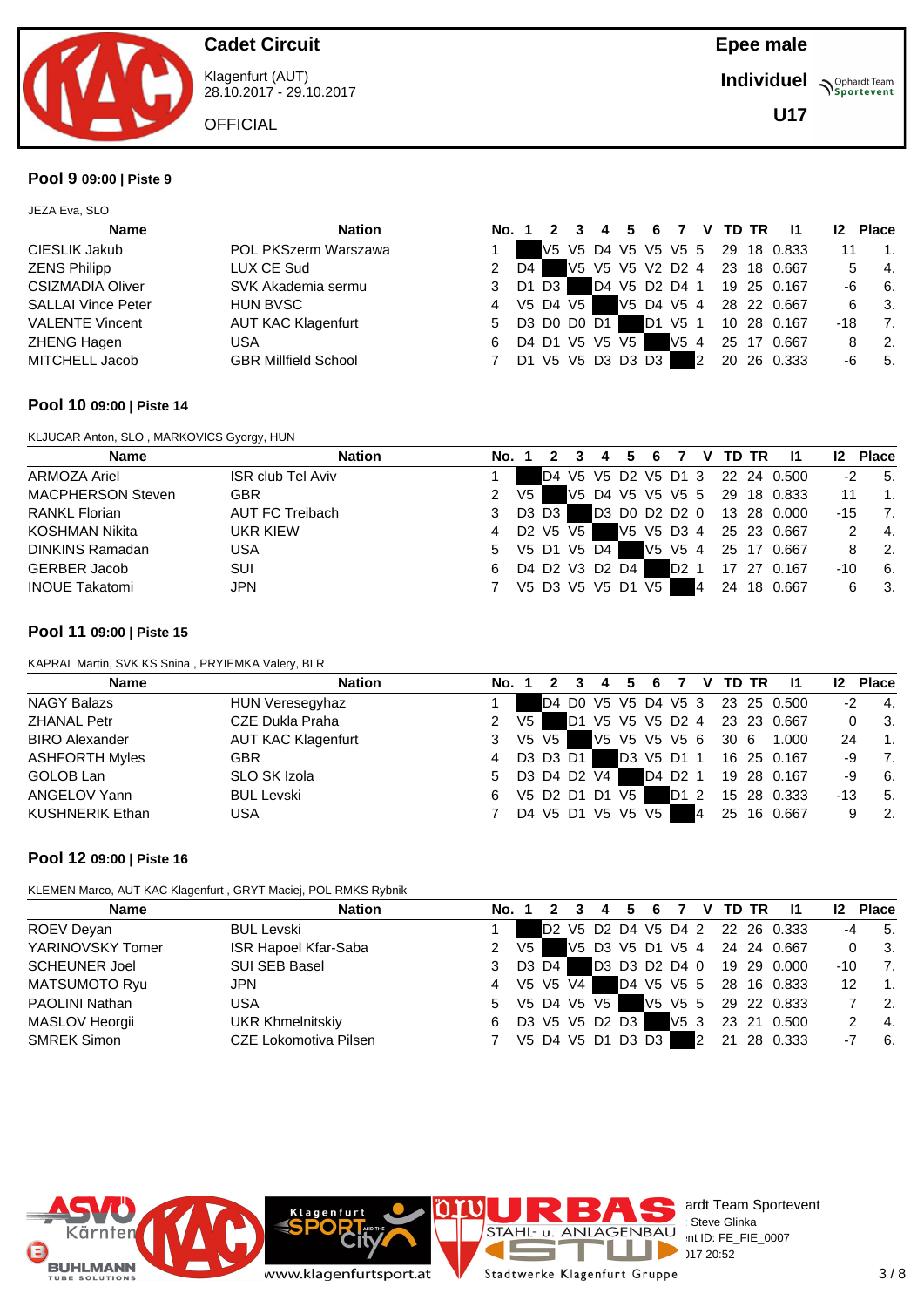

Klagenfurt (AUT) 28.10.2017 - 29.10.2017

**OFFICIAL** 

**Individuel Supplemant** Team

**U17**

### **Pool 13 09:00 | Piste 17**

TOBIAS Simona, SLO SD Gladio , MAHMOUD Taysir, USA

| <b>Name</b>                | <b>Nation</b>             |   | No. 1   | -3       |                   |  |     |           | 4 5 6 7 V TD TR | - 11                            |      | 12 Place                    |
|----------------------------|---------------------------|---|---------|----------|-------------------|--|-----|-----------|-----------------|---------------------------------|------|-----------------------------|
| <b>MARKOPOULOS Ioannis</b> | <b>GRE O.S.AMAROUSIOU</b> |   |         |          |                   |  |     |           |                 | V5 V5 D3 V5 V5 V5 5 28 14 0.833 | 14   | $\overline{\phantom{a}}$ 1. |
| NOSSARZEWSKI Antoni        | POL PKSzerm Warszawa      |   | D3      |          |                   |  |     |           |                 | D3 D4 D4 V5 D3 1 22 29 0.167    | $-7$ | 6.                          |
| RAMAZZOTTI Francesco       | LUX CE Sud                | 3 | D3 V5 I |          |                   |  |     |           |                 | D1 D3 D1 V5 2 18 25 0.333       |      | $-7$ 5.                     |
| OPANASENKO Andriy          | <b>UKR Kharkiv</b>        | 4 |         | V5 V5 V5 |                   |  |     |           |                 | V5 D4 V5 5 29 19 0.833          | 10   | $\overline{2}$ .            |
| MANCHEV Manoil             | <b>BUL Sofia</b>          | 5 |         |          | D2 V5 V5 D4       |  |     |           |                 | D0 V5 3 21 25 0.500             | -4   | $\overline{4}$ .            |
| <b>GRIMSHAW Nicholas</b>   | <b>GBR</b>                | 6 |         |          | D1 D4 V5 V5 V5    |  | V54 |           |                 | 25 17 0.667                     | 8    | - 3.                        |
| ADAMKA Matej               | <b>SVK BSK Bratislava</b> |   |         |          | DO V5 D2 D2 D3 D2 |  |     | <b>11</b> |                 | 14 28 0.167                     | -14  | $\overline{7}$ .            |

### **Pool 14 09:00 | Piste 18**

VILEM Michal, SVK Slavia STU Bratislava , SZENTIRMAI Rita, HUN

| <b>Name</b>                | <b>Nation</b>                | No. 1 |                | $2^{\circ}$       | 3 | $\therefore$ 4 $\degree$ |  |      |   | 5  6  7  V  TD  TR | $\overline{11}$                 | 12 <sup>2</sup> | <b>Place</b>                |
|----------------------------|------------------------------|-------|----------------|-------------------|---|--------------------------|--|------|---|--------------------|---------------------------------|-----------------|-----------------------------|
| ZOELSS Leo                 | <b>AUT</b>                   |       |                |                   |   |                          |  |      |   |                    | D2 D0 V5 D4 V5 D4 2 20 25 0.333 | -5              | 6.                          |
| <b>SHANTSOU Uladzislau</b> | <b>BLR RCPHES</b>            |       | V <sub>5</sub> |                   |   |                          |  |      |   |                    | V5 D2 D4 V5 V5 4 26 20 0.667    | 6.              | $\overline{\phantom{a}}$ 2. |
| OGONOWSKI Szymon           | POL IKS AWF Warszawa         | 3     |                | V5 D3 I           |   |                          |  |      |   |                    | D4 D2 D3 D1 1 18 25 0.167       | -7              | $\overline{7}$ .            |
| JINDRA Jakub               | <b>CZE Lokomotiva Pilsen</b> | 4     |                | D2 V5 V5 1        |   |                          |  |      |   |                    | D1 D2 V5 3 20 25 0.500          | -5              | 5.                          |
| <b>SANTIUSTE Alvaro</b>    | ESP COE-M                    | 5     |                | V5 V5 V5 V5       |   |                          |  |      |   |                    | D2 V5 5 27 18 0.833             | 9               | $\overline{1}$ .            |
| <b>GKOGKOS Filippos</b>    | <b>GRE O.X.I.FLORINAS</b>    | 6     |                | D3 D3 V5 V5 V5    |   |                          |  | DO 3 |   |                    | 21 22 0.500                     | -1              | 4.                          |
| FOULSHAM Jacob             | <b>GBR</b>                   |       |                | V5 D2 V5 D4 D2 V5 |   |                          |  |      | 3 |                    | 23 20 0.500                     |                 | - 3.                        |

### **Pool 15 09:00 | Piste 19**

SIMEUNOVIC Rastislav, SVK Slavia STU Bratislava , LACH Werner, AUT UWK Graz

| <b>Name</b>         | <b>Nation</b>            | No. 1 |                |         |                   | 4 | 5. | -6 | 7                |    | V TD TR | -11                             |     | 12 Place |
|---------------------|--------------------------|-------|----------------|---------|-------------------|---|----|----|------------------|----|---------|---------------------------------|-----|----------|
| STEMPEL Jan         | <b>CZE Sokol Dejvice</b> |       |                |         |                   |   |    |    |                  |    |         | D1 D0 D4 D1 D2 V5 1 13 27 0.167 | -14 | 6.       |
| KUBLITSKYI Mykhailo | UKR KIEW                 |       | V <sub>5</sub> |         |                   |   |    |    |                  |    |         | D3 V5 V5 V5 D3 4 26 19 0.667    |     | - 2.     |
| <b>ASAMI Seiya</b>  | JPN.                     | 3     |                | V5 V5 I |                   |   |    |    |                  |    |         | D3 V5 V5 V5 5 28 12 0.833       | 16  | -1.      |
| <b>HUWER Kamil</b>  | POL T.S. GÓRNIK RADLIN   | 4     |                |         | V5 D1 V5          |   |    |    |                  |    |         | D4 V5 D2 3 22 23 0.500          | -1  | -5.      |
| <b>HERBST Isaac</b> | USA                      | 5     |                |         | V5 D4 D2 V5       |   |    |    |                  |    |         | V5 V5 4 26 20 0.667             | 6   | - 3.     |
| RUSJAN Jan          | <b>SLO</b>               | 6     |                |         | V5 D3 D1 D1 D1    |   |    |    | D <sub>2</sub> 1 |    |         | 13 27 0.167                     | -14 | 6.       |
| RISTIC Ognjen       | <b>SRB MK Silni</b>      |       |                |         | D2 V5 D1 V5 D4 V5 |   |    |    |                  | Ι3 |         | 22 22 0.500                     |     | - 4.     |

### **Pool 16 09:00 | Piste 20**

SZCZESNIAK Piotr, POL , KRAHER Martin, AUT

| Name                    | <b>Nation</b>             | No. 1 |    |                   | 3 | 4 | 5 | 6 |      |   | 7 V TD TR | $\mathbf{I}$                    | 12 <sup>2</sup> | <b>Place</b>                |
|-------------------------|---------------------------|-------|----|-------------------|---|---|---|---|------|---|-----------|---------------------------------|-----------------|-----------------------------|
| <b>HANSEN Jonas</b>     | <b>USA</b>                |       |    |                   |   |   |   |   |      |   |           | V5 V5 V5 V4 V5 V5 6 29 14 1.000 | 15              | $\blacksquare$ 1.           |
| SYROTA Mykhailo         | UKR KIEW                  |       | D4 |                   |   |   |   |   |      |   |           | D4 V5 D3 D4 D2 1 22 25 0.167    |                 | $-3$ 5.                     |
| <b>FORMANEK Matej</b>   | CZE TJ Lokomotiva Teplice | 3     |    | D3 V5 1           |   |   |   |   |      |   |           | V5 D3 V5 D0 3 21 20 0.500       |                 | $\overline{4}$              |
| <b>COUNSON Francois</b> | <b>BEL</b>                | 4     |    | DO D1 D0          |   |   |   |   |      |   |           | D4 V5 D0 1 10 25 0.167          | -15             | 6.                          |
| SAROSDI Soma            | <b>HUN Vasas</b>          | 5.    |    | D3 V4 V5 V5       |   |   |   |   |      |   |           | V5 V5 5 27 17 0.833             | 10              | $\overline{\phantom{a}}$ 2. |
| <b>BALER Bernard</b>    | SLO SK Ljubljana          | 6     |    | D1 V5 D1 D0 D1    |   |   |   |   | D4 1 |   |           | 12 29 0.167                     | -17             | $\overline{7}$              |
| SEKIHARA Rei            | <b>JPN</b>                |       |    | D3 V5 V5 V5 D2 V5 |   |   |   |   |      | 4 |           | 25 16 0.667                     | 9               | - 3.                        |

Klagenfurt

www.klagenfurtsport.at



ardt Team Sportevent<br>: Steve Glinka **License:** Steve Glinka  $P^{\sim}$  nt ID: FE\_FIE\_0007  $28.1720:52$ Stadtwerke Klagenfurt Gruppe

ı a.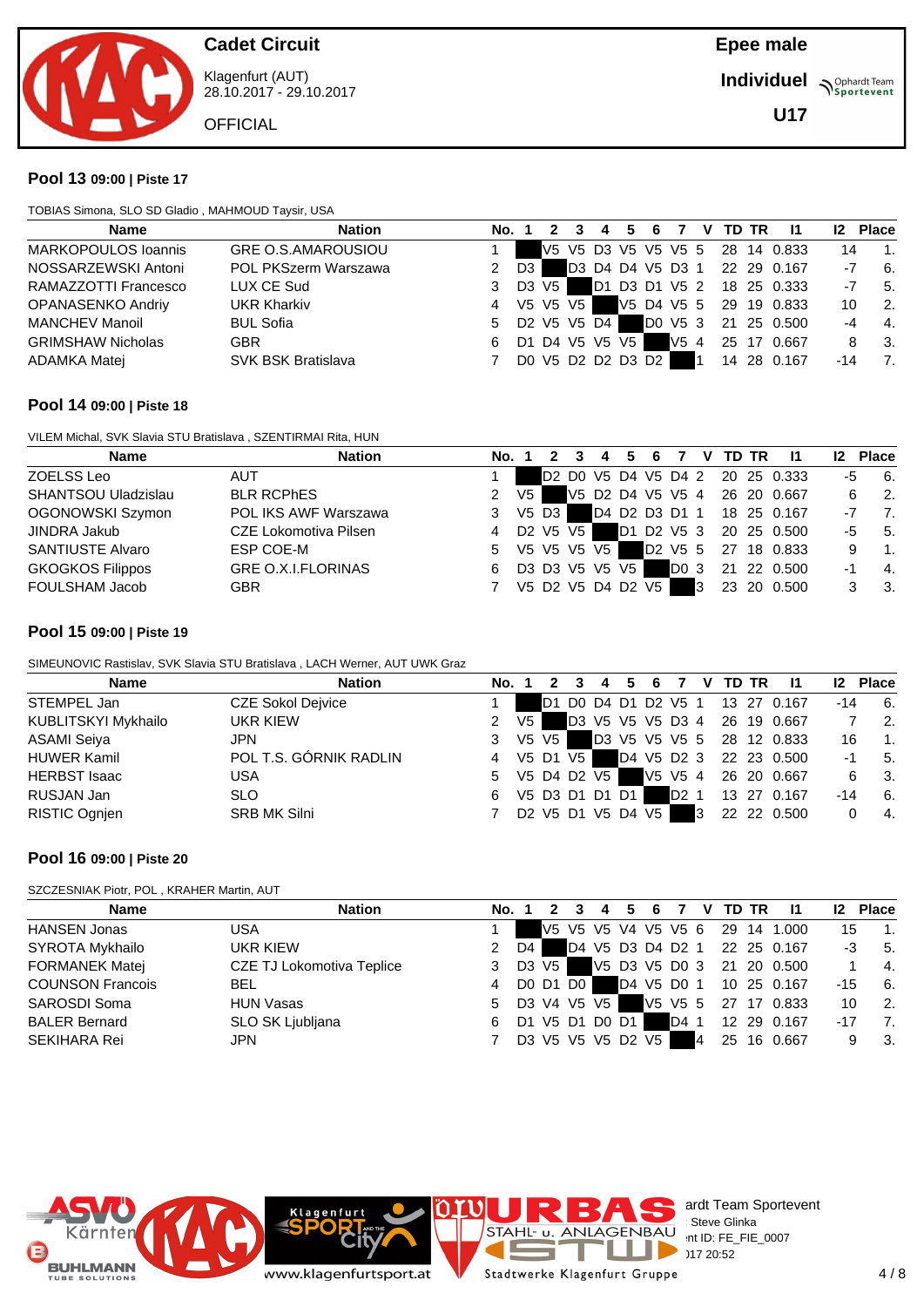

Klagenfurt (AUT) 28.10.2017 - 29.10.2017

**OFFICIAL** 

**Individuel Supplemant** Team

**U17**

#### **Pool 17 09:00 | Piste 21**

FELSBERGER Tobias, AUT

| <b>Name</b>          | <b>Nation</b>                | No. 1         |                |         |                   | 4 5 | 6 |      |                | V TD TR | - 11                            | 12 Place |                             |
|----------------------|------------------------------|---------------|----------------|---------|-------------------|-----|---|------|----------------|---------|---------------------------------|----------|-----------------------------|
| LEMBERG Ilya         | <b>ISR Maccabi Jerusalem</b> |               |                |         |                   |     |   |      |                |         | D3 D2 D0 D2 D1 V5 1 13 27 0.167 | -14      | 7.                          |
| <b>KUMASHI Mihir</b> | USA                          | 2             | V <sub>5</sub> |         |                   |     |   |      |                |         | V5 V5 V5 V5 D4 5 29 22 0.833    |          | $\overline{\phantom{a}}$ 1. |
| <b>KOVACS Daniel</b> | <b>HUN Balaton</b>           | 3             |                | V5 D4 I |                   |     |   |      |                |         | D3 D3 V5 V5 3 25 22 0.500       |          | $-4.$                       |
| ANZAI Kazuhide       | <b>JPN</b>                   | 4 V5 D4 V5    |                |         |                   |     |   |      |                |         | V5 D4 D4 3 27 20 0.500          |          | 3.                          |
| <b>SALZER Matej</b>  | CZE SC Praha                 | 5 V5 D3 V5 D2 |                |         |                   |     |   |      |                |         | D1 D4 2 20 25 0.333             | -5       | 6.                          |
| <b>SCHOOFS Brice</b> | <b>BEL</b>                   | 6             |                |         | V5 D3 D1 V5 V5 1  |     |   | D4 3 |                |         | 23 21 0.500                     |          | 5.                          |
| RAMUZ Jeremy         | SUI FCB Bern                 | 7             |                |         | D2 V5 D4 V5 V5 V5 |     |   |      | $\overline{A}$ |         | 26 26 0.667                     |          | $\overline{2}$ .            |

#### **Pool 18 09:00 | Piste 23**

MONEV Simeon, BUL Levski , BELANICH Susan, USA

| <b>Name</b>                | <b>Nation</b>                   | No. 1         |                        |         | -3         |                   |  |     | 4   5   6   7   V   TD   TR | $\blacksquare$                  | 12 <sup>2</sup> | <b>Place</b>     |
|----------------------------|---------------------------------|---------------|------------------------|---------|------------|-------------------|--|-----|-----------------------------|---------------------------------|-----------------|------------------|
| <b>MASON Luke</b>          | <b>GBR Churchill</b>            |               |                        |         |            |                   |  |     |                             | V5 V5 V5 V5 D2 V5 5 27 18 0.833 | 9               | $\overline{1}$ . |
| <b>KLAUS Robert</b>        | CZE SC Praha                    | $\mathcal{P}$ | D <sub>2</sub> $\vert$ |         |            |                   |  |     |                             | D1 D0 D1 D1 V5 1 10 29 0.167    | -19             | -7.              |
| LISIN Refael               | <b>ISR Maccabi Jerusalem</b>    | 3             |                        | D3 V5 1 |            |                   |  |     |                             | D3 V5 D3 V5 3 24 24 0.500       |                 | - 5.             |
| <b>AVRAMIDIS Theodoros</b> | <b>GRE M. ALEXANDROS KORDEL</b> | 4             |                        |         | D3 V5 V5 1 |                   |  |     |                             | D4 V5 V5 4 27 21 0.667          | 6.              | 3.               |
| <b>KNECHTL David</b>       | AUT GFU Graz                    | 5.            |                        |         |            | D3 V5 D4 V5       |  |     |                             | V5 D4 3 26 24 0.500             |                 | $\overline{4}$ . |
| <b>GRUNDER Pascal</b>      | SUI AFCB Bern                   | 6             |                        |         |            | V3 V5 V5 D4 D4    |  | V54 |                             | 26 16 0.667                     | 10              | $\overline{2}$ . |
| <b>DARQUENNE Guillaume</b> | <b>BEL CE Braine Alleud</b>     |               |                        |         |            | D4 D4 D4 D4 V5 D0 |  |     |                             | 21 29 0.167                     |                 | - 6.             |

#### **Pool 19 09:00 | Piste 24**

GRITSAEV Konstantin, USA , OREMUSH Heyza, UKR Uzhgorod

| <b>Name</b>                           | <b>Nation</b>                   | No. 1         |          |  | 4                 | 5 | 6       | <b>7</b> | V TD TR | - 11                            | 12 <sup>2</sup> | <b>Place</b> |                           |
|---------------------------------------|---------------------------------|---------------|----------|--|-------------------|---|---------|----------|---------|---------------------------------|-----------------|--------------|---------------------------|
| <b>HAIDASH ZAKHAR</b>                 | <b>BLR</b>                      |               |          |  |                   |   |         |          |         | V5 V5 D3 V5 D3 V5 4 26 20 0.667 |                 | 6            | - 2.                      |
| VAN DER VAEREN Andy                   | BEL Maison de I Escrime         | $\mathcal{P}$ | D2 I     |  |                   |   |         |          |         | V5 D2 V5 D2 V5 3 21 25 0.500    | $-4$            |              | 5.                        |
| <b>CAVADINI Lazare</b>                | <b>SUI SEN Neuchatel</b>        | 3             | D4 D4    |  |                   |   |         |          |         | V5 D3 V5 V5 3 26 25 0.500       |                 |              | 4.                        |
| <b>BARTKO Levente</b>                 | <b>HUN MTK</b>                  | 4             | V5 V5 D4 |  |                   |   |         |          |         | V5 V5 V5 5 29 17 0.833          | 12              |              | $\overline{1}$ .          |
| <b>PHAM Daniel</b>                    | <b>CZE TJ Lokomotiva Teplic</b> | 5             |          |  | D2 D4 V5 D3       |   | D3 D2 1 |          |         | 19 28 0.167                     | -9              |              | 6.                        |
| BOSNJAK PEREIRA E SILVA AUT<br>Philip |                                 | 6             |          |  | V5 V5 D3 D2 V5    |   |         | $V5$ 4   |         | 25 20 0.667                     |                 | 5            | $\overline{\mathbf{3}}$ . |
| <b>SHAPOVALOV Kiril</b>               | <b>EST SBSK Draakon</b>         |               |          |  | D2 D2 D3 D2 V5 D2 |   |         |          |         | 16 27 0.167                     | $-11$           |              | 7.                        |

#### **Pool 20 09:00 | Piste 25**

JEZA Jure, SLO , GOOSSENS Bruno, USA

| <b>Name</b>                     | <b>Nation</b>             | No. 1         |      |            | $\mathbf{3}$ | 4                 |  |      |   | 5 6 7 V TD TR | $\blacksquare$                  | 12 <sup>2</sup> | <b>Place</b>                |                  |
|---------------------------------|---------------------------|---------------|------|------------|--------------|-------------------|--|------|---|---------------|---------------------------------|-----------------|-----------------------------|------------------|
| <b>JANSSENS William</b>         | <b>BEL Confrerie Gent</b> |               |      |            |              |                   |  |      |   |               | D4 D4 D2 D3 V5 D2 1 20 27 0.167 | -7              | 6.                          |                  |
| <b>SEHIC Boris</b>              | <b>SRB MK Silni</b>       | 2             | V5 I |            |              |                   |  |      |   |               | V5 V5 V5 V5 D2 5 27 17 0.833    | 10              | $\overline{\phantom{a}}$ 2. |                  |
| <b>RAFFAI Kristof</b>           | <b>HUN Balaton</b>        | 3             |      | V5 D3 I    |              |                   |  |      |   |               | D1 D1 V5 V5 3 20 24 0.500       |                 | $-4$ 5.                     |                  |
| <b>CNOTALSKI Przemyslaw</b>     | POL ZERWIKAPTUR           | 4             |      | V5 D2 V5 I |              |                   |  |      |   |               | D1 V5 V5 4 23 20 0.667          |                 | 3.                          |                  |
| POUSETTE Hugo                   | SWE DIF Stockholm         | 5 V5 D2 V5 V5 |      |            |              |                   |  |      |   |               | V5 V5 5 27 11 0.833             | 16              |                             | $\overline{1}$ . |
| <b>VUCKOVIC SOKOVIC Adrijan</b> | CRO Inter                 | 6             |      |            |              | D2 D1 D1 D4 D1    |  | DO 0 |   | 9             | 30 0.000                        | -21             |                             | 7.               |
| BERKDOLD Samuel                 | <b>AUT FTS Dornbirn</b>   |               |      |            |              | V5 V5 D4 D3 D0 V5 |  |      | 3 |               | 22 19 0.500                     |                 |                             | - 4.             |



ardt Team Sportevent<br>: Steve Glinka **License:** Steve Glinka  $P^{\sim}$  nt ID: FE\_FIE\_0007  $20:52$ 

www.klagenfurtsport.at

**Klagenfurt** 

a.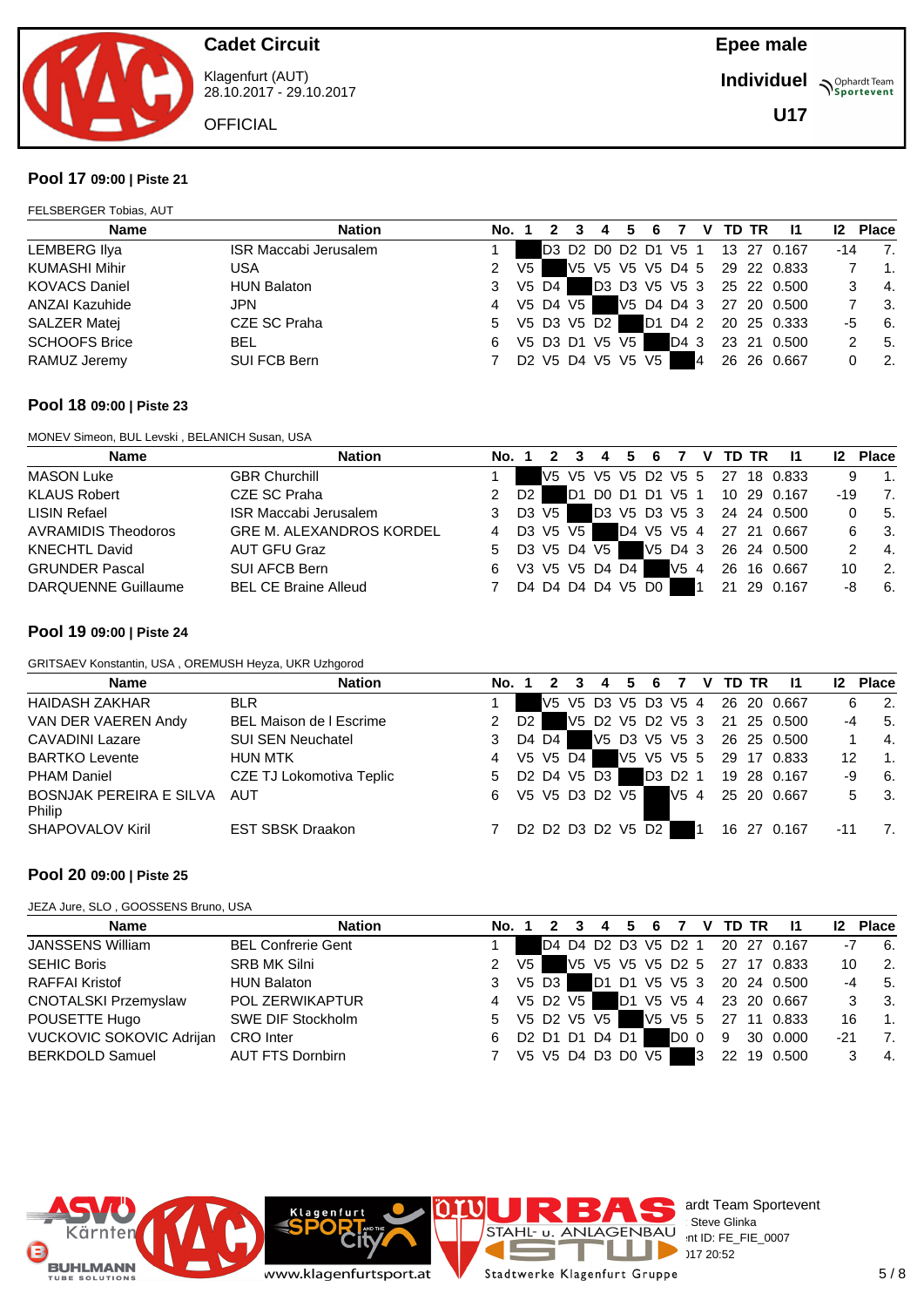

Klagenfurt (AUT) 28.10.2017 - 29.10.2017

**OFFICIAL** 

**Individuel Supplemant** Team

**U17**

### **Pool 21 09:00 | Piste 26**

PUIU Stefan, ROU , KADLEC Martin, CZE SC Praha

| <b>Name</b>                | <b>Nation</b>              | No. 1         |                |         | $2 \quad 3$ | 4 5 6 7           |  |     |   | V TD TR | $\overline{11}$                 | 12 <sup>2</sup> | <b>Place</b>     |
|----------------------------|----------------------------|---------------|----------------|---------|-------------|-------------------|--|-----|---|---------|---------------------------------|-----------------|------------------|
| SOPOLIGA Michal            | SVK KSK 1903 Kosice        |               |                |         |             |                   |  |     |   |         | D4 D0 V5 D0 D4 V5 2 18 23 0.333 | -5              | 6.               |
| <b>ZDANCHUK MIKALAI</b>    | <b>BLR</b>                 | $\mathcal{P}$ | V <sub>5</sub> |         |             |                   |  |     |   |         | V5 V5 D4 D4 D2 3 25 23 0.500    |                 | $\overline{2}$ . |
| <b>HUCHLER Jakob</b>       | <b>AUT FTS Dornbirn</b>    | 3             |                | V5 D3 I |             |                   |  |     |   |         | D2 V5 V5 D2 3 22 22 0.500       |                 | $-4.$            |
| <b>BOUGATSOS Dionysios</b> | <b>GRE O.S.AMAROUSIOU</b>  | 4 D1 D1 V5    |                |         |             |                   |  |     |   |         | D4 V5 D2 2 18 26 0.333          | -8              | $\overline{7}$ . |
| <b>BUSKO Robert</b>        | POL DOSiR Sokolnia Chorzow | 5 V5 V5 D4 V5 |                |         |             |                   |  |     |   |         | D3 D1 3 23 23 0.500             |                 | - 3.             |
| <b>WICHT Matteo</b>        | <b>SUI SEG Geneve</b>      | 6             |                |         |             | V5 V5 D3 D4 V5    |  | D33 |   |         | 25 26 0.500                     | -1              | -5.              |
| YAKOVLIEV Anton            | UKR KIEW                   |               |                |         |             | D2 V5 V5 V5 V5 V5 |  |     | 5 |         | 27 15 0.833                     | 12              | $\overline{1}$ . |
|                            |                            |               |                |         |             |                   |  |     |   |         |                                 |                 |                  |

#### **Pool 22 09:00 | Piste 27**

CSISZAR Francisc, ROU , VALC Jiri, CZE BELA POD BEZDEZEM

| <b>Name</b>             | <b>Nation</b>                     | No. 1 |      | $\overline{2}$ | 3 |                   | 4 5 6 7 |                  |                |    | V TD TR | - 11                            |    | <b>Place</b>              |
|-------------------------|-----------------------------------|-------|------|----------------|---|-------------------|---------|------------------|----------------|----|---------|---------------------------------|----|---------------------------|
| PEREI Botond            | <b>HUN Vasas</b>                  |       |      |                |   |                   |         |                  |                |    |         | V3 V5 D2 V5 D2 V5 4 22 17 0.667 |    | $\overline{\mathbf{3}}$ . |
| <b>TROFYMENKO Pavlo</b> | UKR KIEW                          |       | D2 I |                |   |                   |         |                  |                |    |         | V5 V5 V5 V5 V5 5 27 15 0.833    | 12 | $\overline{1}$ .          |
| <b>KEW Ethan</b>        | <b>GBR Redhill and Reigate EC</b> | 3     |      | D4 D4 I        |   |                   |         |                  |                |    |         | D3 D4 D3 V5 1 23 28 0.167       | -5 | $\overline{7}$ .          |
| BULANDRA Jan            | POL AZS AWF Katowice              | 4     |      | V5 D4 V5       |   |                   |         |                  |                |    |         | D4 V5 V5 4 28 21 0.667          |    | $\overline{2}$ .          |
| <b>RAYLE Evan</b>       | USA                               | 5     |      |                |   | D1 D1 V5 V5       |         |                  |                |    |         | D4 D3 2 19 28 0.333             | -9 | 6.                        |
| ZYBACH Lenny            | SUI SECH Chaux-de-Fonds           | 6     |      |                |   | V5 D2 V5 D3 V5    |         | D <sub>2</sub> 3 |                |    |         | 22 24 0.500                     | -2 | $\overline{4}$ .          |
| LEPIR Luka              | AUT FTS Dornbirn                  |       |      |                |   | DO D1 D3 D3 V5 V5 |         |                  | $\overline{2}$ | 17 |         | 25 0.333                        | -8 | 5.                        |

#### **Pool 23 09:00 | Piste 28**

KORES Gaja, SLO SS Tabor , GRAHAM Rosalind, GBR

| <b>Name</b>                | <b>Nation</b>                | <b>No.</b> 1 |         | 3          | 4                 | $-5$ | - 6 |      |    | V TD TR | -11                             | 12 <sup>2</sup> | <b>Place</b>     |
|----------------------------|------------------------------|--------------|---------|------------|-------------------|------|-----|------|----|---------|---------------------------------|-----------------|------------------|
| <b>ARYEH Gideon Reuven</b> | <b>ISR Maccabi Jerusalem</b> |              |         |            |                   |      |     |      |    |         | V5 D1 D3 D2 D1 D3 1 15 28 0.167 | -13             | -6.              |
| PLESE Jakov                | <b>CRO CAFC Mladost</b>      | 2            | D3      |            |                   |      |     |      |    |         | D3 D3 D0 D1 D2 0 12 30 0.000    | -18             | 7.               |
| <b>FUCHS Julian</b>        | <b>AUT FTS Dornbirn</b>      | 3            | V5 V5 1 |            |                   |      |     |      |    |         | V5 D3 V3 V5 5 26 19 0.833       |                 | $\overline{2}$ . |
| <b>SUGIMOTO Maya</b>       | <b>JPN</b>                   | 4            |         | V5 V5 D4 H |                   |      |     |      |    |         | D3 D2 D3 2 22 24 0.333          | $-2$            | 5.               |
| <b>HASANOV Ruslan</b>      | <b>UKR</b>                   |              |         |            | 5 V5 V5 V5 V5     |      |     |      |    |         | D1 V5 5 26 14 0.833             | 12              | $\overline{1}$ . |
| <b>BRYKNER Matyas</b>      | CZE SC Praha                 | 6            |         |            | V5 V5 D2 V3 V5    |      |     | D1 4 |    |         | 21 13 0.667                     |                 | - 3.             |
| RONA Milan                 | <b>HUN Vasas</b>             |              |         |            | V5 V5 D4 V5 D1 V5 |      |     |      | 14 |         | 25 19 0.667                     |                 | -4.              |

#### **Pool 24 09:00 | Piste 29**

TZAUD Eric, SUI BFG Bern , TYMOSHENKO Ruslan, UKR

| Name                 | <b>Nation</b>                  | No. 1         | $\overline{2}$ |  |                   |      |    | 3 4 5 6 7 V TD TR | - 11                            | 12   | <b>Place</b>            |
|----------------------|--------------------------------|---------------|----------------|--|-------------------|------|----|-------------------|---------------------------------|------|-------------------------|
| OYA Kensuke          | <b>JPN</b>                     |               |                |  |                   |      |    |                   | D2 D3 D4 D2 V5 D4 1 20 24 0.167 |      | $-4$ 6.                 |
| LUCOVIC Matej        | CZE TJ Lokomotiva Karlovy Vary | $2 \sqrt{3}$  |                |  |                   |      |    |                   | V5 V5 D2 D2 V5 4 22 20 0.667    |      | $2 \t 2$                |
| <b>BALLARD Dylan</b> | <b>GBR Leon Paul Epee</b>      | 3 V5 D2       |                |  |                   |      |    |                   | V5 D4 D0 D4 2 20 25 0.333       |      | $-5$ 5.                 |
| LACH Leo             | <b>AUT UWK Graz</b>            | 4 V5 D3 D2    |                |  |                   |      |    |                   | D2 D4 D4 1 20 29 0.167          | -9   | $\overline{7}$          |
| KESZTHELYI Zsombor   | HUN AVA                        | 5 V5 V5 V5 V5 |                |  |                   |      |    |                   | V5 V5 6 30 14 1.000             | 16   | $\blacksquare$          |
| <b>RECLO Michal</b>  | SVK Akademia sermu             | 6             |                |  | D1 V5 V5 V5 D2    | D4 3 |    |                   | 22 21 0.500                     |      | $\overline{4}$          |
| <b>FELKER Jared</b>  | <b>USA</b>                     |               |                |  | V5 D3 V5 V5 D2 V5 |      | 44 |                   | 25 26 0.667                     | $-1$ | $\overline{\mathbf{3}}$ |



ardt Team Sportevent<br>: Steve Glinka **License:** Steve Glinka  $P^{\sim}$  nt ID: FE\_FIE\_0007  $28.1720:52$ 

www.klagenfurtsport.at

Klagenfurt

ı Stadtwerke Klagenfurt Gruppe

J.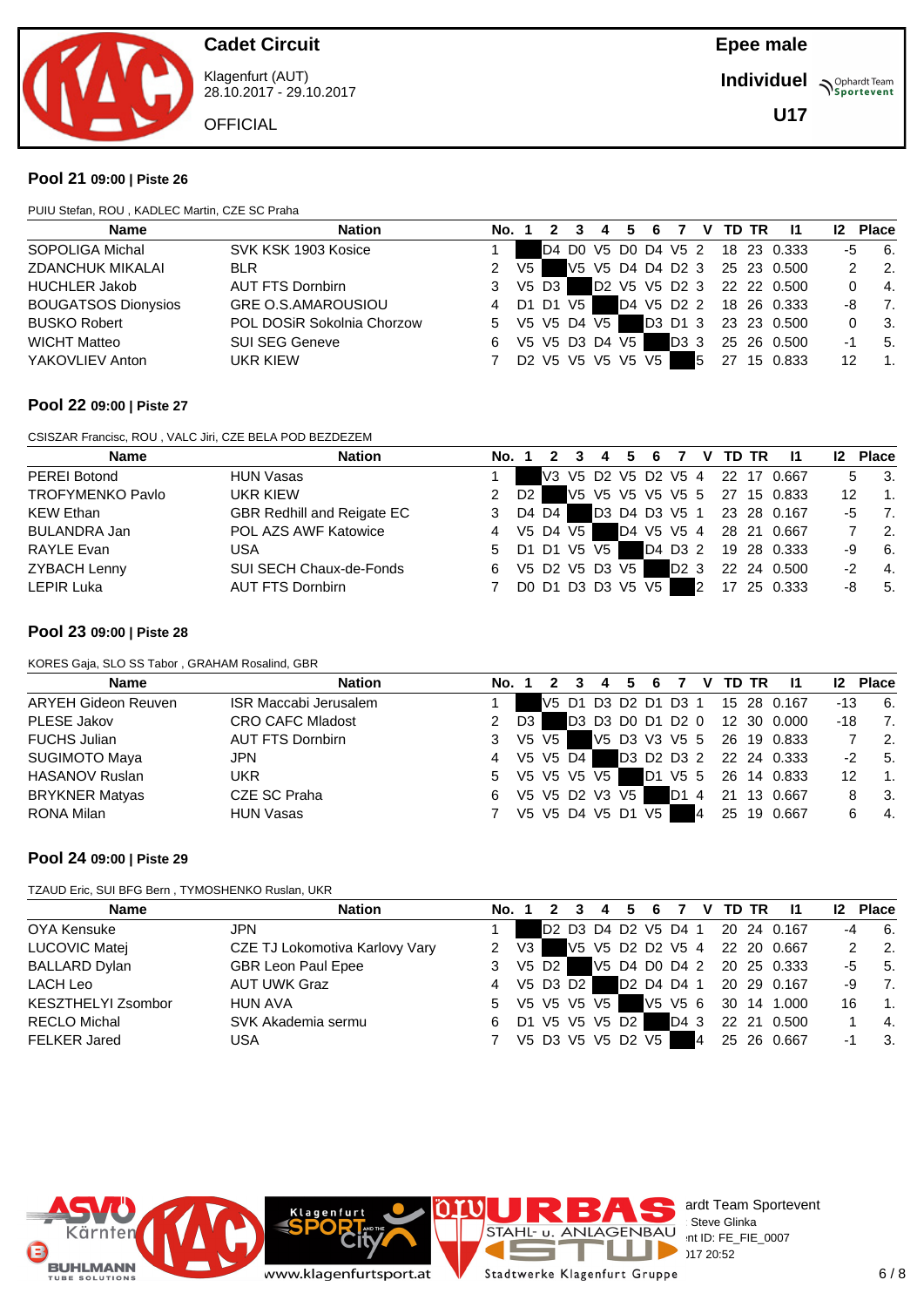

Klagenfurt (AUT) 28.10.2017 - 29.10.2017

**OFFICIAL** 

**Individuel Supplemant** Team

**U17**

#### **Pool 25 09:00 | Piste 30**

SPEH Klemen, SLO , MCDERMOTT Chiara, GBR Crawley Sword Club

| <b>Name</b>          | <b>Nation</b>                   | No. 1         |      |       | -3 | 4 |                   |         |   | 5 6 7 V TD TR | $\blacksquare$                  | 12 <sup>2</sup> | <b>Place</b>                     |
|----------------------|---------------------------------|---------------|------|-------|----|---|-------------------|---------|---|---------------|---------------------------------|-----------------|----------------------------------|
| MAKEVIC Ivan         | <b>SRB MK Silni</b>             |               |      |       |    |   |                   |         |   |               | V5 D2 D1 D2 D4 D3 1 17 28 0.167 | $-11$           | -6.                              |
| KIIROJA Jaron        | <b>EST Tallinna Mook</b>        | 2             | D3 I |       |    |   |                   |         |   |               | V5 V5 V5 V5 V5 5 28 20 0.833    |                 | $\overline{\phantom{a}}$ 1.<br>8 |
| KYRDA Bogdan         | UKR.                            | 3             |      | V5 D4 |    |   |                   |         |   |               | DO V5 D4 D0 2 18 26 0.333       |                 | $-8$ 5.                          |
| YOSEF YUVAL          | ISR Maccabi Hod Hasharon        | 4 V5 D4 V5    |      |       |    |   |                   |         |   |               | V5 D4 V4 4 27 15 0.667          | 12              | $\overline{\phantom{a}}$ 2.      |
| <b>HUBER Philipp</b> | AUT OÖ Landesfechtklub          | 5 V5 D2 D4 D1 |      |       |    |   |                   | D4 D0 1 |   |               | 16 27 0.167                     | $-11$           | -7.                              |
| RADOSZ Mikolaj       | POL SKS GRASS-HOPPER KALWARIA 6 |               |      |       |    |   | V5 D2 V5 V5 V5    | D2 4    |   |               | 24 26 0.667                     | $-2$            | $-4.$                            |
| <b>REGELY Andras</b> | <b>HUN Vasas</b>                |               |      |       |    |   | V5 D3 V5 D3 V5 V5 |         | 4 |               | 26 14 0.667                     | 12              | $\overline{\phantom{a}}$ 3.      |

#### **Pool 26 09:00 | Piste 31**

ZELENTSOVA Alina, UKR Kharkiv , MANDOKI Sandor, USA

| <b>Name</b>           | <b>Nation</b>            | No. 1         |                |            |  | 4 5               | 6 |      |   | V TD TR | - 11                            |       | <b>Place</b>     |
|-----------------------|--------------------------|---------------|----------------|------------|--|-------------------|---|------|---|---------|---------------------------------|-------|------------------|
| NOVOROLNIK Adam       | SVK Akademia sermu       |               |                |            |  |                   |   |      |   |         | D3 V5 V5 D3 V5 D3 3 24 22 0.500 |       | - 3.             |
| <b>MARKOTA Vedran</b> | <b>CRO CAFC Mladost</b>  | 2             | V <sub>5</sub> |            |  |                   |   |      |   |         | D2 D4 D3 V5 V5 3 24 22 0.500    |       | 3.               |
| <b>DANCS Balazs</b>   | <b>HUN MTK</b>           |               |                | D3 V5 1    |  |                   |   |      |   |         | V5 D2 V5 V5 4 25 22 0.667       |       | $\overline{2}$ . |
| <b>KOLEV Gencho</b>   | BUL Cherno more 69       | 4             |                | D2 V5 D3 F |  |                   |   |      |   |         | D3 V5 D4 2 22 24 0.333          | -2    | 6.               |
| NOGANOWICZ Karol      | POL WKS Kolejarz Wroclaw | 5 V5 V5 V5 V5 |                |            |  |                   |   |      |   |         | V5 V5 6 30 13 1.000             | 17    | $\overline{1}$ . |
| <b>PERKO Filip</b>    | SLO SS Nova Gorica       | 6             |                |            |  | D2 D2 D3 D0 D0    |   | D4 0 |   | 11      | 30 0.000                        | $-19$ | 7.               |
| <b>GRAMMER Moritz</b> | AUT FU Linz              |               |                |            |  | V5 D2 D4 V5 D2 V5 |   |      | 3 |         | 23 26 0.500                     | -3    | 5.               |

#### **Pool 27 09:00 | Piste YE**

MANOLACHE Christina, ROU OÖ FU Linz , KULT Pavel, CZE OÖ SC Praha

| <b>Name</b>               | <b>Nation</b>      | No. 1 |      |          | 4           | 5                 | 6 |         |   | V TD TR | $\mathbf{I}$                    | 12 <sup>2</sup> | <b>Place</b>     |
|---------------------------|--------------------|-------|------|----------|-------------|-------------------|---|---------|---|---------|---------------------------------|-----------------|------------------|
| MINCHEV Evgeni            | BUL Cherno more 69 |       |      |          |             |                   |   |         |   |         | D4 V5 D1 D4 V5 D4 2 23 26 0.333 | -3              | 5.               |
| <b>KAUKER Dominik</b>     | <b>HUN Balaton</b> |       | V5 I |          |             |                   |   |         |   |         | D4 V5 D3 V5 D3 3 25 25 0.500    |                 | - 4.             |
| <b>GERNER Julien</b>      | SUI                | 3     |      | D3 V5 I  |             |                   |   |         |   |         | V5 V5 V5 V5 5 28 25 0.833       |                 | $\overline{1}$ . |
| <b>MARCOL Maciej</b>      | POL MDK Bytom      | 4     |      | V5 D4 D4 |             |                   |   |         |   |         | D2 V5 V5 3 25 21 0.500          |                 | - 3.             |
| <b>SPITERI Gareth</b>     | USA                | 5     |      |          | V5 V5 D4 V5 |                   |   | D4 V5 4 |   |         | 28 23 0.667                     |                 | $\overline{2}$ . |
| <b>BERGMANN Paul</b>      | AUT FC Treibach    | 6     |      |          |             | D3 D2 D4 D3 V5    |   | V5 2    |   |         | 22 25 0.333                     | -3              | 6.               |
| <b>SCOTT PAYNE Edward</b> | <b>GBR</b>         |       |      |          |             | V5 V5 D4 D2 D4 D1 |   |         | 2 | 21      | 27 0.333                        | -6              | 7.               |

#### **Pool 28 09:00 | Piste GR**

DERAMAIX Merlin, BEL

| <b>Name</b>               | <b>Nation</b>                   |   | No. 1 |                   |  |  |                  |    |  | 2 3 4 5 6 7 V TD TR 11          | 12 <sup>2</sup> | <b>Place</b>                |
|---------------------------|---------------------------------|---|-------|-------------------|--|--|------------------|----|--|---------------------------------|-----------------|-----------------------------|
| SCHUHMANN Jan             | <b>AUT GFU Graz</b>             |   |       |                   |  |  |                  |    |  | D1 D4 V5 D4 V5 V5 3 24 21 0.500 |                 | $-4$                        |
| <b>GORMAZ Javier Ivan</b> | ESP CESAL-M                     |   | V5 I  |                   |  |  |                  |    |  | V5 V5 D4 V5 D3 4 27 18 0.667    | 9               | $\blacksquare$ 1.           |
| <b>DEBICKI Dawid</b>      | POL SKS GRASS-HOPPER KALWARIA 3 |   |       | V5 D2 I           |  |  |                  |    |  | D3 D3 D2 D4 1 19 29 0.167       | -10             | $\overline{7}$              |
| <b>SCHOUKER Noe</b>       | <b>SUI CEFL Florimont</b>       | 4 |       | D4 D4 V5          |  |  |                  |    |  | D1 D2 V5 2 21 25 0.333          |                 | $-4$ 6.                     |
| <b>KALUS Jonas</b>        | CZE SC Praha                    |   |       | 5 V5 V5 V5 V5     |  |  |                  |    |  | D3 D2 4 25 21 0.667             |                 | $\overline{\phantom{0}}$ 2. |
| <b>KAPUI Balint</b>       | HUN TSC                         | 6 |       | D2 D1 V5 V5 V4    |  |  | D <sub>2</sub> 3 |    |  | 19 22 0.500                     | -3              | 5.                          |
| <b>BISSINGER Michael</b>  | <b>USA</b>                      |   |       | DO V5 V5 D2 V5 V5 |  |  |                  | 44 |  | 22 21 0.667                     |                 | 3 <sub>1</sub>              |
|                           |                                 |   |       |                   |  |  |                  |    |  |                                 |                 |                             |



ardt Team Sportevent<br>: Steve Glinka **License:** Steve Glinka  $P^{\sim}$  nt ID: FE\_FIE\_0007  $28.1720:52$ 

www.klagenfurtsport.at

Klagenfurt

ı Stadtwerke Klagenfurt Gruppe

J.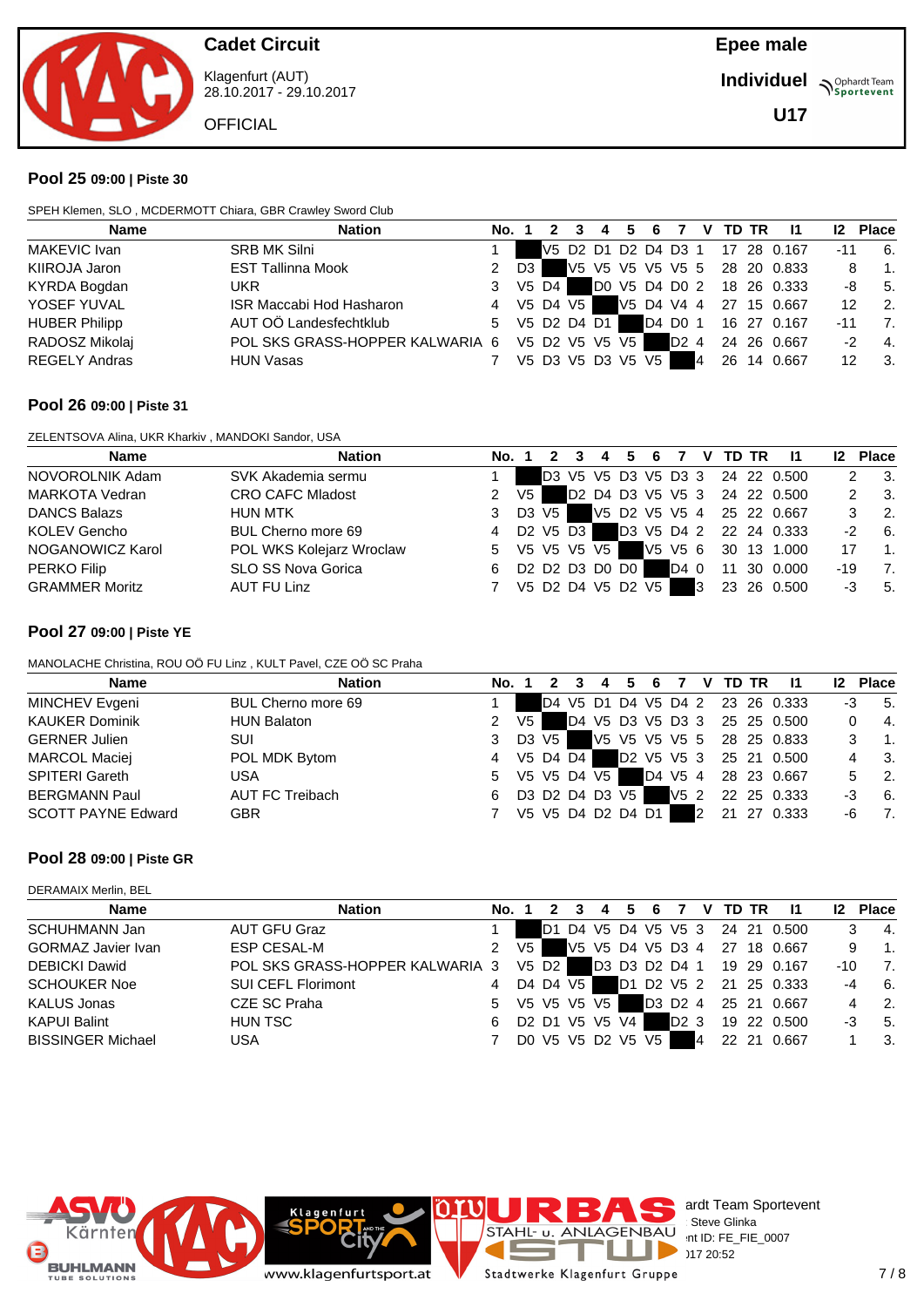

Klagenfurt (AUT) 28.10.2017 - 29.10.2017

**OFFICIAL** 

**Individuel Supplemant** Team

**U17**

#### **Pool 29 09:00 | Piste BL**

TERSCINAR Peter, AUT KÄ KAC Klagenfurt , ROSENBAUM Florian, GER KÄ OFC Bonn

| <b>Name</b>            | <b>Nation</b>                  | No. 1  |                   |  |  |                  |   | 2 3 4 5 6 7 V TD TR | $\mathbf{I}$                    | 12 | <b>Place</b> |                          |
|------------------------|--------------------------------|--------|-------------------|--|--|------------------|---|---------------------|---------------------------------|----|--------------|--------------------------|
| <b>HOIDA Daniil</b>    | UKR KIEW                       |        |                   |  |  |                  |   |                     | V5 D3 V5 V5 D3 V5 4 26 17 0.667 |    | 9            | 3.                       |
| FUHRIMANN Jonathan     | SUI FCB Bern                   | $2$ D1 |                   |  |  |                  |   |                     | D4 V5 V3 D2 D1 2 16 24 0.333    |    | -8           | 6.                       |
| <b>GALANTAI Simon</b>  | HUN Angels Vivo Sportegyesulet | 3      | V5 V5             |  |  |                  |   |                     | D3 D3 D4 D2 2 22 25 0.333       | -3 |              | $-4.$                    |
| TOOGOOD Luke           | GBR Club Activ 8               | 4      | DO D2 V4          |  |  |                  |   |                     | V5 D3 D3 2 17 24 0.333          | -7 |              | 5.                       |
| SAMARDZIC Dragoljub    | <b>SRB MK Silni</b>            | 5.     | D2 D2 V4 D1       |  |  |                  |   |                     | D2 V5 2 16 24 0.333             | -8 |              | 6.                       |
| ZHANG Joshua           | USA                            | 6      | V5 V5 V5 V5 V5    |  |  | D <sub>2</sub> 5 |   |                     | 27 19 0.833                     |    |              | $\overline{1}$ .         |
| <b>ADAMCZYK Patryk</b> | POL MDK Bytom                  |        | D4 V5 V5 V5 D3 V5 |  |  |                  | 4 |                     | 27 18 0.667                     |    |              | $\overline{\phantom{a}}$ |

### **Pool 30 09:00 | Piste RE**

TURANOVA Kristina, SVK Akademia sermu , BALOG Marcus, USA

| <b>Name</b>             | <b>Nation</b>             | No. 1            |                   |  |  |                 |  | 2 3 4 5 6 7 V TD TR | $\overline{11}$                 | 12 <sup>2</sup> | <b>Place</b> |                          |
|-------------------------|---------------------------|------------------|-------------------|--|--|-----------------|--|---------------------|---------------------------------|-----------------|--------------|--------------------------|
| <b>PRIIMAEGI Henrik</b> | EST En Garde Haapsalu     |                  |                   |  |  |                 |  |                     | D2 V5 D4 D3 V5 V5 3 24 23 0.500 |                 |              | - 3.                     |
| WILLCOX Joshua          | <b>GBR</b>                | 2 V <sub>5</sub> |                   |  |  |                 |  |                     | V5 D2 V5 D1 D4 3 22 21 0.500    |                 |              | 4.                       |
| <b>GRBIC Daniil</b>     | <b>SRB MK Silni</b>       | 3                | D4 D3 I           |  |  |                 |  |                     | D4 D2 D4 V5 1 22 28 0.167       | -6              |              | 6.                       |
| SOCHA Jan               | POL PKSzerm Warszawa      | 4                | V5 V5 V5 1        |  |  |                 |  |                     | V5 D4 V5 5 29 20 0.833          |                 | 9            | $\overline{\phantom{a}}$ |
| POCKELE Joris           | <b>BEL Confrerie Gent</b> | 5                | V5 D1 V5 D1       |  |  | D1 V5 3         |  |                     | 18 24 0.500                     | -6              |              | 5.                       |
| UJVARI Andras           | <b>HUN MTK</b>            | 6                | D4 V5 V5 V5 V5    |  |  | V5 <sub>5</sub> |  |                     | 29 16 0.833                     | 13              |              | - 1.                     |
| PANKRATZ Josua          | AUT FC Treibach           |                  | DO V5 D3 D4 D4 D1 |  |  |                 |  |                     | 17 29 0.167                     | -12             |              | 7.                       |

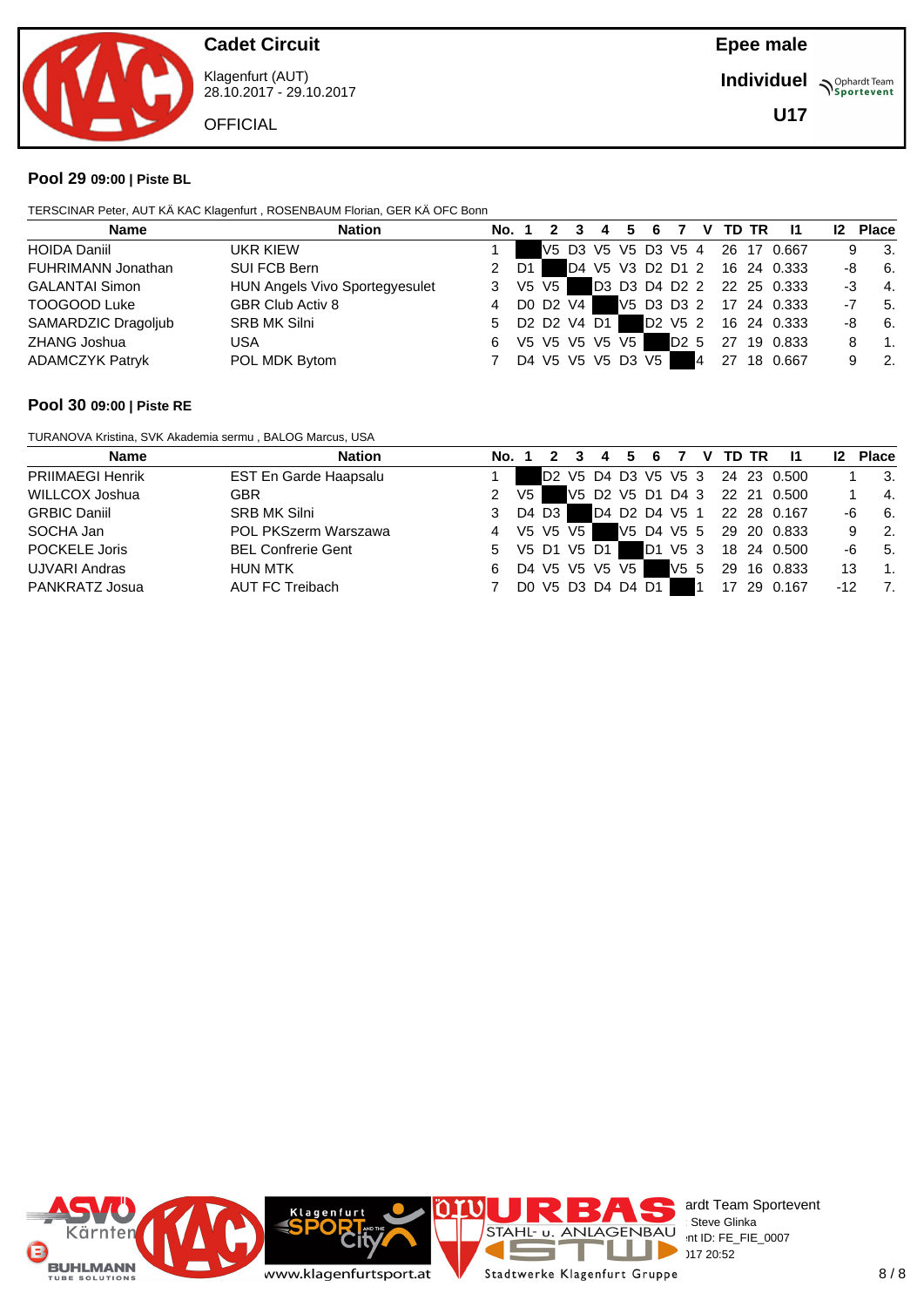

Klagenfurt (AUT) 28.10.2017 - 29.10.2017

**OFFICIAL** 

### **Epee male**

**Individuel Supplemant** Team

**U17**

# **First Round**

|    | <b>Place Nation Name</b> |                           | Club                        |    |          |                 | V M TD TR Index 1 Index 2 B | Q |
|----|--------------------------|---------------------------|-----------------------------|----|----------|-----------------|-----------------------------|---|
| 1  | <b>AUT</b>               | <b>BIRO Alexander</b>     | <b>KAC Klagenfurt</b>       |    | 6 6 30 6 | 1.000           | 24                          | Q |
| 2  | POL                      | KALUZINSKI Tomasz         | <b>UKS MDK Olimp</b>        | 66 | 30 7     | 1.000           | 23                          | Q |
| 3  | <b>USA</b>               | <b>TEMIRYAEV Alan</b>     |                             | 66 |          | 30 12 1.000     | 18                          | Q |
| 4  | <b>POL</b>               | NOGANOWICZ Karol          | <b>WKS Kolejarz Wroclaw</b> | 66 |          | 30 13 1.000     | 17                          | Q |
| 5  | <b>USA</b>               | <b>SZAPARY Tristan</b>    |                             | 66 |          | 30 14 1.000     | 16                          | Q |
| 5  | <b>USA</b>               | <b>CANDREVA Hunter</b>    |                             |    |          | 6 6 30 14 1.000 | 16                          | Q |
| 5  | <b>HUN</b>               | KESZTHELYI Zsombor        | <b>AVA</b>                  | 66 |          | 30 14 1.000     | 16                          | Q |
| 8  | <b>USA</b>               | <b>HANSEN Jonas</b>       |                             |    |          | 6 6 29 14 1.000 | 15                          | Q |
| 9  | <b>GBR</b>               | <b>ANDREWS Benjamin</b>   | Plymouth FC                 |    |          | 6 6 30 17 1.000 | 13                          | Q |
| 10 | <b>JPN</b>               | <b>ASAMI Seiya</b>        |                             |    |          | 5 6 28 12 0.833 | 16                          | Q |
| 11 | <b>SWE</b>               | POUSETTE Hugo             | <b>DIF Stockholm</b>        |    |          | 5 6 27 11 0.833 | 16                          | Q |
| 12 | <b>GRE</b>               | MARKOPOULOS Ioannis       | O.S.AMAROUSIOU              |    |          | 5 6 28 14 0.833 | 14                          | Q |
| 13 | SUI                      | <b>BROCHARD Theo</b>      | SECH La Chaux-de-Fonds      |    |          | 5 6 26 12 0.833 | 14                          | Q |
| 14 | <b>HUN</b>               | <b>UJVARI Andras</b>      | <b>MTK</b>                  |    |          | 5 6 29 16 0.833 | 13                          | Q |
| 15 | SUI                      | SOUTULLO Jordi            | <b>CEB Bienne Biel</b>      |    |          | 5 6 28 15 0.833 | 13                          | Q |
| 16 | <b>HUN</b>               | <b>BARTKO Levente</b>     | <b>MTK</b>                  |    |          | 5 6 29 17 0.833 | 12                          | Q |
| 17 | <b>JPN</b>               | <b>MATSUMOTO Ryu</b>      |                             |    |          | 5 6 28 16 0.833 | 12                          | Q |
| 18 | <b>UKR</b>               | YAKOVLIEV Anton           | <b>KIEW</b>                 |    |          | 5 6 27 15 0.833 | 12                          | Q |
| 18 | <b>UKR</b>               | <b>TROFYMENKO Pavlo</b>   | <b>KIEW</b>                 |    |          | 5 6 27 15 0.833 | 12                          | Q |
| 20 | SUI                      | <b>FAVRE Hadrien</b>      | <b>CES Sierre</b>           | 56 |          | 26 14 0.833     | 12                          | Q |
| 20 | <b>UKR</b>               | HASANOV Ruslan            |                             |    |          | 5 6 26 14 0.833 | 12                          | Q |
| 22 | POL                      | CIESLIK Jakub             | PKSzerm Warszawa            |    |          | 5 6 29 18 0.833 | 11                          | Q |
| 22 | <b>GBR</b>               | MACPHERSON Steven         |                             |    |          | 5 6 29 18 0.833 | 11                          | Q |
| 24 | <b>UKR</b>               | <b>OPANASENKO Andriy</b>  | Kharkiv                     | 56 |          | 29 19 0.833     | 10                          | Q |
| 25 | <b>HUN</b>               | SAROSDI Soma              | Vasas                       | 56 |          | 27 17 0.833     | 10                          | Q |
| 25 | <b>SRB</b>               | <b>SEHIC Boris</b>        | MK Silni                    |    |          | 5 6 27 17 0.833 | 10                          | Q |
| 27 | POL                      | SOCHA Jan                 | PKSzerm Warszawa            |    |          | 5 6 29 20 0.833 | 9                           | Q |
| 28 | <b>ESP</b>               | <b>SANTIUSTE Alvaro</b>   | COE-M                       |    |          | 5 6 27 18 0.833 | 9                           | Q |
| 28 | <b>GBR</b>               | <b>MASON Luke</b>         | Churchill                   | 56 |          | 27 18 0.833     | 9                           | Q |
| 30 | <b>EST</b>               | KIIROJA Jaron             | <b>Tallinna Mook</b>        |    |          | 5 6 28 20 0.833 | 8                           | Q |
| 31 | <b>USA</b>               | ZHANG Joshua              |                             |    |          | 5 6 27 19 0.833 | 8                           | Q |
| 32 | <b>HUN</b>               | <b>KOLCZONAY Balazs</b>   | <b>FLESS</b>                |    |          | 5 6 25 17 0.833 | 8                           | Q |
| 33 | <b>USA</b>               | PAOLINI Nathan            |                             |    |          | 5 6 29 22 0.833 | $\overline{7}$              | Q |
| 33 | <b>USA</b>               | <b>KUMASHI Mihir</b>      |                             |    |          | 5 6 29 22 0.833 | 7                           | Q |
| 35 | <b>AUT</b>               | <b>FUCHS Julian</b>       | FTS Dornbirn                |    |          | 5 6 26 19 0.833 | 7                           | Q |
| 36 | SUI                      | <b>GERNER Julien</b>      |                             |    |          | 5 6 28 25 0.833 | 3                           | Q |
| 37 | <b>ISR</b>               | YOSEF YUVAL               | Maccabi Hod Hasharon        |    |          | 4 6 27 15 0.667 | 12                          | Q |
| 38 | <b>HUN</b>               | <b>REGELY Andras</b>      | Vasas                       |    |          | 4 6 26 14 0.667 | 12                          | Q |
| 39 | <b>HUN</b>               | <b>BALIND Bence</b>       | <b>BVSC</b>                 |    |          | 4 6 27 16 0.667 | 11                          | Q |
| 40 | <b>HUN</b>               | <b>NAGY Marcell</b>       | Vasas                       |    |          | 4 6 25 14 0.667 | 11                          | Q |
| 41 | SUI                      | <b>GRUNDER Pascal</b>     | <b>AFCB Bern</b>            |    |          | 4 6 26 16 0.667 | 10                          | Q |
| 42 | <b>UKR</b>               | <b>BILEZKYI Rostyslaw</b> | Lviv                        |    |          | 4 6 24 14 0.667 | 10                          | Q |
| 43 | <b>ESP</b>               | <b>GORMAZ Javier Ivan</b> | CESAL-M                     |    |          | 4 6 27 18 0.667 | 9                           | Q |
| 43 | <b>POL</b>               | <b>ADAMCZYK Patryk</b>    | <b>MDK Bytom</b>            |    |          | 4 6 27 18 0.667 | 9                           | Q |
| 45 | <b>UKR</b>               | <b>HOIDA Daniil</b>       | KIEW                        |    |          | 4 6 26 17 0.667 | 9                           | Q |



**City** www.klagenfurtsport.at

**Klagenfurt** 

28.117 12:49 T a. Stadtwerke Klagenfurt Gruppe

Е

 $\mathcal{L}_{\text{max}}$ 

es ardt Team Sportevent

**License:** Steve Glinka  $D \sim$  nt ID: FE\_FIE\_0008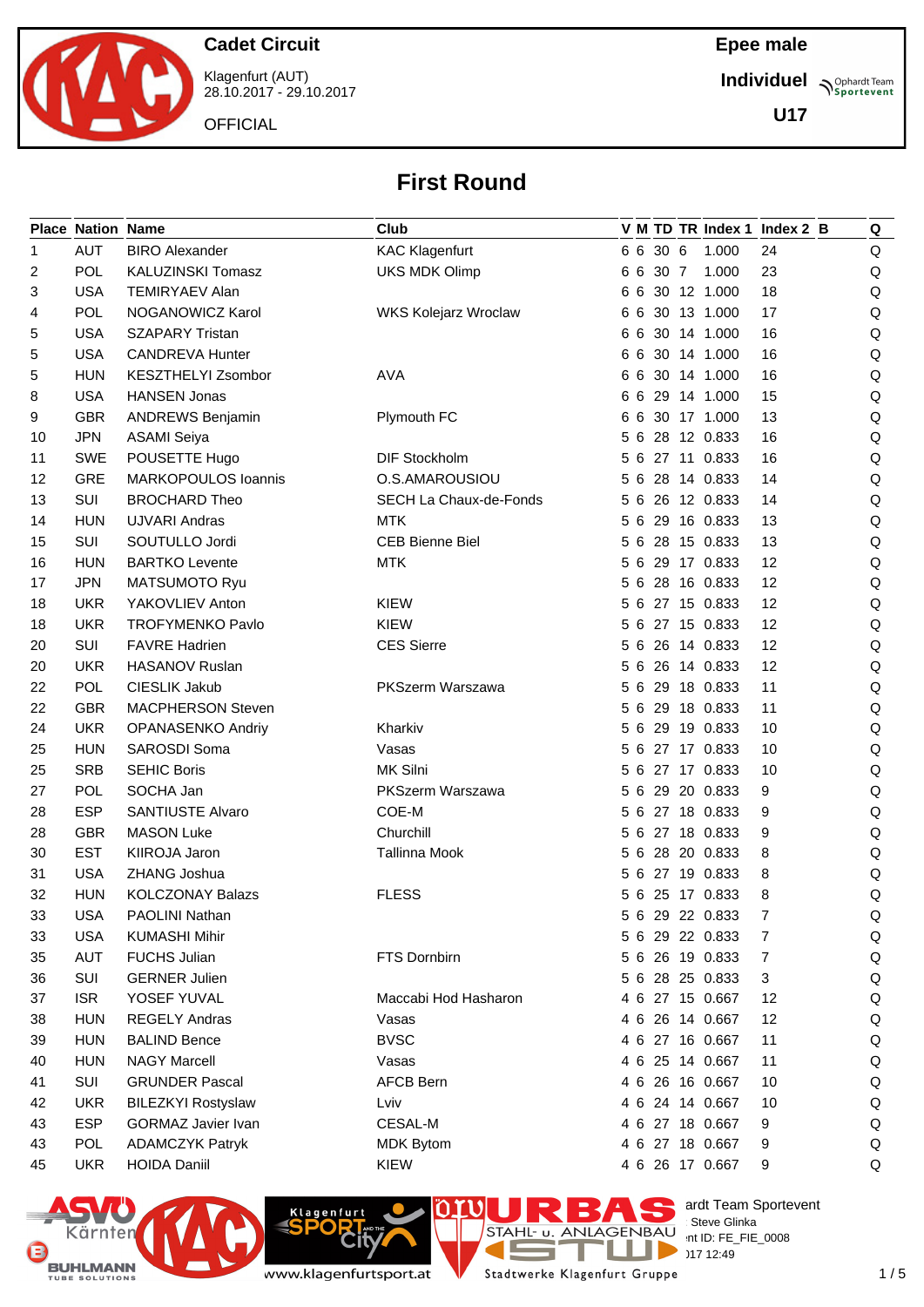

Klagenfurt (AUT) 28.10.2017 - 29.10.2017

**OFFICIAL** 

### **Epee male**

**Individuel Supplemant** Team

**U17**

|    | <b>Place Nation Name</b> |                                        | Club                                      |          |  |                 | V M TD TR Index 1 Index 2 B | Q       |
|----|--------------------------|----------------------------------------|-------------------------------------------|----------|--|-----------------|-----------------------------|---------|
| 46 | <b>POL</b>               | <b>TUMAS Marcin</b>                    | RMKS Rybnik                               | 4 6      |  | 25 16 0.667     | 9                           | Q       |
| 46 | <b>USA</b>               | <b>KUSHNERIK Ethan</b>                 |                                           | 46       |  | 25 16 0.667     | 9                           | Q       |
| 46 | <b>JPN</b>               | <b>SEKIHARA Rei</b>                    |                                           | 46       |  | 25 16 0.667     | 9                           | Q       |
| 49 | <b>USA</b>               | MOOSEKIAN Stafford                     |                                           | 46       |  | 23 14 0.667     | 9                           | Q       |
| 50 | SUI                      | <b>HAURI</b> lan                       | <b>SEG Geneve</b>                         | 46       |  | 25 17 0.667     | 8                           | Q       |
| 50 | <b>USA</b>               | ZHENG Hagen                            |                                           | 46       |  | 25 17 0.667     | 8                           | $\sf Q$ |
| 50 | <b>USA</b>               | <b>DINKINS Ramadan</b>                 |                                           | 46       |  | 25 17 0.667     | 8                           | $\sf Q$ |
| 50 | <b>GBR</b>               | <b>GRIMSHAW Nicholas</b>               |                                           | 46       |  | 25 17 0.667     | 8                           | Q       |
| 54 | <b>CZE</b>               | <b>BRYKNER Matyas</b>                  | <b>SC Praha</b>                           | 46       |  | 21 13 0.667     | 8                           | Q       |
| 55 | <b>POL</b>               | <b>BULANDRA Jan</b>                    | <b>AZS AWF Katowice</b>                   | 46       |  | 28 21 0.667     | 7                           | $\sf Q$ |
| 56 | <b>ISR</b>               | PAZ Guy                                | Maccabi Hod Hasharon                      | 46       |  | 26 19 0.667     | 7                           | Q       |
| 56 | <b>UKR</b>               | KUBLITSKYI Mykhailo                    | <b>KIEW</b>                               | 46       |  | 26 19 0.667     | 7                           | Q       |
| 58 | <b>HUN</b>               | <b>SALLAI Vince Peter</b>              | <b>BVSC</b>                               | 46       |  | 28 22 0.667     | 6                           | Q       |
| 59 | <b>GRE</b>               | <b>AVRAMIDIS Theodoros</b>             | M. ALEXANDROS KORDEL                      | 46       |  | 27 21 0.667     | 6                           | Q       |
| 60 | <b>BLR</b>               | SHANTSOU Uladzislau                    | <b>RCPhES</b>                             | 46       |  | 26 20 0.667     | 6                           | Q       |
| 60 | <b>USA</b>               | <b>HERBST Isaac</b>                    |                                           | 46       |  | 26 20 0.667     | 6                           | Q       |
| 60 | <b>BLR</b>               | <b>HAIDASH ZAKHAR</b>                  |                                           | 46       |  | 26 20 0.667     | 6                           | Q       |
| 63 | <b>HUN</b>               | <b>RONA Milan</b>                      | Vasas                                     | 46       |  | 25 19 0.667     | 6                           | Q       |
| 64 | <b>JPN</b>               | <b>INOUE Takatomi</b>                  |                                           | 46       |  | 24 18 0.667     | 6                           | $\sf Q$ |
| 65 | POL                      | <b>RUTZ Stanislaw</b>                  | KS Szpada Wroclaw                         | 46       |  | 22 16 0.667     | 6                           | Q       |
| 66 | <b>USA</b>               | SPITERI Gareth                         |                                           | 46       |  | 28 23 0.667     | 5                           | Q       |
| 67 | <b>AUT</b>               | BOSNJAK PEREIRA E SILVA Philip         |                                           | 46       |  | 25 20 0.667     | 5                           | Q       |
| 68 | <b>LUX</b>               | <b>ZENS Philipp</b>                    | CE Sud                                    | 4 6      |  | 23 18 0.667     | 5                           | Q       |
| 69 | <b>HUN</b>               | <b>PEREI Botond</b>                    | Vasas                                     | 46       |  | 22 17 0.667     | 5                           | Q       |
|    | <b>CZE</b>               | <b>KALUS Jonas</b>                     | <b>SC Praha</b>                           | 46       |  | 25 21 0.667     | 4                           | Q       |
| 70 | <b>UKR</b>               | KARIYCHENKO Maksym                     | Kharkiv                                   |          |  | 25 22 0.667     |                             |         |
| 71 | <b>HUN</b>               | <b>DANCS Balazs</b>                    | <b>MTK</b>                                | 46<br>46 |  | 25 22 0.667     | 3<br>3                      | Q<br>Q  |
| 71 |                          |                                        |                                           |          |  | 23 20 0.667     |                             |         |
| 73 | <b>POL</b>               | <b>CNOTALSKI Przemyslaw</b>            | ZERWIKAPTUR                               | 46       |  | 25 23 0.667     | 3                           | Q       |
| 74 | <b>UKR</b>               | <b>KOSHMAN Nikita</b><br>LUCOVIC Matej | <b>KIEW</b><br>TJ Lokomotiva Karlovy Vary | 46       |  |                 | 2                           | Q       |
| 75 | <b>CZE</b>               |                                        | T.S. GÓRNIK RADLIN                        | 46       |  | 22 20 0.667     | 2                           | Q       |
| 76 | <b>POL</b>               | MUSIOLIK Bartlomiej                    |                                           | 46       |  | 22 21 0.667     | 1                           | Q       |
| 76 | <b>USA</b>               | <b>BISSINGER Michael</b>               |                                           |          |  | 4 6 22 21 0.667 | 1                           | $\sf Q$ |
| 78 | SUI                      | RAMUZ Jeremy                           | FCB Bern                                  |          |  | 4 6 26 26 0.667 | 0                           | Q       |
| 79 | <b>ISR</b>               | YARINOVSKY Tomer                       | Hapoel Kfar-Saba                          |          |  | 4 6 24 24 0.667 | 0                           | Q       |
| 80 | <b>JPN</b>               | <b>ITO Uminosuke</b>                   |                                           |          |  | 4 6 23 23 0.667 | 0                           | Q       |
| 80 | <b>CZE</b>               | <b>ZHANAL Petr</b>                     | Dukla Praha                               |          |  | 4 6 23 23 0.667 | 0                           | Q       |
| 82 | <b>USA</b>               | <b>FELKER Jared</b>                    |                                           |          |  | 4 6 25 26 0.667 | $-1$                        | Q       |
| 83 | POL                      | RADOSZ Mikolaj                         | SKS GRASS-HOPPER KALWARIA                 |          |  | 4 6 24 26 0.667 | $-2$                        | Q       |
| 84 | <b>JPN</b>               | <b>ANZAI Kazuhide</b>                  |                                           |          |  | 3 6 27 20 0.500 | 7                           | Q       |
| 85 | <b>USA</b>               | SHINHOLSTER Michael                    |                                           |          |  | 3 6 25 20 0.500 | 5                           | Q       |
| 86 | AUT                      | <b>GSTETTNER Michel</b>                | <b>FTSJF Feldkirch</b>                    |          |  | 3 6 26 22 0.500 | 4                           | Q       |
| 87 | <b>ISR</b>               | MIHHAILOVSKI yoni                      | Hapoel Ashkelon                           |          |  | 3 6 25 21 0.500 | 4                           | Q       |
| 87 | <b>POL</b>               | <b>MARCOL Maciej</b>                   | <b>MDK Bytom</b>                          |          |  | 3 6 25 21 0.500 | 4                           | Q       |
| 89 | <b>EST</b>               | <b>SALM Markus</b>                     | <b>Tallinna Mook</b>                      |          |  | 3 6 24 20 0.500 | 4                           | Q       |
| 90 | <b>HUN</b>               | <b>KOVACS Daniel</b>                   | <b>Balaton</b>                            |          |  | 3 6 25 22 0.500 | 3                           | Q       |
| 91 | POL                      | MARCZAK Jan                            | SKS FLESZ Swidnica                        |          |  | 3 6 24 21 0.500 | 3                           | Q       |
| 91 | AUT                      | SCHUHMANN Jan                          | <b>GFU Graz</b>                           |          |  | 3 6 24 21 0.500 | 3                           | Q       |
| 93 | <b>GBR</b>               | FOULSHAM Jacob                         |                                           |          |  | 3 6 23 20 0.500 | $\ensuremath{\mathsf{3}}$   | Q       |





erdt Team Sportevent **License:** Steve Glinka  $D \sim$  nt ID: FE\_FIE\_0008  $2.49$ <br>317 12:49

www.klagenfurtsport.at

T Stadtwerke Klagenfurt Gruppe

**TELEVISION** 

E.

Е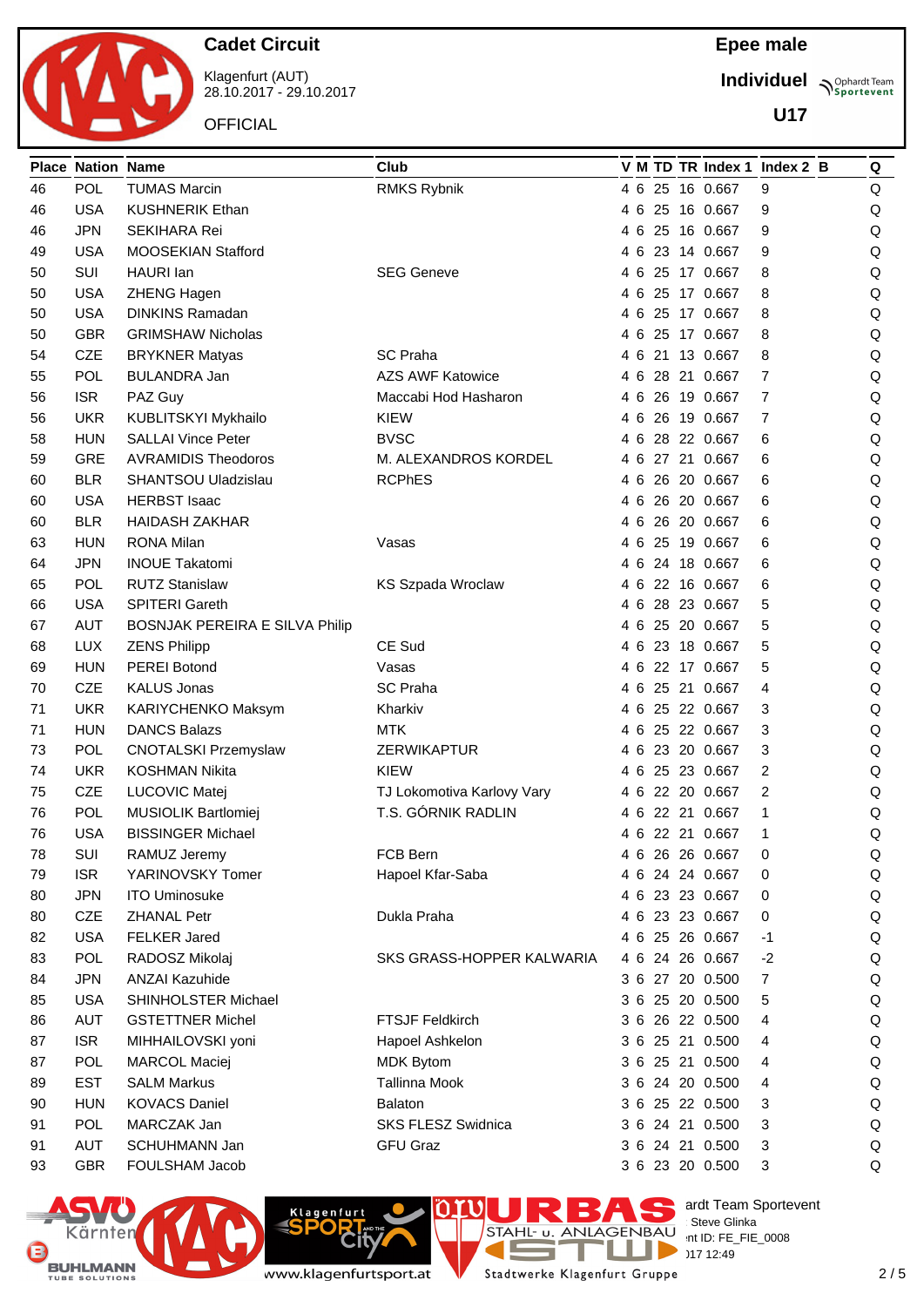

Klagenfurt (AUT) 28.10.2017 - 29.10.2017

**OFFICIAL** 

**Individuel Supplemant** Team

**U17**

|     | <b>Place Nation Name</b> |                              | Club                          |  |  |                 | V M TD TR Index 1 Index 2 B | Q |
|-----|--------------------------|------------------------------|-------------------------------|--|--|-----------------|-----------------------------|---|
| 94  | <b>AUT</b>               | <b>BERKDOLD Samuel</b>       | FTS Dornbirn                  |  |  | 3 6 22 19 0.500 | 3                           | Q |
| 95  | <b>AUT</b>               | <b>KNECHTL David</b>         | <b>GFU Graz</b>               |  |  | 3 6 26 24 0.500 | 2                           | Q |
| 96  | <b>BLR</b>               | <b>ZDANCHUK MIKALAI</b>      |                               |  |  | 3 6 25 23 0.500 | 2                           | Q |
| 97  | <b>CRO</b>               | <b>MARKOTA Vedran</b>        | <b>CAFC Mladost</b>           |  |  | 3 6 24 22 0.500 | 2                           | Q |
| 97  | <b>SVK</b>               | NOVOROLNIK Adam              | Akademia sermu                |  |  | 3 6 24 22 0.500 | 2                           | Q |
| 99  | <b>UKR</b>               | MASLOV Heorgii               | Khmelnitskiy                  |  |  | 3 6 23 21 0.500 | 2                           | Q |
| 99  | <b>BEL</b>               | <b>SCHOOFS Brice</b>         |                               |  |  | 3 6 23 21 0.500 | 2                           | Q |
| 101 | SUI                      | <b>CAVADINI Lazare</b>       | <b>SEN Neuchatel</b>          |  |  | 3 6 26 25 0.500 | 1                           | Q |
| 102 | <b>EST</b>               | <b>PRIIMAEGI Henrik</b>      | En Garde Haapsalu             |  |  | 3 6 24 23 0.500 | 1                           | Q |
| 103 | <b>CZE</b>               | <b>MACHEK Krystof</b>        | Sokol Dejvice                 |  |  | 3 6 23 22 0.500 | 1                           | Q |
| 103 | <b>HUN</b>               | <b>OSMAN-TOUSON Maruan</b>   | <b>MTK</b>                    |  |  | 3 6 23 22 0.500 | 1                           | Q |
| 105 | <b>SVK</b>               | <b>RECLO Michal</b>          | Akademia sermu                |  |  | 3 6 22 21 0.500 | 1                           | Q |
| 105 | <b>GBR</b>               | WILLCOX Joshua               |                               |  |  | 3 6 22 21 0.500 | 1                           | Q |
| 107 | <b>CZE</b>               | <b>FORMANEK Matej</b>        | TJ Lokomotiva Teplice         |  |  | 3 6 21 20 0.500 | 1                           | Q |
| 108 | <b>HUN</b>               | <b>KAUKER Dominik</b>        | <b>Balaton</b>                |  |  | 3 6 25 25 0.500 | 0                           | Q |
| 109 | <b>ISR</b>               | <b>LISIN Refael</b>          | Maccabi Jerusalem             |  |  | 3 6 24 24 0.500 | 0                           | Q |
| 110 | POL                      | <b>BUSKO Robert</b>          | <b>DOSiR Sokolnia Chorzow</b> |  |  | 3 6 23 23 0.500 | 0                           | Q |
| 111 | <b>ESP</b>               | FERNANDEZ JIMENO Emilio      | <b>CESAL-M</b>                |  |  | 3 6 22 22 0.500 | 0                           | Q |
| 111 | <b>SLO</b>               | <b>MLAKAR Luka</b>           | SK Izola                      |  |  | 3 6 22 22 0.500 | 0                           | Q |
| 111 | <b>JPN</b>               | <b>TAKEI Ryusei</b>          |                               |  |  | 3 6 22 22 0.500 | 0                           | Q |
| 111 | <b>SRB</b>               | RISTIC Ognjen                | MK Silni                      |  |  | 3 6 22 22 0.500 | 0                           | Q |
| 111 | <b>AUT</b>               | <b>HUCHLER Jakob</b>         | FTS Dornbirn                  |  |  | 3 6 22 22 0.500 | 0                           | Q |
| 116 | SUI                      | <b>WICHT Matteo</b>          | <b>SEG Geneve</b>             |  |  | 3 6 25 26 0.500 | -1                          | Q |
| 117 | <b>GRE</b>               | <b>DIMITROPOULOS Lampros</b> | <b>IRIDA</b>                  |  |  | 3 6 22 23 0.500 | $-1$                        | Q |
| 117 | <b>POL</b>               | <b>HUWER Kamil</b>           | T.S. GÓRNIK RADLIN            |  |  | 3 6 22 23 0.500 | $-1$                        | Q |
| 119 | <b>BEL</b>               | <b>DELATTRE Alexandre</b>    |                               |  |  | 3 6 21 22 0.500 | -1                          | Q |
| 119 | <b>GRE</b>               | <b>GKOGKOS Filippos</b>      | O.X.I.FLORINAS                |  |  | 3 6 21 22 0.500 | -1                          | Q |
| 121 | <b>HUN</b>               | <b>NAGY Balazs</b>           | Veresegyhaz                   |  |  | 3 6 23 25 0.500 | $-2$                        | Q |
| 122 | <b>USA</b>               | <b>HAN Matthew</b>           |                               |  |  | 3 6 22 24 0.500 | $-2$                        | Q |
| 122 | <b>ISR</b>               | <b>ARMOZA Ariel</b>          | club Tel Aviv                 |  |  | 3 6 22 24 0.500 | $-2$                        | Q |
| 122 | SUI                      | <b>ZYBACH Lenny</b>          | <b>SECH Chaux-de-Fonds</b>    |  |  | 3 6 22 24 0.500 | $-2$                        | Q |
| 125 | <b>HUN</b>               | <b>JOSZKIN Peter</b>         |                               |  |  | 3 6 21 23 0.500 | $-2$                        | Q |
| 126 | <b>AUT</b>               | <b>GRAMMER Moritz</b>        | FU Linz                       |  |  | 3 6 23 26 0.500 | $-3$                        | Q |
| 127 | <b>HUN</b>               | <b>KAPUI Balint</b>          | <b>TSC</b>                    |  |  | 3 6 19 22 0.500 | $-3$                        | Q |
| 128 | <b>BUL</b>               | <b>MANCHEV Manoil</b>        | Sofia                         |  |  | 3 6 21 25 0.500 | -4                          | Q |
| 128 | <b>BEL</b>               | VAN DER VAEREN Andy          | Maison de I Escrime           |  |  | 3 6 21 25 0.500 | -4                          | Q |
| 130 | <b>AUT</b>               | VIGL Oliver                  | FTS Dornbirn                  |  |  | 3 6 20 24 0.500 | -4                          | Q |
| 130 | <b>HUN</b>               | <b>RAFFAI Kristof</b>        | <b>Balaton</b>                |  |  | 3 6 20 24 0.500 | -4                          | Q |
| 132 | CZE                      | JINDRA Jakub                 | Lokomotiva Pilsen             |  |  | 3 6 20 25 0.500 | -5                          | Q |
| 133 | <b>BEL</b>               | POCKELE Joris                | Confrerie Gent                |  |  | 3 6 18 24 0.500 | -6                          | Q |
| 134 | <b>GBR</b>               | <b>MAY Toby</b>              |                               |  |  | 3 6 17 24 0.500 | $-7$                        | Q |
| 135 | <b>USA</b>               | <b>SANTOS Cameron</b>        |                               |  |  | 2 6 22 23 0.333 | $-1$                        | Q |
| 136 | <b>AUT</b>               | <b>JANJIC Gregor</b>         |                               |  |  | 2 6 23 25 0.333 | $-2$                        | Q |
| 137 | POL                      | <b>URBAN Pawel</b>           | <b>MKS Gryf Mielec</b>        |  |  | 2 6 22 24 0.333 | $-2$                        | Q |
| 137 | <b>JPN</b>               | SUGIMOTO Maya                |                               |  |  | 2 6 22 24 0.333 | $-2$                        | Q |
| 137 | <b>BUL</b>               | KOLEV Gencho                 | Cherno more 69                |  |  | 2 6 22 24 0.333 | $-2$                        | Q |
| 140 | <b>BUL</b>               | MINCHEV Evgeni               | Cherno more 69                |  |  | 2 6 23 26 0.333 | $-3$                        | Q |
| 141 | <b>AUT</b>               | <b>BERGMANN Paul</b>         | FC Treibach                   |  |  | 2 6 22 25 0.333 | $-3$                        | Q |





ende Team Sportevent **License:** Steve Glinka  $D \sim$  nt ID: FE\_FIE\_0008  $2.49$ <br>317 12:49

www.klagenfurtsport.at

T Stadtwerke Klagenfurt Gruppe

**COL** 

E.

Е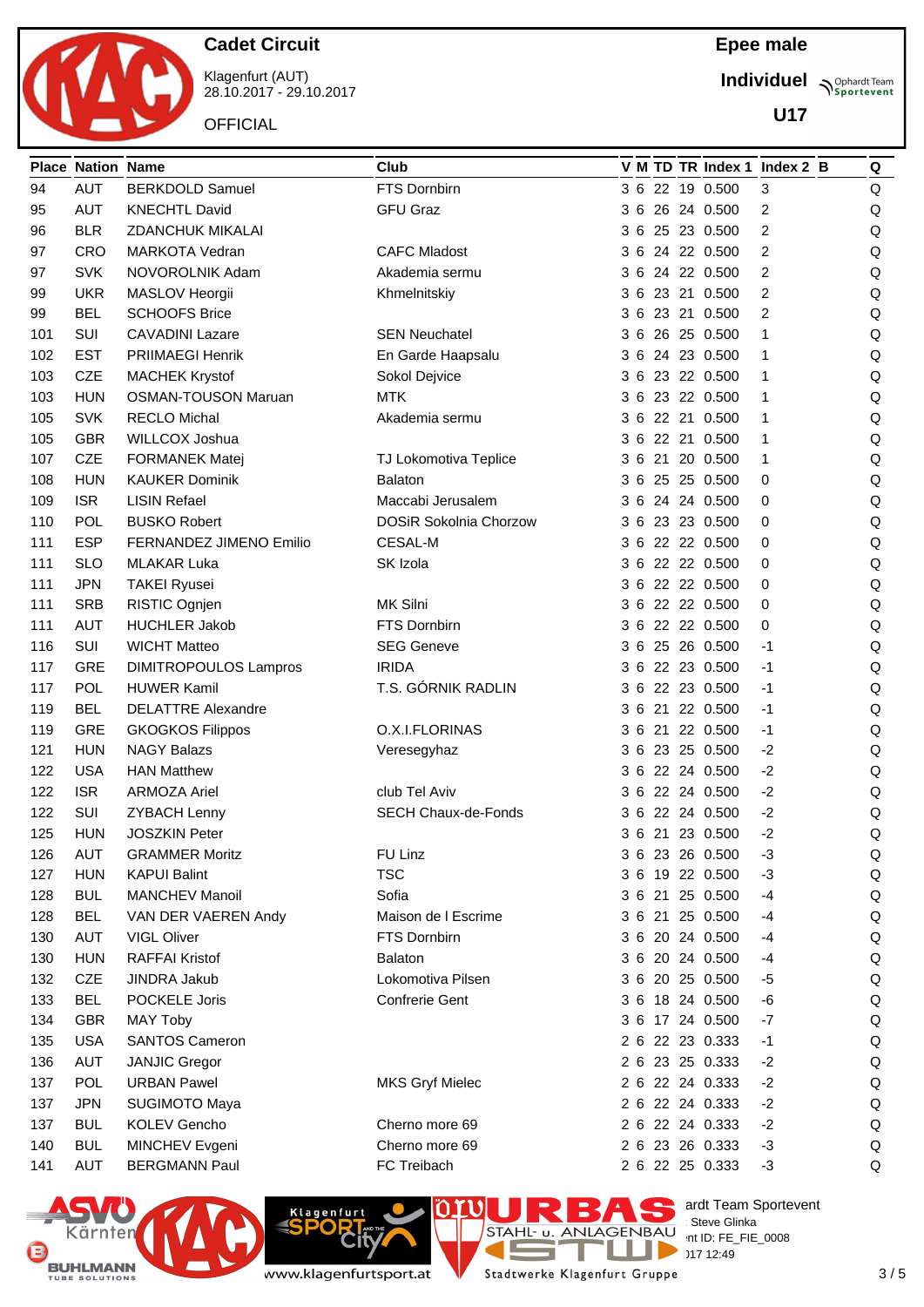

Klagenfurt (AUT) 28.10.2017 - 29.10.2017

**OFFICIAL** 

### **Epee male**

**Individuel Supplemant** Team

**U17**

|     | <b>Place Nation Name</b> |                            | Club                       |    |  |                 | V M TD TR Index 1 Index 2 B | Q           |
|-----|--------------------------|----------------------------|----------------------------|----|--|-----------------|-----------------------------|-------------|
| 141 | <b>HUN</b>               | <b>GALANTAI Simon</b>      | Angels Vivo Sportegyesulet |    |  | 2 6 22 25 0.333 | $-3$                        | Q           |
| 143 | <b>BUL</b>               | ROEV Deyan                 | Levski                     |    |  | 2 6 22 26 0.333 | -4                          | Q           |
| 144 | SUI                      | <b>CASTEJON Davide</b>     | SAL Lugano                 |    |  | 2 6 21 25 0.333 | -4                          | Q           |
| 144 | SUI                      | <b>SCHOUKER Noe</b>        | <b>CEFL Florimont</b>      |    |  | 2 6 21 25 0.333 | $-4$                        | Q           |
| 146 | <b>GBR</b>               | <b>HINWOOD James</b>       |                            |    |  | 2 6 18 22 0.333 | -4                          | Q           |
| 146 | <b>USA</b>               | SJOSTEDT Jacob             |                            |    |  | 2 6 18 22 0.333 | -4                          | Q           |
| 148 | <b>AUT</b>               | ZOELSS Leo                 |                            |    |  | 2 6 20 25 0.333 | -5                          | Q           |
| 148 | <b>CZE</b>               | SALZER Matej               | <b>SC Praha</b>            |    |  | 2 6 20 25 0.333 | -5                          | Q           |
| 148 | <b>GBR</b>               | <b>BALLARD Dylan</b>       | Leon Paul Epee             |    |  | 2 6 20 25 0.333 | $-5$                        | Q           |
| 151 | <b>SVK</b>               | <b>SOPOLIGA Michal</b>     | KSK 1903 Kosice            |    |  | 2 6 18 23 0.333 | -5                          | Q           |
| 152 | <b>GBR</b>               | <b>SCOTT PAYNE Edward</b>  |                            |    |  | 2 6 21 27 0.333 | -6                          | Q           |
| 153 | <b>GBR</b>               | MITCHELL Jacob             | Millfield School           |    |  | 2 6 20 26 0.333 | -6                          | Q           |
| 154 | <b>BEL</b>               | <b>JACOBS Aikin</b>        | <b>Confrerie Gent</b>      |    |  | 2 6 18 24 0.333 | -6                          | Q           |
| 155 | <b>CZE</b>               | <b>SMREK Simon</b>         | Lokomotiva Pilsen          |    |  | 2 6 21 28 0.333 | $-7$                        | Q           |
| 156 | <b>AUT</b>               | <b>BRUCKMUELLER Fabian</b> | FU Linz                    |    |  | 2 6 20 27 0.333 | $-7$                        | Q           |
| 157 | <b>ISR</b>               | <b>LACHMAN Nathan</b>      | club club Tel Aviv         |    |  | 2 6 18 25 0.333 | $-7$                        | Q           |
| 157 | <b>LUX</b>               | RAMAZZOTTI Francesco       | CE Sud                     |    |  | 2 6 18 25 0.333 | $-7$                        | Q           |
| 159 | <b>GBR</b>               | <b>TOOGOOD Luke</b>        | Club Activ 8               |    |  | 2 6 17 24 0.333 | -7                          | Q           |
| 160 | <b>CZE</b>               | <b>KROUZECKY Tomas</b>     | Lokomotiva Pilsen          |    |  | 2 6 19 27 0.333 | -8                          | Q           |
| 161 | <b>GRE</b>               | <b>BOUGATSOS Dionysios</b> | O.S.AMAROUSIOU             |    |  | 2 6 18 26 0.333 | -8                          | Q           |
| 161 | <b>UKR</b>               | <b>KYRDA Bogdan</b>        |                            | 26 |  | 18 26 0.333     | -8                          | Q           |
| 163 | <b>AUT</b>               | <b>LEPIR Luka</b>          | FTS Dornbirn               | 26 |  | 17 25 0.333     | -8                          | Q           |
| 164 | SUI                      | FUHRIMANN Jonathan         | FCB Bern                   |    |  | 2 6 16 24 0.333 | -8                          | Q           |
| 164 | <b>SRB</b>               | SAMARDZIC Dragoljub        | MK Silni                   |    |  | 2 6 16 24 0.333 | -8                          | Q           |
| 166 | <b>USA</b>               | RAYLE Evan                 |                            |    |  | 2 6 19 28 0.333 | -9                          | E           |
| 167 | <b>UKR</b>               | MYKYTENKO Dmytro           |                            |    |  | 2 6 16 25 0.333 | -9                          | E           |
| 168 | <b>BUL</b>               | ANGELOV Yann               | Levski                     | 26 |  | 15 28 0.333     | $-13$                       | Е           |
| 169 | <b>UKR</b>               | SYROTA Mykhailo            | <b>KIEW</b>                | 16 |  | 22 25 0.167     | $-3$                        | E           |
| 170 | <b>JPN</b>               | OYA Kensuke                |                            | 16 |  | 20 24 0.167     | $-4$                        | Е           |
| 171 | <b>GBR</b>               | <b>KEW Ethan</b>           | Redhill and Reigate EC     | 16 |  | 23 28 0.167     | $-5$                        | E           |
| 172 | <b>SRB</b>               | <b>GRBIC Daniil</b>        | <b>MK Silni</b>            |    |  | 1 6 22 28 0.167 | -6                          | Е           |
| 173 | <b>SVK</b>               | <b>CSIZMADIA Oliver</b>    | Akademia sermu             |    |  | 1 6 19 25 0.167 | -6                          | E           |
| 174 | <b>POL</b>               | NOSSARZEWSKI Antoni        | PKSzerm Warszawa           |    |  | 1 6 22 29 0.167 | $-7$                        | Е           |
| 175 | <b>BEL</b>               | <b>JANSSENS William</b>    | <b>Confrerie Gent</b>      |    |  | 1 6 20 27 0.167 | $-7$                        | E           |
| 176 | POL                      | OGONOWSKI Szymon           | <b>IKS AWF Warszawa</b>    |    |  | 1 6 18 25 0.167 | -7                          | E           |
| 177 | <b>BEL</b>               | <b>DARQUENNE Guillaume</b> | <b>CE Braine Alleud</b>    |    |  | 1 6 21 29 0.167 | -8                          | E           |
| 178 | <b>POL</b>               | KAZMIERSKI Maciej          | <b>MKS Gryf Mielec</b>     |    |  | 1 6 20 28 0.167 | -8                          | $\mathsf E$ |
| 179 | <b>AUT</b>               | LACH Leo                   | <b>UWK Graz</b>            |    |  | 1 6 20 29 0.167 | -9                          | $\mathsf E$ |
| 180 | <b>SLO</b>               | GOLOB Lan                  | SK Izola                   |    |  | 1 6 19 28 0.167 | -9                          | $\mathsf E$ |
| 180 | CZE                      | PHAM Daniel                | TJ Lokomotiva Teplic       |    |  | 1 6 19 28 0.167 | -9                          | E           |
| 182 | <b>GBR</b>               | <b>ASHFORTH Myles</b>      |                            |    |  | 1 6 16 25 0.167 | -9                          | E           |
| 183 | POL                      | <b>DEBICKI Dawid</b>       | SKS GRASS-HOPPER KALWARIA  |    |  | 1 6 19 29 0.167 | $-10$                       | E           |
| 184 | SUI                      | <b>GERBER Jacob</b>        |                            |    |  | 1 6 17 27 0.167 | $-10$                       | E           |
| 185 | <b>SRB</b>               | MAKEVIC Ivan               | MK Silni                   |    |  | 1 6 17 28 0.167 | $-11$                       | E           |
| 186 | <b>EST</b>               | <b>SHAPOVALOV Kiril</b>    | <b>SBSK Draakon</b>        |    |  | 1 6 16 27 0.167 | $-11$                       | $\mathsf E$ |
| 186 | <b>AUT</b>               | <b>HUBER Philipp</b>       | OÖ Landesfechtklub         |    |  | 1 6 16 27 0.167 | $-11$                       | E           |
| 188 | <b>AUT</b>               | PANKRATZ Josua             | FC Treibach                |    |  | 1 6 17 29 0.167 | $-12$                       | E           |
| 189 | <b>ISR</b>               | <b>ARYEH Gideon Reuven</b> | Maccabi Jerusalem          |    |  | 1 6 15 28 0.167 | $-13$                       | Е           |





**Rit** 

**Klagenfurt** 

T Stadtwerke Klagenfurt Gruppe

**COL** 

E.

Е

erdt Team Sportevent

**License:** Steve Glinka  $D \sim$  nt ID: FE\_FIE\_0008

 $2.49$ <br>317 12:49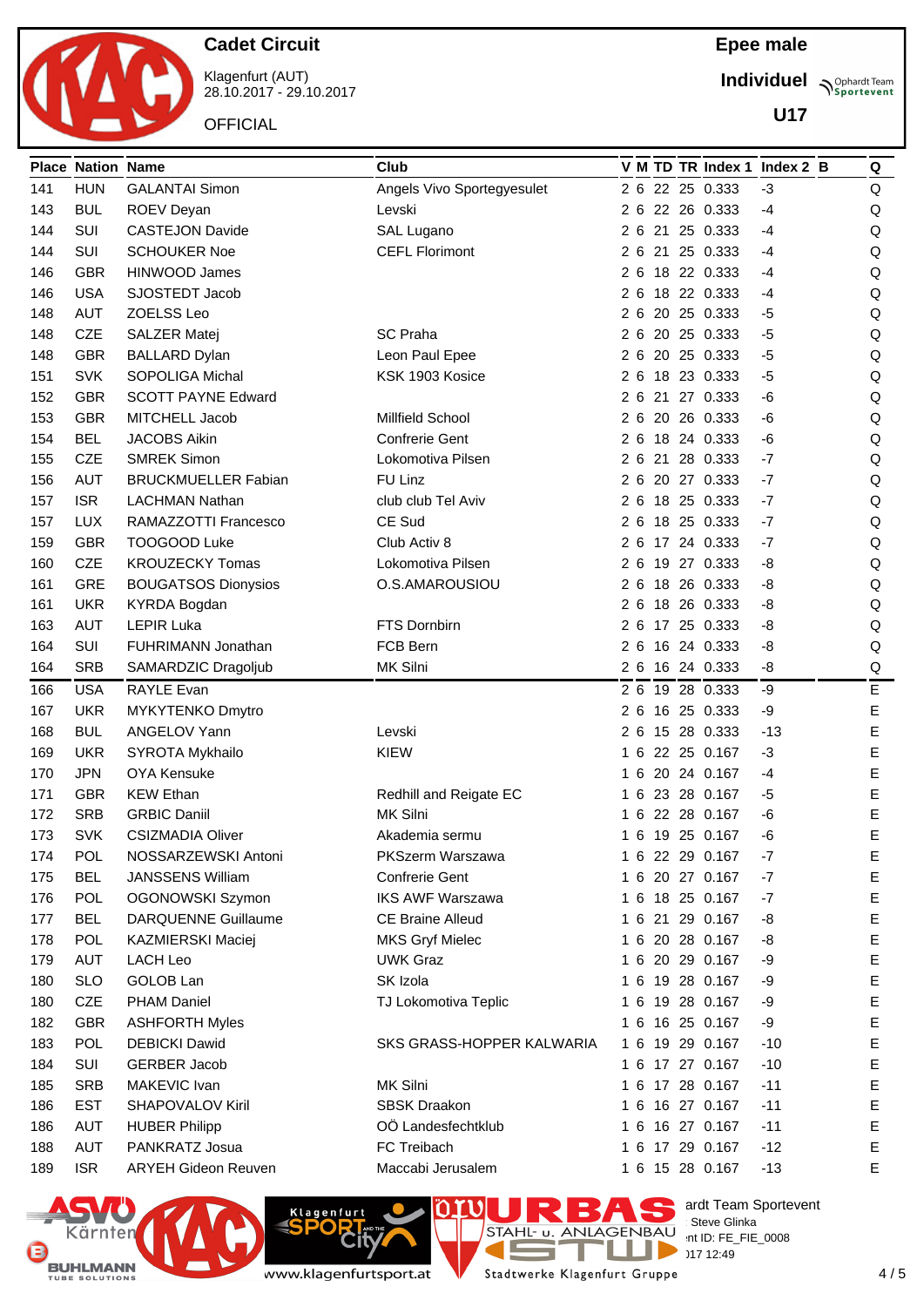

Klagenfurt (AUT) 28.10.2017 - 29.10.2017

**OFFICIAL** 

**Individuel N**Sportevent

**U17**

|     | <b>Place Nation Name</b> |                            | Club                  |    |    |                   | V M TD TR Index 1 | Index $2$ B | Q |
|-----|--------------------------|----------------------------|-----------------------|----|----|-------------------|-------------------|-------------|---|
| 190 | <b>CZE</b>               | <b>KADIDLO Daniel</b>      | Sokol Dejvice         | 16 |    |                   | 14 27 0.167       | $-13$       | E |
| 191 | <b>CZE</b>               | SALZER Jiri                | <b>SC Praha</b>       | 16 |    |                   | 14 28 0.167       | $-14$       | Е |
| 191 | <b>SVK</b>               | ADAMKA Matej               | <b>BSK Bratislava</b> | 16 |    | 14                | 28 0.167          | $-14$       | Е |
| 193 | <b>CZE</b>               | STEMPEL Jan                | Sokol Dejvice         | 16 |    |                   | 13 27 0.167       | $-14$       | Е |
| 193 | <b>SLO</b>               | RUSJAN Jan                 |                       | 16 |    |                   | 13 27 0.167       | $-14$       | Е |
| 193 | <b>ISR</b>               | <b>LEMBERG Ilya</b>        | Maccabi Jerusalem     | 16 |    | 13                | 27 0.167          | $-14$       | Е |
| 196 | AUT                      | <b>HOLZER Paul</b>         |                       | 16 |    |                   | 14 29 0.167       | $-15$       | Е |
| 197 | <b>BEL</b>               | <b>COUNSON Francois</b>    |                       | 16 |    |                   | 10 25 0.167       | $-15$       | E |
| 198 | <b>SLO</b>               | <b>BALER Bernard</b>       | SK Ljubljana          | 16 |    | $12 \,$           | 29 0.167          | $-17$       | E |
| 199 | <b>AUT</b>               | <b>VALENTE Vincent</b>     | <b>KAC Klagenfurt</b> | 16 |    | 10                | 28 0.167          | $-18$       | Е |
| 200 | <b>CZE</b>               | <b>KLAUS Robert</b>        | <b>SC Praha</b>       | 16 |    | 10                | 29 0.167          | $-19$       | Е |
| 201 | <b>SUI</b>               | <b>SCHEUNER Joel</b>       | <b>SEB Basel</b>      | 06 |    | 19                | 29 0.000          | $-10$       | E |
| 202 | AUT                      | <b>RANKL Florian</b>       | FC Treibach           | 06 |    | 13                | 28 0.000          | $-15$       | Е |
| 203 | <b>CRO</b>               | PLESE Jakov                | <b>CAFC Mladost</b>   | 06 |    | $12 \overline{ }$ | 30 0.000          | $-18$       | Е |
| 204 | AUT                      | <b>DUERK Valentin</b>      |                       | 06 |    | 11                | 30 0.000          | $-19$       | E |
| 204 | <b>SLO</b>               | PERKO Filip                | <b>SS Nova Gorica</b> | 06 |    | 11                | 30 0.000          | $-19$       | Е |
| 206 | <b>SLO</b>               | <b>STUMBELJ Viktor</b>     | SK Ljubljana          | 06 | 9  |                   | 29 0.000          | $-20$       | Е |
| 207 | <b>CRO</b>               | VUCKOVIC SOKOVIC Adrijan   | Inter                 | 06 | -9 |                   | 30 0.000          | $-21$       | Е |
| 208 | AUT                      | <b>GROHS Andreas Peter</b> | FC Treibach           | 06 | 8  |                   | 30 0.000          | $-22$       | Е |
| 209 | <b>SVK</b>               | SVABY Jakub                | <b>BSK Bratislava</b> | 06 | -7 |                   | 30 0.000          | $-23$       | Е |
| 210 | <b>AUT</b>               | SONNLEITNER Thomas         | OÖ Landesfechtklub    | 06 | -5 |                   | 30 0.000          | $-25$       | E |

Legend: V = Victory, M = Match, TD = Hits given, TR = Hits received, Index 1 = V / M, Index 2 = TD - TR, Q = Qualified, E = Eliminated, B = Barrage

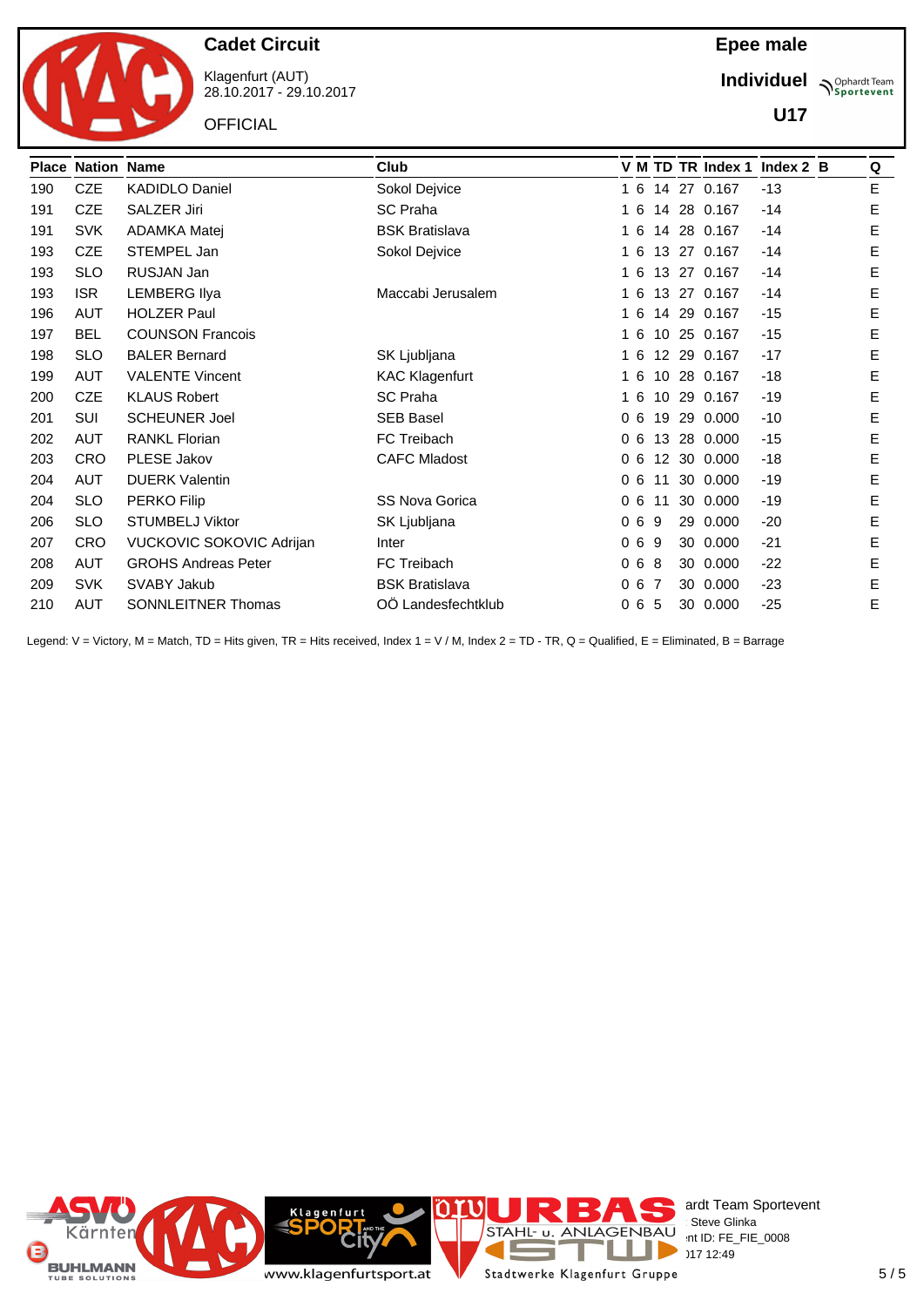

**Epee male**

**Individuel Supplemant** Team

**U17**



28.10.2017 - 29.10.2017

**OFFICIAL** 

# **Seeding list Direktausscheidung**

| <b>Place</b> | <b>Nation Name</b> |                           | Club                        | V | M |      | TD TR Index 1 | Index 2 | T               |
|--------------|--------------------|---------------------------|-----------------------------|---|---|------|---------------|---------|-----------------|
| 1            | <b>AUT</b>         | <b>BIRO Alexander</b>     | KÄ KAC Klagenfurt           | 6 | 6 | 30 6 | 1.000         | 24      |                 |
| 2            | POL                | KALUZINSKI Tomasz         | <b>UKS MDK Olimp</b>        | 6 | 6 | 30 7 | 1.000         | 23      |                 |
| 3            | <b>USA</b>         | <b>TEMIRYAEV Alan</b>     |                             | 6 | 6 |      | 30 12 1.000   | 18      |                 |
| 4            | <b>POL</b>         | NOGANOWICZ Karol          | <b>WKS Kolejarz Wroclaw</b> | 6 | 6 | 30   | 13 1.000      | 17      |                 |
| 5            | <b>HUN</b>         | KESZTHELYI Zsombor        | <b>AVA</b>                  | 6 | 6 | 30   | 14 1.000      | 16      |                 |
| 6            | <b>USA</b>         | <b>CANDREVA Hunter</b>    |                             | 6 | 6 |      | 30 14 1.000   | 16      | T <sub>5</sub>  |
| 7            | <b>USA</b>         | <b>SZAPARY Tristan</b>    |                             | 6 | 6 |      | 30 14 1.000   | 16      | T <sub>5</sub>  |
| 8            | <b>USA</b>         | <b>HANSEN Jonas</b>       |                             | 6 | 6 | 29   | 14 1.000      | 15      |                 |
| 9            | <b>GBR</b>         | <b>ANDREWS Benjamin</b>   | Plymouth FC                 | 6 | 6 | 30   | 17 1.000      | 13      |                 |
| 10           | <b>JPN</b>         | <b>ASAMI Seiya</b>        |                             | 5 | 6 | 28   | 12 0.833      | 16      |                 |
| 11           | <b>SWE</b>         | POUSETTE Hugo             | ST DIF Stockholm            | 5 | 6 |      | 27 11 0.833   | 16      |                 |
| 12           | <b>GRE</b>         | MARKOPOULOS Ioannis       | O.S.AMAROUSIOU              | 5 | 6 | 28   | 14 0.833      | 14      |                 |
| 13           | SUI                | <b>BROCHARD Theo</b>      | SECH La Chaux-de-Fonds      | 5 | 6 | 26   | 12 0.833      | 14      |                 |
| 14           | <b>HUN</b>         | <b>UJVARI Andras</b>      | <b>MTK</b>                  | 5 | 6 | 29   | 16 0.833      | 13      |                 |
| 15           | SUI                | SOUTULLO Jordi            | <b>CEB Bienne Biel</b>      | 5 | 6 | 28   | 15 0.833      | 13      |                 |
| 16           | <b>HUN</b>         | <b>BARTKO Levente</b>     | <b>MTK</b>                  | 5 | 6 | 29   | 17 0.833      | 12      |                 |
| 17           | <b>JPN</b>         | <b>MATSUMOTO Ryu</b>      |                             | 5 | 6 | 28   | 16 0.833      | 12      |                 |
| 18           | <b>UKR</b>         | YAKOVLIEV Anton           | <b>KIEW</b>                 | 5 | 6 | 27   | 15 0.833      | 12      |                 |
| 19           | <b>UKR</b>         | <b>TROFYMENKO Pavlo</b>   | <b>KIEW</b>                 | 5 | 6 | 27   | 15 0.833      | 12      | T <sub>18</sub> |
| 20           | <b>UKR</b>         | <b>HASANOV Ruslan</b>     |                             | 5 | 6 | 26   | 14 0.833      | 12      |                 |
| 21           | <b>SUI</b>         | <b>FAVRE Hadrien</b>      | <b>CES Sierre</b>           | 5 | 6 | 26   | 14 0.833      | 12      | T <sub>20</sub> |
| 22           | <b>GBR</b>         | <b>MACPHERSON Steven</b>  |                             | 5 | 6 | 29   | 18 0.833      | 11      |                 |
| 23           | <b>POL</b>         | CIESLIK Jakub             | <b>PKSzerm Warszawa</b>     | 5 | 6 | 29   | 18 0.833      | 11      | T <sub>22</sub> |
| 24           | <b>UKR</b>         | OPANASENKO Andriy         | Kharkiv                     | 5 | 6 | 29   | 19 0.833      | 10      |                 |
| 25           | <b>SRB</b>         | <b>SEHIC Boris</b>        | MK Silni                    | 5 | 6 | 27   | 17 0.833      | 10      |                 |
| 26           | <b>HUN</b>         | SAROSDI Soma              | Vasas                       | 5 | 6 |      | 27 17 0.833   | 10      | T <sub>25</sub> |
| 27           | POL                | SOCHA Jan                 | PKSzerm Warszawa            | 5 | 6 | 29   | 20 0.833      | 9       |                 |
| 28           | <b>GBR</b>         | <b>MASON Luke</b>         | Churchill                   | 5 | 6 | 27   | 18 0.833      | 9       |                 |
| 29           | <b>ESP</b>         | <b>SANTIUSTE Alvaro</b>   | COE-M                       | 5 | 6 |      | 27 18 0.833   | 9       | T <sub>28</sub> |
| 30           | <b>EST</b>         | KIIROJA Jaron             | <b>Tallinna Mook</b>        | 5 | 6 | 28   | 20 0.833      | 8       |                 |
| 31           | <b>USA</b>         | ZHANG Joshua              |                             | 5 | 6 | 27   | 19 0.833      | 8       |                 |
| 32           | <b>HUN</b>         | <b>KOLCZONAY Balazs</b>   | <b>FLESS</b>                | 5 | 6 |      | 25 17 0.833   | 8       |                 |
| 33           | USA                | <b>KUMASHI Mihir</b>      |                             | 5 | 6 |      | 29 22 0.833   | 7       |                 |
| 34           | <b>USA</b>         | PAOLINI Nathan            |                             | 5 | 6 | 29   | 22 0.833      | 7       | T33             |
| 35           | <b>AUT</b>         | <b>FUCHS Julian</b>       | VA FTS Dornbirn             | 5 | 6 | 26   | 19 0.833      | 7       |                 |
| 36           | SUI                | <b>GERNER Julien</b>      |                             | 5 | 6 |      | 28 25 0.833   | 3       |                 |
| 37           | <b>ISR</b>         | YOSEF YUVAL               | Maccabi Hod Hasharon        | 4 | 6 |      | 27 15 0.667   | 12      |                 |
| 38           | <b>HUN</b>         | <b>REGELY Andras</b>      | Vasas                       | 4 | 6 |      | 26 14 0.667   | 12      |                 |
| 39           | <b>HUN</b>         | <b>BALIND Bence</b>       | <b>BVSC</b>                 | 4 | 6 | 27   | 16 0.667      | 11      |                 |
| 40           | <b>HUN</b>         | <b>NAGY Marcell</b>       | Vasas                       | 4 | 6 | 25   | 14 0.667      | 11      |                 |
| 41           | SUI                | <b>GRUNDER Pascal</b>     | <b>AFCB Bern</b>            | 4 | 6 |      | 26 16 0.667   | 10      |                 |
| 42           | <b>UKR</b>         | <b>BILEZKYI Rostyslaw</b> | Lviv                        | 4 | 6 |      | 24 14 0.667   | 10      |                 |
| 43           | <b>POL</b>         | <b>ADAMCZYK Patryk</b>    | <b>MDK Bytom</b>            | 4 | 6 |      | 27 18 0.667   | 9       |                 |
| 44           | <b>ESP</b>         | GORMAZ Javier Ivan        | CESAL-M                     | 4 | 6 | 27   | 18 0.667      | 9       | T43             |
| 45           |                    |                           | KIEW                        |   | 6 |      | 26 17 0.667   | 9       |                 |





**Site** 

Klagenfurt

T Stadtwerke Klagenfurt Gruppe

 $\overline{a}$ 

a.

E

ardt Team Sportevent<br>∷Steve Glinka

**License:** Steve Glinka  $P^{\text{LO}}$  int ID: FE\_FIE\_0009.1

 $20:52$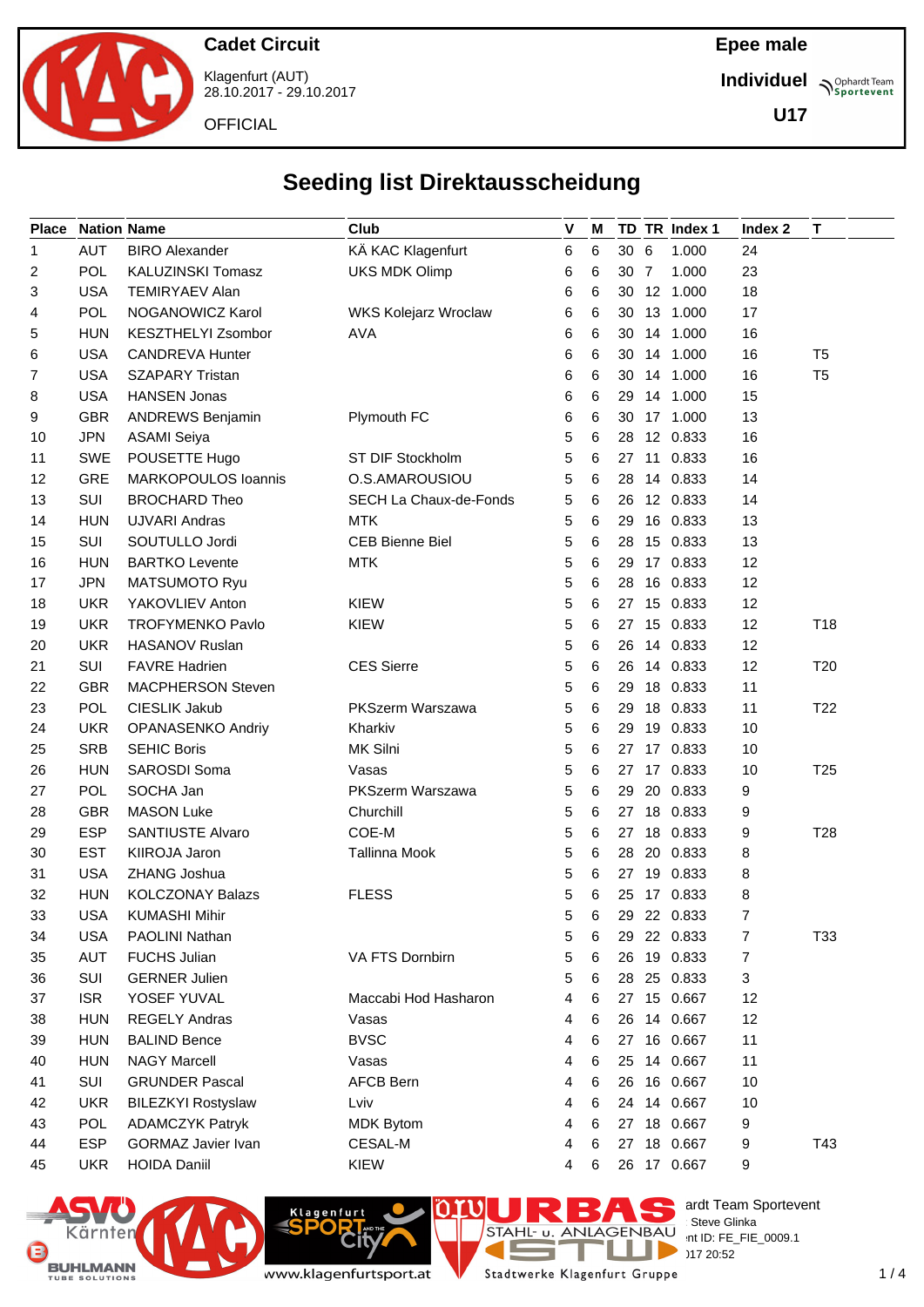

Klagenfurt (AUT) 28.10.2017 - 29.10.2017

**OFFICIAL** 

**Individuel Supplemant** Team

**U17**

| <b>Place</b> | <b>Nation Name</b> |                                | Club                       | V | M |    |    | TD TR Index 1 | Index 2              | Т               |
|--------------|--------------------|--------------------------------|----------------------------|---|---|----|----|---------------|----------------------|-----------------|
| 46           | <b>JPN</b>         | <b>SEKIHARA Rei</b>            |                            | 4 | 6 | 25 |    | 16 0.667      | 9                    |                 |
| 47           | <b>USA</b>         | <b>KUSHNERIK Ethan</b>         |                            | 4 | 6 | 25 |    | 16 0.667      | 9                    | T46             |
| 48           | POL                | <b>TUMAS Marcin</b>            | RMKS Rybnik                | 4 | 6 | 25 |    | 16 0.667      | 9                    | T46             |
| 49           | <b>USA</b>         | MOOSEKIAN Stafford             |                            | 4 | 6 | 23 |    | 14 0.667      | 9                    |                 |
| 50           | <b>USA</b>         | <b>DINKINS Ramadan</b>         |                            | 4 | 6 | 25 |    | 17 0.667      | 8                    |                 |
| 51           | <b>USA</b>         | <b>ZHENG Hagen</b>             |                            | 4 | 6 | 25 |    | 17 0.667      | 8                    | <b>T50</b>      |
| 52           | <b>SUI</b>         | HAURI Ian                      | <b>SEG Geneve</b>          | 4 | 6 | 25 |    | 17 0.667      | 8                    | <b>T50</b>      |
| 53           | <b>GBR</b>         | <b>GRIMSHAW Nicholas</b>       |                            | 4 | 6 | 25 |    | 17 0.667      | 8                    | T <sub>50</sub> |
| 54           | CZE                | <b>BRYKNER Matyas</b>          | <b>SC Praha</b>            | 4 | 6 |    |    | 21 13 0.667   | 8                    |                 |
| 55           | POL                | <b>BULANDRA Jan</b>            | <b>AZS AWF Katowice</b>    | 4 | 6 | 28 | 21 | 0.667         | $\overline{7}$       |                 |
| 56           | <b>ISR</b>         | PAZ Guy                        | Maccabi Hod Hasharon       | 4 | 6 | 26 |    | 19 0.667      | $\overline{7}$       |                 |
| 57           | <b>UKR</b>         | KUBLITSKYI Mykhailo            | <b>KIEW</b>                | 4 | 6 | 26 |    | 19 0.667      | $\overline{7}$       | T <sub>56</sub> |
| 58           | <b>HUN</b>         | <b>SALLAI Vince Peter</b>      | <b>BVSC</b>                | 4 | 6 | 28 |    | 22 0.667      | 6                    |                 |
| 59           | <b>GRE</b>         | <b>AVRAMIDIS Theodoros</b>     | M. ALEXANDROS KORDEL       | 4 | 6 | 27 | 21 | 0.667         | 6                    |                 |
| 60           | <b>BLR</b>         | <b>HAIDASH ZAKHAR</b>          |                            | 4 | 6 | 26 | 20 | 0.667         | 6                    |                 |
| 61           | <b>BLR</b>         | SHANTSOU Uladzislau            | <b>RCPhES</b>              | 4 | 6 | 26 |    | 20 0.667      | 6                    | T60             |
| 62           | <b>USA</b>         | <b>HERBST Isaac</b>            |                            | 4 | 6 | 26 |    | 20 0.667      | 6                    | T60             |
| 63           | <b>HUN</b>         | <b>RONA Milan</b>              | Vasas                      | 4 | 6 | 25 |    | 19 0.667      | 6                    |                 |
| 64           | <b>JPN</b>         | <b>INOUE Takatomi</b>          |                            | 4 | 6 | 24 |    | 18 0.667      | 6                    |                 |
| 65           | <b>POL</b>         | <b>RUTZ Stanislaw</b>          | <b>KS Szpada Wroclaw</b>   | 4 | 6 | 22 |    | 16 0.667      | 6                    |                 |
| 66           | <b>USA</b>         | SPITERI Gareth                 |                            | 4 | 6 | 28 |    | 23 0.667      | 5                    |                 |
| 67           | <b>AUT</b>         | <b>BOSNJAK PEREIRA E SILVA</b> |                            | 4 | 6 | 25 |    | 20 0.667      | 5                    |                 |
|              |                    | Philip                         |                            |   |   |    |    |               |                      |                 |
| 68           | <b>LUX</b>         | <b>ZENS Philipp</b>            | CE Sud                     | 4 | 6 | 23 |    | 18 0.667      | 5                    |                 |
| 69           | <b>HUN</b>         | <b>PEREI Botond</b>            | Vasas                      | 4 | 6 |    |    | 22 17 0.667   | 5                    |                 |
| 70           | <b>CZE</b>         | <b>KALUS Jonas</b>             | <b>SC Praha</b>            | 4 | 6 | 25 | 21 | 0.667         | 4                    |                 |
| 71           | <b>HUN</b>         | <b>DANCS Balazs</b>            | <b>MTK</b>                 | 4 | 6 | 25 |    | 22 0.667      | 3                    |                 |
| 72           | <b>UKR</b>         | KARIYCHENKO Maksym             | Kharkiv                    | 4 | 6 | 25 |    | 22 0.667      | 3                    | T71             |
| 73           | <b>POL</b>         | <b>CNOTALSKI Przemyslaw</b>    | <b>ZERWIKAPTUR</b>         | 4 | 6 | 23 |    | 20 0.667      | 3                    |                 |
| 74           | <b>UKR</b>         | <b>KOSHMAN Nikita</b>          | <b>KIEW</b>                | 4 | 6 | 25 | 23 | 0.667         | 2                    |                 |
| 75           | <b>CZE</b>         | LUCOVIC Matej                  | TJ Lokomotiva Karlovy Vary | 4 | 6 | 22 |    | 20 0.667      | 2                    |                 |
| 76           | <b>POL</b>         | MUSIOLIK Bartlomiej            | T.S. GÓRNIK RADLIN         | 4 | 6 |    |    | 22 21 0.667   | 1                    |                 |
| 77           | USA                | <b>BISSINGER Michael</b>       |                            | 4 | 6 | 22 |    | 21 0.667      | 1                    | T76             |
| 78           | SUI                | RAMUZ Jeremy                   | <b>FCB Bern</b>            | 4 | 6 | 26 |    | 26 0.667      | 0                    |                 |
| 79           | <b>ISR</b>         | YARINOVSKY Tomer               | Hapoel Kfar-Saba           | 4 | 6 | 24 |    | 24 0.667      | 0                    |                 |
| 80           | <b>JPN</b>         | <b>ITO Uminosuke</b>           |                            | 4 | 6 |    |    | 23 23 0.667   | 0                    |                 |
| 81           | <b>CZE</b>         | <b>ZHANAL Petr</b>             | Dukla Praha                | 4 | 6 |    |    | 23 23 0.667   | 0                    | T80             |
| 82           | <b>USA</b>         | <b>FELKER Jared</b>            |                            | 4 | 6 |    |    | 25 26 0.667   | -1                   |                 |
| 83           | <b>POL</b>         | RADOSZ Mikolaj                 | <b>SKS GRASS-HOPPER</b>    | 4 | 6 | 24 |    | 26 0.667      | $-2$                 |                 |
| 84           | <b>JPN</b>         | <b>ANZAI Kazuhide</b>          | <b>KALWARIA</b>            | 3 | 6 | 27 |    | 20 0.500      | 7                    |                 |
| 85           | <b>USA</b>         | SHINHOLSTER Michael            |                            | 3 | 6 | 25 |    | 20 0.500      | 5                    |                 |
| 86           | <b>AUT</b>         | <b>GSTETTNER Michel</b>        | VA FTSJF Feldkirch         | 3 | 6 |    |    | 26 22 0.500   | 4                    |                 |
| 87           | <b>ISR</b>         | MIHHAILOVSKI yoni              | Hapoel Ashkelon            | 3 | 6 |    |    | 25 21 0.500   | 4                    |                 |
| 88           | <b>POL</b>         | <b>MARCOL Maciej</b>           | <b>MDK Bytom</b>           | 3 | 6 |    |    | 25 21 0.500   | 4                    | T87             |
| 89           | <b>EST</b>         | <b>SALM Markus</b>             | Tallinna Mook              | 3 | 6 | 24 |    | 20 0.500      | 4                    |                 |
| 90           | <b>HUN</b>         | <b>KOVACS Daniel</b>           | <b>Balaton</b>             | 3 | 6 |    |    | 25 22 0.500   | 3                    |                 |
| 91           | <b>POL</b>         | MARCZAK Jan                    | SKS FLESZ Swidnica         | 3 | 6 | 24 |    | 21 0.500      | 3                    |                 |
| 92           | <b>AUT</b>         | SCHUHMANN Jan                  | ST GFU Graz                | 3 | 6 |    |    | 24 21 0.500   | 3                    | T91             |
|              |                    |                                |                            |   |   |    |    |               |                      |                 |
|              |                    | $\sqrt{10}$<br>Klagenfurt      | IR B                       |   |   |    |    | Steve Glinka  | ardt Team Sportevent |                 |





**Rit** 

T Stadtwerke Klagenfurt Gruppe

**COL** 

a.

**License:** Steve Glinka  $P^{\text{LO}}$  int ID: FE\_FIE\_0009.1

 $\frac{8}{17}$  20:52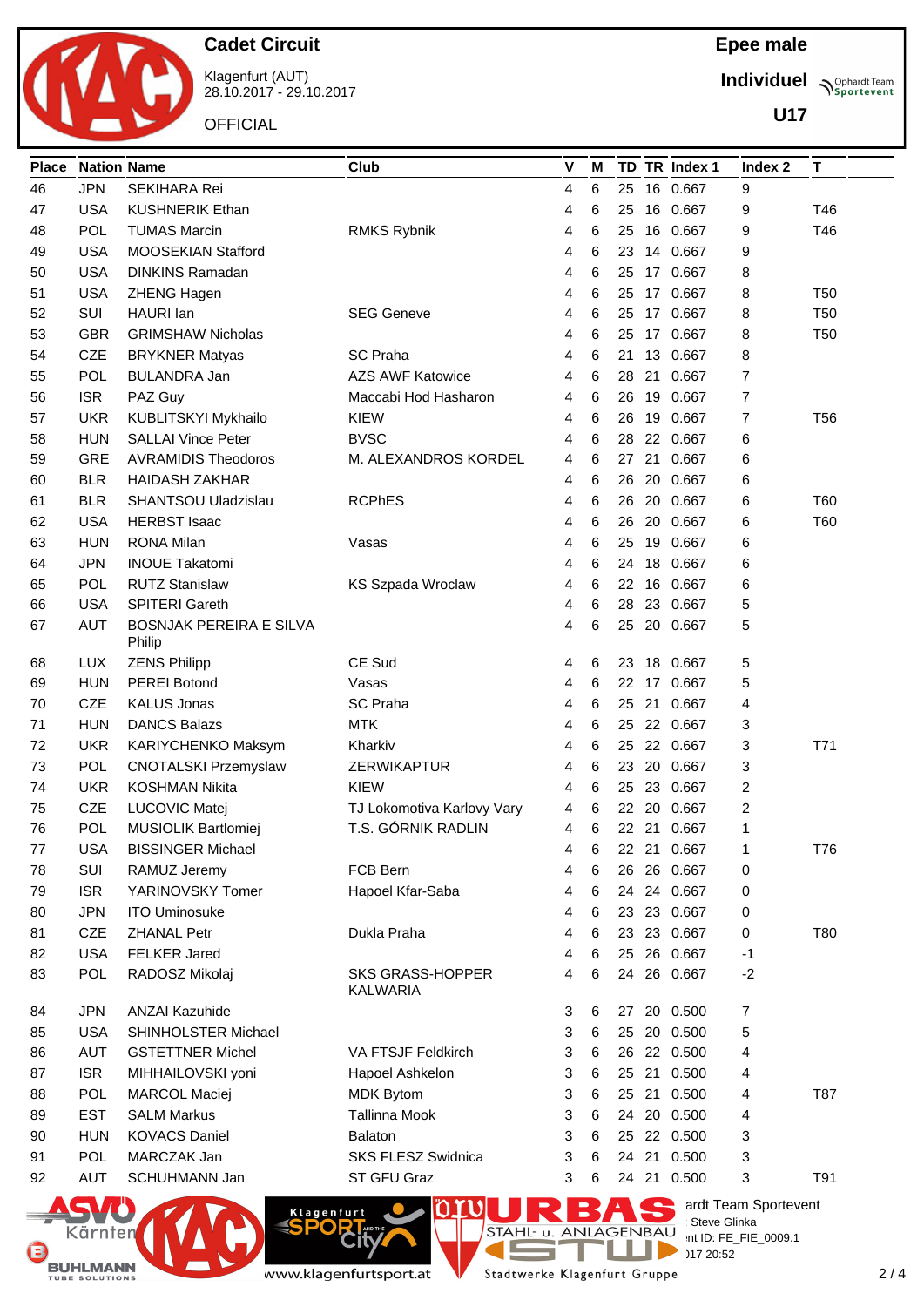

Klagenfurt (AUT) 28.10.2017 - 29.10.2017

**OFFICIAL** 

**Individuel Supplemant** Team

**U17**

| <b>Place</b> | <b>Nation Name</b> |                              | Club                          | $\mathbf v$ | м |    |       | TD TR Index 1 | Index 2                 | T                |
|--------------|--------------------|------------------------------|-------------------------------|-------------|---|----|-------|---------------|-------------------------|------------------|
| 93           | <b>GBR</b>         | FOULSHAM Jacob               |                               | 3           | 6 | 23 | 20    | 0.500         | 3                       |                  |
| 94           | <b>AUT</b>         | <b>BERKDOLD Samuel</b>       | VA FTS Dornbirn               | 3           | 6 | 22 |       | 19 0.500      | 3                       |                  |
| 95           | <b>AUT</b>         | <b>KNECHTL David</b>         | ST GFU Graz                   | 3           | 6 | 26 | 24    | 0.500         | 2                       |                  |
| 96           | <b>BLR</b>         | <b>ZDANCHUK MIKALAI</b>      |                               | 3           | 6 | 25 | 23    | 0.500         | $\overline{\mathbf{c}}$ |                  |
| 97           | <b>CRO</b>         | <b>MARKOTA Vedran</b>        | <b>CAFC Mladost</b>           | 3           | 6 | 24 |       | 22 0.500      | 2                       |                  |
| 98           | <b>SVK</b>         | NOVOROLNIK Adam              | Akademia sermu                | 3           | 6 | 24 |       | 22 0.500      | $\overline{\mathbf{c}}$ | T97              |
| 99           | <b>BEL</b>         | <b>SCHOOFS Brice</b>         |                               | 3           | 6 | 23 | 21    | 0.500         | 2                       |                  |
| 100          | <b>UKR</b>         | MASLOV Heorgii               | Khmelnitskiy                  | 3           | 6 | 23 | 21    | 0.500         | $\overline{c}$          | T99              |
| 101          | SUI                | <b>CAVADINI Lazare</b>       | <b>SEN Neuchatel</b>          | 3           | 6 | 26 |       | 25 0.500      | 1                       |                  |
| 102          | <b>EST</b>         | <b>PRIIMAEGI Henrik</b>      | En Garde Haapsalu             | 3           | 6 | 24 |       | 23 0.500      | 1                       |                  |
| 103          | <b>CZE</b>         | <b>MACHEK Krystof</b>        | Sokol Dejvice                 | 3           | 6 | 23 |       | 22 0.500      | 1                       |                  |
| 104          | <b>HUN</b>         | <b>OSMAN-TOUSON Maruan</b>   | <b>MTK</b>                    | 3           | 6 | 23 |       | 22 0.500      | 1                       | T103             |
| 105          | <b>SVK</b>         | <b>RECLO Michal</b>          | Akademia sermu                | 3           | 6 |    | 22 21 | 0.500         | 1                       |                  |
| 106          | <b>GBR</b>         | WILLCOX Joshua               |                               | 3           | 6 | 22 | 21    | 0.500         | 1                       | T <sub>105</sub> |
| 107          | <b>CZE</b>         | <b>FORMANEK Matej</b>        | TJ Lokomotiva Teplice         | 3           | 6 | 21 |       | 20 0.500      | 1                       |                  |
| 108          | <b>HUN</b>         | <b>KAUKER Dominik</b>        | <b>Balaton</b>                | 3           | 6 | 25 | 25    | 0.500         | 0                       |                  |
| 109          | <b>ISR</b>         | <b>LISIN Refael</b>          | Maccabi Jerusalem             | 3           | 6 | 24 | 24    | 0.500         | 0                       |                  |
| 110          | POL                | <b>BUSKO Robert</b>          | <b>DOSiR Sokolnia Chorzow</b> | 3           | 6 | 23 | 23    | 0.500         | 0                       |                  |
| 111          | <b>JPN</b>         | <b>TAKEI Ryusei</b>          |                               | 3           | 6 | 22 |       | 22 0.500      | 0                       |                  |
| 112          | <b>SLO</b>         | <b>MLAKAR Luka</b>           | SK Izola                      | 3           | 6 |    |       | 22 22 0.500   | 0                       | T111             |
| 113          | <b>ESP</b>         | FERNANDEZ JIMENO Emilio      | <b>CESAL-M</b>                | 3           | 6 | 22 |       | 22 0.500      | 0                       | T111             |
| 114          | <b>SRB</b>         | RISTIC Ognjen                | MK Silni                      | 3           | 6 |    |       | 22 22 0.500   | 0                       | T111             |
| 115          | <b>AUT</b>         | <b>HUCHLER Jakob</b>         | VA FTS Dornbirn               | 3           | 6 | 22 |       | 22 0.500      | 0                       | T111             |
| 116          | SUI                | <b>WICHT Matteo</b>          | <b>SEG Geneve</b>             | 3           | 6 | 25 |       | 26 0.500      | -1                      |                  |
| 117          | POL                | <b>HUWER Kamil</b>           | T.S. GÓRNIK RADLIN            | 3           | 6 | 22 | 23    | 0.500         | $-1$                    |                  |
| 118          | <b>GRE</b>         | <b>DIMITROPOULOS Lampros</b> | <b>IRIDA</b>                  | 3           | 6 |    | 22 23 | 0.500         | $-1$                    | T117             |
| 119          | <b>GRE</b>         | <b>GKOGKOS Filippos</b>      | O.X.I.FLORINAS                | 3           | 6 | 21 |       | 22 0.500      | -1                      |                  |
| 120          | <b>BEL</b>         | <b>DELATTRE Alexandre</b>    |                               | 3           | 6 | 21 |       | 22 0.500      | -1                      | T119             |
| 121          | <b>HUN</b>         | <b>NAGY Balazs</b>           | Veresegyhaz                   | 3           | 6 | 23 |       | 25 0.500      | $-2$                    |                  |
| 122          | <b>ISR</b>         | <b>ARMOZA Ariel</b>          | club Tel Aviv                 | 3           | 6 | 22 | 24    | 0.500         | $-2$                    |                  |
| 123          | <b>USA</b>         | <b>HAN Matthew</b>           |                               | 3           | 6 | 22 | 24    | 0.500         | $-2$                    | T122             |
| 124          | SUI                | <b>ZYBACH Lenny</b>          | <b>SECH Chaux-de-Fonds</b>    | 3           | 6 |    |       | 22 24 0.500   | $-2$                    | T122             |
| 125          | <b>HUN</b>         | <b>JOSZKIN Peter</b>         |                               | 3           | 6 | 21 |       | 23 0.500      | $-2$                    |                  |
| 126          | <b>AUT</b>         | <b>GRAMMER Moritz</b>        | OÖ FU Linz                    | 3           | 6 | 23 |       | 26 0.500      | $-3$                    |                  |
| 127          | <b>HUN</b>         | <b>KAPUI Balint</b>          | <b>TSC</b>                    | 3           | 6 | 19 |       | 22 0.500      | $-3$                    |                  |
| 128          | <b>BEL</b>         | VAN DER VAEREN Andy          | Maison de I Escrime           | 3           | 6 | 21 |       | 25 0.500      | $-4$                    |                  |
| 129          | <b>BUL</b>         | MANCHEV Manoil               | Sofia                         | 3           | 6 | 21 |       | 25 0.500      | -4                      | T128             |
| 130          | <b>AUT</b>         | <b>VIGL Oliver</b>           | FTS Dornbirn                  | 3           | 6 | 20 |       | 24 0.500      | -4                      |                  |
| 131          | <b>HUN</b>         | <b>RAFFAI Kristof</b>        | <b>Balaton</b>                | 3           | 6 | 20 |       | 24 0.500      | $-4$                    | T130             |
| 132          | <b>CZE</b>         | JINDRA Jakub                 | Lokomotiva Pilsen             | 3           | 6 | 20 |       | 25 0.500      | $-5$                    |                  |
| 133          | <b>BEL</b>         | POCKELE Joris                | <b>Confrerie Gent</b>         | 3           | 6 |    |       | 18 24 0.500   | -6                      |                  |
| 134          | <b>GBR</b>         | <b>MAY Toby</b>              |                               | 3           | 6 | 17 |       | 24 0.500      | $-7$                    |                  |
| 135          | <b>USA</b>         | <b>SANTOS Cameron</b>        |                               | 2           | 6 |    |       | 22 23 0.333   | $-1$                    |                  |
| 136          | <b>AUT</b>         | <b>JANJIC Gregor</b>         |                               | 2           | 6 |    |       | 23 25 0.333   | $-2$                    |                  |
| 137          | <b>BUL</b>         | <b>KOLEV Gencho</b>          | Cherno more 69                | 2           | 6 |    |       | 22 24 0.333   | $-2$                    |                  |
| 138          | <b>POL</b>         | <b>URBAN Pawel</b>           | <b>MKS Gryf Mielec</b>        | 2           | 6 |    |       | 22 24 0.333   | $-2$                    | T137             |
| 139          | <b>JPN</b>         | SUGIMOTO Maya                |                               | 2           | 6 |    |       | 22 24 0.333   | $-2$                    | T137             |
| 140          | <b>BUL</b>         | MINCHEV Evgeni               | Cherno more 69                | 2           | 6 |    |       | 23 26 0.333   | $-3$                    |                  |



www.klagenfurtsport.at

**Rit** 

**Klagenfurt** 

T Stadtwerke Klagenfurt Gruppe

Е

F

a.

 $\mathcal{L}_{\text{max}}$ 

es ardt Team Sportevent

**License:** Steve Glinka  $P^{\text{LO}}$  int ID: FE\_FIE\_0009.1

 $28.100112$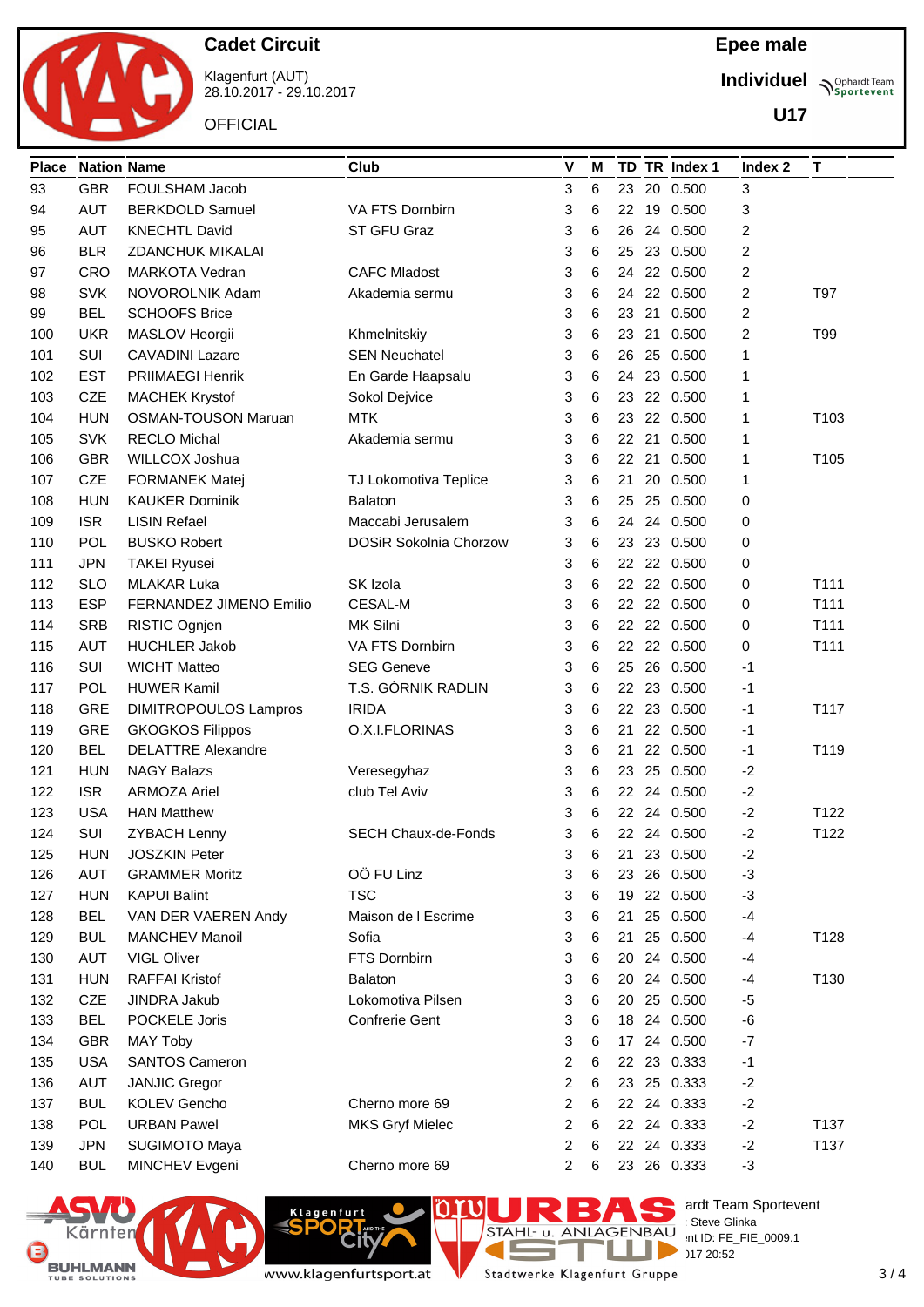

Klagenfurt (AUT) 28.10.2017 - 29.10.2017

**OFFICIAL** 

### **Epee male**

**Individuel Supplemant** Team

**U17**

| <b>Place</b> | <b>Nation Name</b> |                            | Club                       | V              | м |    |    | TD TR Index 1 | Index 2 | T    |
|--------------|--------------------|----------------------------|----------------------------|----------------|---|----|----|---------------|---------|------|
| 141          | <b>AUT</b>         | <b>BERGMANN Paul</b>       | KÄ FC Treibach             | $\overline{2}$ | 6 | 22 | 25 | 0.333         | $-3$    |      |
| 142          | <b>HUN</b>         | <b>GALANTAI Simon</b>      | Angels Vivo Sportegyesulet | 2              | 6 | 22 | 25 | 0.333         | $-3$    | T141 |
| 143          | <b>BUL</b>         | <b>ROEV Deyan</b>          | Levski                     | 2              | 6 | 22 | 26 | 0.333         | $-4$    |      |
| 144          | <b>SUI</b>         | <b>CASTEJON Davide</b>     | SAL Lugano                 | 2              | 6 | 21 | 25 | 0.333         | -4      |      |
| 145          | <b>SUI</b>         | <b>SCHOUKER Noe</b>        | <b>CEFL Florimont</b>      | 2              | 6 | 21 | 25 | 0.333         | $-4$    | T144 |
| 146          | <b>GBR</b>         | <b>HINWOOD James</b>       |                            | 2              | 6 | 18 | 22 | 0.333         | $-4$    |      |
| 147          | <b>USA</b>         | SJOSTEDT Jacob             |                            | 2              | 6 | 18 | 22 | 0.333         | -4      | T146 |
| 148          | <b>GBR</b>         | <b>BALLARD Dylan</b>       | Leon Paul Epee             | 2              | 6 | 20 | 25 | 0.333         | $-5$    |      |
| 149          | <b>AUT</b>         | ZOELSS Leo                 |                            | 2              | 6 | 20 | 25 | 0.333         | $-5$    | T148 |
| 150          | <b>CZE</b>         | <b>SALZER Matej</b>        | <b>SC Praha</b>            | 2              | 6 | 20 | 25 | 0.333         | -5      | T148 |
| 151          | <b>SVK</b>         | SOPOLIGA Michal            | KSK 1903 Kosice            | 2              | 6 | 18 |    | 23 0.333      | $-5$    |      |
| 152          | <b>GBR</b>         | <b>SCOTT PAYNE Edward</b>  |                            | 2              | 6 | 21 | 27 | 0.333         | -6      |      |
| 153          | <b>GBR</b>         | MITCHELL Jacob             | Millfield School           | 2              | 6 | 20 | 26 | 0.333         | -6      |      |
| 154          | <b>BEL</b>         | <b>JACOBS Aikin</b>        | Confrerie Gent             | 2              | 6 | 18 | 24 | 0.333         | -6      |      |
| 155          | <b>CZE</b>         | <b>SMREK Simon</b>         | Lokomotiva Pilsen          | 2              | 6 | 21 | 28 | 0.333         | $-7$    |      |
| 156          | <b>AUT</b>         | <b>BRUCKMUELLER Fabian</b> | OÖ FU Linz                 | 2              | 6 | 20 | 27 | 0.333         | $-7$    |      |
| 157          | <b>LUX</b>         | RAMAZZOTTI Francesco       | CE Sud                     | 2              | 6 | 18 | 25 | 0.333         | $-7$    |      |
| 158          | <b>ISR</b>         | <b>LACHMAN Nathan</b>      | club club Tel Aviv         | 2              | 6 | 18 | 25 | 0.333         | $-7$    | T157 |
| 159          | <b>GBR</b>         | TOOGOOD Luke               | Club Activ 8               | 2              | 6 | 17 | 24 | 0.333         | $-7$    |      |
| 160          | <b>CZE</b>         | <b>KROUZECKY Tomas</b>     | Lokomotiva Pilsen          | 2              | 6 | 19 | 27 | 0.333         | -8      |      |
| 161          | <b>UKR</b>         | <b>KYRDA Bogdan</b>        |                            | 2              | 6 | 18 |    | 26 0.333      | -8      |      |
| 162          | <b>GRE</b>         | <b>BOUGATSOS Dionysios</b> | O.S.AMAROUSIOU             | 2              | 6 | 18 |    | 26 0.333      | -8      | T161 |
| 163          | <b>AUT</b>         | <b>LEPIR Luka</b>          | VA FTS Dornbirn            | 2              | 6 | 17 | 25 | 0.333         | -8      |      |
| 164          | <b>SRB</b>         | SAMARDZIC Dragoljub        | MK Silni                   | 2              | 6 | 16 | 24 | 0.333         | -8      |      |
| 165          | <b>SUI</b>         | <b>FUHRIMANN Jonathan</b>  | FCB Bern                   | 2              | 6 | 16 |    | 24 0.333      | -8      | T164 |

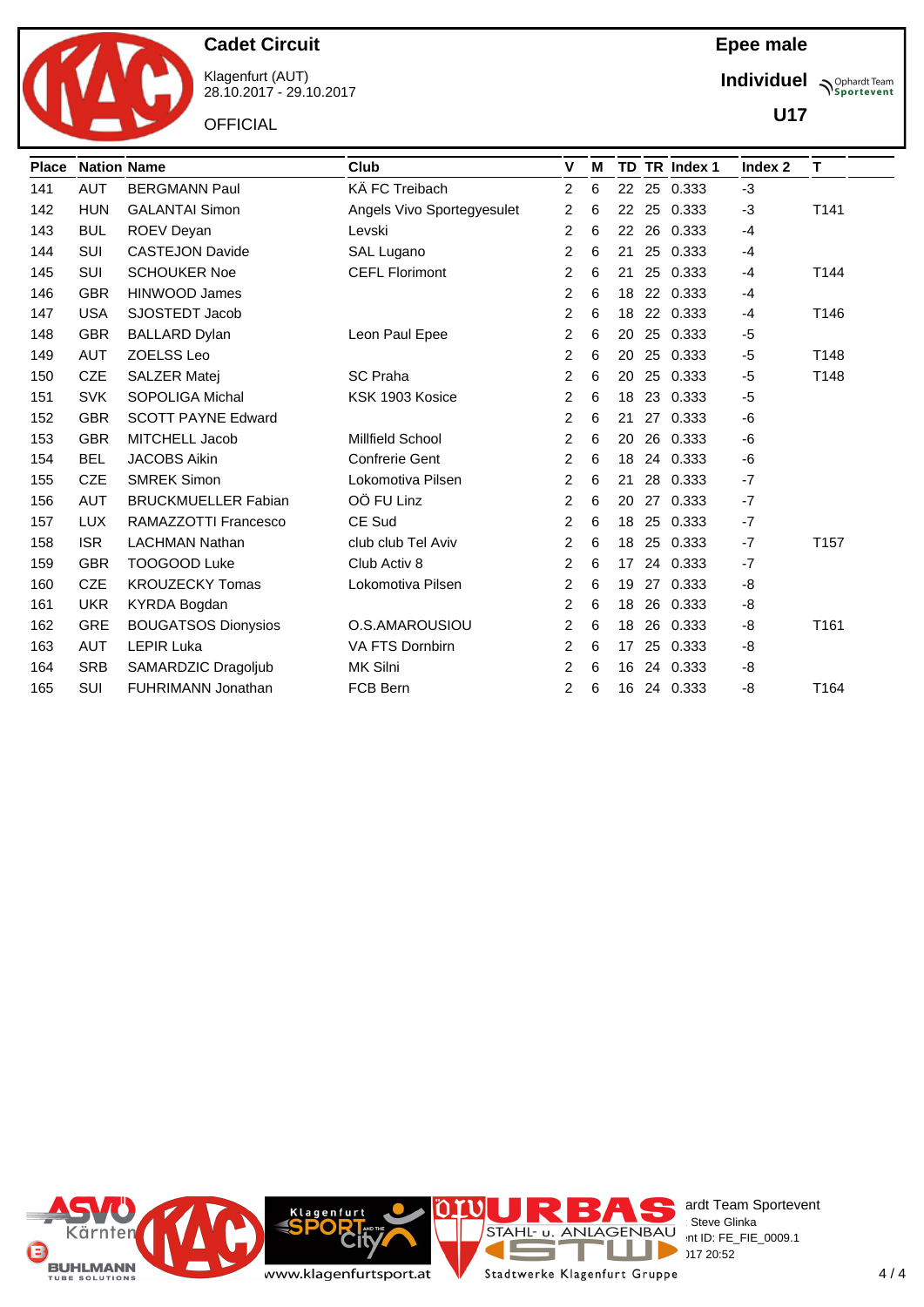

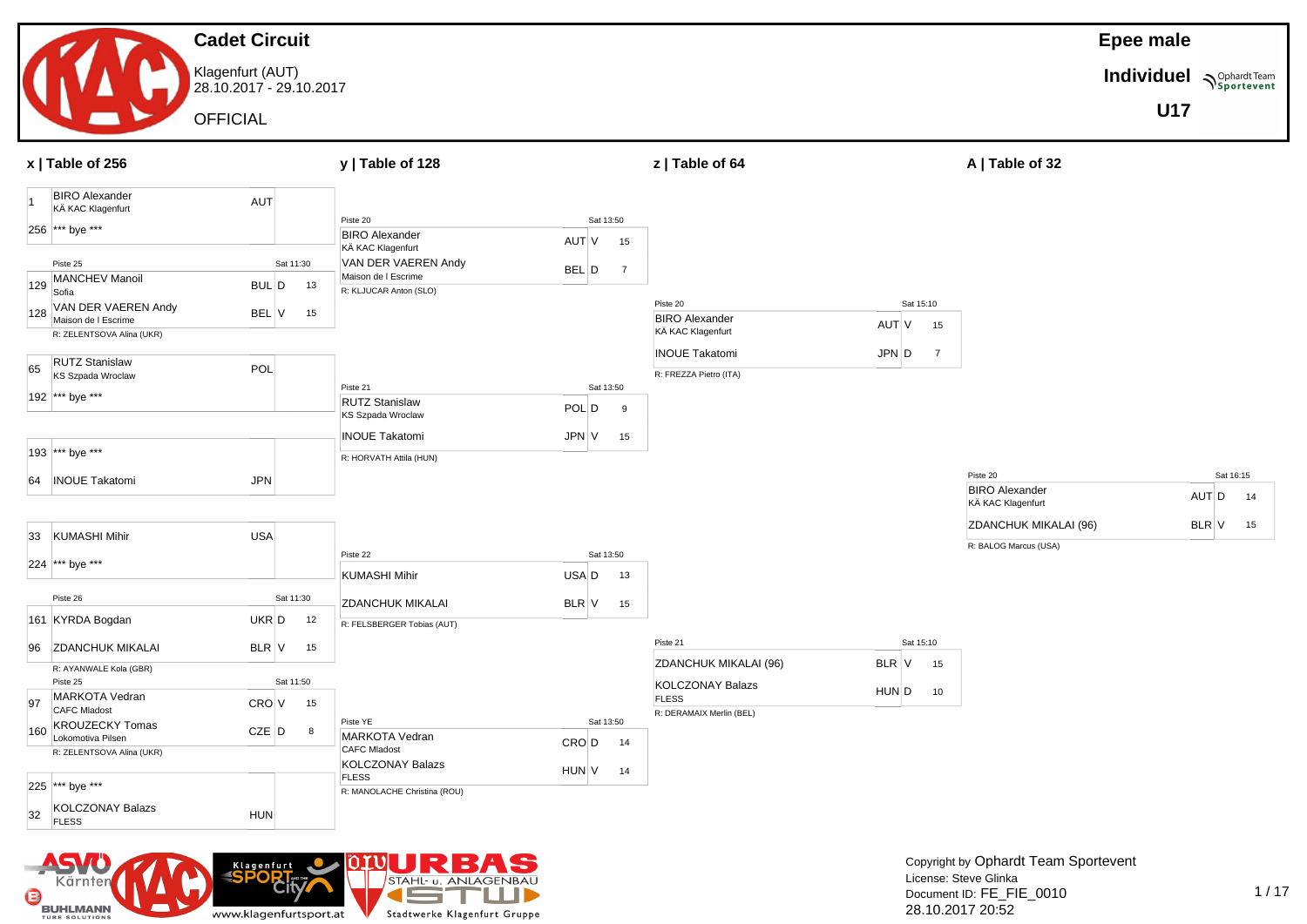#### **Cadet Circuit** Klagenfurt (AUT) 28.10.2017 - 29.10.2017 **OFFICIAL Epee male Individuel**  $\sqrt{\frac{20}{25}$  portevent **U17 x | Table of 256 y | Table of 128 z | Table of 64 A | Table of 32** 17 MATSUMOTO Ryu JPN 240 \*\*\* bye \*\*\* Piste 26 Sat 11:50 145 SCHOUKER Noe SCHOUKER NOE<br>CEFL Florimont CEFL SUI V 15  $112$  MLAKAR Luka SLO D 14<br>SK Izola R: SCHMEDLER Katharina (AUT) 81 ZHANAL Petr ZHANAL Petr<br>Dukla Praha CZE 176 \*\*\* bye \*\*\* Piste 20 Sat 14:10 MATSUMOTO Ryu JPN V 15 SCHOUKER Noe (145) SUI D 5<br>CEFL Florimont R: PUIU Stefan (ROU) Piste 21 Sat 14:10 ZHANAL Petr zhannal Petra (1992)<br>Dukla Praha CZE D 5 Piste 22 Sat 15:10 MATSUMOTO Ryu JPN V 15 TUMAS Marcin TUMAS Marcin<br>RMKS Rybnik POL D 11 R: BALOG Marcus (USA)

| 49  | MOOSEKIAN Stafford             | <b>USA</b> |           |    |                                     |       |           |    |                         |       |           |    |
|-----|--------------------------------|------------|-----------|----|-------------------------------------|-------|-----------|----|-------------------------|-------|-----------|----|
|     |                                |            |           |    | Piste 22                            |       | Sat 14:10 |    |                         |       |           |    |
|     | 208 *** bye ***                |            |           |    | MOOSEKIAN Stafford                  | USA D |           | 12 |                         |       |           |    |
|     |                                |            |           |    | <b>ITO Uminosuke</b>                | JPN V |           | 15 |                         |       |           |    |
|     | 177 *** bye ***                |            |           |    | R: FELSBERGER Tobias (AUT)          |       |           |    |                         |       |           |    |
| 80  | <b>ITO Uminosuke</b>           | <b>JPN</b> |           |    |                                     |       |           |    | Piste YE                |       | Sat 15:10 |    |
|     |                                |            |           |    |                                     |       |           |    | ITO Uminosuke (80)      | JPN D |           | 8  |
|     | Piste 25                       |            | Sat 12:30 |    |                                     |       |           |    | <b>BARTKO Levente</b>   |       |           |    |
| 113 | <b>FERNANDEZ JIMENO Emilio</b> | ESP D      |           | 6  |                                     |       |           |    | <b>MTK</b>              | HUN V |           | 15 |
|     | <b>CESAL-M</b>                 |            |           |    |                                     |       |           |    | R: MANDOKI Sandor (USA) |       |           |    |
| 144 | CASTEJON Davide                | SUI V      |           | 15 | Piste YE                            |       | Sat 14:10 |    |                         |       |           |    |
|     | SAL Lugano                     |            |           |    | CASTEJON Davide (144)               | SUI   | D         | 12 |                         |       |           |    |
|     | R: FAJKIS Krystian (POL)       |            |           |    | SAL Lugano                          |       |           |    |                         |       |           |    |
|     |                                |            |           |    | <b>BARTKO Levente</b><br><b>MTK</b> | HUN V |           | 15 |                         |       |           |    |
| 241 | *** bye ***                    |            |           |    | R: MANOLACHE Christina (ROU)        |       |           |    |                         |       |           |    |

TUMAS Marcin<br>RMKS Rybnik POL V 15

TUMAS Marcin

R: KLEMEN Marco (AUT)

| MATSUMOTO Ryu                | JPN D        | 6 |
|------------------------------|--------------|---|
| <b>BARTKO Levente</b><br>MTK | <b>HUN V</b> |   |
| R: TZAUD Eric (SUI)          |              |   |

Piste 21 Sat 16:15



209 \*\*\* bye \*\*\* 48 TUMAS Marcin

16 BARTKO Levente

TUMAS Marcin<br>RMKS Rybnik POL

DANTING Levente<br>MTK HUN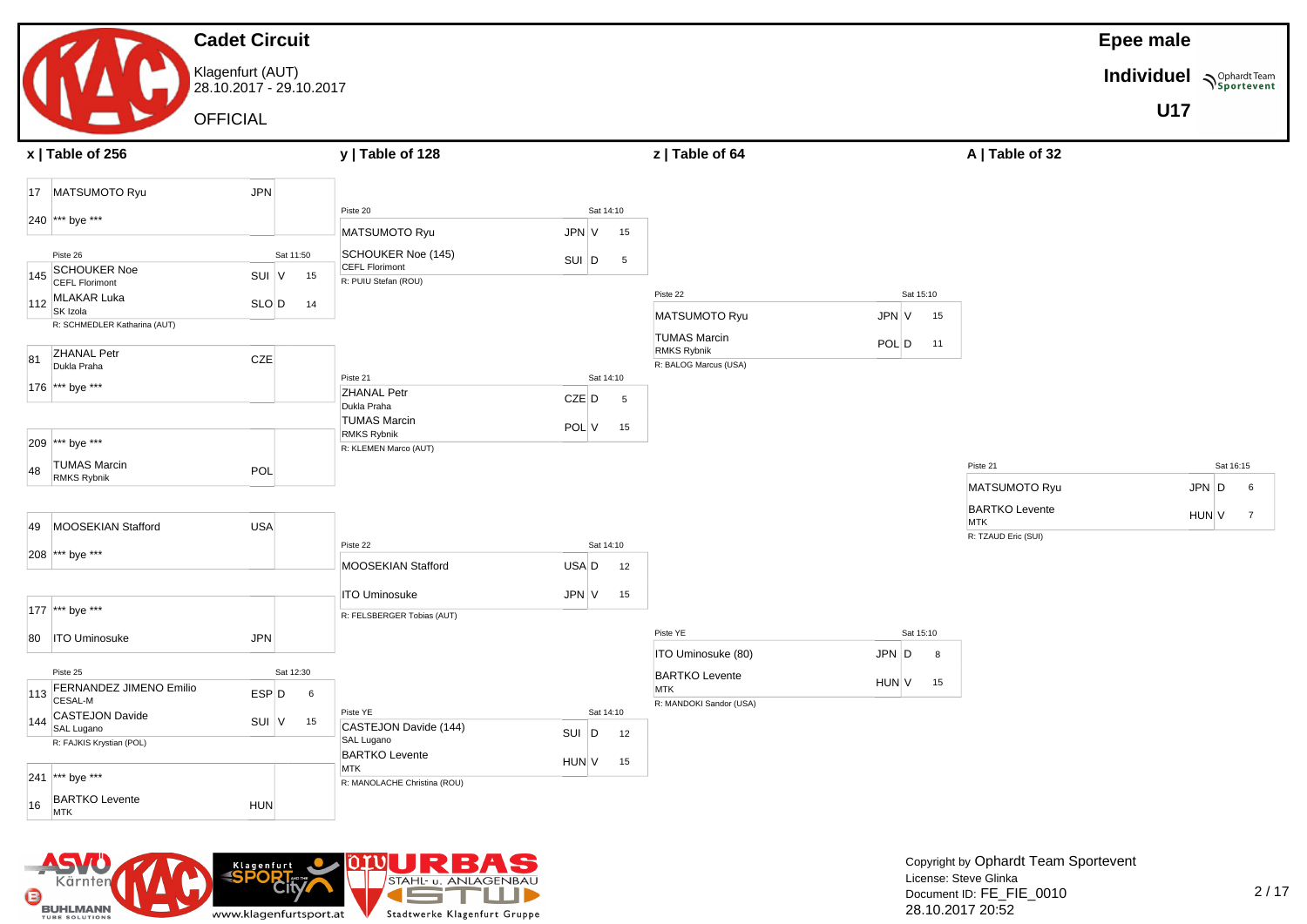### **Cadet Circuit** Klagenfurt (AUT) 28.10.2017 - 29.10.2017 OFFICIAL

**Epee male**

**Individuel Supplardt Team** 

**U17**

|     | $x$   Table of 256                                 |                    | y   Table of 128                               |                              | z   Table of 64                          |                          | A   Table of 32                       |                             |
|-----|----------------------------------------------------|--------------------|------------------------------------------------|------------------------------|------------------------------------------|--------------------------|---------------------------------------|-----------------------------|
| 9   | ANDREWS Benjamin<br>Plymouth FC<br>248 *** bye *** | <b>GBR</b>         | Piste 20<br><b>ANDREWS Benjamin</b>            | Sat 14:30<br>GBR V<br>15     |                                          |                          |                                       |                             |
|     | Piste 26                                           | Sat 12:10          | Plymouth FC<br>KOLEV Gencho (137)              | BUL D<br>9                   |                                          |                          |                                       |                             |
| 137 | KOLEV Gencho<br>Cherno more 69                     | <b>BUL V</b><br>15 | Cherno more 69<br>R: GOOSSENS Bruno (USA)      |                              |                                          |                          |                                       |                             |
|     | 120 DELATTRE Alexandre                             | BEL D<br>10        |                                                |                              | Piste 20<br><b>ANDREWS Benjamin</b>      | Sat 15:30<br>GBR D<br>14 |                                       |                             |
|     | R: SCHMEDLER Katharina (AUT)                       |                    |                                                |                              | Plymouth FC<br>CNOTALSKI Przemyslaw (73) |                          |                                       |                             |
| 73  | <b>CNOTALSKI Przemyslaw</b><br>ZERWIKAPTUR         | POL                |                                                |                              | ZERWIKAPTUR<br>R: TZAUD Eric (SUI)       | POL V<br>15              |                                       |                             |
|     | 184 *** bye ***                                    |                    | Piste 21<br><b>CNOTALSKI Przemyslaw</b>        | Sat 14:30<br>POL V<br>15     |                                          |                          |                                       |                             |
|     |                                                    |                    | ZERWIKAPTUR<br>PAZ Guy                         | $ISR$ $D$<br>14              |                                          |                          |                                       |                             |
| 201 | *** bye ***                                        |                    | Maccabi Hod Hasharon<br>R: KLJUCAR Anton (SLO) |                              |                                          |                          |                                       |                             |
| 56  | PAZ Guy<br>Maccabi Hod Hasharon                    | <b>ISR</b>         |                                                |                              |                                          |                          | Piste 22<br>CNOTALSKI Przemyslaw (73) | Sat 16:15<br>$POL$ $D$<br>6 |
|     |                                                    |                    |                                                |                              |                                          |                          | ZERWIKAPTUR<br>OPANASENKO Andriy      |                             |
| 41  | <b>GRUNDER Pascal</b><br><b>AFCB Bern</b>          | SUI                |                                                |                              |                                          |                          | Kharkiv<br>R: PUIU Stefan (ROU)       | $UKR$ $V$ 15                |
|     | 216 *** bye ***                                    |                    | Piste 22<br><b>GRUNDER Pascal</b>              | Sat 14:30<br>$SUI$ $D$<br>14 |                                          |                          |                                       |                             |
|     |                                                    |                    | AFCB Bern<br><b>MARCOL Maciej</b>              | POL V<br>15                  |                                          |                          |                                       |                             |
|     | 169 *** bye ***                                    |                    | <b>MDK Bytom</b><br>R: HORVATH Attila (HUN)    |                              |                                          |                          |                                       |                             |
| 88  | MARCOL Maciej<br>MDK Bytom                         | POL                |                                                |                              | Piste 21<br>MARCOL Maciej (88)           | Sat 15:30                |                                       |                             |
|     | Piste 25                                           | Sat 12:50          |                                                |                              | MDK Bytom<br><b>OPANASENKO Andriy</b>    | POL D<br>12              |                                       |                             |
| 105 | <b>RECLO Michal</b><br>Akademia sermu              | SVK D<br>13        |                                                |                              | Kharkiv<br>R: SIMEUNOVIC Rastislav (SVK) | $UKR$ V 15               |                                       |                             |
|     | 152 SCOTT PAYNE Edward                             | GBR V<br>15        | Piste YE<br>SCOTT PAYNE Edward (152)           | Sat 14:30<br>GBR D<br>- 9    |                                          |                          |                                       |                             |
|     | R: SZENTIRMAI Rita (HUN)                           |                    | OPANASENKO Andriy                              | UKR V<br>15                  |                                          |                          |                                       |                             |
|     | 233 *** bye ***                                    |                    | Kharkiv<br>R: MANOLACHE Christina (ROU)        |                              |                                          |                          |                                       |                             |
| 24  | <b>OPANASENKO Andriy</b><br>Kharkiv                | UKR                |                                                |                              |                                          |                          |                                       |                             |

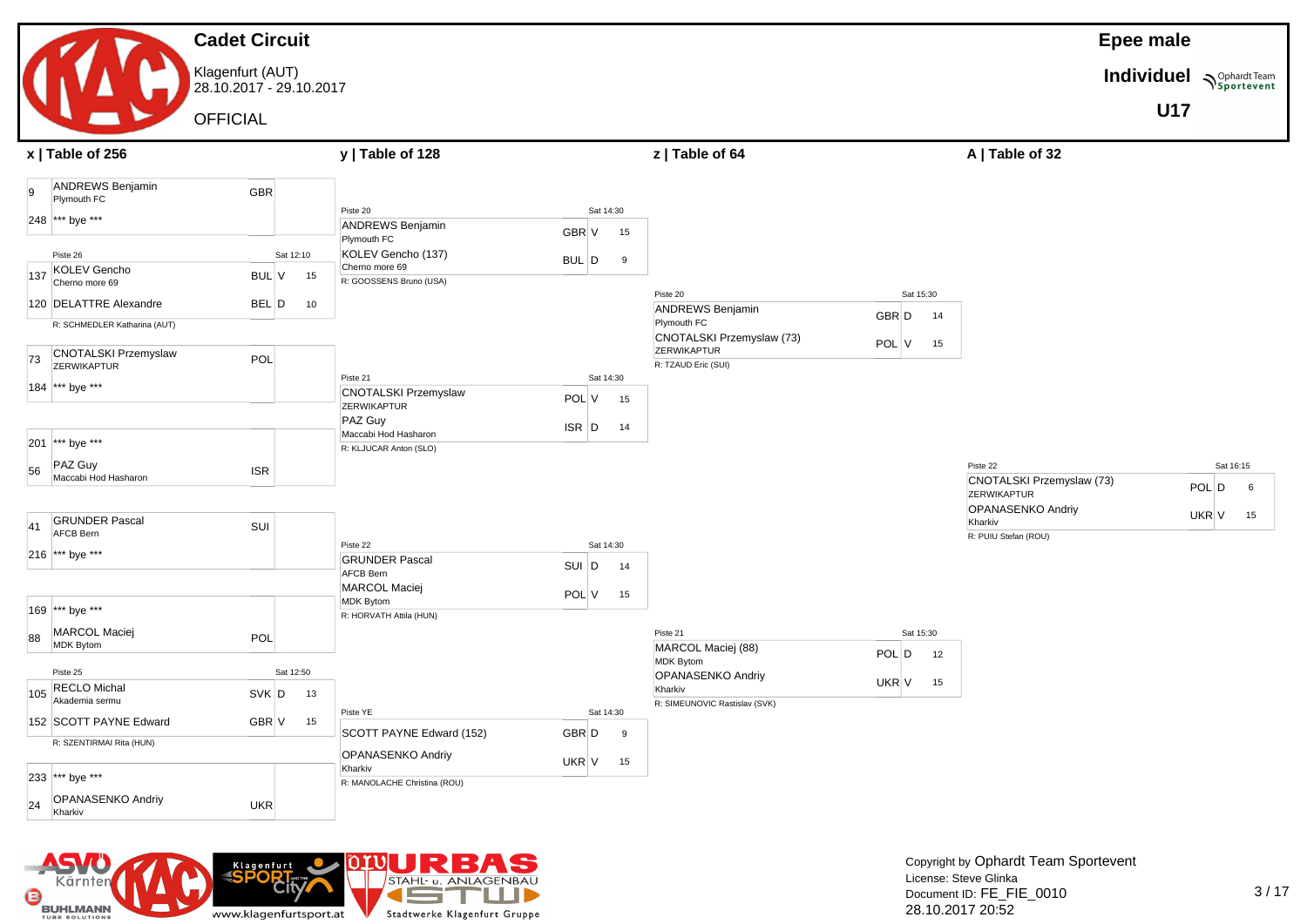#### **Cadet Circuit** Klagenfurt (AUT) 28.10.2017 - 29.10.2017 **OFFICIAL Epee male Individuel**  $\sum_{\text{Sportevent}}$ **U17 x | Table of 256 y | Table of 128 z | Table of 64 A | Table of 32** 25 SEHIC Boris SEHIC BONS<br>MK Silni SRB 232 \*\*\* bye \*\*\* Piste 26 Sat 12:30 153 MITCHELL Jacob MITCHELL Jacob<br>Millfield School GBR D 5 104 OSMAN-TOUSON Maruan SOMMA TOODON Martian<br>MTK HUN V 15 R: SCHMEDLER Katharina (AUT) 89 SALM Markus SALM Markus<br>Tallinna Mook **EST** 168 \*\*\* bye \*\*\* 217 \*\*\* bye \*\*\*  $40$  NAGY Marcell Vasas HUN<br>Vasas HUN 57 KUBLITSKYI Mykhailo<br>KIEW KIEW 200 \*\*\* bye \*\*\* 185 \*\*\* bye \*\*\* 72 KARIYCHENKO Maksym UKR<br>Kharkiv Piste 25 Sat 13:30  $\vert$ 121 NAGY Balazs Veresegyhaz HUN <sup>V</sup> <sup>15</sup> 136 JANJIC Gregor AUT D 10 R: JEZA Eva (SLO) 249 \*\*\* bye \*\*\* 8 HANSEN Jonas VSA Piste 20 Sat 14:50 **SEHIC Boris**<br>MK Silni SAR D 11 OSMAN-TOUSON Maruan<br>MTK SOM INTERNATIONAL CONTROL COMMUNICATION CONTROL CONTROL CONTROL CONTROL CONTROL CONTROL CONTROL CONTROL CONTROL CONTROL CONTROL CONTROL CONTROL CONTROL CONTROL CONTROL CONTROL CONTROL CONTROL CONTROL CONTROL CONTROL CONTRO R: PUIU Stefan (ROU) Piste 21 Sat 14:50 SALM Markus SALIVI Markus<br>Tallinna Mook **EST** D 6 NAGY Marcell Vasas HUN V 15 R: KLJUCAR Anton (SLO) Piste 22 Sat 14:50 KUBLITSKYI Mykhailo KIEW UKR D 12 KARIYCHENKO Maksym<br>Kharkiv Kharkiv UKR V 15 R: KLEMEN Marco (AUT) Piste YE Sat 14:50 NAGY Balazs Veresegyhaz HUN <sup>D</sup> <sup>12</sup> HANSEN Jonas USA V 15 R: FELSBERGER Tobias (AUT) Piste 22 Sat 15:30 OSMAN-TOUSON Maruan (104)<br>MTK MTK MTK NAGY Marcell Vasas Marcoline (1999) (1999) HUN V 10<br>Vasas R: PIRVAN Marin dorian (ROU) Piste YE Sat 15:30 KARIYCHENKO Maksym (72) Kharkiv UKR V 15 HANSEN Jonas USA D 13 R: KAPRAL Martin (SVK) Piste YE Sat 16:15 NAGY Marcell (40) Vasas HUN V 15 KARIYCHENKO Maksym (72) Kharkiv UKR  $D = 8$ R: PIRVAN Marin dorian (ROU)

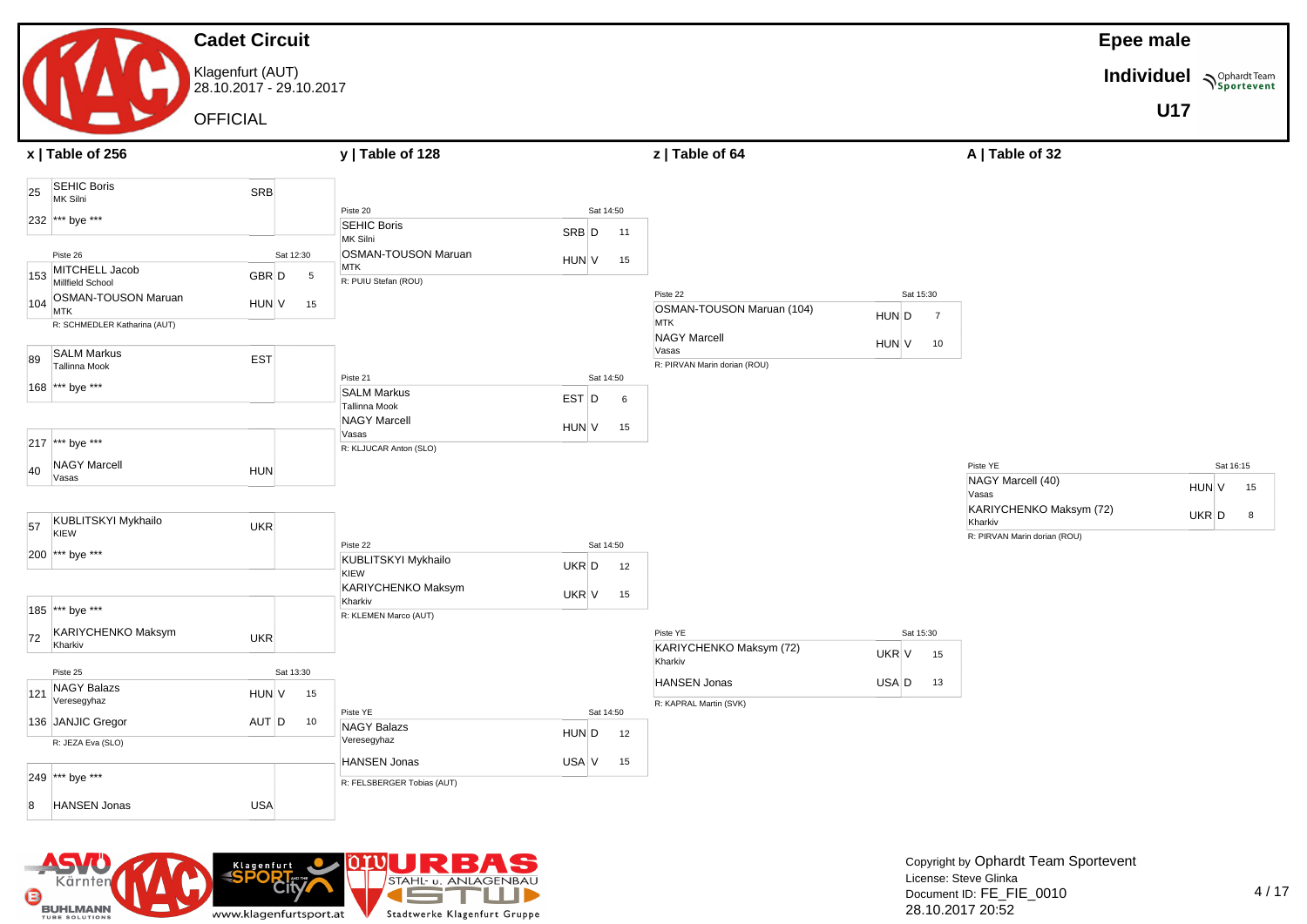### **Cadet Circuit** Klagenfurt (AUT) 28.10.2017 - 29.10.2017 OFFICIAL

### **Epee male**

**Individuel Supplement**  $\sum_{\text{Sportevent}}$ 

**U17**

|           | x   Table of 256                                                                                                                                     |                                                                   | y   Table of 128                                                                                                            |                             |          | z   Table of 64                                              |                            | A   Table of 32                                      |       |           |
|-----------|------------------------------------------------------------------------------------------------------------------------------------------------------|-------------------------------------------------------------------|-----------------------------------------------------------------------------------------------------------------------------|-----------------------------|----------|--------------------------------------------------------------|----------------------------|------------------------------------------------------|-------|-----------|
| 5<br>133  | <b>KESZTHELYI Zsombor</b><br><b>AVA</b><br>252 *** bye ***<br>Piste 24<br>POCKELE Joris<br>Confrerie Gent<br>124 ZYBACH Lenny<br>SECH Chaux-de-Fonds | <b>HUN</b><br>Sat 11:30<br>BEL D<br>$\overline{4}$<br>SUI V<br>15 | Piste 23<br><b>KESZTHELYI Zsombor</b><br><b>AVA</b><br><b>ZYBACH Lenny</b><br>SECH Chaux-de-Fonds<br>R: TOBIAS Simona (SLO) | Sat 13:50<br>HUN V<br>SUI D | 15<br>14 | Piste 23                                                     | Sat 15:10                  |                                                      |       |           |
|           | R: KLEMEN Marco (AUT)                                                                                                                                |                                                                   |                                                                                                                             |                             |          | <b>KESZTHELYI Zsombor</b><br>AVA<br>PEREI Botond (69)        | HUN V<br>15<br>HUN D<br>12 |                                                      |       |           |
| 69        | <b>PEREI Botond</b><br>Vasas<br>188 *** bye ***                                                                                                      | <b>HUN</b>                                                        | Piste 24                                                                                                                    | Sat 13:50                   |          | Vasas<br>R: TOBIAS Simona (SLO)                              |                            |                                                      |       |           |
|           |                                                                                                                                                      |                                                                   | <b>PEREI Botond</b><br>Vasas<br><b>HAIDASH ZAKHAR</b>                                                                       | HUN V<br>$BLR$ $D$          | 15<br>10 |                                                              |                            |                                                      |       |           |
|           | 197 *** bye ***                                                                                                                                      |                                                                   | R: SIMEUNOVIC Rastislav (SVK)                                                                                               |                             |          |                                                              |                            | Piste 23                                             |       | Sat 16:15 |
|           | 60 HAIDASH ZAKHAR                                                                                                                                    | <b>BLR</b>                                                        |                                                                                                                             |                             |          |                                                              |                            | <b>KESZTHELYI Zsombor</b><br>AVA<br>YOSEF YUVAL (37) | HUN V | 15        |
| 37        | YOSEF YUVAL<br>Maccabi Hod Hasharon<br>220 *** bye ***                                                                                               | <b>ISR</b>                                                        | Piste 25                                                                                                                    | Sat 13:50                   |          |                                                              |                            | Maccabi Hod Hasharon<br>R: FELSBERGER Tobias (AUT)   | ISR D | 8         |
|           | Piste FI                                                                                                                                             | Sat 11:50                                                         | YOSEF YUVAL<br>Maccabi Hod Hasharon<br>FUHRIMANN Jonathan (165)                                                             | $ISR$ V<br>SUI D            | 15<br>14 |                                                              |                            |                                                      |       |           |
| 165<br>92 | FUHRIMANN Jonathan<br>FCB Bern<br>SCHUHMANN Jan                                                                                                      | SUI V<br>15<br>AUT D                                              | FCB Bern<br>R: DERAMAIX Merlin (BEL)                                                                                        |                             |          | Piste 24                                                     | Sat 15:10                  |                                                      |       |           |
|           | ST GFU Graz<br>R: HORVATH Attila (HUN)<br>Piste 24                                                                                                   | 11<br>Sat 11:50                                                   |                                                                                                                             |                             |          | YOSEF YUVAL<br>Maccabi Hod Hasharon<br>CAVADINI Lazare (101) | ISR V<br>15                |                                                      |       |           |
| 101       | <b>CAVADINI Lazare</b><br><b>SEN Neuchatel</b>                                                                                                       | SUI V<br>15                                                       | Piste BL                                                                                                                    | Sat 13:50                   |          | <b>SEN Neuchatel</b><br>R: JEZA Eva (SLO)                    | SUI D<br>11                |                                                      |       |           |
| 156       | <b>BRUCKMUELLER Fabian</b><br>OÖ FU Linz<br>R: AYANWALE Kola (GBR)                                                                                   | AUT D<br>14                                                       | <b>CAVADINI Lazare</b><br><b>SEN Neuchatel</b>                                                                              | SUI V                       | 15       |                                                              |                            |                                                      |       |           |
|           | 229 *** bye ***                                                                                                                                      |                                                                   | <b>MASON Luke</b><br>Churchill<br>R: PIRVAN Marin dorian (ROU)                                                              | GBR D                       | 14       |                                                              |                            |                                                      |       |           |
| 28        | <b>MASON Luke</b><br>Churchill                                                                                                                       | <b>GBR</b>                                                        |                                                                                                                             |                             |          |                                                              |                            |                                                      |       |           |

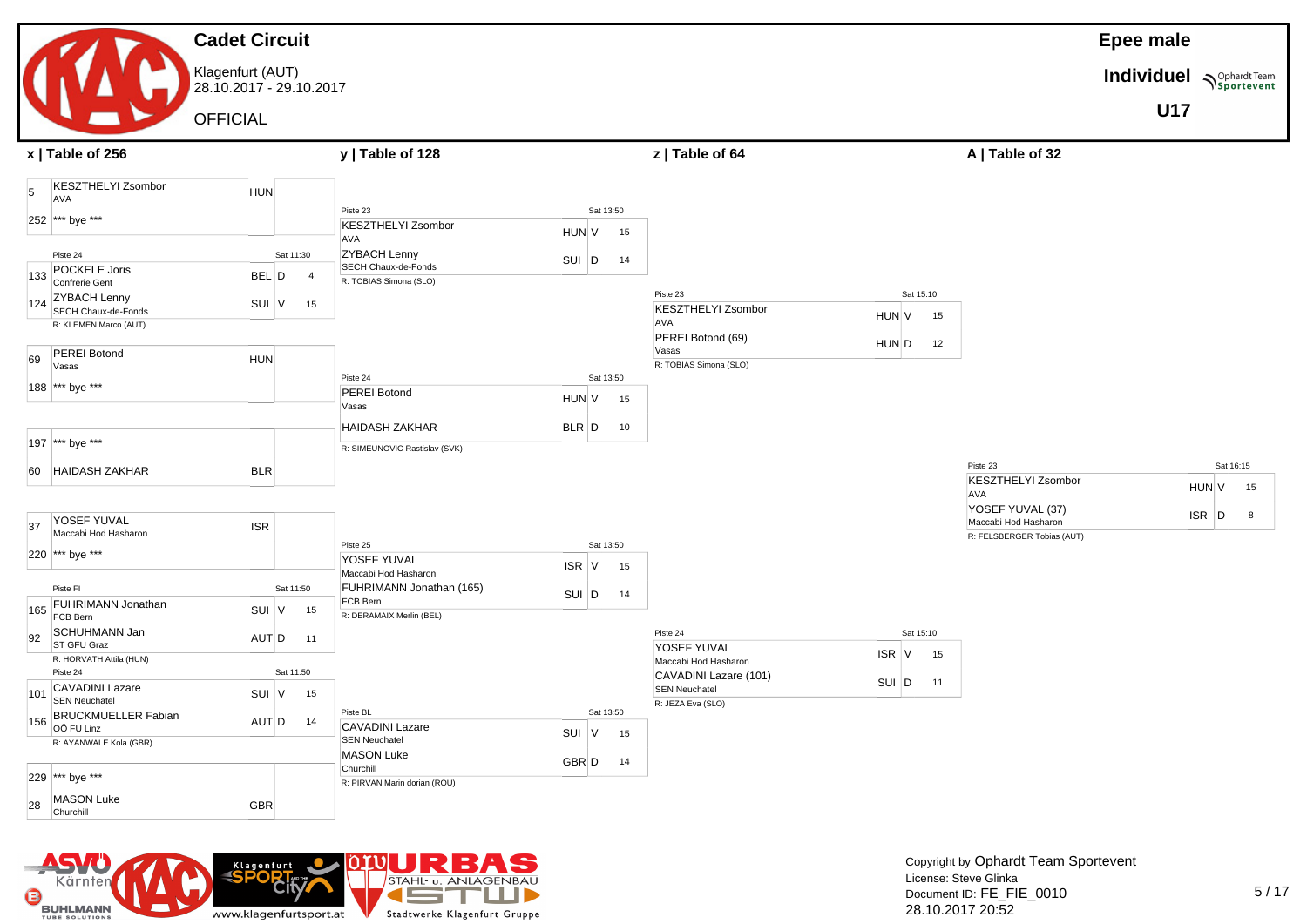#### **Cadet Circuit** Klagenfurt (AUT) 28.10.2017 - 29.10.2017 **OFFICIAL Epee male Individuel**  $\sum_{\text{Sportevent}}$ **U17 x | Table of 256 y | Table of 128 z | Table of 64 A | Table of 32** 21 FAVRE Hadrien FAVRE Hadrien<br>CES Sierre 236 \*\*\* bye \*\*\* Piste 24 Sat 12:10 149 ZOELSS Leo AUT D 8 108 KAUKER Dominik References Community Control HUN V 15 R: AYANWALE Kola (GBR) 85 SHINHOLSTER Michael USA 172 \*\*\* bye \*\*\* 213 \*\*\* bye \*\*\* 44 GORMAZ Javier Ivan GORMAZ Javier Ivan<br>CESAL-M ESP 53 GRIMSHAW Nicholas GBR 204 \*\*\* bye \*\*\* 181 \*\*\* bye \*\*\* 76 MUSIOLIK Bartlomiej MUSIOLIK Bartiomiej<br>T.S. GÓRNIK RADLIN Piste 25 Sat 12:10  $_{117}$  HUWER Kamil T.S. GÓRNIK RADLIN POL <sup>V</sup> <sup>15</sup> 140 MINCHEV Evgeni NINCHEV EVGENI<br>Cherno more 69 BUL D 14 R: KLEMEN Marco (AUT) 245 \*\*\* bye \*\*\* 12 MARKOPOULOS Ioannis MARKOPOULOS I0annis<br>0.S.AMAROUSIOU Piste 23 Sat 14:10 FAVRE Hadrien FAVRE Hadrien<br>CES Sierre Suit CES Suite KAUKER Dominik NONEN Bohmmer<br>Balaton HUN D 11 R: ROSENBAUM Florian (GER) Piste 24 Sat 14:10 SHINHOLSTER Michael USA V 15 GORMAZ Javier Ivan CESAL-M ESP D 14 R: KADLEC Martin (CZE) Piste 25 Sat 14:10 GRIMSHAW Nicholas GBR D 10 MUSIOLIK Bartlomiej WUSIULIN BARIOMIEJ<br>T.S. GÓRNIK RADLIN POL V 15 R: BALOG Marcus (USA) Piste BL Sat 14:10 HUWER Kamil HUWER KAMII<br>T.S. GÓRNIK RADLIN POL D 12 MARKOPOULOS Ioannis MARKOPOULOS IGANNIS<br>O.S.AMAROUSIOU R: MANDOKI Sandor (USA) Piste 25 Sat 15:10 FAVRE Hadrien FAVRE Hadrien<br>CES Sierre Suit CES Sierre SHINHOLSTER Michael (85) USA D 13 R: HORVATH Attila (HUN) Piste BL Sat 15:10 MUSIOLIK Bartlomiej (76) MUSIOLIK Bartiomiej (76)<br>T.S. GÓRNIK RADLIN POL D 10 MARKOPOULOS Ioannis MARKOPOOLOS IOANINS GRE V 15 R: MCDERMOTT Chiara (GBR) Piste 24 Sat 16:15 FAVRE Hadrien PAVKE Hadrien<br>CES Sierre Suit CES Sierre MARKOPOULOS Ioannis MARKOPOULOS IOANNIS<br>O.S.AMAROUSIOU R: MANDOKI Sandor (USA)

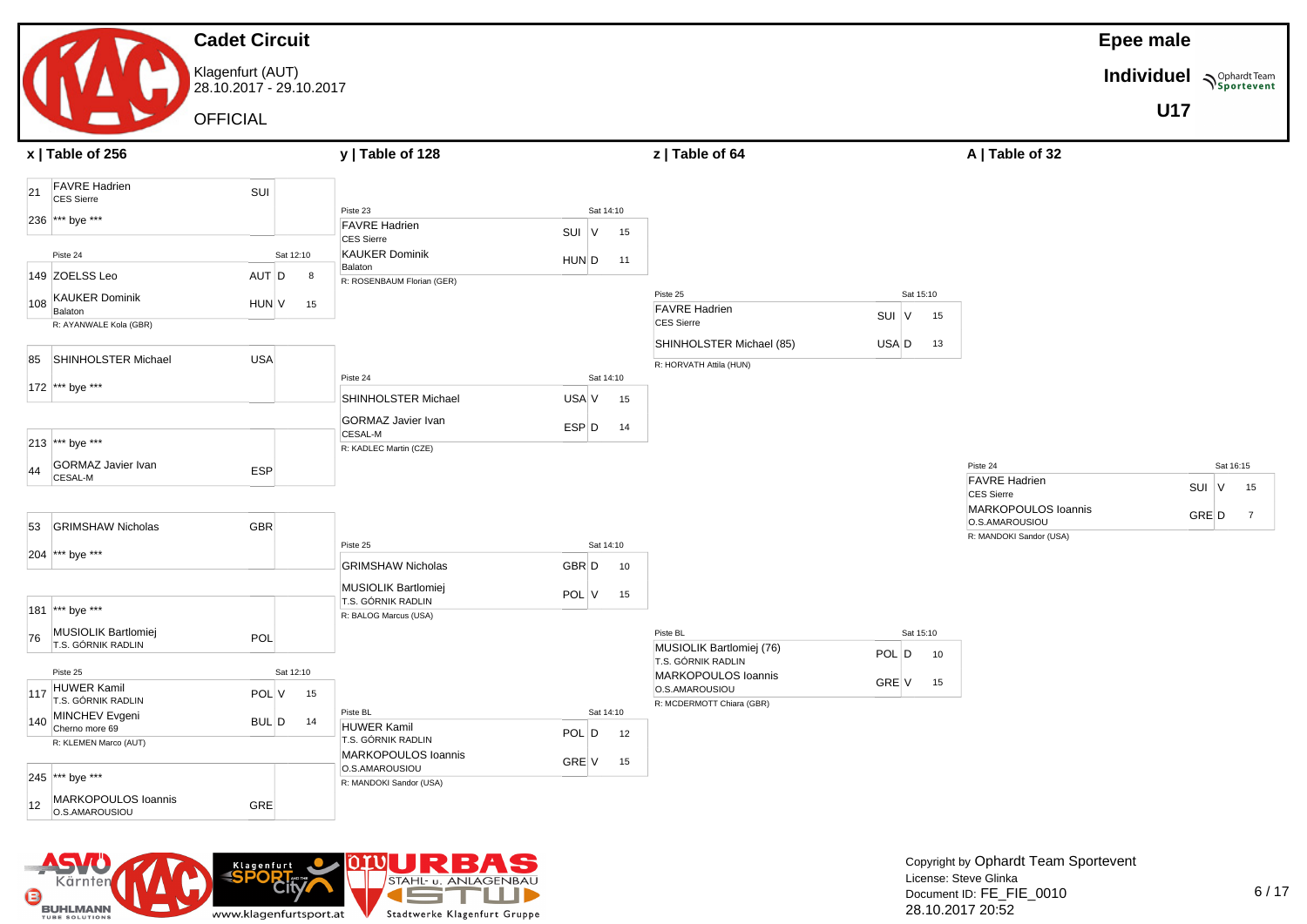#### **Cadet Circuit** Klagenfurt (AUT) 28.10.2017 - 29.10.2017 **OFFICIAL Epee male Individuel**  $\sum_{\text{Sportevent}}$ **U17 x | Table of 256 y | Table of 128 z | Table of 64 A | Table of 32** 13 BROCHARD Theo BROCHARD Theo<br>SECH La Chaux-de-Fonds SUI 244 \*\*\* bye \*\*\* Piste 24 Sat 12:30 141 BERGMANN Paul BERGMANN Paul<br>KÄ FC Treibach AUT V 15 116 WICHT Matteo VICHT Matteo<br>SEG Geneve SUI D 14 R: AYANWALE Kola (GBR) 77 BISSINGER Michael USA 180 \*\*\* bye \*\*\* 205 \*\*\* bye \*\*\*  $52$  HAURI Ian HAURI Ian<br>SEG Geneve  $\begin{array}{|c|c|}\n\hline\n45 & \text{HOLDA Daniil} \\
\hline\n\text{KIEW}\n\end{array}$ KIEW UKR 212 \*\*\* bye \*\*\* 173 \*\*\* bye \*\*\* 84 ANZAI Kazuhide JPN Piste 24 Sat 12:50 109 LISIN Refael Maccabi Jerusalem ISR <sup>V</sup> <sup>15</sup> 148 BALLARD Dylan BALLARD Dylan<br>Leon Paul Epee R: KLEMEN Marco (AUT) Piste 23 Sat 14:30 BROCHARD Theo BROCHARD I NEO<br>SECH La Chaux-de-Fonds SUI V 12 BERGMANN Paul (141) KÄ FC Treibach AUT <sup>D</sup> <sup>8</sup> R: ROSENBAUM Florian (GER) Piste 24 Sat 14:30 BISSINGER Michael USA V 15 HAURI Ian HAURI Ian<br>SEG Geneve SUI D 9 R: TOBIAS Simona (SLO) Piste 25 Sat 14:30 HOIDA Daniil KIEW UKR D 8 ANZAI Kazuhide JPN V 15 R: SIMEUNOVIC Rastislav (SVK) Piste BL Sat 14:30 LISIN Refael LISIN Refael<br>Maccabi Jerusalem ISR D 8 Piste 23 Sat 15:30 BROCHARD Theo BROCHARD I NEO<br>SECH La Chaux-de-Fonds SUI V 15 BISSINGER Michael (77) USA D 13 R: SAMARDZIC Petar (SRB) Piste 24 Sat 15:30 ANZAI Kazuhide (84) **JPN D** 11 HASANOV Ruslan UKR V 15 R: AYANWALE Kola (GBR) Piste 25 Sat 16:15 BROCHARD Theo SECH La Chaux-de-Fonds<br>SECH La Chaux-de-Fonds HASANOV Ruslan UKR V 15 R: JEZA Eva (SLO)



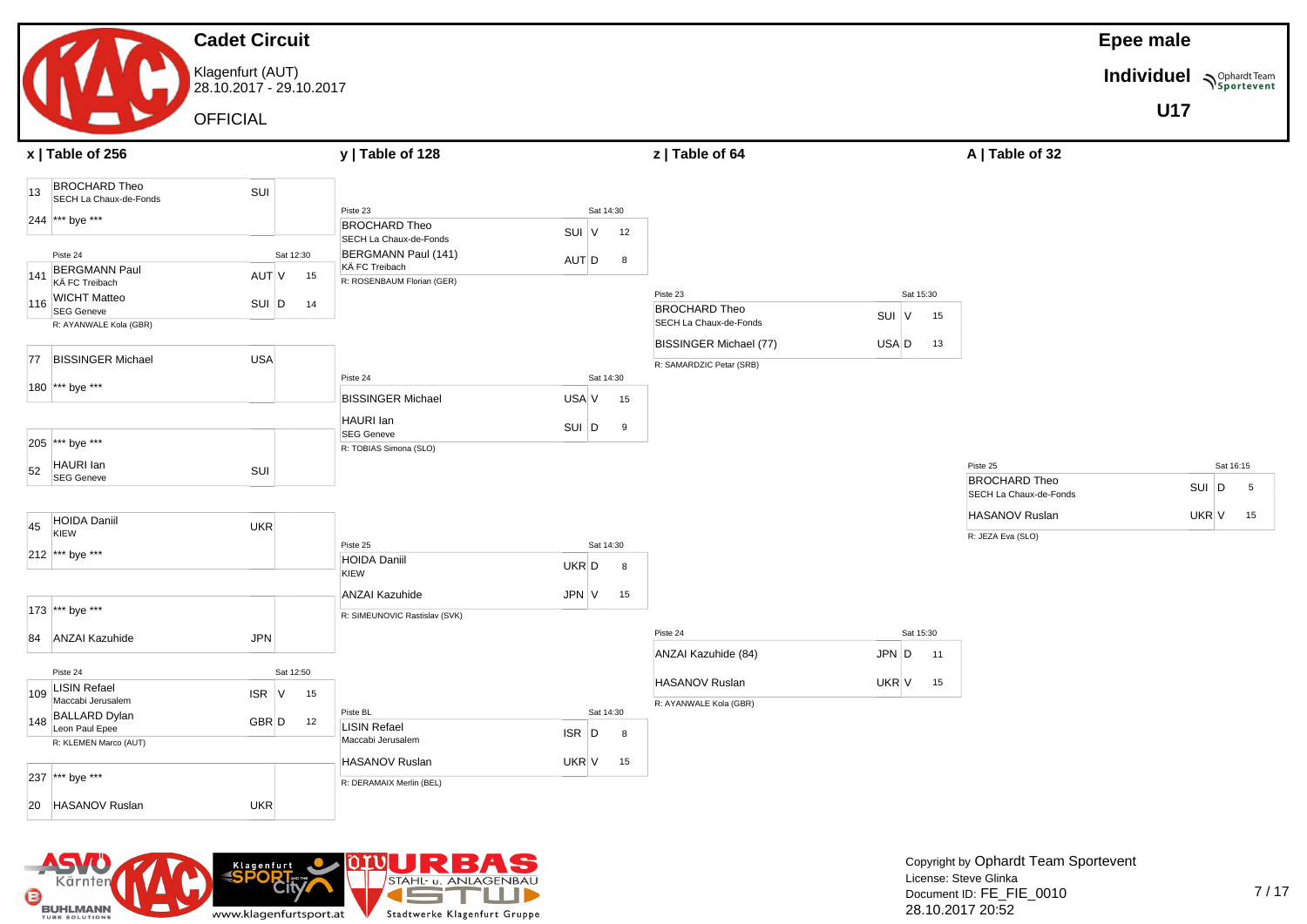### **Cadet Circuit** Klagenfurt (AUT) 28.10.2017 - 29.10.2017

**OFFICIAL** 

| <b>Epee male</b> |  |
|------------------|--|
|------------------|--|

**Individuel**  $\sum_{\text{Sportevent}}$ 

**U17**



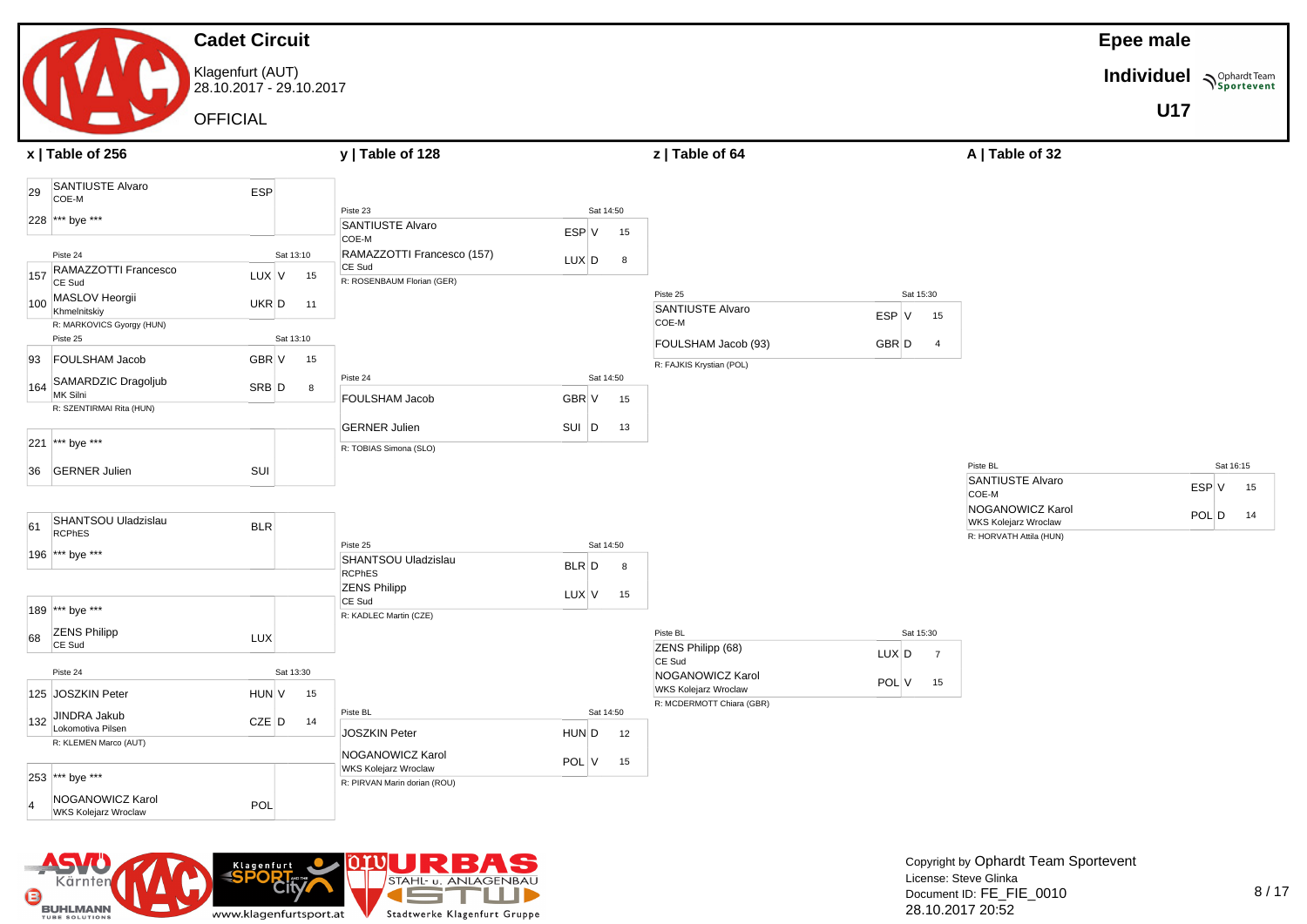#### **Cadet Circuit** Klagenfurt (AUT) 28.10.2017 - 29.10.2017 **OFFICIAL Epee male Individuel**  $\sum_{\text{Sportevent}}$ **U17 x | Table of 256 y | Table of 128 z | Table of 64 A | Table of 32** 3 TEMIRYAEV Alan USA 254 \*\*\* bye \*\*\* Piste 23 Sat 11:30 131 RAFFAI Kristof Relation HUN D 12 126 GRAMMER Moritz GRAMMER MONIZ<br>OÖ FU Linz AUT V 15 R: FAJKIS Krystian (POL) 67 BOSNJAK PEREIRA E SILVA Philip AUT 190 \*\*\* bye \*\*\* 195 \*\*\* bye \*\*\* 62 HERBST Isaac USA  $35$  FUCHS Julian VA FTS Dornbirn AUT 222 \*\*\* bye \*\*\* Piste 23 Sat 11:50  $\vert$ <sub>163</sub> LEPIR Luka LEPIR LUKA<br>VA FTS Dombirn AUT V 15 94 BERKDOLD Samuel BERKDOLD Samuel<br>VA FTS Dombirn AUT D 10 R: FAJKIS Krystian (POL) Piste YE Sat 11:50 99 SCHOOFS Brice BEL D 14 158 LACHMAN Nathan LACHMAN Nathan<br>
club club Tel Aviv ISR V 15 R: SZENTIRMAI Rita (HUN) 227 \*\*\* bye \*\*\* 30 KIIROJA Jaron Tallinna Mook EST Piste 26 Sat 13:50 TEMIRYAEV Alan USA V 15 GRAMMER Moritz GRAMMER MONIZ<br>OÖ FU Linz AUT D 7 R: FREZZA Pietro (ITA) Piste 27 Sat 13:50 BOSNJAK PEREIRA E SILVA Philip AUT D 13 HERBST Isaac USA V 15 R: MCDERMOTT Chiara (GBR) Piste 28 Sat 13:50 FUCHS Julian VA FTS Dornbirn AUT <sup>V</sup> <sup>15</sup> LEPIR Luka (163) LEPIR LUKA (163)<br>VA FTS Dornbirn AUT D 7 R: SAMARDZIC Petar (SRB) Piste 29 Sat 13:50 LACHMAN Nathan (158) LACHMAN Nathan (158)<br>|club club Tel Aviv | Club Club Tel Aviv | ISR | D | 7 KIIROJA Jaron Tallinna Mook EST <sup>V</sup> <sup>15</sup> R: SZENTIRMAI Rita (HUN) Piste 26 Sat 15:10 TEMIRYAEV Alan USA V 15 HERBST Isaac USA D 12 R: KLJUCAR Anton (SLO) Piste 27 Sat 15:10 FUCHS Julian PUCHS Julian  $V = V \times 15$ <br>VA FTS Dombirn KIIROJA Jaron Tallinna Mook **Tallinna Mook EST** D 6 R: MANOLACHE Christina (ROU) Piste 26 Sat 16:15 TEMIRYAEV Alan USA V 15 FUCHS Julian (35) PUCHS Julian (35)<br>VA FTS Dornbirn AUT D 13 R: ROSENBAUM Florian (GER)

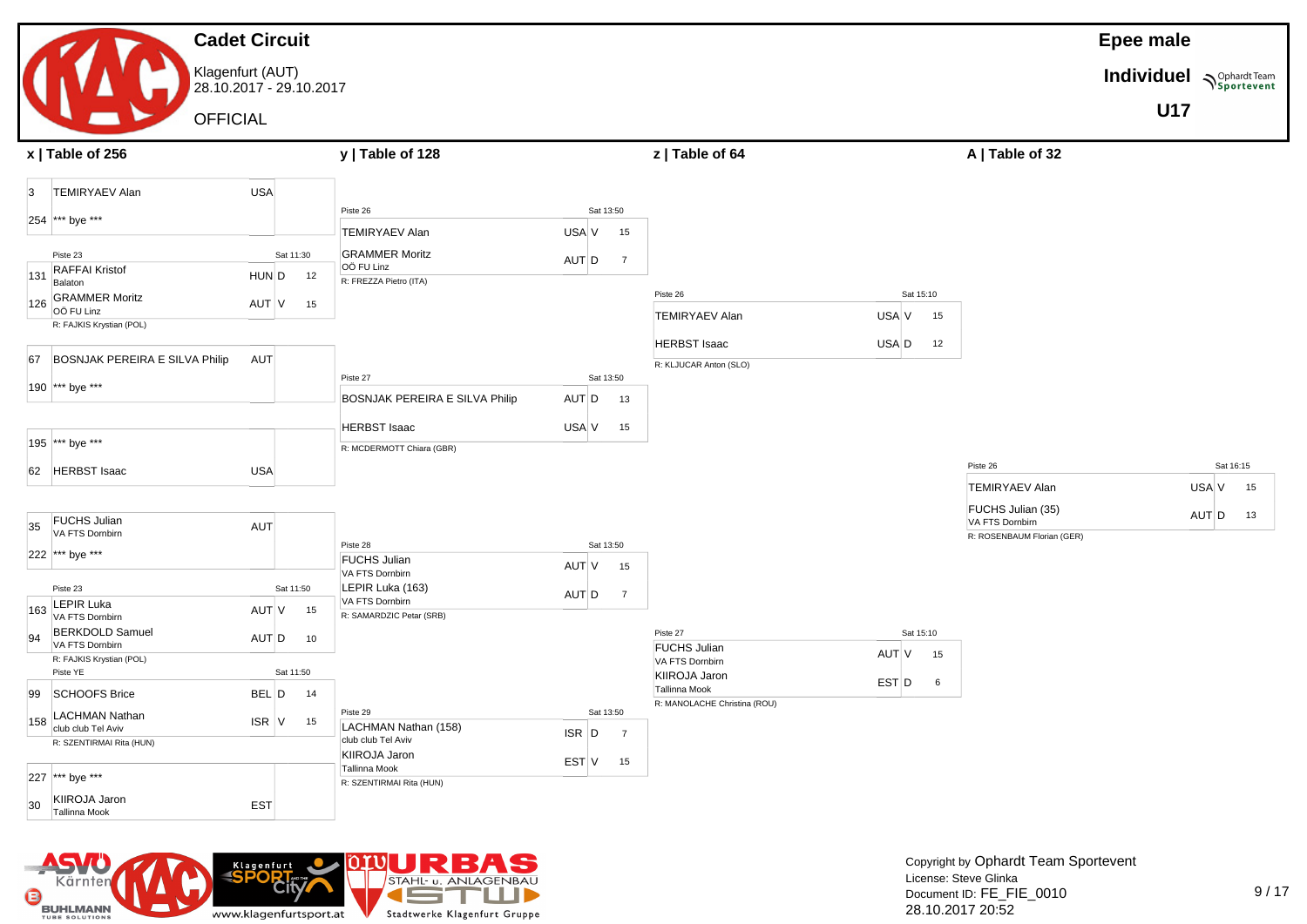#### **Cadet Circuit** Klagenfurt (AUT) 28.10.2017 - 29.10.2017 **OFFICIAL Epee male Individuel**  $\sum_{\text{Sportevent}}$ **U17 x | Table of 256 y | Table of 128 z | Table of 64 A | Table of 32** 19 TROFYMENKO Pavlo KIEW UKR 238 \*\*\* bye \*\*\* Piste 23 Sat 12:10 147 SJOSTEDT Jacob USA D 10  $110$  BUSKO Robert BUSKO RODERT<br>DOSiR Sokolnia Chorzow POL V 15 R: HORVATH Attila (HUN) 83 RADOSZ Mikolaj RADOSZ Mikolaj<br>SKS GRASS-HOPPER KALWARIA POL 174 \*\*\* bye \*\*\* Piste 26 Sat 14:10 TROFYMENKO Pavlo KIEW UKR D 8<br>KIEW BUSKO Robert BUSKO Robert<br>DOSiR Sokolnia Chorzow POL V 15 R: MARKOVICS Gyorgy (HUN) Piste 27 Sat 14:10 RADOSZ Mikolaj RADUSZ MIKORIJ<br>SKS GRASS-HOPPER KALWARIA POL D 13 Piste 28 Sat 15:10 BUSKO Robert (110) BUSKO RODEIT (110)<br>DOSiR Sokolnia Chorzow POL D 13 SEKIHARA Rei JPN V 15 R: GOOSSENS Bruno (USA)

| 51 | <b>USA</b><br>ZHENG Hagen                        |             |                                  |         |           |    |                                         |           |    | <b>UJVARI Andras</b><br><b>MTK</b><br>R: FAJKIS Krystian (POL) | $HUN$ D 13 |  |
|----|--------------------------------------------------|-------------|----------------------------------|---------|-----------|----|-----------------------------------------|-----------|----|----------------------------------------------------------------|------------|--|
|    | 206 *** bye ***                                  |             | Piste 28                         |         | Sat 14:10 |    |                                         |           |    |                                                                |            |  |
|    |                                                  |             | ZHENG Hagen                      | USA D   |           | 11 |                                         |           |    |                                                                |            |  |
|    |                                                  |             | RAMUZ Jeremy                     | $SUI$ V |           | 15 |                                         |           |    |                                                                |            |  |
|    | 179 *** bye ***                                  |             | FCB Bern<br>R: GRYT Maciej (POL) |         |           |    |                                         |           |    |                                                                |            |  |
| 78 | RAMUZ Jeremy<br>SUI<br>FCB Bern                  |             |                                  |         |           |    | Piste 29                                | Sat 15:10 |    |                                                                |            |  |
|    |                                                  |             |                                  |         |           |    | RAMUZ Jeremy (78)<br>FCB Bern           | SUI<br>D  | 2  |                                                                |            |  |
|    | Piste 23                                         | Sat 12:30   |                                  |         |           |    | <b>UJVARI Andras</b>                    | HUN V     | 15 |                                                                |            |  |
|    | <b>HUCHLER Jakob</b><br>$ 115 $ VA FTS Dombirn   | AUT D<br>6  |                                  |         |           |    | <b>MTK</b><br>R: ZELENTSOVA Alina (UKR) |           |    |                                                                |            |  |
|    | 142 GALANTAI Simon<br>Angels Vivo Sportegyesulet | HUN V<br>15 | Piste 29<br>GALANTAI Simon (142) |         | Sat 14:10 |    |                                         |           |    |                                                                |            |  |
|    | R: ZELENTSOVA Alina (UKR)                        |             | Angels Vivo Sportegyesulet       | HUN D   |           | 11 |                                         |           |    |                                                                |            |  |
|    |                                                  |             | <b>UJVARI Andras</b>             | HUN V   |           | 15 |                                         |           |    |                                                                |            |  |
|    | 243 *** bye ***                                  |             | MTK<br>R: ZELENTSOVA Alina (UKR) |         |           |    |                                         |           |    |                                                                |            |  |
| 14 | UJVARI Andras<br><b>HUN</b><br><b>MTK</b>        |             |                                  |         |           |    |                                         |           |    |                                                                |            |  |

SEKIHARA Rei JPN V 15

R: KAPRAL Martin (SVK)



211 \*\*\* bye \*\*\*

46 SEKIHARA Rei JPN

Copyright by Ophardt Team Sportevent License: Steve Glinka Document ID: FE\_FIE\_0010 28.10.2017 20:52

Piste 27 Sat 16:15 SEKIHARA Rei (46) **JPN** V 15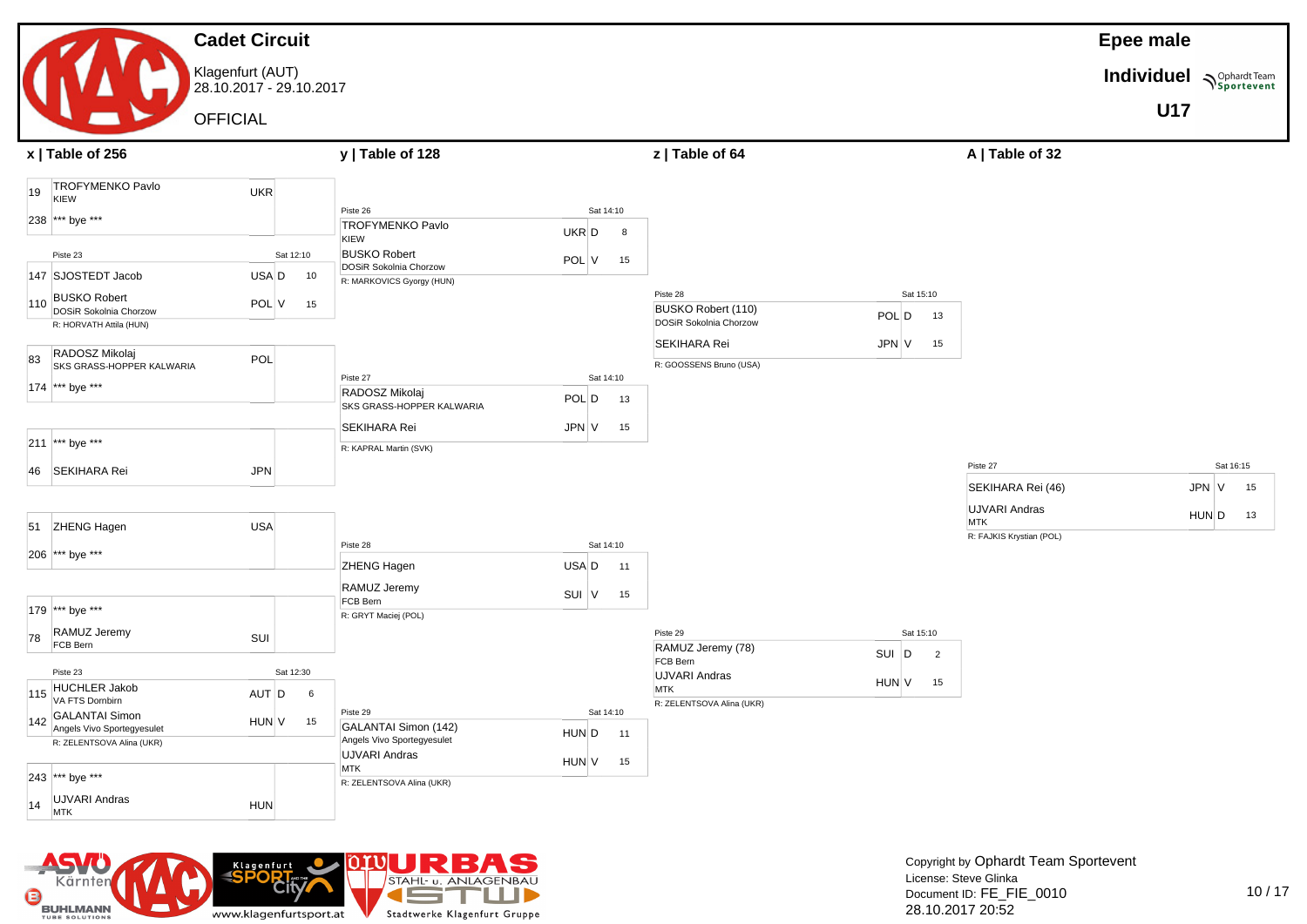#### **Cadet Circuit** Klagenfurt (AUT) 28.10.2017 - 29.10.2017 **OFFICIAL Epee male Individuel**  $\sum_{\text{Sportevent}}$ **U17 x | Table of 256 y | Table of 128 z | Table of 64 A | Table of 32** 11 POUSETTE Hugo POUSE I I E Hugo<br>ST DIE Stockholm 246 \*\*\* bye \*\*\* Piste 23 Sat 12:50 139 SUGIMOTO Maya JPN V 15 118 DIMITROPOULOS Lampros Blivil I NO COLOGIC Lampros GRE D 12 R: ZELENTSOVA Alina (UKR) 75 LUCOVIC Matej LUCOVIC Mate<br>
TJ Lokomotiva Karlovy Vary CZE 182 \*\*\* bye \*\*\* 203 \*\*\* bye \*\*\* 54 BRYKNER Matyas BRYKINER Matyas<br>SC Praha 43 ADAMCZYK Patryk ADAMCZYK Patryk<br>MDK Bytom 214 \*\*\* bye \*\*\* 171 \*\*\* bye \*\*\* 86 GSTETTNER Michel GSTETTNER Michel<br>VA FTSJF Feldkirch AUT Piste YE Sat 12:50 107 FORMANEK Matej TJ Lokomotiva Teplice<br>TJ Lokomotiva Teplice CZE V 15 150 SALZER Matej SC Praha CZE D 13 R: HORVATH Attila (HUN) 235 \*\*\* bye \*\*\* 22 MACPHERSON Steven GBR Piste 26 Sat 14:30 POUSETTE Hugo POUSETTE HUGO<br>ST DIF Stockholm ST DIF Stockholm SUGIMOTO Maya (139) **JPN** D 13 R: FREZZA Pietro (ITA) Piste 27 Sat 14:30 LUCOVIC Matej LUCOVIC Mate<br>
TJ Lokomotiva Karlovy Vary CZE D 13 BRYKNER Matyas SC Praha CZE V 15 R: MCDERMOTT Chiara (GBR) Piste 28 Sat 14:30 ADAMCZYK Patryk ADAMCZYK Patryk<br>MDK Bytom POL D 13 GSTETTNER Michel SSTETTINER MICHEL AUT V 15 R: SAMARDZIC Petar (SRB) Piste 29 Sat 14:30 FORMANEK Matej **TJ Lokomotiva Teplice**<br>TJ Lokomotiva Teplice **CZE** D 8 MACPHERSON Steven GBR V 15 R: ZELENTSOVA Alina (UKR) Piste 26 Sat 15:30 POUSETTE Hugo POUSETTE HUGO<br>ST DIF Stockholm SWE V 12 BRYKNER Matyas BRYNNER Matyas<br>SC Praha CZE D 12 R: MARKOVICS Gyorgy (HUN) Piste 27 Sat 15:30 GSTETTNER Michel (86) GSTETTNER MIChel (86)<br>VA FTSJF Feldkirch AUT V 15 MACPHERSON Steven GBR D 13 R: GRYT Maciej (POL) Piste 28 Sat 16:15 POUSETTE Hugo POUSETTE HUGO<br>ST DIF Stockholm ST DIF Stockholm GSTETTNER Michel (86) USTETTINER MICHEL (80)<br>VA FTSJF Feldkirch AUT V 15 R: TOBIAS Simona (SLO)

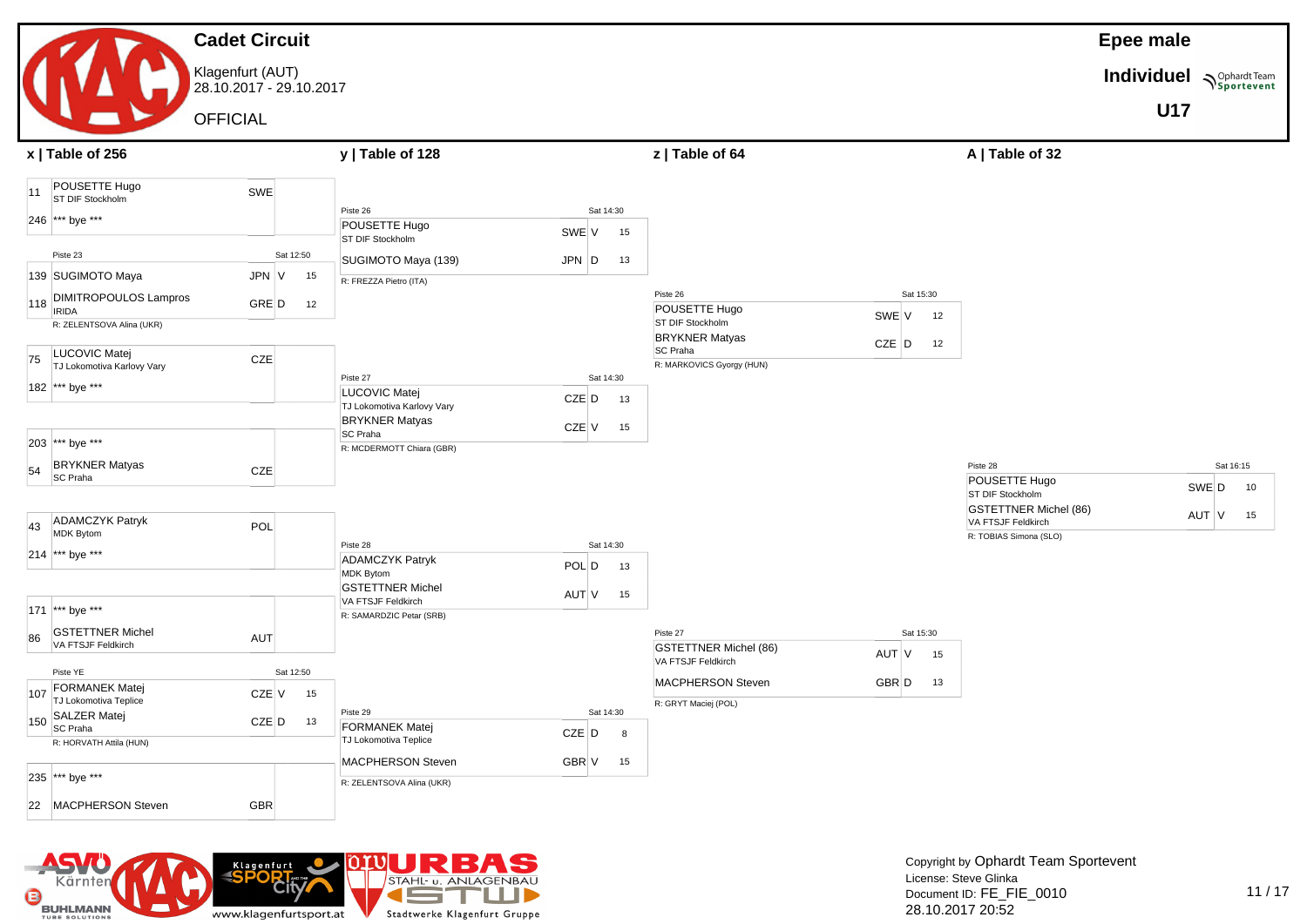

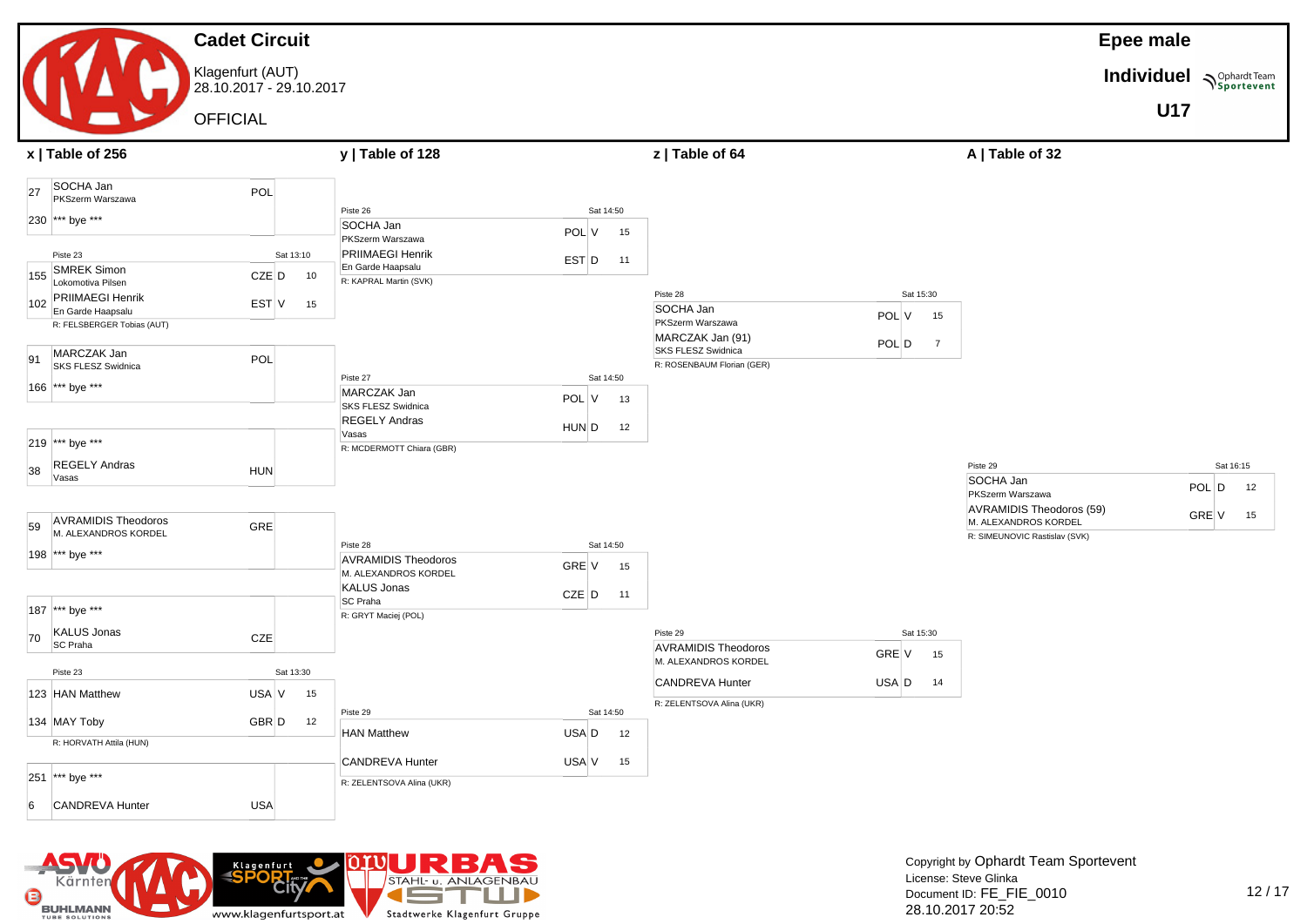#### **Cadet Circuit** Klagenfurt (AUT) 28.10.2017 - 29.10.2017 **OFFICIAL Epee male Individuel**  $\sum_{\text{Sportevent}}$ **U17 x | Table of 256 y | Table of 128 z | Table of 64 A | Table of 32** 7 SZAPARY Tristan USA 250 \*\*\* bye \*\*\* Piste YE Sat 11:30 135 SANTOS Cameron USA D 14 122 ARMOZA Ariel club Tel Aviv ISR <sup>V</sup> <sup>15</sup> R: SZENTIRMAI Rita (HUN)  $71$  DANCS Balazs MTK HUN 186 \*\*\* bye \*\*\* 199 \*\*\* bye \*\*\* 58 SALLAI Vince Peter<br>
BVSC BVSC 39 BALIND Bence BYSC HUN 218 \*\*\* bye \*\*\* 167 \*\*\* bye \*\*\* 90 KOVACS Daniel NOVACO Damer<br>Balaton HUN Piste BL<br>
Sat 11:30 103 MACHEK Krystof MACHEK Krystof<br>Sokol Deivice CZE D 13  $154$  JACOBS Aikin JACOBS AIKIN<br>Confrerie Gent BEL V 15 R: FELSBERGER Tobias (AUT) Piste 30 Sat 13:50 SZAPARY Tristan USA V 15 ARMOZA Ariel PORT ISR D 8<br>
Club Tel Aviv **ISR** D 8 R: SCHMEDLER Katharina (AUT) Piste 31 Sat 13:50 DANCS Balazs<br>MTK  $MTK$  HUN V 15 SALLAI Vince Peter<br>BVSC BVSC **BUSC** BVSC **HUN** D 13 R: AYANWALE Kola (GBR) Piste 32 Sat 13:50 BALIND Bence BVENT BENCE HUND 8 KOVACS Daniel<br>Balaton NOWNOO Damer<br>Balaton HUN V 15 R: OREMUSH Heyza (UKR) Piste 33 Sat 13:50 JACOBS Aikin (154) JACOBS AIKIN (154)<br>Confrerie Gent SAROSDI Soma Piste 30 Sat 15:10 SZAPARY Tristan USA V 15 DANCS Balazs (71)  $MTK$  HUN D 11 R: FELSBERGER Tobias (AUT) Piste 31 Sat 15:10 KOVACS Daniel (90) ROVNOU Damer (50)<br>Balaton HUN V 15 SAROSDI Soma Unit CODI Coma<br>Vasas HUN D 10 R: VALC Jiri (CZE) Piste 30 Sat 16:15 SZAPARY Tristan USA V 15 KOVACS Daniel (90) ROWNOO Damer (50)<br>Balaton HUN D 10 R: MANOLACHE Christina (ROU)



Kärnter

**BUHLMANN** 

Θ

Klagenfurt

www.klagenfurtsport.at

University of HUN V 15

STAHL- u. ANLAGENBAL 157

Stadtwerke Klagenfurt Gruppe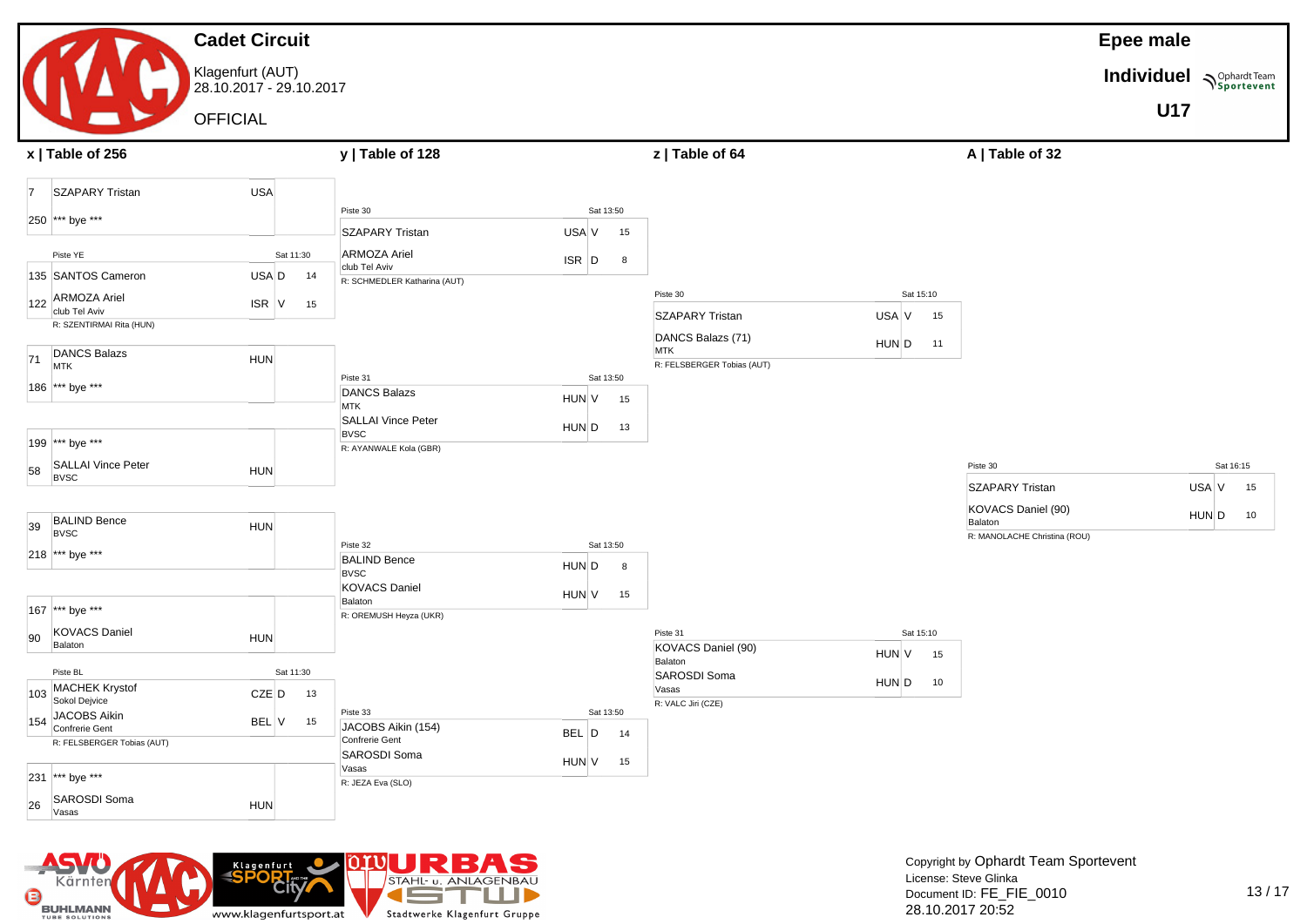

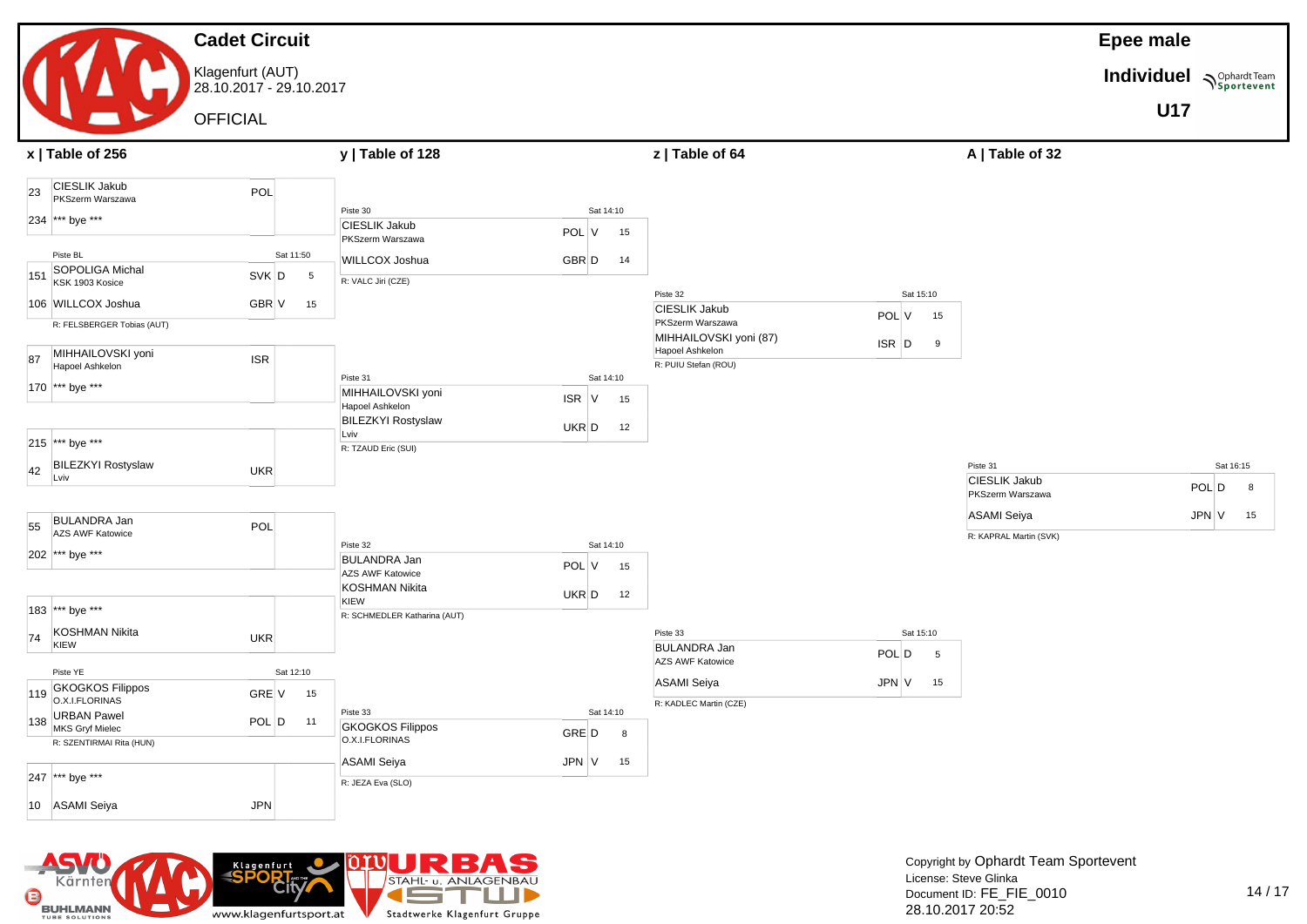#### **Cadet Circuit** Klagenfurt (AUT) 28.10.2017 - 29.10.2017 **OFFICIAL Epee male Individuel**  $\sum_{\text{Sportevent}}$ **U17 x | Table of 256 y | Table of 128 z | Table of 64 A | Table of 32** 15 SOUTULLO Jordi SOUTULLO Jordi<br>CEB Bienne Biel 242 \*\*\* bye \*\*\* Piste BL Sat 12:10 143 ROEV Deyan ROL DU, Den BUL D 13 114 RISTIC Ognjen NOTIO Ogrijen i SRB V 15 R: FELSBERGER Tobias (AUT) 79 YARINOVSKY Tomer YARINOVSKY Tomer<br>Hapoel Kfar-Saba 178 \*\*\* bye \*\*\* 207 \*\*\* bye \*\*\* 50 DINKINS Ramadan USA 47 KUSHNERIK Ethan USA Piste 30 Sat 14:30 SOUTULLO Jordi SUUTULLU JOITU<br>CEB Bienne Biel SUI V 13 RISTIC Ognjen<br>MK Silni Notic Synjon<br>MK Silni SRB D 12 R: FAJKIS Krystian (POL) Piste 31 Sat 14:30 YARINOVSKY Tomer TARINOVSKT TOMER<br>Hapoel Kfar-Saba DINKINS Ramadan USA V 15 R: JANTAS Andrzej (POL) Piste 30 Sat 15:30 SOUTULLO Jordi SUUTULLU JOI (UTHE SUI V 15 DINKINS Ramadan USA D 13 R: JANTAS Andrzej (POL) Piste 32 Sat 16:15 SOUTULLO Jordi SOUTULLO Jordi<br>CEB Bienne Biel SUI D 6 TAKEI Ryusei (111) **JPN V** 15 R: ZELENTSOVA Alina (UKR)

|     |                         | --         |           |    |                              |       |           |                              |       |           |    |
|-----|-------------------------|------------|-----------|----|------------------------------|-------|-----------|------------------------------|-------|-----------|----|
|     | 210 *** bye ***         |            |           |    | Piste 32                     |       | Sat 14:30 |                              |       |           |    |
|     |                         |            |           |    | <b>KUSHNERIK Ethan</b>       | USA V | 15        |                              |       |           |    |
|     |                         |            |           |    |                              | USA D |           |                              |       |           |    |
|     |                         |            |           |    | <b>FELKER Jared</b>          |       | 9         |                              |       |           |    |
| 175 | *** bye ***             |            |           |    | R: SCHMEDLER Katharina (AUT) |       |           |                              |       |           |    |
| 82  | <b>FELKER Jared</b>     | <b>USA</b> |           |    |                              |       |           | Piste 31                     |       | Sat 15:30 |    |
|     |                         |            |           |    |                              |       |           | <b>KUSHNERIK Ethan</b>       | USA D |           | 13 |
|     | Piste YE                |            | Sat 12:30 |    |                              |       |           |                              |       |           |    |
|     | 111 TAKEI Ryusei        | JPN V      |           | 15 |                              |       |           | TAKEI Ryusei (111)           | JPN V |           | 15 |
|     |                         |            |           |    | Piste 33                     |       | Sat 14:30 | R: SCHMEDLER Katharina (AUT) |       |           |    |
|     | 146 HINWOOD James       | GBR D      |           | 13 |                              |       |           |                              |       |           |    |
|     | R: HORVATH Attila (HUN) |            |           |    | <b>TAKEI Ryusei</b>          | JPN V | 15        |                              |       |           |    |
|     |                         |            |           |    | YAKOVLIEV Anton              | UKR D | 10        |                              |       |           |    |
|     | 239 *** bye ***         |            |           |    | KIEW                         |       |           |                              |       |           |    |
|     |                         |            |           |    | R: JEZA Eva (SLO)            |       |           |                              |       |           |    |
| 18  | YAKOVLIEV Anton<br>KIEW | <b>UKR</b> |           |    |                              |       |           |                              |       |           |    |

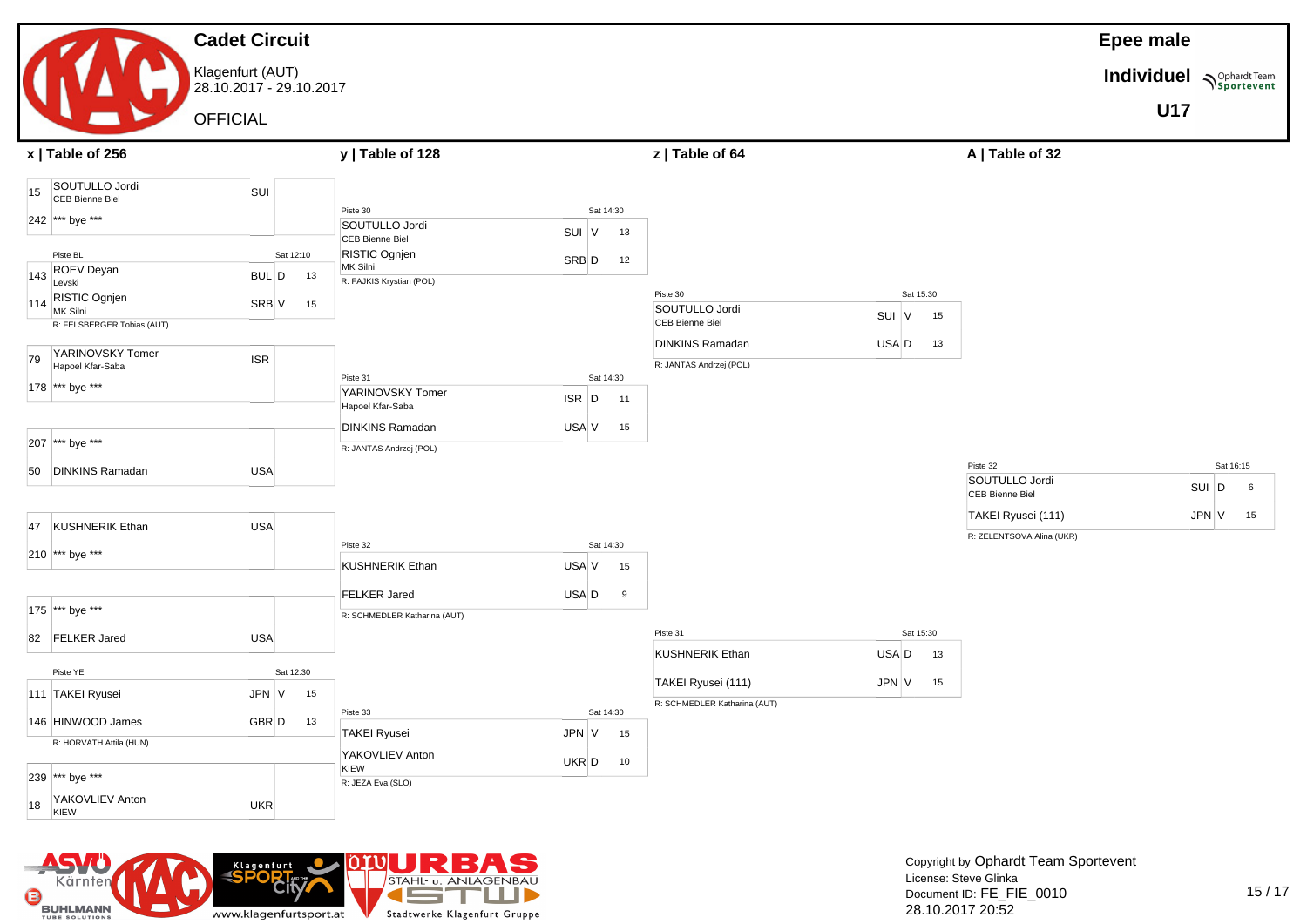#### **Cadet Circuit** Klagenfurt (AUT) 28.10.2017 - 29.10.2017 **OFFICIAL Epee male Individuel**  $\sum_{\text{Sportevent}}$ **U17 x | Table of 256 y | Table of 128 z | Table of 64 A | Table of 32** 31 ZHANG Joshua **WALES CONTAINS AND STATE** 226 \*\*\* bye \*\*\* Piste BL<br>
Sat 12:30 159 TOOGOOD Luke TOOGOOD LUKE<br>Club Activ 8 GBR D 12 98 NOVOROLNIK Adam NOVOROLININ Adam<br>Akademia sermu SVK V 15 R: FELSBERGER Tobias (AUT) Piste YE Sat 13:10 95 KNECHTL David NNEUTIL David<br>ST GFU Graz AUT V 15 162 BOUGATSOS Dionysios BOUGATSOS DIONYSIOS<br>O.S.AMAROUSIOU R: MCDERMOTT Chiara (GBR) 223 \*\*\* bye \*\*\* 34 PAOLINI Nathan USA 63 RONA Milan Vasas HUN 194 \*\*\* bye \*\*\* 191 \*\*\* bye \*\*\* 66 SPITERI Gareth USA Piste BL<br>
Sat 12:50  $\left| 127 \right|$  KAPUI Balint TSC HUND 13  $130$  VIGL Oliver VIGL OIIVER<br>FTS Dornbirn AUT V 15 R: AYANWALE Kola (GBR) 255 \*\*\* bye \*\*\* 2 KALUZINSKI Tomasz KALUZINSKI I omasz<br>UKS MDK Olimp Piste 30 Sat 14:50 ZHANG Joshua **Victor** USA V 15 NOVOROLNIK Adam NOVOROLININ Adam<br>Akademia sermu SVK D 14 R: AYANWALE Kola (GBR) Piste 31 Sat 14:50 KNECHTL David ST GFU Graz CONTENT CONTENTS AND AUT D 4 **PAOLINI Nathan CONTROLLINI Nathan** USA V 15 R: JANTAS Andrzej (POL) Piste 32 Sat 14:50 RONA Milan Vasas HUND 6 SPITERI Gareth USA V 15 R: TZAUD Eric (SUI) Piste 33 Sat 14:50 VIGL Oliver (130) VIGL OIIVER (130)<br>FTS Dornbirn AUT D 11 KALUZINSKI Tomasz KALUZINSKI IOMASZ<br>UKS MDK Olimp POL V 15 R: VALC Jiri (CZE) Piste 32 Sat 15:30 ZHANG Joshua **National Community Community** USA D 13 PAOLINI Nathan USA V 15 R: PUIU Stefan (ROU) Piste 33 Sat 15:30 SPITERI Gareth (66) **USA D** 14 KALUZINSKI Tomasz KALUZINSKI I OMASZ<br>UKS MDK Olimp POL V 15 R: KADLEC Martin (CZE) Piste 33 Sat 16:15 PAOLINI Nathan (34) USA V 15 KALUZINSKI Tomasz KALUZINSKI I OMASZ<br>UKS MDK Olimp POL D 12 R: SCHMEDLER Katharina (AUT)

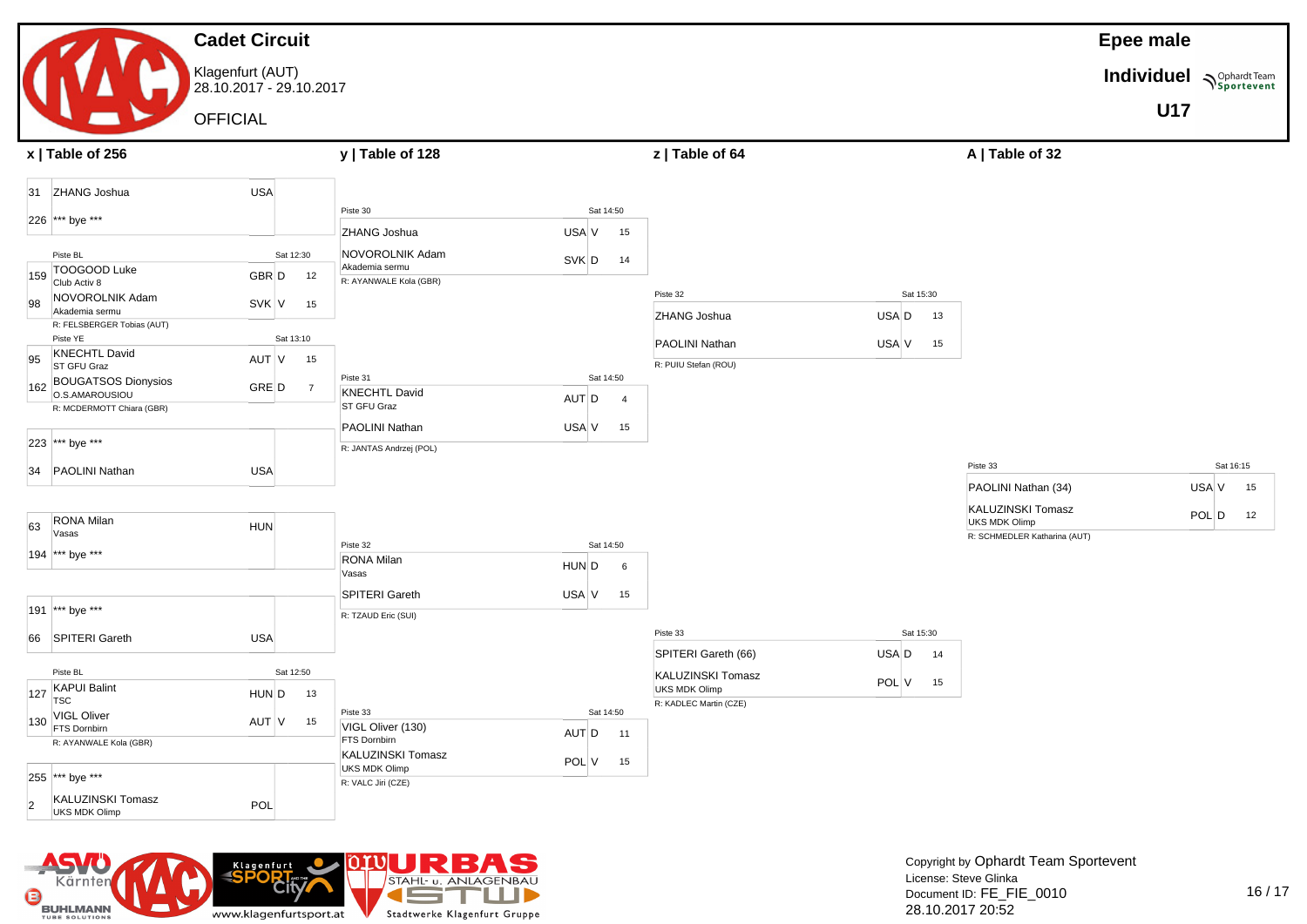Klagenfurt (AUT) 28.10.2017 - 29.10.2017

OFFICIAL



**Individuel Supplardt Team** 



**U17**

|                | B   Table of 16                                    |                          | H   Table of 8                                                |          | I   Semi-Final             |             | $K$   Final                    |            |           |
|----------------|----------------------------------------------------|--------------------------|---------------------------------------------------------------|----------|----------------------------|-------------|--------------------------------|------------|-----------|
|                | Piste YE                                           | Sat 16:45                |                                                               |          |                            |             |                                |            |           |
| $\vert$ 1      | ZDANCHUK MIKALAI (96)                              | BLR D<br>9               |                                                               |          |                            |             |                                |            |           |
| 16             | <b>BARTKO Levente</b><br><b>MTK</b>                | HUN V<br>15              | Piste YE<br>Sat 17:15<br>BARTKO Levente (16)                  |          |                            |             |                                |            |           |
|                | R: JEZA Eva (SLO)<br>Piste BL                      | Sat 16:45                | HUN D<br><b>MTK</b><br>NAGY Marcell (40)                      | -8       |                            |             |                                |            |           |
| 9              | OPANASENKO Andriy (24)<br>Kharkiv                  | UKR D<br>6               | HUN V<br>Vasas<br>R: DERAMAIX Merlin (BEL)                    | 15       |                            |             |                                |            |           |
| $\mathbf{8}$   | NAGY Marcell (40)<br>Vasas                         | HUN V<br>15              |                                                               | Piste FI | NAGY Marcell (40)          | Sat 18:30   |                                |            |           |
|                | R: GRYT Maciej (POL)<br>Piste 23                   | Sat 16:45                |                                                               | Vasas    | FAVRE Hadrien (21)         | HUN D<br>8  |                                |            |           |
| 5              | <b>KESZTHELYI Zsombor</b>                          |                          |                                                               |          | <b>CES Sierre</b>          | SUI V<br>10 |                                |            |           |
|                | AVA                                                | HUN D<br>11              |                                                               |          | R: FELSBERGER Tobias (AUT) |             |                                |            |           |
| 12             | FAVRE Hadrien (21)<br><b>CES Sierre</b>            | $SUI$ V<br>15            | Sat 17:15<br>Piste BL<br>FAVRE Hadrien (21)<br>SUI V          | 15       |                            |             |                                |            |           |
|                | R: MANDOKI Sandor (USA)<br>Piste 24                | Sat 16:45                | <b>CES Sierre</b><br>SANTIUSTE Alvaro (29)<br>ESP D           | 8        |                            |             |                                |            |           |
| 13             | HASANOV Ruslan (20)                                | UKR D<br>10              | COE-M<br>R: ROSENBAUM Florian (GER)                           |          |                            |             |                                |            |           |
|                | SANTIUSTE Alvaro (29)<br>COE-M                     | ESP V<br>15              |                                                               |          |                            |             | Piste FI<br>FAVRE Hadrien (21) |            | Sat 19:30 |
|                | R: KADLEC Martin (CZE)                             |                          |                                                               |          |                            |             | CES Sierre                     | SUI V      | 15        |
|                | Piste 25                                           | Sat 16:45                |                                                               |          |                            |             | ASAMI Seiya (10)               | $JPN$ D 11 |           |
| 3              | <b>TEMIRYAEV Alan</b>                              | USA D<br>9               |                                                               |          |                            |             | R: ROSENBAUM Florian (GER)     |            |           |
| 14             | SEKIHARA Rei (46)                                  | JPN V<br>15              | Sat 17:15<br>Piste 23<br>SEKIHARA Rei (46)<br>$JPN$ $D$       |          |                            |             |                                |            |           |
|                | R: FREZZA Pietro (ITA)<br>Piste 26                 | Sat 16:45                | AVRAMIDIS Theodoros (59)                                      | 11       |                            |             |                                |            |           |
| 11             | <b>GSTETTNER Michel (86)</b><br>VA FTSJF Feldkirch | AUT D<br>8               | GRE V<br>M. ALEXANDROS KORDEL<br>R: MANOLACHE Christina (ROU) | 15       |                            |             |                                |            |           |
| <sup>6</sup>   | AVRAMIDIS Theodoros (59)<br>M. ALEXANDROS KORDEL   | GRE V<br>15              |                                                               | Piste FI | AVRAMIDIS Theodoros (59)   | Sat 18:45   |                                |            |           |
|                | R: DERAMAIX Merlin (BEL)                           |                          |                                                               |          | M. ALEXANDROS KORDEL       | GRE D<br>11 |                                |            |           |
|                | Piste 27                                           | Sat 16:45                |                                                               |          | ASAMI Seiya (10)           | JPN V<br>15 |                                |            |           |
| $\vert$ 7      | <b>SZAPARY Tristan</b>                             | USA D<br>12              |                                                               |          | R: MCDERMOTT Chiara (GBR)  |             |                                |            |           |
| 10             | <b>ASAMI Seiya</b>                                 | JPN V<br>15              | Sat 17:15<br>Piste 24<br>ASAMI Seiya (10)<br>JPN V            | 15       |                            |             |                                |            |           |
|                | R: TOBIAS Simona (SLO)                             |                          |                                                               |          |                            |             |                                |            |           |
| 15             | Piste 28<br>TAKEI Ryusei (111)                     | Sat 16:45<br>JPN D<br>12 | PAOLINI Nathan (34)<br>USA D                                  | 11       |                            |             |                                |            |           |
|                |                                                    |                          | R: MCDERMOTT Chiara (GBR)                                     |          |                            |             |                                |            |           |
| $\overline{2}$ | PAOLINI Nathan (34)                                | USA V<br>13              |                                                               |          |                            |             |                                |            |           |
|                | R: FELSBERGER Tobias (AUT)                         |                          |                                                               |          |                            |             |                                |            |           |

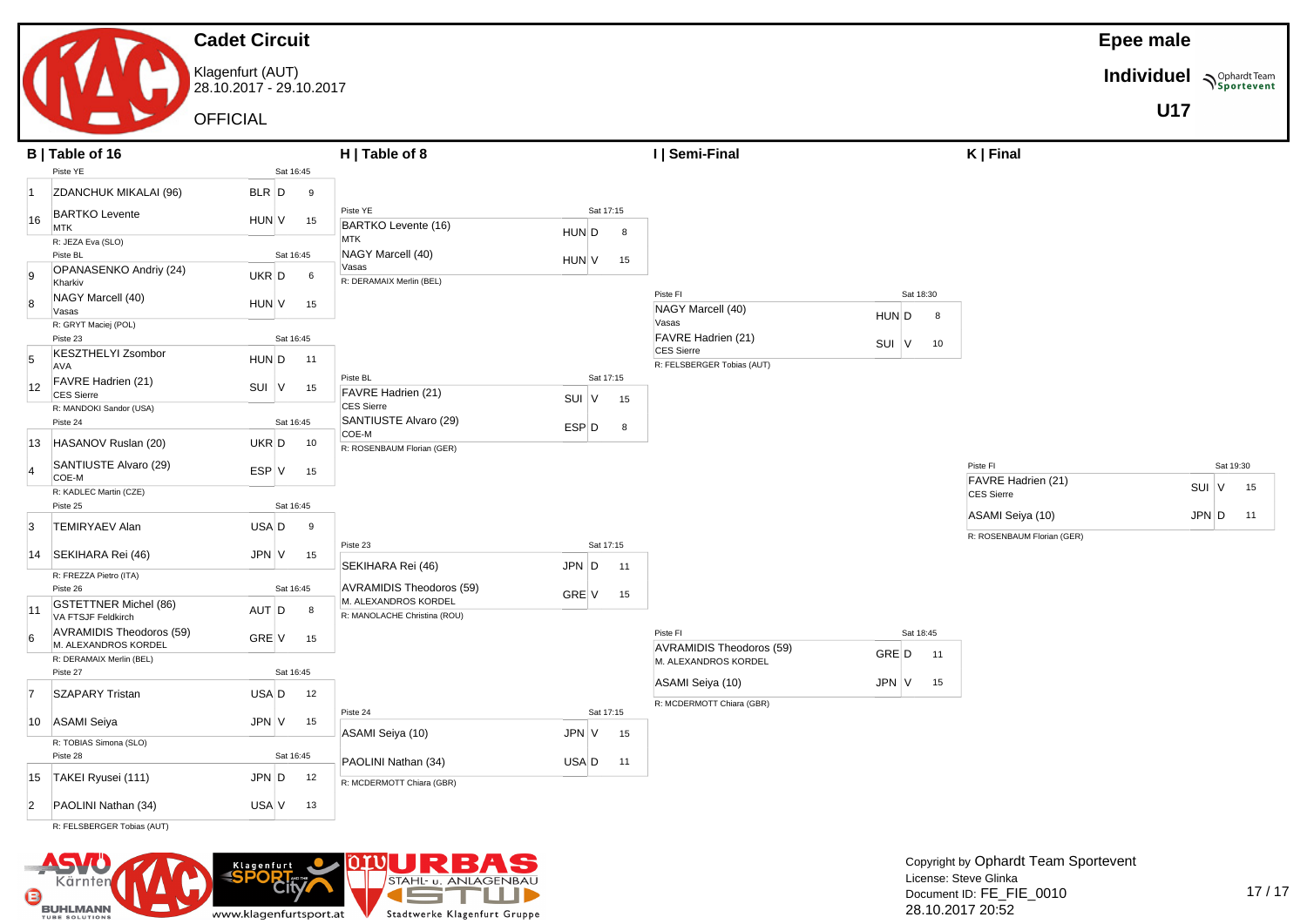

Klagenfurt (AUT) 28.10.2017 - 29.10.2017

**OFFICIAL** 

**Epee male**

**Individuel Sportevent** 

**U17**

# **Final placement**

| <b>Place</b>   | <b>Nation</b>                   | Name                                  | Club                         |                                      | yob  |    |
|----------------|---------------------------------|---------------------------------------|------------------------------|--------------------------------------|------|----|
| 1              | SUI                             | <b>FAVRE Hadrien</b>                  | <b>CES Sierre</b>            |                                      | 2001 |    |
| 2              | <b>JPN</b>                      | <b>ASAMI Seiya</b>                    |                              |                                      | 2002 |    |
| 3              | <b>GRE</b>                      | <b>AVRAMIDIS Theodoros</b>            | M. ALEXANDROS KORDEL         |                                      | 2002 |    |
| 3              | <b>HUN</b>                      | <b>NAGY Marcell</b>                   | Vasas                        |                                      | 2001 |    |
| Table of 8     |                                 |                                       |                              |                                      |      |    |
| 5              | <b>HUN</b>                      | <b>BARTKO Levente</b>                 | <b>MTK</b>                   |                                      | 2002 |    |
| 6              | <b>ESP</b>                      | <b>SANTIUSTE Alvaro</b>               | COE-M                        |                                      | 2001 |    |
| $\overline{7}$ | <b>USA</b>                      | <b>PAOLINI Nathan</b>                 |                              |                                      | 2001 |    |
| 8              | <b>JPN</b>                      | <b>SEKIHARA Rei</b>                   |                              |                                      | 2001 |    |
| Table of 16    |                                 |                                       |                              |                                      |      |    |
| 9              | <b>USA</b>                      | <b>TEMIRYAEV Alan</b>                 |                              |                                      | 2001 |    |
| 10             | <b>HUN</b>                      | <b>KESZTHELYI Zsombor</b>             | <b>AVA</b>                   |                                      | 2002 |    |
| 10             | <b>USA</b>                      | <b>SZAPARY Tristan</b>                |                              |                                      | 2001 |    |
| 12             | <b>UKR</b>                      | <b>HASANOV Ruslan</b>                 |                              |                                      | 2001 |    |
| 13             | <b>UKR</b>                      | OPANASENKO Andriy                     | Kharkiv                      |                                      | 2003 |    |
| 14             | <b>AUT</b>                      | <b>GSTETTNER Michel</b>               | VA FTSJF Feldkirch           |                                      | 2001 |    |
| 15             | <b>BLR</b>                      | <b>ZDANCHUK MIKALAI</b>               |                              |                                      | 2001 |    |
| 16             | <b>JPN</b>                      | <b>TAKEI Ryusei</b>                   |                              |                                      | 2001 |    |
| Table of 32    |                                 |                                       |                              |                                      |      |    |
| 17             | <b>AUT</b>                      | <b>BIRO Alexander</b>                 | KÄ KAC Klagenfurt            |                                      | 2001 |    |
| 18             | <b>POL</b>                      | <b>KALUZINSKI Tomasz</b>              | <b>UKS MDK Olimp</b>         |                                      | 2001 |    |
| 19             | POL                             | NOGANOWICZ Karol                      | WKS Kolejarz Wroclaw         |                                      | 2001 |    |
| 20             | <b>SWE</b>                      | POUSETTE Hugo                         | ST DIF Stockholm             |                                      | 2001 |    |
| 21             | <b>GRE</b>                      | <b>MARKOPOULOS Ioannis</b>            | O.S.AMAROUSIOU               |                                      | 2001 |    |
| 22             | SUI                             | <b>BROCHARD Theo</b>                  | SECH La Chaux-de-Fonds       |                                      | 2003 |    |
| 23             | <b>HUN</b>                      | <b>UJVARI Andras</b>                  | <b>MTK</b>                   |                                      | 2001 |    |
| 24             | SUI                             | SOUTULLO Jordi                        | <b>CEB Bienne Biel</b>       |                                      | 2002 |    |
| 25             | <b>JPN</b>                      | MATSUMOTO Ryu                         |                              |                                      | 2002 |    |
| 26             | <b>POL</b>                      | CIESLIK Jakub                         | <b>PKSzerm Warszawa</b>      |                                      | 2002 |    |
| 27             | POL                             | SOCHA Jan                             | PKSzerm Warszawa             |                                      | 2002 |    |
| 28             | <b>AUT</b>                      | <b>FUCHS Julian</b>                   | VA FTS Dornbirn              |                                      | 2002 |    |
| 29             | <b>ISR</b>                      | YOSEF YUVAL                           | Maccabi Hod Hasharon         |                                      | 2002 |    |
| 30             | <b>UKR</b>                      | KARIYCHENKO Maksym                    | Kharkiv                      |                                      | 2001 |    |
| 31             | <b>POL</b>                      | <b>CNOTALSKI Przemyslaw</b>           | ZERWIKAPTUR                  |                                      | 2002 |    |
| 32             | <b>HUN</b>                      | <b>KOVACS Daniel</b>                  | <b>Balaton</b>               |                                      | 2002 |    |
| Table of 64    |                                 |                                       |                              |                                      |      |    |
| 33             | <b>USA</b>                      | <b>CANDREVA Hunter</b>                |                              |                                      | 2001 |    |
| 34             | <b>USA</b>                      | <b>HANSEN Jonas</b>                   |                              |                                      | 2001 |    |
| 35             | <b>GBR</b>                      | ANDREWS Benjamin                      | Plymouth FC                  |                                      | 2001 |    |
| 36             | <b>GBR</b>                      | <b>MACPHERSON Steven</b>              |                              |                                      | 2001 |    |
| 37             | <b>HUN</b>                      | <b>SAROSDI Soma</b>                   | Vasas                        |                                      | 2001 |    |
| 38             | <b>EST</b>                      | <b>KIIROJA Jaron</b>                  | <b>Tallinna Mook</b>         |                                      | 2002 |    |
| 39             | <b>USA</b>                      | ZHANG Joshua                          |                              |                                      | 2001 |    |
| 40             | <b>HUN</b>                      | <b>KOLCZONAY Balazs</b>               | <b>FLESS</b>                 |                                      | 2001 |    |
| 41             | <b>POL</b>                      | <b>TUMAS Marcin</b>                   | <b>RMKS Rybnik</b>           |                                      | 2001 |    |
| 41             | <b>USA</b>                      | <b>KUSHNERIK Ethan</b>                |                              |                                      | 2003 |    |
|                |                                 | Klagenfurt<br><b>R</b> AND THE<br>DOI | STAHL- u. ANLAGENBAU         | ardt Team Sportevent<br>Steve Glinka |      |    |
| (≈             | Kärnten                         |                                       |                              | int ID: FE_FIE_0012<br>)17 20:23     |      |    |
|                | HLMANN<br><b>TUBE SOLUTIONS</b> | www.klagenfurtsport.at                | Stadtwerke Klagenfurt Gruppe |                                      |      | 1/ |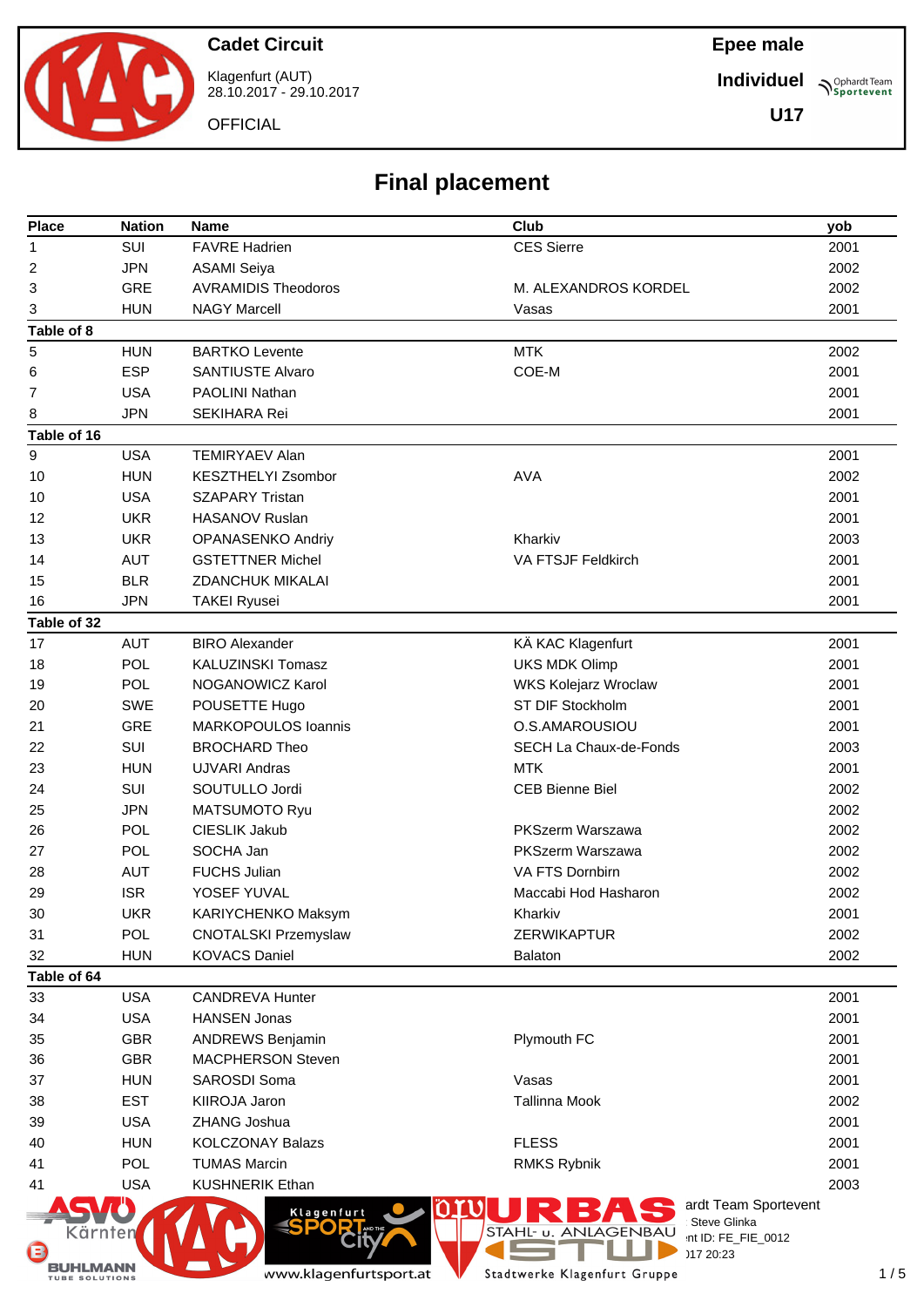Klagenfurt (AUT) 28.10.2017 - 29.10.2017

**OFFICIAL** 

**Epee male**

**Individuel Sportevent** 

**U17**

| <b>Place</b> | <b>Nation</b> | <b>Name</b>                    | Club                                 | yob  |
|--------------|---------------|--------------------------------|--------------------------------------|------|
| 43           | <b>USA</b>    | <b>DINKINS Ramadan</b>         |                                      | 2001 |
| 44           | <b>CZE</b>    | <b>BRYKNER Matyas</b>          | <b>SC Praha</b>                      | 2001 |
| 45           | POL           | <b>BULANDRA Jan</b>            | <b>AZS AWF Katowice</b>              | 2002 |
| 46           | <b>USA</b>    | <b>HERBST Isaac</b>            |                                      | 2002 |
| 47           | <b>JPN</b>    | <b>INOUE Takatomi</b>          |                                      | 2001 |
| 48           | <b>USA</b>    | <b>SPITERI Gareth</b>          |                                      | 2001 |
| 49           | <b>LUX</b>    | <b>ZENS Philipp</b>            | CE Sud                               | 2001 |
| 50           | <b>HUN</b>    | <b>PEREI Botond</b>            | Vasas                                | 2001 |
| 51           | <b>HUN</b>    | <b>DANCS Balazs</b>            | <b>MTK</b>                           | 2001 |
| 52           | POL           | MUSIOLIK Bartlomiej            | T.S. GÓRNIK RADLIN                   | 2001 |
| 52           | <b>USA</b>    | <b>BISSINGER Michael</b>       |                                      | 2001 |
| 54           | SUI           | RAMUZ Jeremy                   | FCB Bern                             | 2003 |
| 55           | <b>JPN</b>    | <b>ITO Uminosuke</b>           |                                      | 2002 |
| 56           | <b>JPN</b>    | <b>ANZAI Kazuhide</b>          |                                      | 2001 |
| 57           | <b>USA</b>    | SHINHOLSTER Michael            |                                      | 2001 |
| 58           | POL           | <b>MARCOL Maciej</b>           | <b>MDK Bytom</b>                     | 2001 |
| 58           | <b>ISR</b>    | MIHHAILOVSKI yoni              | Hapoel Ashkelon                      | 2002 |
| 60           | POL           | MARCZAK Jan                    | <b>SKS FLESZ Swidnica</b>            | 2001 |
| 61           | <b>GBR</b>    | FOULSHAM Jacob                 |                                      | 2002 |
| 62           | SUI           | <b>CAVADINI Lazare</b>         | <b>SEN Neuchatel</b>                 | 2002 |
| 63           | <b>HUN</b>    | <b>OSMAN-TOUSON Maruan</b>     | <b>MTK</b>                           | 2002 |
| 64           | <b>POL</b>    | <b>BUSKO Robert</b>            | <b>DOSiR Sokolnia Chorzow</b>        | 2002 |
| Table of 128 |               |                                |                                      |      |
| 65           | <b>UKR</b>    | <b>TROFYMENKO Pavlo</b>        | <b>KIEW</b>                          | 2001 |
| 65           | <b>UKR</b>    | YAKOVLIEV Anton                | <b>KIEW</b>                          | 2001 |
| 67           | <b>SRB</b>    | <b>SEHIC Boris</b>             | MK Silni                             | 2002 |
| 68           | <b>GBR</b>    | <b>MASON Luke</b>              | Churchill                            | 2001 |
| 69           | <b>USA</b>    | <b>KUMASHI Mihir</b>           |                                      | 2002 |
| 70           | SUI           | <b>GERNER Julien</b>           |                                      | 2001 |
| 71           | <b>HUN</b>    | <b>REGELY Andras</b>           | Vasas                                | 2001 |
| 72           | <b>HUN</b>    | <b>BALIND Bence</b>            | <b>BVSC</b>                          | 2002 |
| 73           | SUI           | <b>GRUNDER Pascal</b>          | <b>AFCB Bern</b>                     | 2002 |
| 74           | <b>UKR</b>    | <b>BILEZKYI Rostyslaw</b>      | Lviv                                 | 2001 |
| 75           | POL           | <b>ADAMCZYK Patryk</b>         | <b>MDK Bytom</b>                     | 2001 |
| 75           | <b>ESP</b>    | <b>GORMAZ Javier Ivan</b>      | <b>CESAL-M</b>                       | 2001 |
| 77           | <b>UKR</b>    | <b>HOIDA Daniil</b>            | <b>KIEW</b>                          | 2001 |
| 78           | <b>USA</b>    | MOOSEKIAN Stafford             |                                      | 2003 |
| 79           | SUI           | HAURI lan                      | <b>SEG Geneve</b>                    | 2002 |
| 79           | <b>USA</b>    | ZHENG Hagen                    |                                      | 2003 |
| 79           | <b>GBR</b>    | <b>GRIMSHAW Nicholas</b>       |                                      | 2003 |
| 82           | <b>ISR</b>    | PAZ Guy                        | Maccabi Hod Hasharon                 | 2002 |
| 82           | <b>UKR</b>    | KUBLITSKYI Mykhailo            | <b>KIEW</b>                          | 2003 |
| 84           | <b>HUN</b>    | <b>SALLAI Vince Peter</b>      | <b>BVSC</b>                          | 2001 |
| 85           | <b>BLR</b>    | <b>HAIDASH ZAKHAR</b>          |                                      | 2001 |
| 85           | <b>BLR</b>    | SHANTSOU Uladzislau            | <b>RCPhES</b>                        | 2001 |
| 87           | <b>HUN</b>    | RONA Milan                     | Vasas                                | 2002 |
| 88           | POL           | <b>RUTZ Stanislaw</b>          | KS Szpada Wroclaw                    | 2001 |
| 89           | <b>AUT</b>    | BOSNJAK PEREIRA E SILVA Philip |                                      | 2002 |
| 90           | <b>CZE</b>    | <b>KALUS Jonas</b>             | SC Praha                             | 2002 |
|              |               |                                | ardt Team Sportevent                 |      |
|              |               | Klagenfurt                     | Steve Glinka<br>STAHL- u. ANLAGENBAU |      |
| Kärnten      |               |                                | int ID: FE_FIE_0012<br>117.20:23     |      |



Stadtwerke Klagenfurt Gruppe

 $28.23$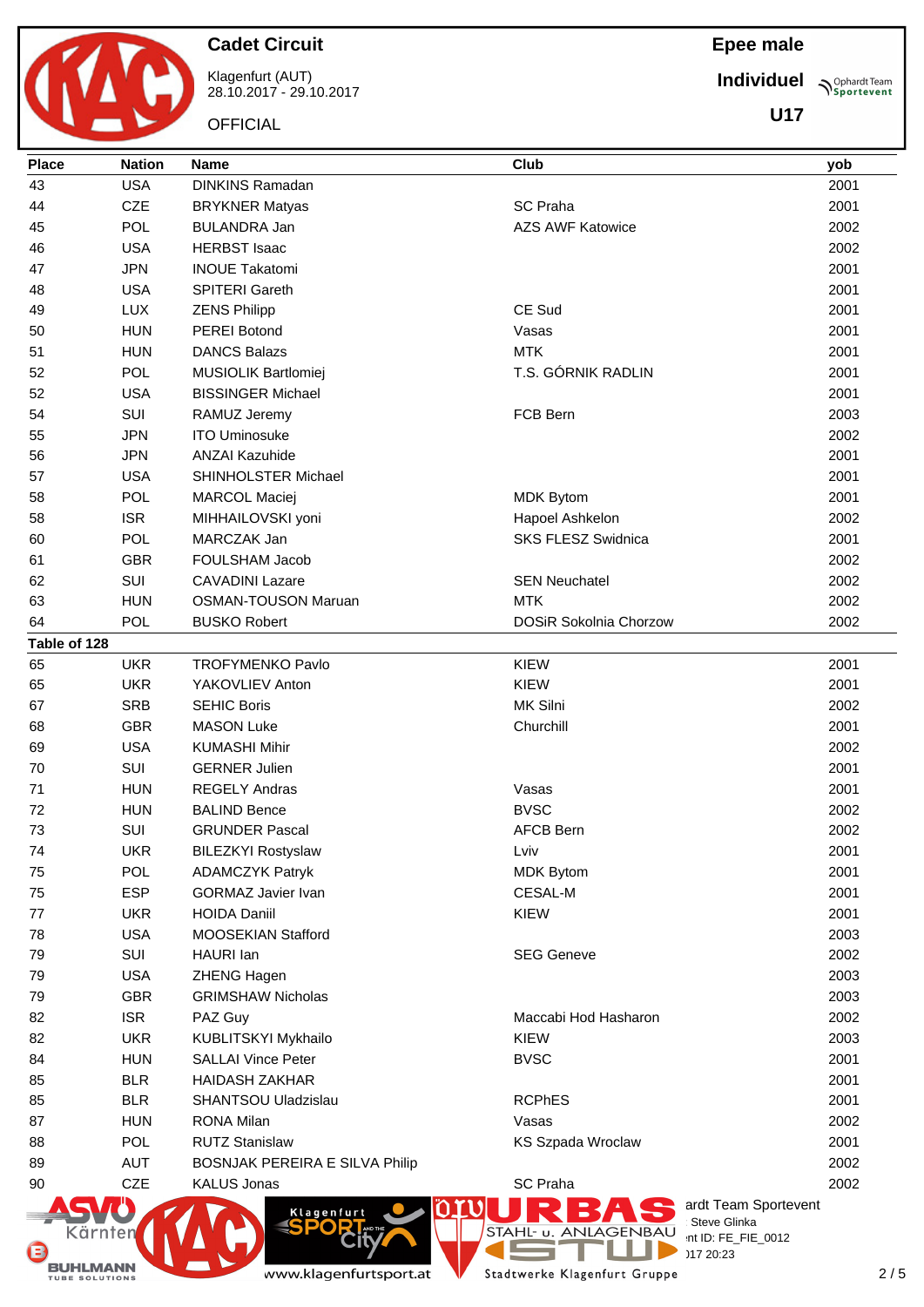Klagenfurt (AUT) 28.10.2017 - 29.10.2017

**OFFICIAL** 

### **Epee male**

**Individuel Prophardt Team** 

**U17**

| <b>Place</b>                  | <b>Nation</b> | Club<br><b>Name</b><br>yob |                                                                 |              |    |
|-------------------------------|---------------|----------------------------|-----------------------------------------------------------------|--------------|----|
| 91                            | <b>UKR</b>    | <b>KOSHMAN Nikita</b>      | <b>KIEW</b><br>2002                                             |              |    |
| 92                            | CZE           | LUCOVIC Matej              | TJ Lokomotiva Karlovy Vary                                      | 2001         |    |
| 93                            | <b>ISR</b>    | YARINOVSKY Tomer           | Hapoel Kfar-Saba                                                | 2001         |    |
| 94                            | <b>CZE</b>    | <b>ZHANAL Petr</b>         | Dukla Praha                                                     | 2002         |    |
| 95                            | <b>USA</b>    | <b>FELKER Jared</b>        |                                                                 | 2001         |    |
| 96                            | <b>POL</b>    | RADOSZ Mikolaj             | SKS GRASS-HOPPER KALWARIA                                       | 2002         |    |
| 97                            | <b>EST</b>    | <b>SALM Markus</b>         | <b>Tallinna Mook</b>                                            | 2004         |    |
| 98                            | <b>AUT</b>    | <b>KNECHTL David</b>       | ST GFU Graz                                                     | 2002         |    |
| 99                            | <b>SVK</b>    | NOVOROLNIK Adam            | Akademia sermu                                                  | 2001         |    |
| 99                            | CRO           | <b>MARKOTA Vedran</b>      | <b>CAFC Mladost</b>                                             | 2001         |    |
| 101                           | <b>EST</b>    | <b>PRIIMAEGI Henrik</b>    | En Garde Haapsalu                                               | 2003         |    |
| 102                           | <b>GBR</b>    | <b>WILLCOX Joshua</b>      | 2001                                                            |              |    |
| 103                           | <b>CZE</b>    | <b>FORMANEK Matej</b>      | TJ Lokomotiva Teplice                                           | 2001         |    |
| 104                           | <b>HUN</b>    | <b>KAUKER Dominik</b>      | 2002<br>Balaton                                                 |              |    |
| 105                           | <b>ISR</b>    | <b>LISIN Refael</b>        | Maccabi Jerusalem                                               | 2002         |    |
| 106                           | <b>SRB</b>    | RISTIC Ognjen              | MK Silni                                                        | 2002         |    |
| 107                           | POL           | <b>HUWER Kamil</b>         | T.S. GÓRNIK RADLIN                                              | 2001         |    |
| 108                           | <b>GRE</b>    | <b>GKOGKOS Filippos</b>    | O.X.I.FLORINAS                                                  | 2001         |    |
| 109                           | <b>HUN</b>    | <b>NAGY Balazs</b>         | Veresegyhaz                                                     | 2002         |    |
| 110                           | <b>ISR</b>    | <b>ARMOZA Ariel</b>        | club Tel Aviv                                                   | 2002         |    |
| 110                           | SUI           | <b>ZYBACH Lenny</b>        | <b>SECH Chaux-de-Fonds</b>                                      | 2001         |    |
| 110                           | <b>USA</b>    | <b>HAN Matthew</b>         |                                                                 | 2001         |    |
| 113                           | <b>HUN</b>    | <b>JOSZKIN Peter</b>       |                                                                 | 2002         |    |
| 114                           | <b>AUT</b>    | <b>GRAMMER Moritz</b>      | OÖ FU Linz                                                      |              |    |
| 115                           | <b>BEL</b>    | VAN DER VAEREN Andy        | Maison de I Escrime                                             |              |    |
| 116                           | <b>AUT</b>    | <b>VIGL Oliver</b>         | FTS Dornbirn                                                    |              |    |
| 117                           | <b>BUL</b>    | <b>KOLEV Gencho</b>        | Cherno more 69                                                  |              |    |
| 117                           | <b>JPN</b>    | <b>SUGIMOTO Maya</b>       |                                                                 | 2001         |    |
| 119                           | <b>AUT</b>    | <b>BERGMANN Paul</b>       | KÄ FC Treibach                                                  | 2001         |    |
| 119                           | <b>HUN</b>    | <b>GALANTAI Simon</b>      | Angels Vivo Sportegyesulet                                      | 2001         |    |
| 121                           | SUI           | <b>CASTEJON Davide</b>     | SAL Lugano                                                      | 2002         |    |
| 121                           | SUI           | <b>SCHOUKER Noe</b>        | <b>CEFL Florimont</b>                                           | 2001         |    |
| 123                           | <b>GBR</b>    | <b>SCOTT PAYNE Edward</b>  |                                                                 | 2004         |    |
| 124                           | <b>BEL</b>    | <b>JACOBS Aikin</b>        | <b>Confrerie Gent</b>                                           | 2001         |    |
| 125                           | <b>ISR</b>    | <b>LACHMAN Nathan</b>      | club club Tel Aviv                                              | 2003         |    |
| 125                           | <b>LUX</b>    | RAMAZZOTTI Francesco       | CE Sud                                                          | 2002         |    |
| 127                           | <b>AUT</b>    | <b>LEPIR Luka</b>          | VA FTS Dornbirn                                                 | 2001         |    |
| 128                           | SUI           | FUHRIMANN Jonathan         | FCB Bern                                                        | 2002         |    |
| Table of 256                  |               |                            |                                                                 |              |    |
| 129                           | <b>AUT</b>    | SCHUHMANN Jan              | ST GFU Graz                                                     | 2001         |    |
| 130                           | AUT           | <b>BERKDOLD Samuel</b>     | VA FTS Dornbirn                                                 | 2001         |    |
| 131                           | <b>BEL</b>    | <b>SCHOOFS Brice</b>       |                                                                 | 2002         |    |
| 131                           | <b>UKR</b>    | MASLOV Heorgii             | Khmelnitskiy                                                    | 2002         |    |
| 133                           | <b>CZE</b>    | <b>MACHEK Krystof</b>      | Sokol Dejvice                                                   | 2003         |    |
| 134                           | <b>SVK</b>    | <b>RECLO Michal</b>        | Akademia sermu                                                  | 2001<br>2002 |    |
| 135                           | <b>AUT</b>    | <b>HUCHLER Jakob</b>       | VA FTS Dornbirn                                                 |              |    |
| 135                           | <b>SLO</b>    | <b>MLAKAR Luka</b>         | SK Izola                                                        | 2002         |    |
| 135                           | <b>ESP</b>    | FERNANDEZ JIMENO Emilio    | CESAL-M                                                         | 2001         |    |
| 138                           | SUI           | <b>WICHT Matteo</b>        | <b>SEG Geneve</b>                                               | 2002         |    |
| ärnten                        |               | Klagenfurt                 | ardt Team Sportevent<br>Steve Glinka<br>STAHL- u.<br>ANLAGENBAU |              |    |
| G                             |               |                            | int ID: FE_FIE_0012<br>)17 20:23                                |              |    |
| MANN<br><b>TUBE SOLUTIONS</b> |               | www.klagenfurtsport.at     | Stadtwerke Klagenfurt Gruppe                                    |              | 3/ |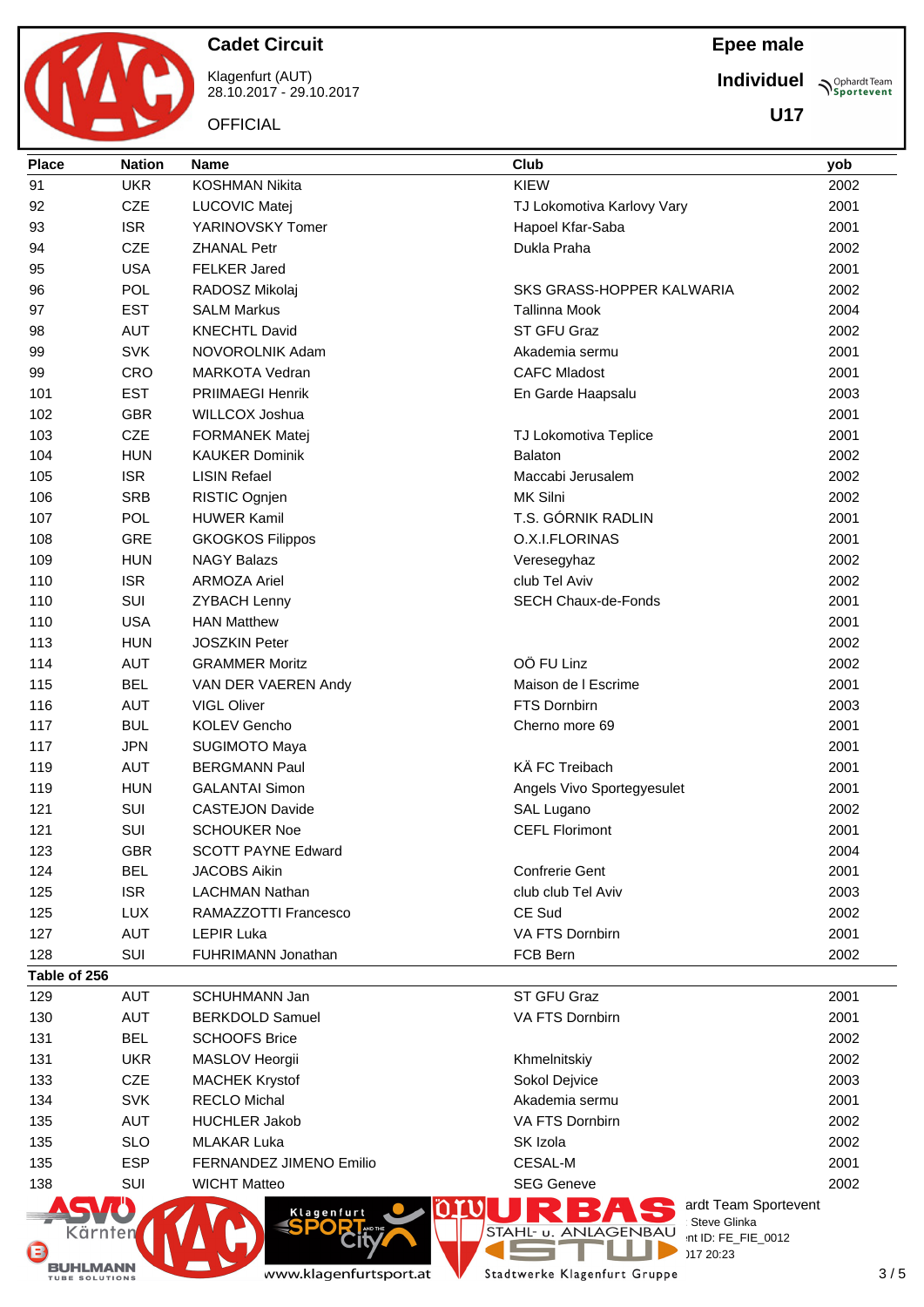

Klagenfurt (AUT) 28.10.2017 - 29.10.2017

**OFFICIAL** 

**Epee male**

**Individuel Sportevent** 

**U17**

| <b>Place</b>       | <b>Nation</b> | <b>Name</b>                  | Club                                                                                | yob  |  |  |  |  |
|--------------------|---------------|------------------------------|-------------------------------------------------------------------------------------|------|--|--|--|--|
| 139                | <b>GRE</b>    | <b>DIMITROPOULOS Lampros</b> | <b>IRIDA</b>                                                                        | 2002 |  |  |  |  |
| 140                | <b>BEL</b>    | <b>DELATTRE Alexandre</b>    |                                                                                     | 2001 |  |  |  |  |
| 141                | <b>HUN</b>    | <b>KAPUI Balint</b>          | <b>TSC</b>                                                                          | 2001 |  |  |  |  |
| 142                | <b>BUL</b>    | <b>MANCHEV Manoil</b>        | Sofia                                                                               | 2002 |  |  |  |  |
| 143                | <b>HUN</b>    | <b>RAFFAI Kristof</b>        | Balaton                                                                             | 2002 |  |  |  |  |
| 144                | <b>CZE</b>    | <b>JINDRA Jakub</b>          | Lokomotiva Pilsen                                                                   | 2002 |  |  |  |  |
| 145                | <b>BEL</b>    | POCKELE Joris                | <b>Confrerie Gent</b>                                                               | 2002 |  |  |  |  |
| 146                | <b>GBR</b>    | <b>MAY Toby</b>              |                                                                                     | 2002 |  |  |  |  |
| 147                | <b>USA</b>    | <b>SANTOS Cameron</b>        | 2001                                                                                |      |  |  |  |  |
| 148                | <b>AUT</b>    | <b>JANJIC Gregor</b>         | 2003                                                                                |      |  |  |  |  |
| 149                | POL           | <b>URBAN Pawel</b>           | <b>MKS Gryf Mielec</b><br>2003                                                      |      |  |  |  |  |
| 150                | <b>BUL</b>    | MINCHEV Evgeni               | Cherno more 69                                                                      | 2000 |  |  |  |  |
| 151                | <b>BUL</b>    | ROEV Deyan                   | Levski                                                                              | 2002 |  |  |  |  |
| 152                | <b>USA</b>    | SJOSTEDT Jacob               |                                                                                     | 2002 |  |  |  |  |
| 152                | <b>GBR</b>    | <b>HINWOOD James</b>         |                                                                                     | 2001 |  |  |  |  |
| 154                | <b>CZE</b>    | <b>SALZER Matej</b>          | <b>SC Praha</b>                                                                     | 2001 |  |  |  |  |
| 154                | <b>AUT</b>    | ZOELSS Leo                   |                                                                                     | 2003 |  |  |  |  |
| 154                | <b>GBR</b>    | <b>BALLARD Dylan</b>         | Leon Paul Epee                                                                      | 2001 |  |  |  |  |
| 157                | <b>SVK</b>    | <b>SOPOLIGA Michal</b>       | KSK 1903 Kosice                                                                     | 2002 |  |  |  |  |
| 158                | <b>GBR</b>    | MITCHELL Jacob               | Millfield School                                                                    | 2002 |  |  |  |  |
| 159                | <b>CZE</b>    | <b>SMREK Simon</b>           | Lokomotiva Pilsen                                                                   | 2001 |  |  |  |  |
| 160                | <b>AUT</b>    | <b>BRUCKMUELLER Fabian</b>   | OÖ FU Linz                                                                          | 2001 |  |  |  |  |
| 161                | <b>GBR</b>    | TOOGOOD Luke                 | Club Activ 8                                                                        | 2001 |  |  |  |  |
| 162                | <b>CZE</b>    | <b>KROUZECKY Tomas</b>       | Lokomotiva Pilsen                                                                   | 2001 |  |  |  |  |
| 163                | <b>GRE</b>    | <b>BOUGATSOS Dionysios</b>   | O.S.AMAROUSIOU                                                                      | 2001 |  |  |  |  |
| 163                | <b>UKR</b>    | <b>KYRDA Bogdan</b>          |                                                                                     | 2001 |  |  |  |  |
| 165                | <b>SRB</b>    | SAMARDZIC Dragoljub          | MK Silni                                                                            | 2001 |  |  |  |  |
| <b>First Round</b> |               |                              |                                                                                     |      |  |  |  |  |
| 166                | <b>USA</b>    | RAYLE Evan                   |                                                                                     | 2001 |  |  |  |  |
| 167                | <b>UKR</b>    | <b>MYKYTENKO Dmytro</b>      |                                                                                     | 2002 |  |  |  |  |
| 168                | <b>BUL</b>    | ANGELOV Yann                 | Levski                                                                              | 2001 |  |  |  |  |
| 169                | <b>UKR</b>    | SYROTA Mykhailo              | <b>KIEW</b>                                                                         | 2002 |  |  |  |  |
| 170                | JPN           | OYA Kensuke                  |                                                                                     | 2002 |  |  |  |  |
| 171                | <b>GBR</b>    | <b>KEW Ethan</b>             | Redhill and Reigate EC                                                              | 2002 |  |  |  |  |
| 172                | <b>SRB</b>    | <b>GRBIC Daniil</b>          | MK Silni                                                                            | 2001 |  |  |  |  |
| 173                | <b>SVK</b>    | <b>CSIZMADIA Oliver</b>      | Akademia sermu                                                                      | 2001 |  |  |  |  |
| 174                | POL           | NOSSARZEWSKI Antoni          | PKSzerm Warszawa                                                                    | 2002 |  |  |  |  |
| 175                | <b>BEL</b>    | <b>JANSSENS William</b>      | Confrerie Gent                                                                      | 2001 |  |  |  |  |
| 176                | POL           | OGONOWSKI Szymon             | <b>IKS AWF Warszawa</b>                                                             | 2002 |  |  |  |  |
| 177                | <b>BEL</b>    | <b>DARQUENNE Guillaume</b>   | <b>CE Braine Alleud</b>                                                             | 2001 |  |  |  |  |
| 178                | <b>POL</b>    | KAZMIERSKI Maciej            | <b>MKS Gryf Mielec</b>                                                              | 2003 |  |  |  |  |
| 179                | <b>AUT</b>    | <b>LACH Leo</b>              | ST UWK Graz                                                                         | 2002 |  |  |  |  |
| 180                | <b>SLO</b>    | GOLOB Lan                    | SK Izola                                                                            | 2002 |  |  |  |  |
| 180                | <b>CZE</b>    | <b>PHAM Daniel</b>           | TJ Lokomotiva Teplic                                                                | 2002 |  |  |  |  |
| 182                | <b>GBR</b>    | <b>ASHFORTH Myles</b>        |                                                                                     | 2002 |  |  |  |  |
| 183                | POL           | <b>DEBICKI Dawid</b>         | SKS GRASS-HOPPER KALWARIA                                                           | 2001 |  |  |  |  |
| 184                | SUI           | <b>GERBER Jacob</b>          |                                                                                     | 2003 |  |  |  |  |
| 185                | <b>SRB</b>    | MAKEVIC Ivan                 | MK Silni                                                                            | 2003 |  |  |  |  |
| 186                | <b>AUT</b>    | <b>HUBER Philipp</b>         | OÖ OÖ Landesfechtklub                                                               | 2002 |  |  |  |  |
|                    |               | Klagenfurt                   | ardt Team Sportevent                                                                |      |  |  |  |  |
| Kärnten            |               |                              | Steve Glinka<br>STAHL- u. ANLAGENBAU<br>$nt \mathsf{ID} \cdot \mathsf{FF}$ FIF 0012 |      |  |  |  |  |

www.klagenfurtsport.at

BUHLMANN

**City** 

T Stadtwerke Klagenfurt Gruppe

**COL** 

a.

 $P^{\sim}$  nt ID: FE\_FIE\_0012

 $20:23$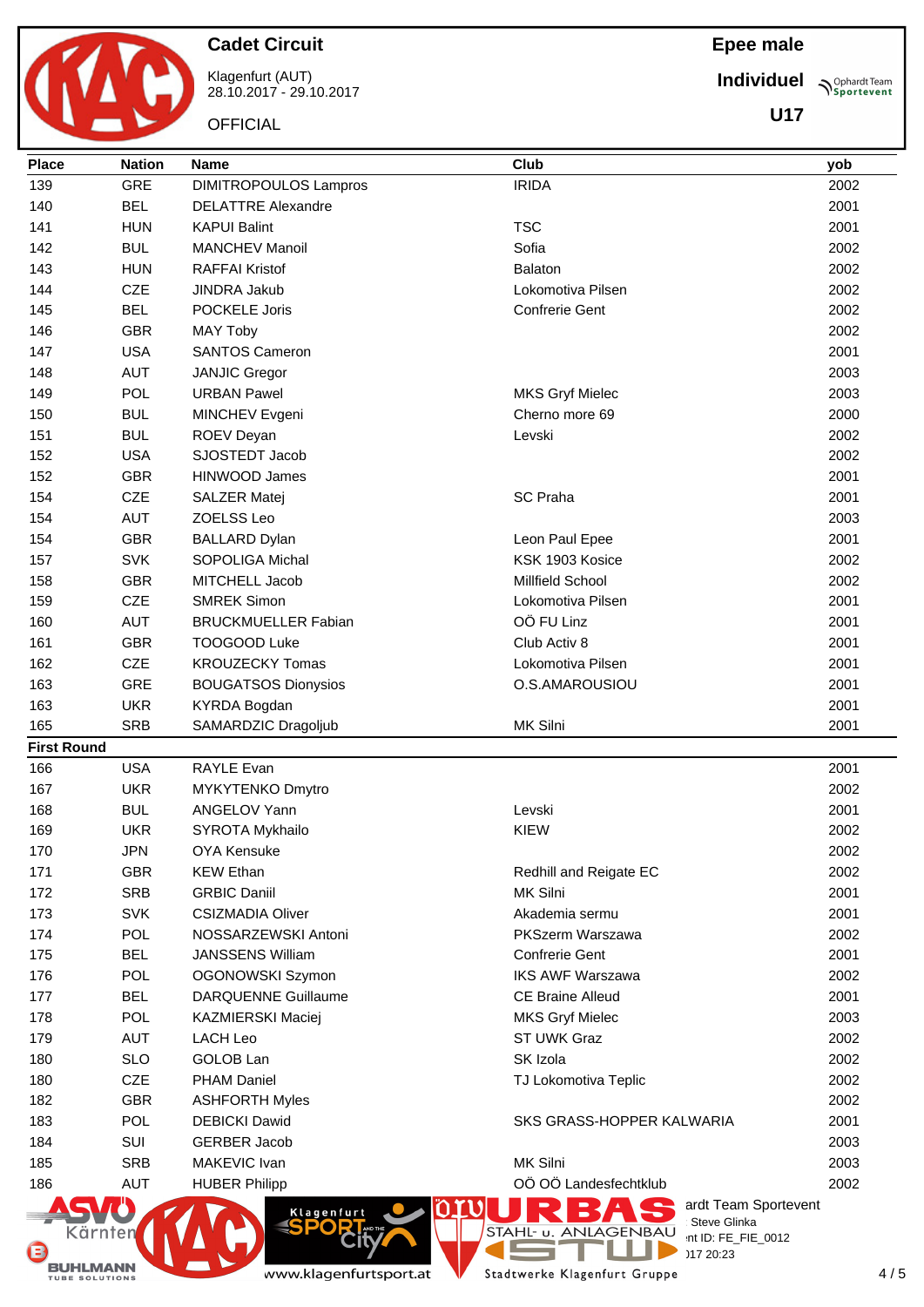

Klagenfurt (AUT) 28.10.2017 - 29.10.2017

**OFFICIAL** 

**Epee male**

**Individuel**

**Sportevent U17**

| <b>Place</b> | <b>Nation</b> | <b>Name</b>                | Club                  | yob  |
|--------------|---------------|----------------------------|-----------------------|------|
| 186          | <b>EST</b>    | <b>SHAPOVALOV Kiril</b>    | <b>SBSK Draakon</b>   | 2003 |
| 188          | <b>AUT</b>    | PANKRATZ Josua             | KÄ FC Treibach        | 2003 |
| 189          | <b>ISR</b>    | <b>ARYEH Gideon Reuven</b> | Maccabi Jerusalem     | 2001 |
| 190          | <b>CZE</b>    | <b>KADIDLO Daniel</b>      | Sokol Dejvice         | 2002 |
| 191          | <b>CZE</b>    | <b>SALZER Jiri</b>         | <b>SC Praha</b>       | 2001 |
| 191          | <b>SVK</b>    | <b>ADAMKA Matej</b>        | <b>BSK Bratislava</b> | 2001 |
| 193          | <b>ISR</b>    | <b>LEMBERG Ilya</b>        | Maccabi Jerusalem     | 2001 |
| 193          | <b>CZE</b>    | STEMPEL Jan                | Sokol Dejvice         | 2003 |
| 193          | <b>SLO</b>    | RUSJAN Jan                 |                       | 2002 |
| 196          | <b>AUT</b>    | <b>HOLZER Paul</b>         |                       | 2002 |
| 197          | <b>BEL</b>    | <b>COUNSON Francois</b>    |                       | 2003 |
| 198          | <b>SLO</b>    | <b>BALER Bernard</b>       | SK Ljubljana          | 2003 |
| 199          | <b>AUT</b>    | <b>VALENTE Vincent</b>     | KÄ KAC Klagenfurt     | 2001 |
| 200          | <b>CZE</b>    | <b>KLAUS Robert</b>        | <b>SC Praha</b>       | 2003 |
| 201          | <b>SUI</b>    | <b>SCHEUNER Joel</b>       | <b>SEB Basel</b>      | 2002 |
| 202          | <b>AUT</b>    | <b>RANKL Florian</b>       | KÄ FC Treibach        | 2003 |
| 203          | <b>CRO</b>    | PLESE Jakov                | <b>CAFC Mladost</b>   | 2003 |
| 204          | <b>AUT</b>    | <b>DUERK Valentin</b>      |                       | 2003 |
| 204          | <b>SLO</b>    | <b>PERKO Filip</b>         | SS Nova Gorica        | 2003 |
| 206          | <b>SLO</b>    | <b>STUMBELJ Viktor</b>     | SK Ljubljana          | 2003 |
| 207          | <b>CRO</b>    | VUCKOVIC SOKOVIC Adrijan   | Inter                 | 2001 |
| 208          | <b>AUT</b>    | <b>GROHS Andreas Peter</b> | KÄ FC Treibach        | 2002 |
| 209          | <b>SVK</b>    | SVABY Jakub                | <b>BSK Bratislava</b> | 2003 |
| 210          | <b>AUT</b>    | <b>SONNLEITNER Thomas</b>  | OÖ OÖ Landesfechtklub | 2002 |

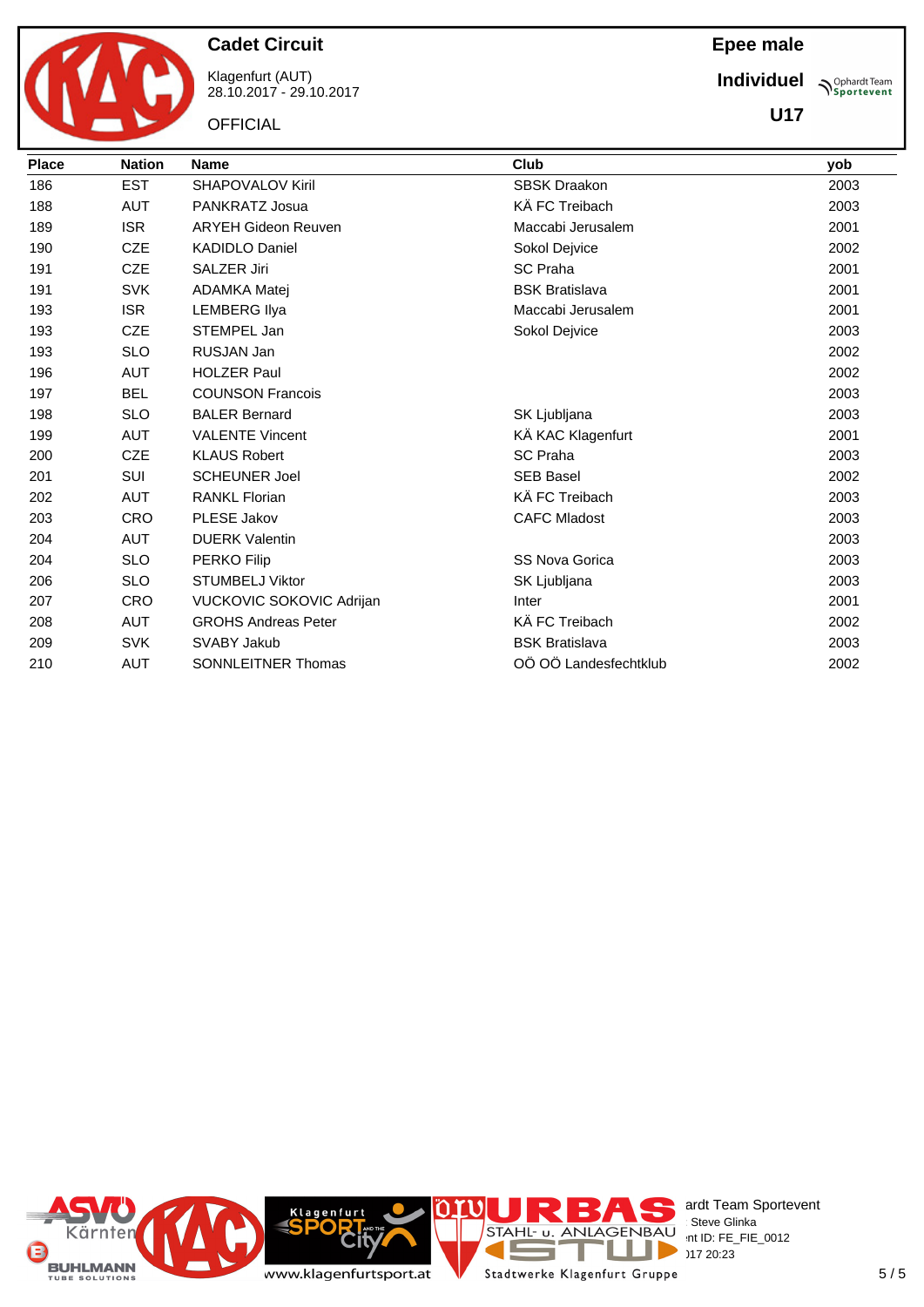

Klagenfurt (AUT) 28.10.2017 - 29.10.2017

**OFFICIAL** 

## **Epee male**

**Individuel**

**U17**

**Sportevent** 

# **Referees activity**

|            |         | <b>Nation Foil Epee Sabre Name</b> |                            | Pools x      |  | y | $\mathbf{z}$   | A              | $\, {\bf B}$ | н            | L            | K            | Ref | Vid            | Ass         |                |
|------------|---------|------------------------------------|----------------------------|--------------|--|---|----------------|----------------|--------------|--------------|--------------|--------------|-----|----------------|-------------|----------------|
| <b>AUT</b> |         |                                    | <b>FELSBERGER Tobias</b>   | $\mathbf{1}$ |  | 5 | 3              | $\mathbf{1}$   | $\mathbf{1}$ | $\mathbf{1}$ |              | 1            |     | 13             | $\mathbf 0$ | 1              |
|            |         |                                    | <b>KRAHER Martin</b>       | $\mathbf 1$  |  |   |                |                |              |              |              |              |     | 1              | 0           | 0              |
|            |         |                                    | <b>KLEMEN Marco</b>        | $\mathbf 1$  |  | 4 | 2              |                |              |              |              |              |     | $\overline{7}$ | 0           | 0              |
|            |         | D                                  | <b>SCHMEDLER Katharina</b> | $\mathbf{1}$ |  | 3 | 3              | $\mathbf{1}$   | 1            |              |              |              |     | 9              | 0           | 0              |
|            | D       | CN                                 | <b>TERSCINAR Peter</b>     | $\mathbf 1$  |  |   |                |                |              |              |              |              |     | $\mathbf{1}$   | 0           | 0              |
|            |         |                                    | <b>LACH Werner</b>         | $\mathbf 1$  |  |   |                |                |              |              |              |              |     | 1              | 0           | 0              |
| <b>BEL</b> |         |                                    | <b>DERAMAIX Merlin</b>     | $\mathbf 1$  |  |   | $\overline{2}$ | 1              |              | $\mathbf{1}$ | 1            |              |     | 6              | 0           | 1              |
| <b>BLR</b> |         |                                    | PRYIEMKA Valery            | $\mathbf 1$  |  |   |                |                |              |              |              |              |     | $\mathbf{1}$   | 0           | 0              |
| <b>BUL</b> |         |                                    | <b>MONEV Simeon</b>        | $\mathbf 1$  |  |   |                |                |              |              |              |              |     | $\mathbf{1}$   | 0           | 0              |
| <b>CRO</b> |         |                                    | <b>VUKOVIC Filip</b>       |              |  |   |                |                |              |              |              |              |     | 0              | 0           | 0              |
| <b>CZE</b> |         |                                    | <b>VALC Jiri</b>           | $\mathbf 1$  |  |   | $\overline{2}$ | $\mathbf{1}$   |              |              |              |              |     | 4              | 0           | 0              |
|            |         |                                    | <b>KADLEC Martin</b>       | $\mathbf{1}$ |  |   | $\overline{2}$ | $\overline{c}$ |              | $\mathbf{1}$ |              |              |     | 6              | 0           | 0              |
|            |         |                                    | <b>KULT Pavel</b>          | 1            |  |   |                |                |              |              |              |              |     | 1              | 0           | 0              |
| <b>GBR</b> |         |                                    | <b>AYANWALE Kola</b>       | $\mathbf{1}$ |  | 5 | $\overline{2}$ | $\mathbf{1}$   |              |              |              |              |     | 9              | 0           | 0              |
|            |         |                                    | <b>BLACKMORE Noah</b>      | $\mathbf 1$  |  |   |                |                |              |              |              |              |     | $\mathbf{1}$   | 0           | 0              |
|            |         |                                    | <b>GRAHAM Rosalind</b>     | $\mathbf 1$  |  |   |                |                |              |              |              |              |     | 1              | 0           | 0              |
|            |         |                                    | <b>LINES Andrew</b>        | $\mathbf 1$  |  |   |                |                |              |              |              |              |     | $\mathbf{1}$   | 0           | 0              |
|            |         |                                    | <b>MCDERMOTT Chiara</b>    | $\mathbf 1$  |  | 1 | 3              | $\overline{c}$ |              |              | $\mathbf{1}$ | $\mathbf{1}$ |     | 9              | 0           | $\mathbf{1}$   |
| <b>GER</b> |         | <b>CN</b>                          | ROSENBAUM Florian          | $\mathbf 1$  |  |   | 3              | $\mathbf{1}$   | 1            |              | $\mathbf{1}$ |              | 1   | 8              | 0           | 1              |
| <b>HUN</b> |         |                                    | <b>BEKEFI Daniel</b>       | 1            |  |   |                |                |              |              |              |              |     | 1              | 0           | 0              |
|            |         | B                                  | <b>HORVATH Attila</b>      | $\mathbf 1$  |  | 5 | 2              | $\mathbf{1}$   | 1            |              |              |              |     | 10             | $\mathbf 0$ | 0              |
|            |         | B                                  | MARKOVICS Gyorgy           | $\mathbf 1$  |  | 1 | $\mathbf{1}$   | $\mathbf{1}$   |              |              |              |              |     | 4              | 0           | 0              |
|            | B       | B                                  | <b>SZENTIRMAI Rita</b>     | $\mathbf 1$  |  | 5 | 1              |                |              |              |              |              |     | 7              | 0           | 0              |
|            |         |                                    | <b>HONTI-KISS Dominika</b> | 1            |  |   |                |                |              |              |              |              |     | 1              | 0           | 0              |
|            | В       |                                    | <b>TAMAS Henriette</b>     | 1            |  |   |                |                |              |              |              |              |     | 1              | 0           | 0              |
| <b>ITA</b> |         |                                    | <b>MAROTTA Francesco</b>   |              |  |   |                |                |              |              |              |              |     | 0              | 0           | 0              |
|            |         |                                    | <b>FREZZA Pietro</b>       |              |  |   | $\overline{2}$ | $\mathbf{1}$   |              | $\mathbf{1}$ |              |              |     | 4              | 0           | 0              |
| <b>POL</b> |         | <b>CN</b>                          | JANTAS Andrzej             |              |  |   | $\overline{2}$ | $\mathbf{1}$   |              |              |              |              |     | 3              | 0           | 0              |
|            |         | B                                  | SZCZESNIAK Piotr           | 1            |  |   |                |                |              |              |              |              |     | 1              | 0           | 0              |
|            |         |                                    | WOJCIKOWSKA Izabela        |              |  |   |                |                |              |              |              |              |     | 0              | 0           | 0              |
|            |         |                                    | MIELNICZEK Ignacy          |              |  |   |                |                |              |              |              |              |     | 0              | 0           | 0              |
|            |         |                                    | <b>FAJKIS Krystian</b>     | $\mathbf{1}$ |  | 3 | $\mathbf{1}$   | $\overline{1}$ | $\mathbf{1}$ |              |              |              |     | $\overline{7}$ | 0           | 0              |
|            |         |                                    | <b>GRYT Maciej</b>         | 1            |  |   | $\overline{2}$ | $\mathbf{1}$   |              | 1            |              |              |     | 5              | 0           | 0              |
| <b>ROU</b> |         |                                    | <b>CSISZAR Francisc</b>    | $\mathbf{1}$ |  |   |                |                |              |              |              |              |     | 1              | 0           | 0              |
|            |         |                                    | <b>ION Mihaela</b>         |              |  |   |                |                |              |              |              |              |     | 0              | 0           | 0              |
|            |         |                                    | <b>NAGY Lehel</b>          | 1            |  |   |                |                |              |              |              |              |     | 1              | 0           | 0              |
|            |         |                                    | PUIU Stefan                | 1            |  |   | $\overline{2}$ | $\mathbf{2}$   | 1            |              |              |              |     | 6              | 0           | 0              |
|            |         |                                    | PIRVAN Marin dorian        | $\mathbf{1}$ |  |   | 2              | $\mathbf{1}$   | 1            |              |              |              |     | 5              | 0           | 0              |
|            |         |                                    | <b>MANOLACHE Christina</b> | $\mathbf 1$  |  |   | 3              | $\mathbf{1}$   | $\mathbf{1}$ |              | 1            |              |     | $\overline{7}$ | 0           | $\overline{c}$ |
| <b>SLO</b> |         | В                                  | JEZA Eva                   | $\mathbf 1$  |  | 1 | 3              | $\mathbf{1}$   | $\mathbf{1}$ | $\mathbf{1}$ |              |              |     | 8              | 0           | 0              |
|            |         | B                                  | JEZA Jure                  | 1            |  |   |                |                |              |              |              |              |     | 1              | 0           | 0              |
|            |         |                                    | <b>KLJUCAR Anton</b>       | $\mathbf 1$  |  |   | 3              | $\mathbf{1}$   |              |              |              |              |     | 5              | 0           | 0              |
|            | $\sf B$ |                                    | SPEH Klemen                | 1            |  |   |                |                |              |              |              |              |     | 1              | 0           | 0              |
|            |         | $\mathsf B$                        | <b>TOBIAS Simona</b>       | $\mathbf 1$  |  |   | 3              | 1              | $\mathbf{1}$ | $\mathbf{1}$ |              |              |     | $\overline{7}$ | 0           | $\pmb{0}$      |

M

F

**CONTRACT** 

∩





`it

Klagenfurt



Е

ardt Team Sportevent<br>∶Steve Glinka

**License:** Steve Glinka  $P^{\sim}$  nt ID: FE\_FIE\_0017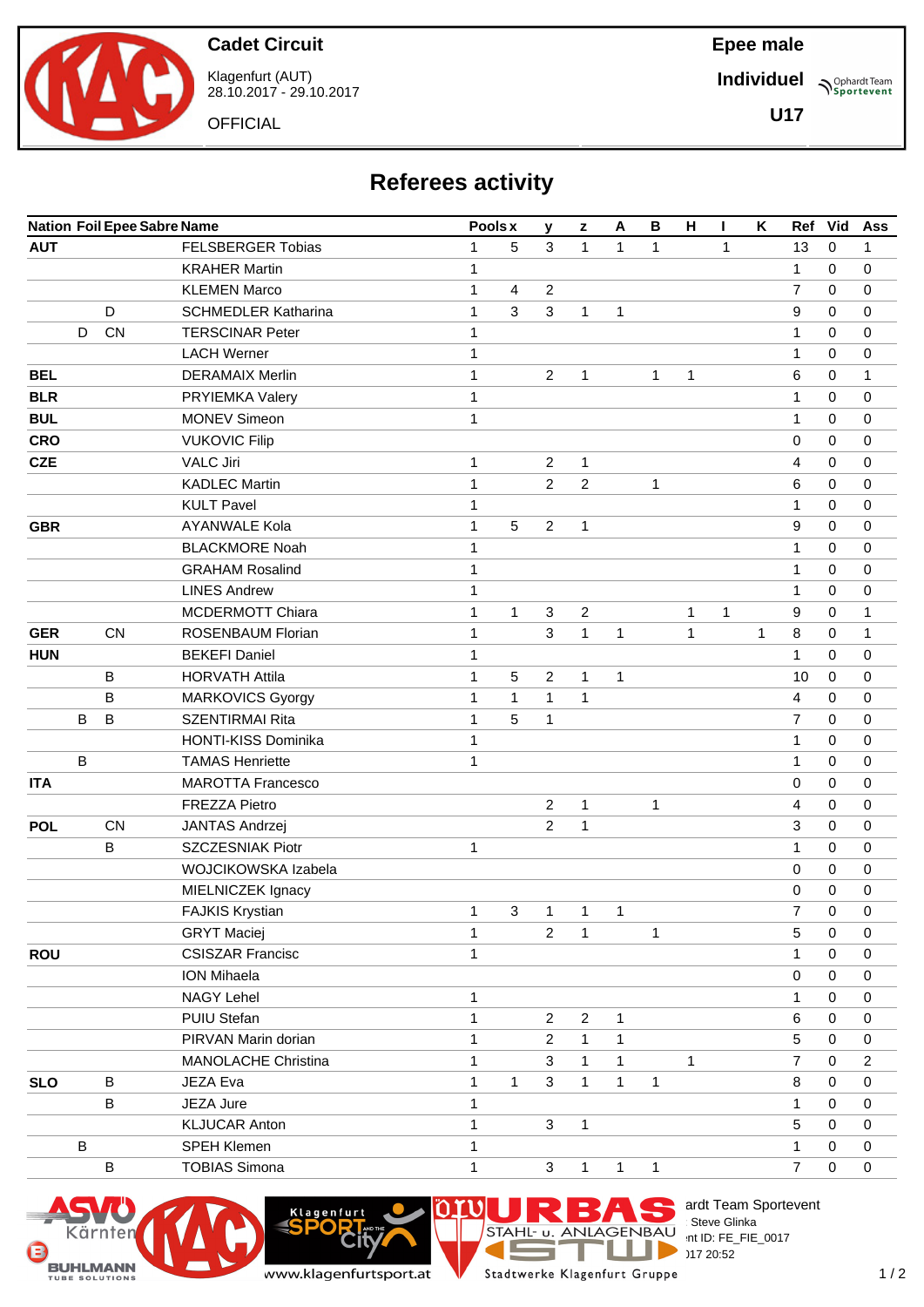

**OFFICIAL** 

Klagenfurt (AUT) 28.10.2017 - 29.10.2017 **Epee male**

**Individuel Sportevent** 

**U17**

|            |   |   |   | <b>Nation Foil Epee Sabre Name</b> | Pools x |                | v              | z | A | В | н | K | Ref            | Vid          | <b>Ass</b>  |
|------------|---|---|---|------------------------------------|---------|----------------|----------------|---|---|---|---|---|----------------|--------------|-------------|
|            |   | B |   | <b>KORES Gaja</b>                  | 1       |                |                |   |   |   |   |   | 1              | 0            | 0           |
| <b>SRB</b> |   |   |   | SAMARDZIC Petar                    | 1       |                | $\overline{2}$ | 1 |   |   |   |   | 4              | $\Omega$     | 0           |
| <b>SUI</b> |   | B |   | <b>TZAUD Eric</b>                  | 1       |                | $\overline{2}$ | 1 | 1 |   |   |   | 5              | 0            | 0           |
|            |   | N |   | GÄCHTER Christophe                 | 1       |                |                |   |   |   |   |   | 1              | 0            | $\mathbf 0$ |
| <b>SVK</b> | P | B |   | <b>TURANOVA Kristina</b>           | 1       |                |                |   |   |   |   |   | 1              | $\Omega$     | $\mathbf 0$ |
|            |   |   |   | <b>HUNCAROVA Katarina</b>          | 1       |                |                |   |   |   |   |   | 1              | $\mathbf{0}$ | $\mathbf 0$ |
|            |   |   |   | <b>KAPRAL Martin</b>               | 1       |                | 2              | 1 | 1 |   |   |   | 5              | 0            | $\mathbf 0$ |
|            |   |   |   | CELLEROVA Michala                  | 1       |                |                |   |   |   |   |   | 1              | 0            | $\Omega$    |
|            |   |   |   | SIMEUNOVIC Rastislav               | 1       |                | 2              | 1 | 1 |   |   |   | 5              | $\Omega$     | $\mathbf 0$ |
|            | B | B |   | <b>VILEM Michal</b>                | 1       |                |                |   |   |   |   |   | 1              | $\mathbf{0}$ | $\mathbf 0$ |
| <b>UKR</b> |   |   |   | PETRUS Dmytro                      |         |                |                |   |   |   |   |   | 0              | $\Omega$     | $\mathbf 0$ |
|            |   |   |   | <b>TYMOSHENKO Ruslan</b>           | 1       |                |                |   |   |   |   |   | 1              | $\Omega$     | $\mathbf 0$ |
|            |   |   |   | ZELENTSOVA Alina                   | 1       | $\overline{4}$ | 3              | 2 | 1 |   |   |   | 11             | $\Omega$     | $\mathbf 0$ |
|            |   |   |   | <b>OREMUSH Heyza</b>               | 1       |                | 1              |   |   |   |   |   | $\overline{2}$ | $\mathbf 0$  | $\mathbf 0$ |
| <b>USA</b> |   |   |   | <b>BALOG Marcus</b>                | 1       |                | 1              | 1 | 1 |   |   |   | 4              | $\Omega$     | $\mathbf 0$ |
|            |   |   |   | <b>BELANICH Susan</b>              | 1       |                |                |   |   |   |   |   | 1              | $\Omega$     | $\mathbf 0$ |
|            |   | B |   | <b>GOOSSENS Bruno</b>              | 1       |                | 1              | 1 |   |   |   |   | 3              | $\Omega$     | $\mathbf 0$ |
|            |   | P | B | <b>GRITSAEV Konstantin</b>         | 1       |                |                |   |   |   |   |   | 1              | 0            | $\mathbf 0$ |
|            |   |   |   | <b>MAHMOUD Taysir</b>              |         |                |                |   |   |   |   |   |                | 0            | $\mathbf 0$ |
|            |   |   |   | <b>MANDOKI Sandor</b>              | 1       |                | 1              | 1 | 1 | 1 |   |   | 5              | 0            | 0           |

64 Referees